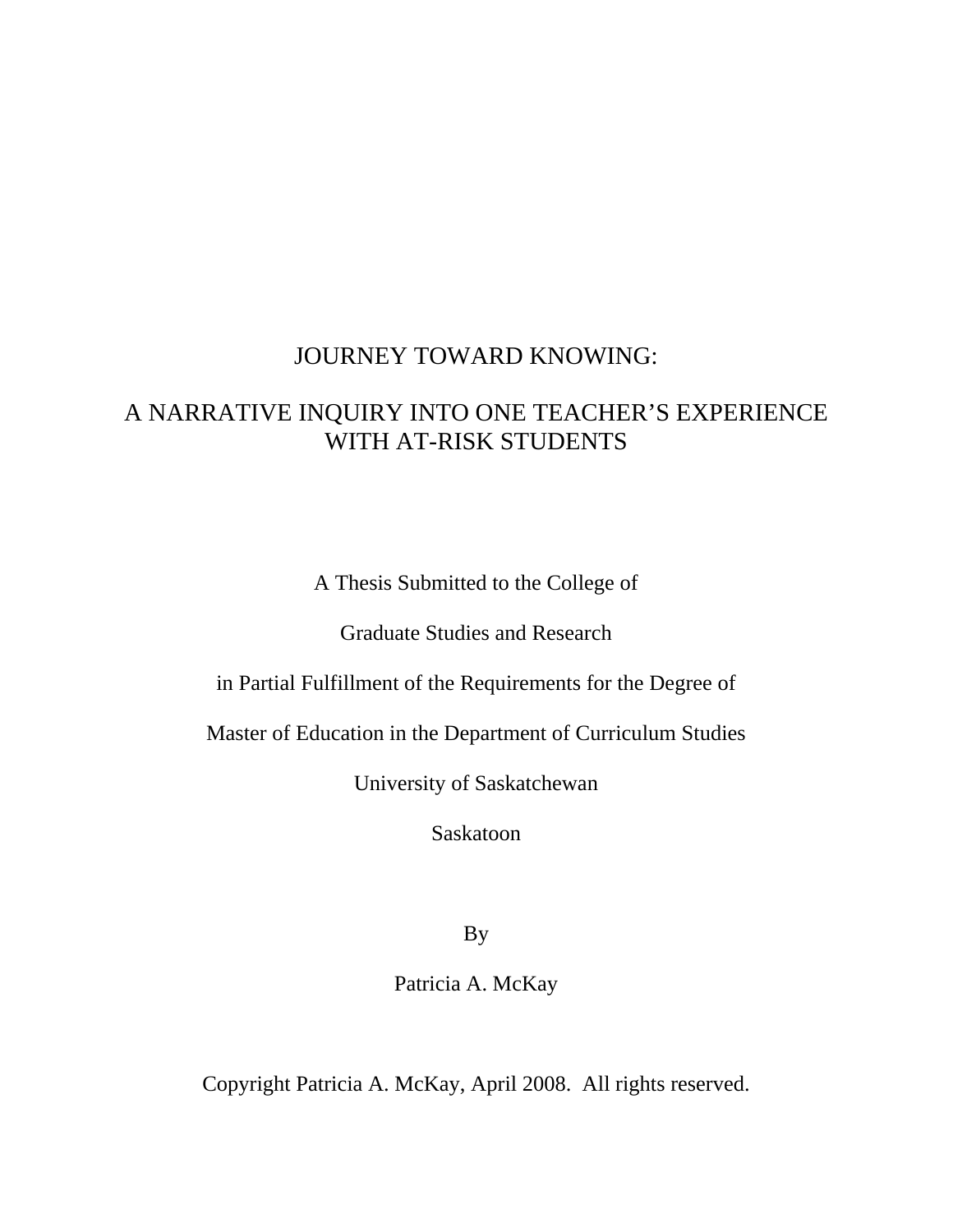### PERMISSION TO USE

 In presenting this thesis in partial fulfillment of the requirements for a Postgraduate degree from the University of Saskatchewan, I agree that the Libraries of this University may make it freely available for inspection. I further agree that permission for copying of this thesis in any manner, in whole or in part, for scholarly purposes may be granted by the professor or professors who supervised my thesis work or, in their absence, by the Head of the Department or the Dean of the College in which my thesis work was done. It is understood that any copying or publication or use of this thesis or parts thereof for financial gain shall not be allowed without my written permission. It is also understood that due recognition shall be given to me and to the University of Saskatchewan in any scholarly use which may be made of any material in my thesis.

 Requests for permission to copy or to make other use of material in this thesis in whole or part should be addressed to Head of the Department of Curriculum Studies, College of Education, University of Saskatchewan, Saskatoon, Saskatchewan, S7N 0X1.

i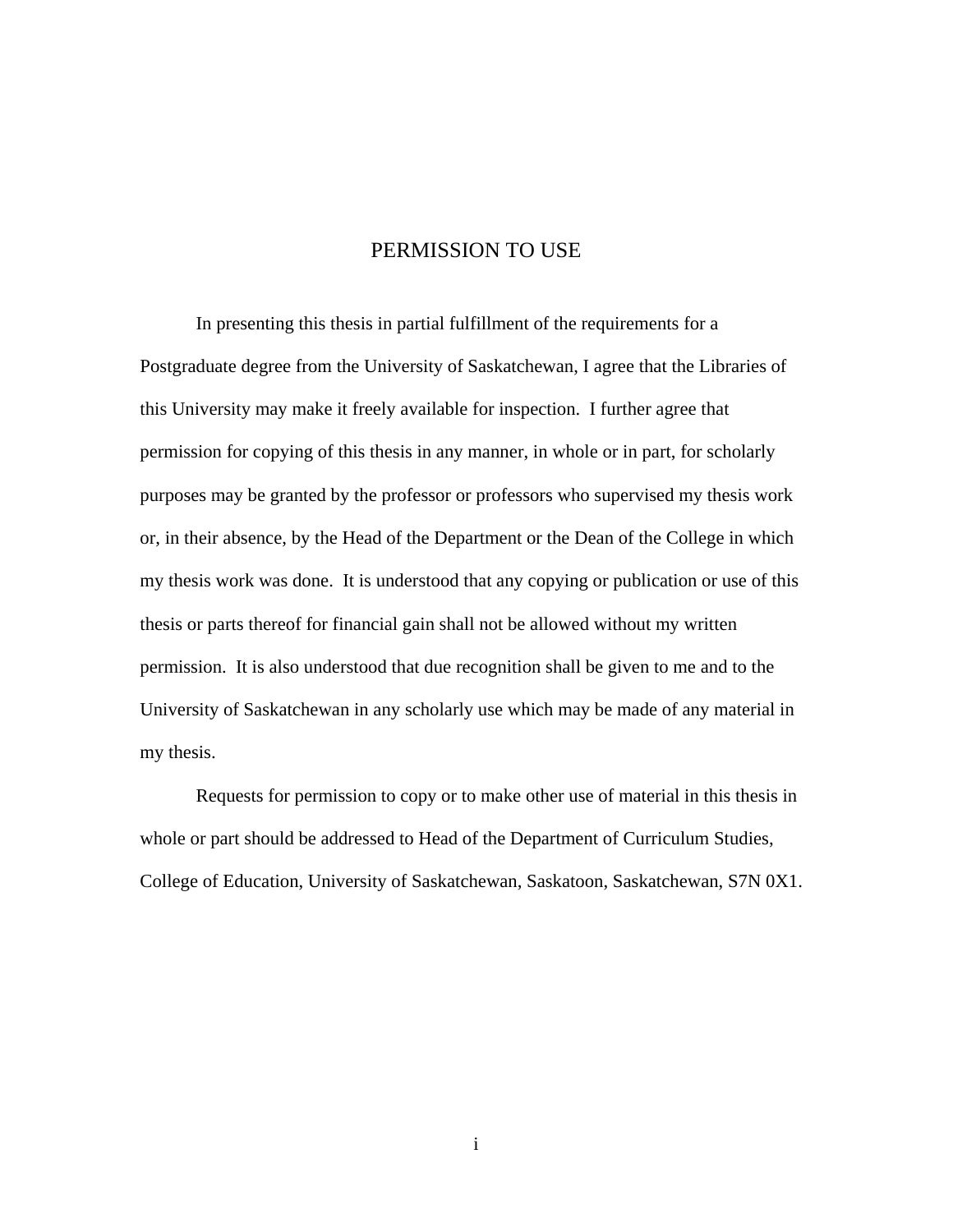### ABSTRACT

The purpose of this inquiry was to retell and represent the life that I have lived as I explore how I adapted my professional practice for students in an alternative program. This naturalistic inquiry is positioned as a self narrative. Retrospection and reflection enabled me to bring together my construction of self and my journey of teaching as I attempted to explain how I know what I know about working with at risk students and alternative programming.

The collection of data comes from my personal experience; thus I am observer, participant, and narrator. Threaded throughout this thesis are interwoven stories which create the fabric of my teaching experience. Each narrative represents justification of teacher knowledge and a refocusing of the lens through which I viewed at risk students and their marginalized position in our education system. As teachers we must first establish a relationship with our students and develop an empathetic understanding of the circumstances of the life experiences each one brings to the classroom. By understanding their past, we can make the school experience a positive influence in their lives and hopefully smooth out their way to a successful future.

ii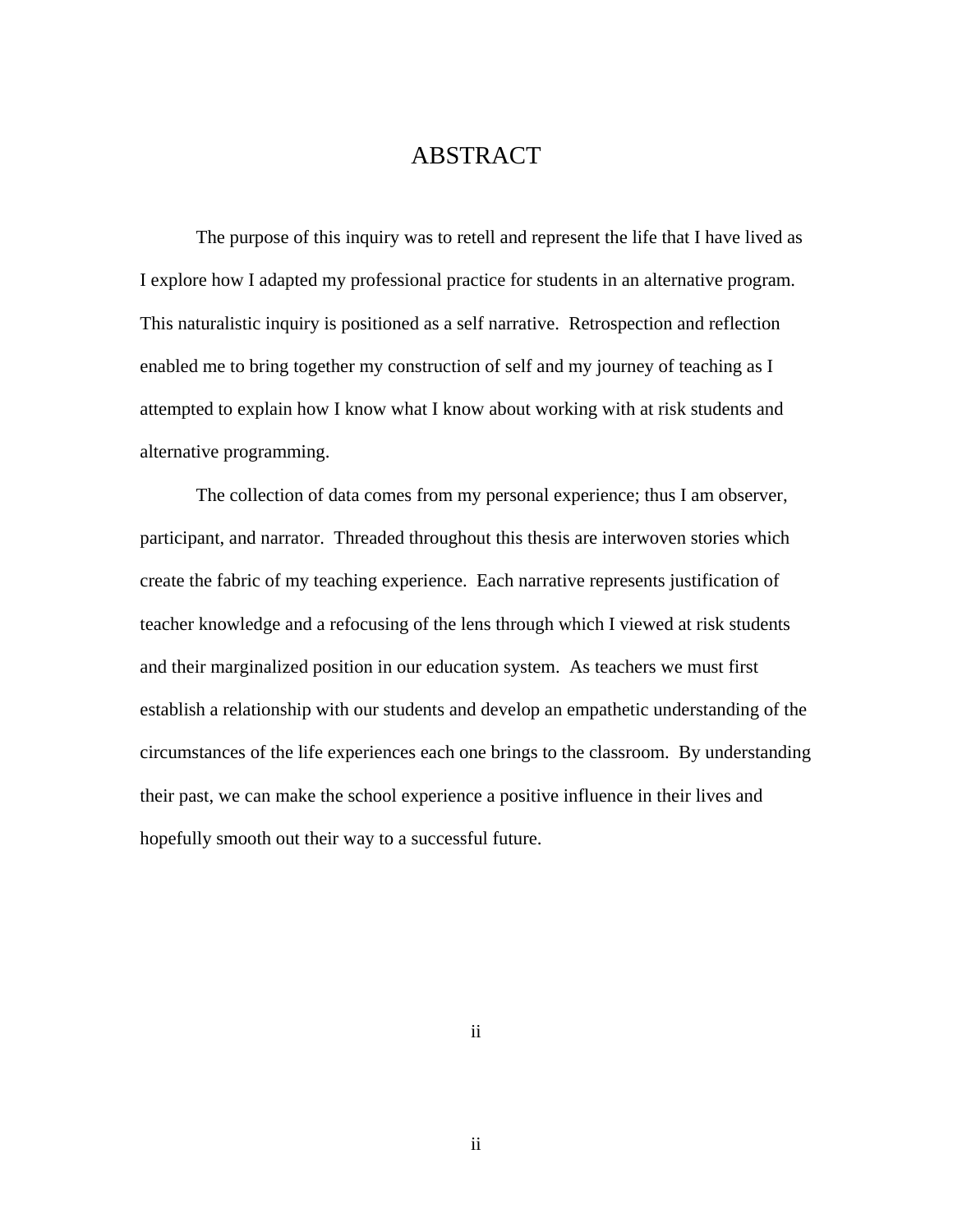### ACKNOWLEDGMENTS

 The Journey Toward Knowing details my journey as a teacher of at risk students. Writing this thesis was a journey of its own as I came to know myself and that which I was capable of achieving. I would like to acknowledge the support and contributions of many people.

 I would like to extend a sincere and heartfelt thank you to my advisor, Dr. Linda Wason-Ellam. She journeyed with me sharing the guidance and wisdom of her own experience. As her own pathway changed she demonstrated the strength to continue narrating her own story. I would like to acknowledge my committee members, Dr. Brenda Kalyn and Dr. Brian Noonan for their thoughtful comments and suggestions and to Dr. Peter Purdue who generously served as the External Examiner.

 I would also like to express appreciation and gratitude to my family and friends who never lost faith in my abilities nor hope for my achievement.

 I would like to thank Mrs. D and Nolan for sharing their stories with me. Their courage and desire to help inspired me to persevere. I must also thank all those students who inspired my passion. I will always treasure the opportunity to connect with you as I constructed my own story.

 Finally I want to thank my sons, Landon and Kieran. Their patience, understanding and encouragement were true acts of love. I have been blessed to have them on my journey and to be able to journey with them as they create their own story.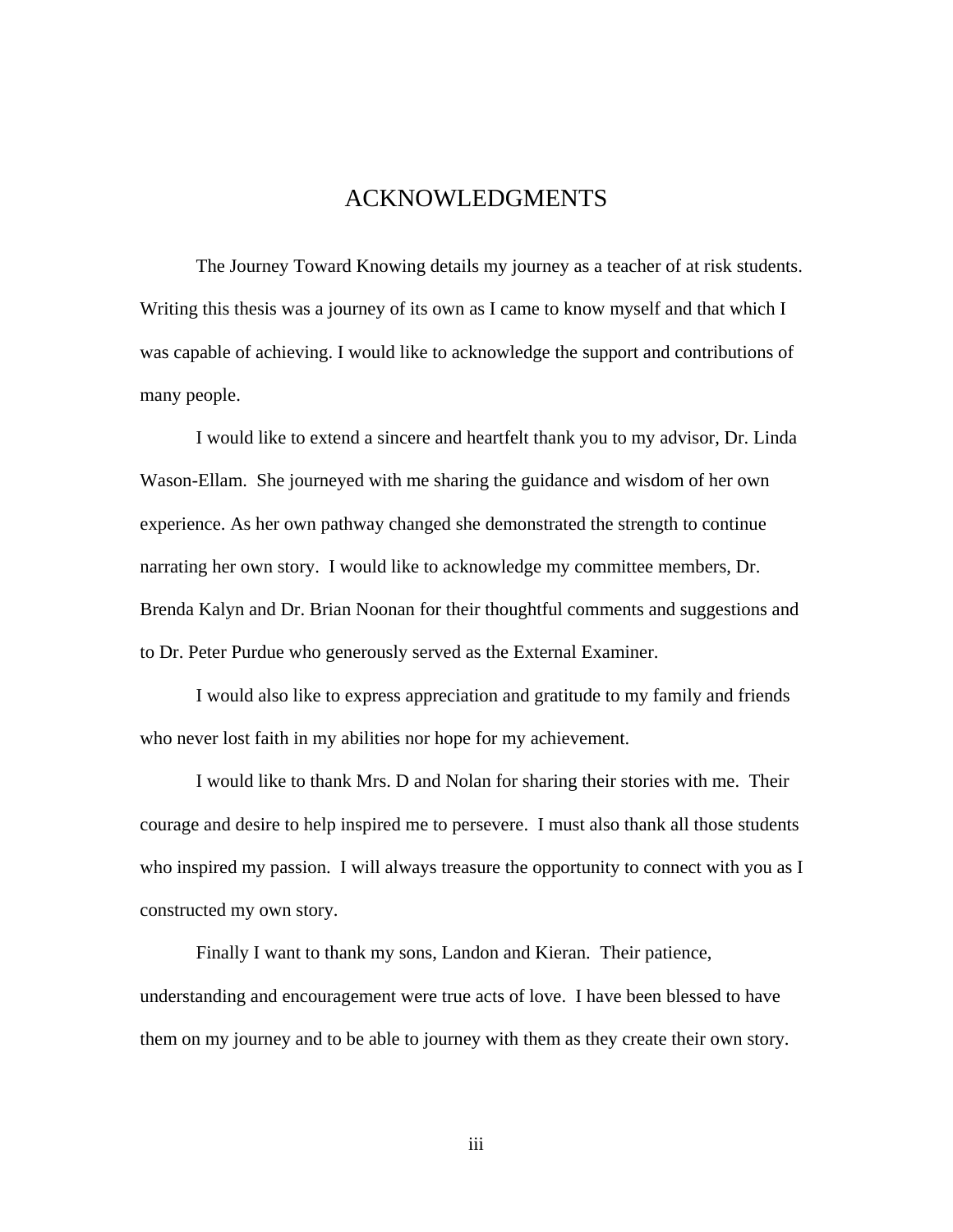## TABLE OF CONTENTS

| <b>CHAPTER ONE. BEGINNING THE JOURNEY</b>                         |  |  |
|-------------------------------------------------------------------|--|--|
|                                                                   |  |  |
|                                                                   |  |  |
|                                                                   |  |  |
|                                                                   |  |  |
|                                                                   |  |  |
| Coming to a Research Focus15                                      |  |  |
| Overarching Research Question 19                                  |  |  |
|                                                                   |  |  |
| CHAPTER TWO. CONSTRUCTING KNOWLEDGE IN AN<br>ALTERNATIVE PROGRAM  |  |  |
|                                                                   |  |  |
|                                                                   |  |  |
| At-Risk Students, Challenging Youth and<br>Struggling Learners 31 |  |  |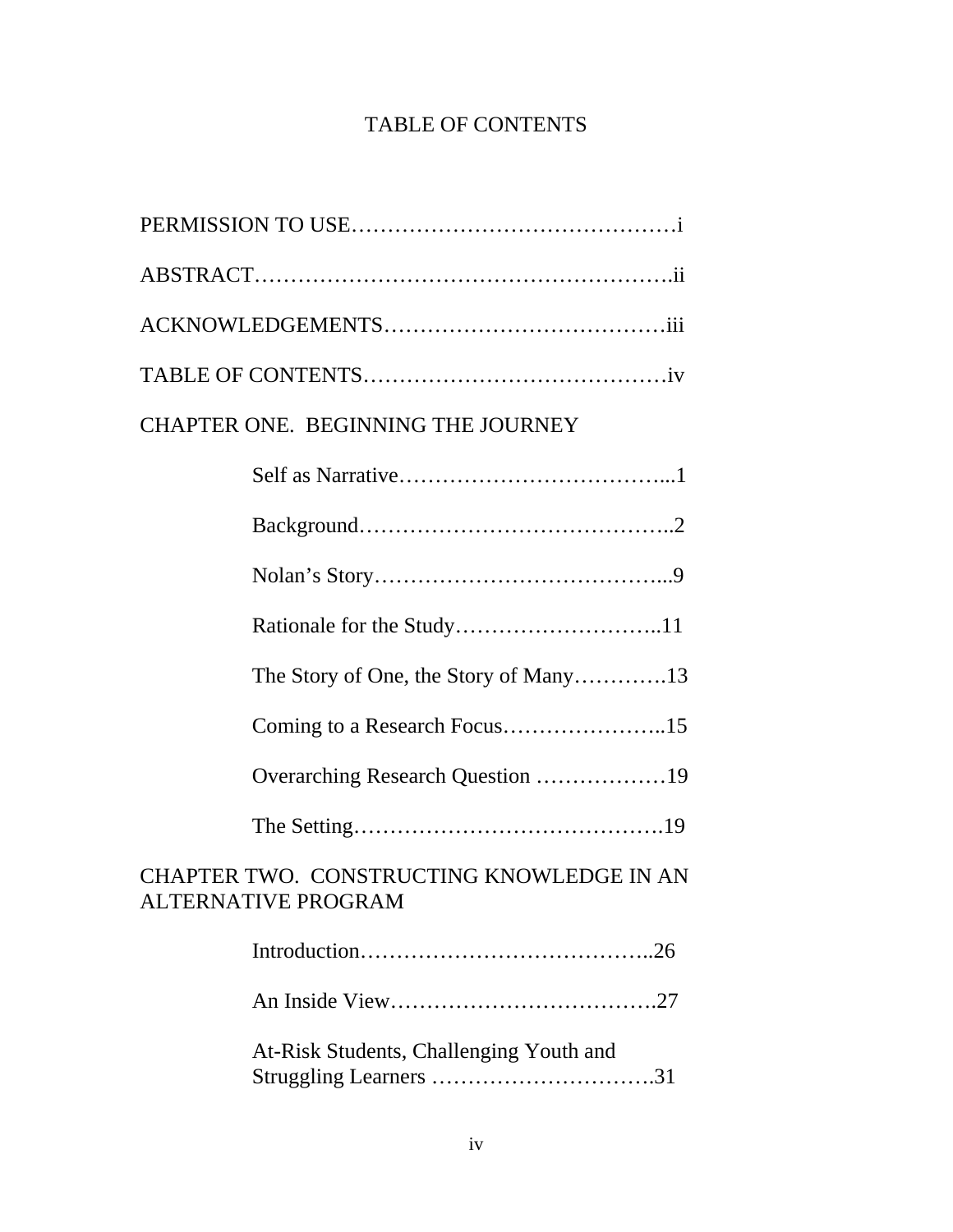|--|--|

### CHAPTER THREE. FINDING A PATHWAY

### CHAPTER FOUR. PRESENTING AND ANALYZING THE DATA

| Jessica: Start With Where They Are52          |
|-----------------------------------------------|
| Ronald: A Non-Confrontational Approach56      |
|                                               |
|                                               |
| Meeting Their Needs: The Reality of At-Risk60 |
|                                               |
|                                               |
|                                               |
|                                               |
|                                               |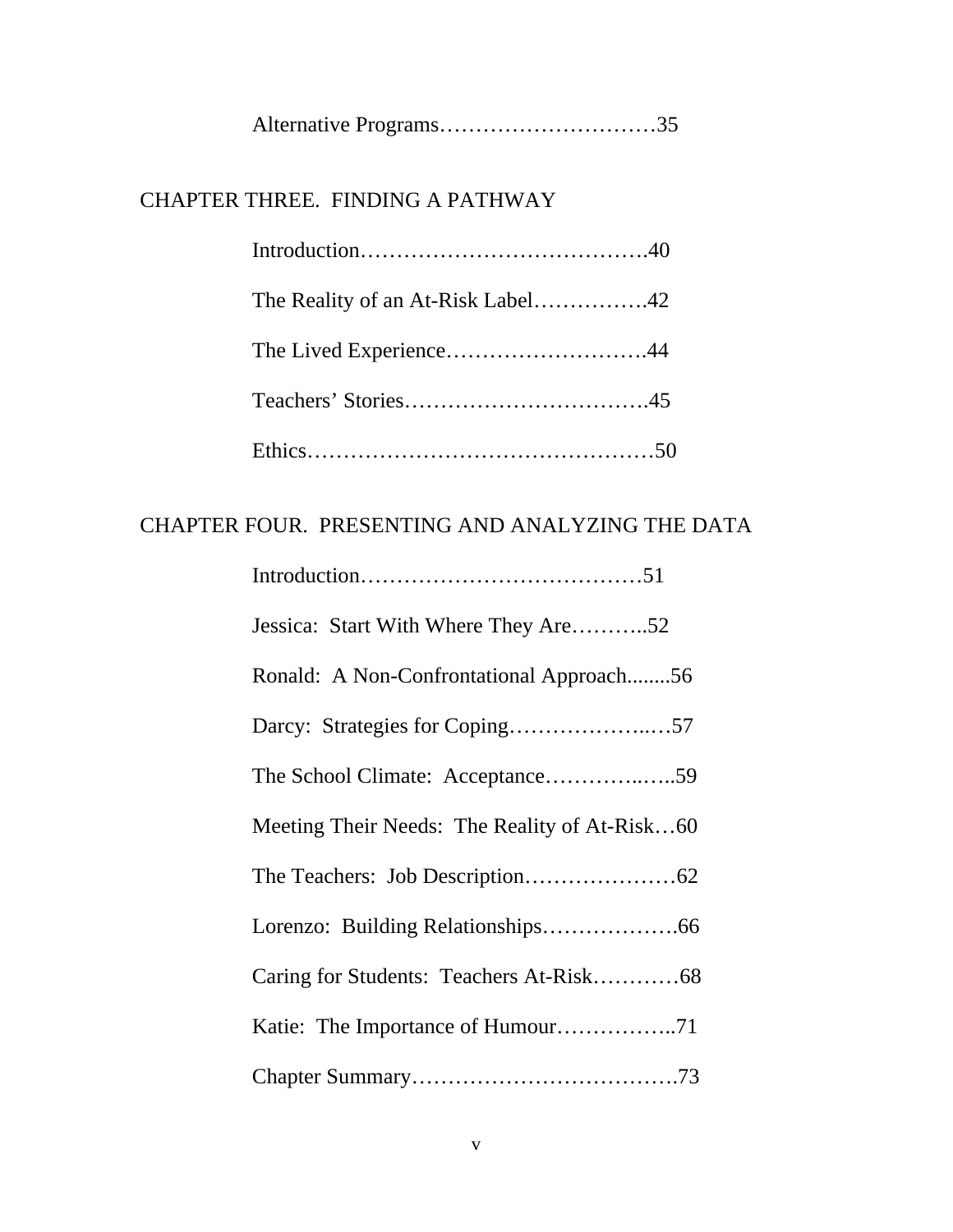# CHAPTER FIVE. THE JOURNEY CONTINUES

|                   | APPLICATION FOR APPROVAL OF RESEARCH             |  |
|-------------------|--------------------------------------------------|--|
| <b>APPENDICES</b> |                                                  |  |
|                   |                                                  |  |
|                   | Appendix B: Informed Consent for Participants100 |  |
|                   | Appendix C: Transcript/Data Release Form102      |  |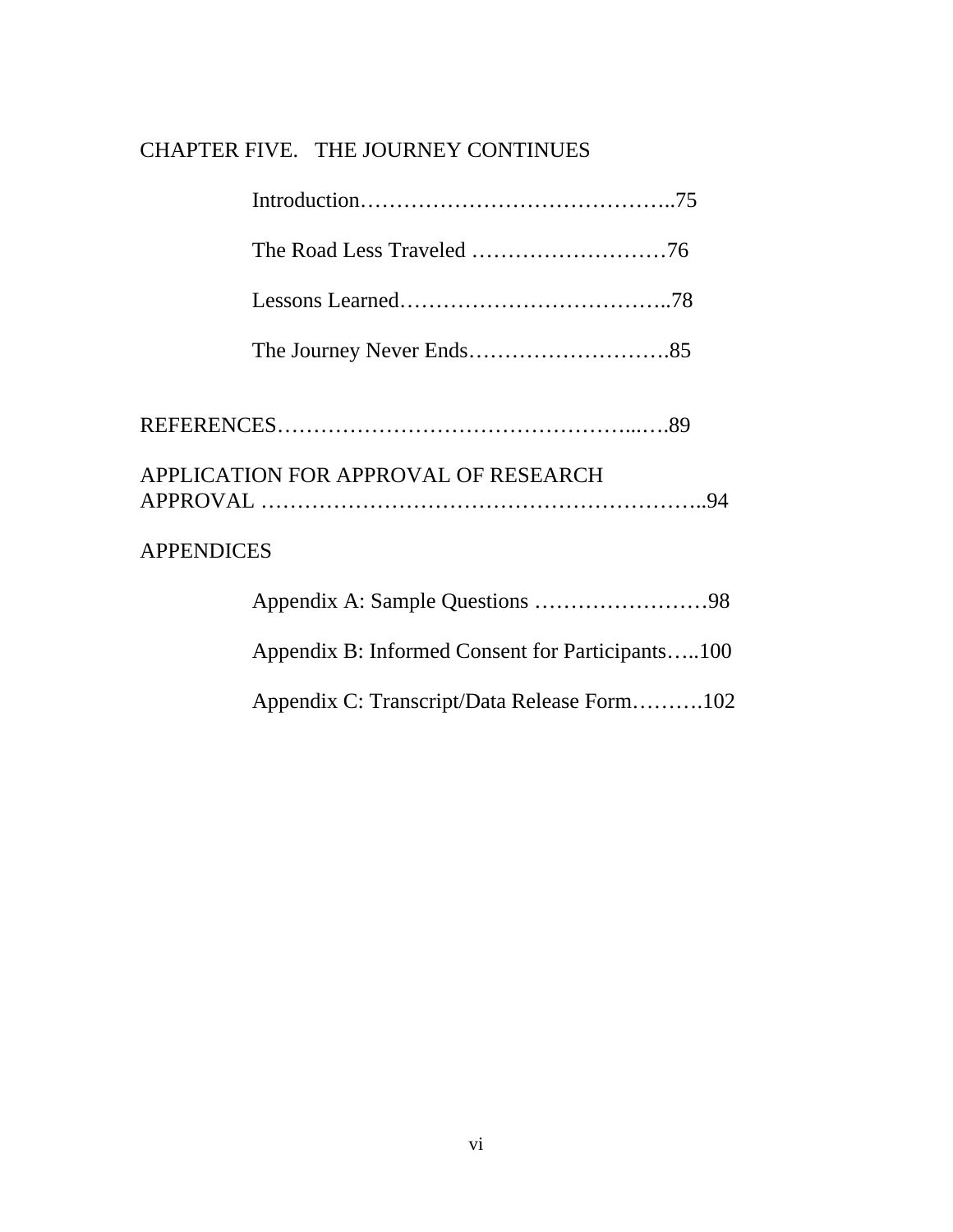#### CHAPTER ONE

#### BEGINNING THE JOURNEY

 Story answers queries about our daily lives. The stories we tell and retell about our significant moments help us return to those moments that marked us in some way, to search for the moment's meaning. This chapter introduces my journey toward knowing – where it started, how it developed and the changing lens through which I viewed myself, my students and my role as a teacher.

#### **Self as Narrative**

 Compressed within this text is a story of a life lived and recalled, its beginnings, its turning points, and its closure at the time of this telling. This naturalistic inquiry is positioned as a self-narrative in which the researcher journeys toward understanding an unfolding and developing story. The approach of self as a story is a process of actualizing what is potentially possible in one's life. The emphasis is on who I am as teacher as I reflect, rethink, revise, retell and represent the life that I have lived as I explore how I adapt my professional practice for students in an alternative middle years program. Threaded throughout this thesis are the interwoven stories that comprise my professional life, my story and a story of an adolescent youth, as I pondered its meaningfulness with all its insights, reflections, and small moments of understanding.

 The purpose of the self-narrative is to contribute to the knowledge on teaching atrisk students in an alternative programming and the evolving role of the teacher. The overarching research question that framed this research is, "How did one teacher adapt professional practice for students in an alternative program?" In the writing of this story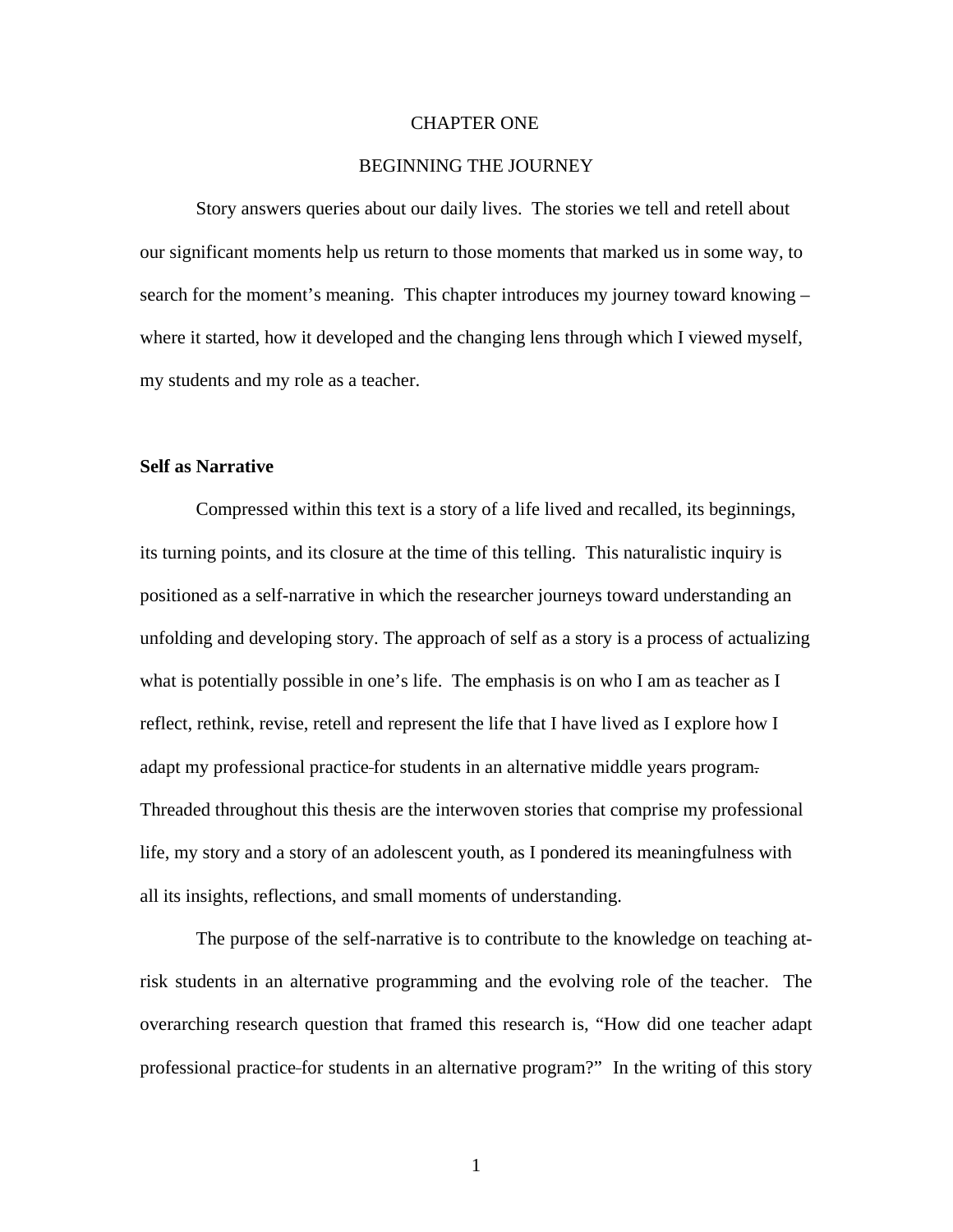I hope to share perspective and insight into how I adapted my professional practice to understand the culture of at-risk students within an alternative middle years school environment. As I reflected on my lived experiences, my intent was to create an understanding of these students not as misfits or failures but as individuals trying to interpret the events in their lives and the role teachers' play in their support for learning.

#### **Background**

 I began my teaching career not in a classroom but in a men's Correctional Centre for adult inmates serving a sentence of two years less a day. Initially, I took the job because I was planning on saving up my money then traveling for a year before I began teaching. It never occurred to me that my first job after University was to foreshadow the course of my career twenty years later.

 My duties as a correctional worker included supervision of inmates as they moved through their daily routine of work or school and their evening routine of meals, exercise and recreation, quiet time then lights out for the night. Women were only allowed to work in the low security areas. These areas included the dorms and the living units that were separate from the main building and more closely resembled a home like atmosphere. Intuitively, I discovered that counseling the inmates was a naturally evolving process as there were frequent times throughout a shift when an individual would come into the office seeking a compassionate listener and a conversation. These informal visits often involved a discussion of family, plans for the future and how to avoid further incarceration.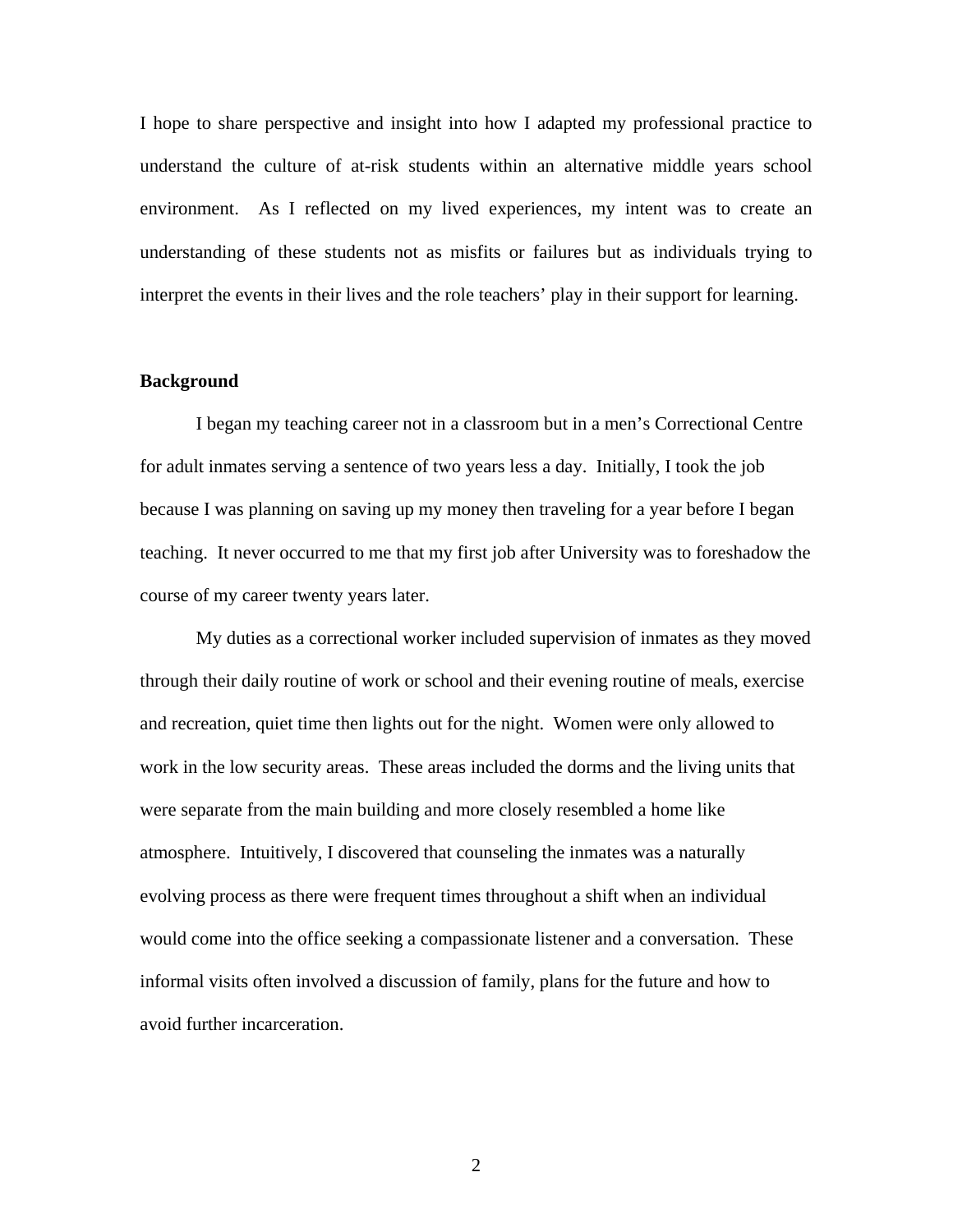The Correctional Centre was located in Northern Saskatchewan. The majority of the inmates were Aboriginal and most of their crimes were alcohol or drug related. I had always assumed that alcohol and drugs were the reasons for their crimes and if they didn't use or abuse these substances, they wouldn't be in jail. I quickly came to learn that alcohol, drugs and incarceration were symptoms of, not the reasons for, their life circumstances. Although I did not realize this until much later, this was a lesson that would forever influence the lens through which I viewed the world. My old ways of knowing were being challenged and I had taken my first step toward becoming a subjective knower. In reading and rereading the words of Belenky, Clinchy, Goldberger & Tarule (1986), I saw myself in their explanation of constructed knowing and the subjective knower. These authors claim that constructing knowing is when an individual's way of knowing and viewing the world is constructed by integrating intuitive knowledge with knowledge learned from others. It is a "…weaving together the strands of rational and emotive thought and of integrating objective and subjective knowing" (p. 134). As a subjective knower, according to Belenky et al. (1986) I was able to use my own intuition as a guide to action and move beyond the accepted ways of knowing as established by the dominant culture. Those words resonated with my evolving philosophical stance. Accordingly, I was moving away from "…silence and an externally oriented perspective on knowledge and truth … (toward)…a new conception of truth as personal, private and subjectively known or intuited…" (p. 54).

 I was raised in a predominately white, middle class community. In that community there were a few families who were not white, some families who seemed to lack income and materialistic advantages and families who seemed to have wealth and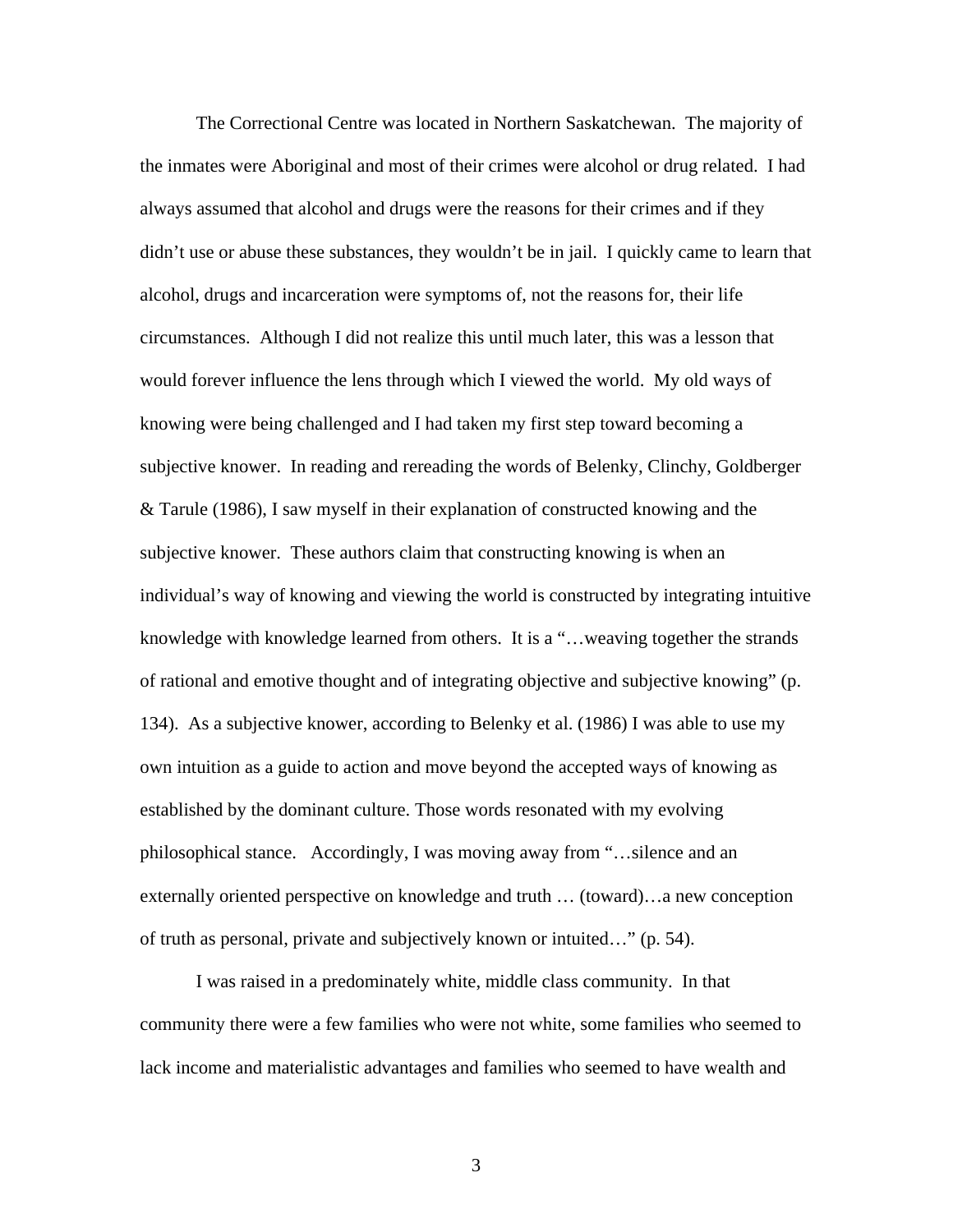everything they wanted that money could buy. Everyone knew who fit in which category. Both of my parents worked, which was not that common during my childhood. My mother had grown up in relative wealth and comfort. She received her degree in nursing and continued her career at the hospital as well as a career at home with five children. My father had quit school in grade eight during the Depression years. He helped on the farm at home and held down other odd jobs. Eventually he became a journeymen plumber with more than enough experience in all the trades to be able to fix or build anything. He was well respected within our community and within the construction industry. I don't recall ever specifically being told that I had to finish high school or go on to a university career but I do remember that failing at school was never an option and the importance of an education, a job and being able to support oneself were inferred in most conversations.

 I knew that there were people in our city who lived in poverty and I assumed most of those were Aboriginal. I also believed that most Aboriginal people struggled with alcohol abuse and neglected their children. This belief was solidified the year we, along with several other families from our church, took in Aboriginal children from a nearby residential school for the Christmas holiday. We were told it was too difficult to get them back to their homes and that their lives up north had nothing to offer them. We believed we were doing a kind, compassionate, Christian act by sharing our Christmas traditions. I clearly remember feeling angry that these children were taken away from their family to live somewhere else. It always seemed cruel and I couldn't quite grasp the logic behind these government decisions. Even then I was unsure as to how we were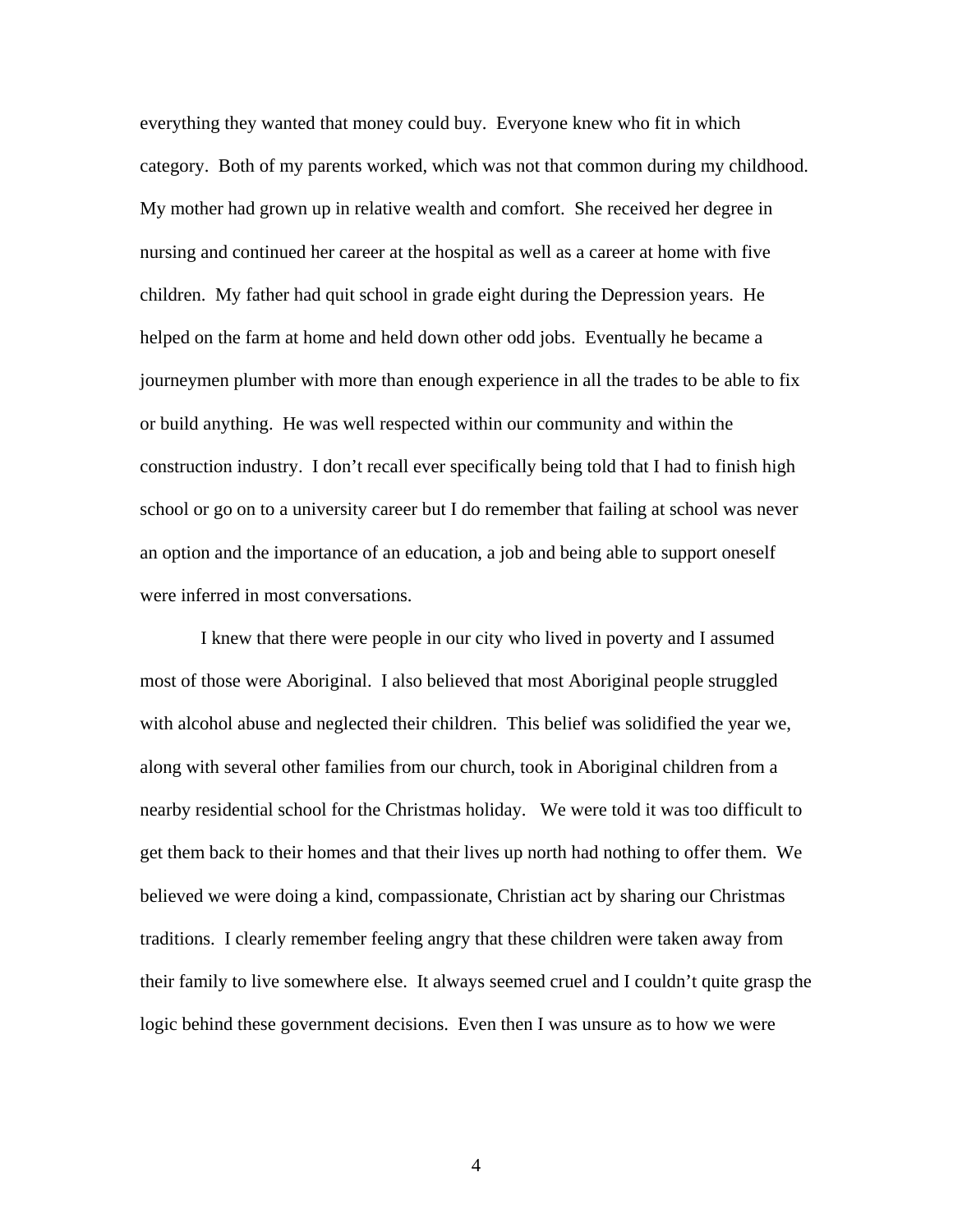supposed to be helping them. I cried for the homesickness I imagined they must have felt.

Over the years my insight changed only enough to realize that not all people who lived in poverty and abused alcohol were Aboriginal and there were some Aboriginal people who worked hard and held down a job. It didn't surprise me that most of the inmates at the Correctional Centre were Aboriginal. It did surprise me that they didn't want to be in there and they did have hopes and dreams for a future. I clearly remember the shift I was working and the inmate I was talking with when I realized that these inmates were people; individual human beings who existed separate from their crimes against society. I couldn't paint them all with the same brush as each one had a unique story. It occurred to me that each one of these men came from a family; parents who loved them, relatives who cared about them and spouses and children who needed them. They had each had a life full of experience before they ended up in jail. I had never before thought about them as more than inmates. I had never before considered that anything other than poor choices had led to their jail sentence. I was moving away from judging the inmates to trying to understand the circumstances of their lives. Belenky et al. (1986) refer to this as connected knowing. My personal experience was giving me knowledge that was in stark contrast to the truths I had always accepted from the authorities in my life. As I attempted to understand the inmates' experiences, I was developing a capacity for empathy and thus, access to other people's knowledge. As Belenky et al. (1986) states, "Connected knowers begin with an interest in the facts of other people's lives, but they gradually shift the focus to other people's way of thinking" (p. 115).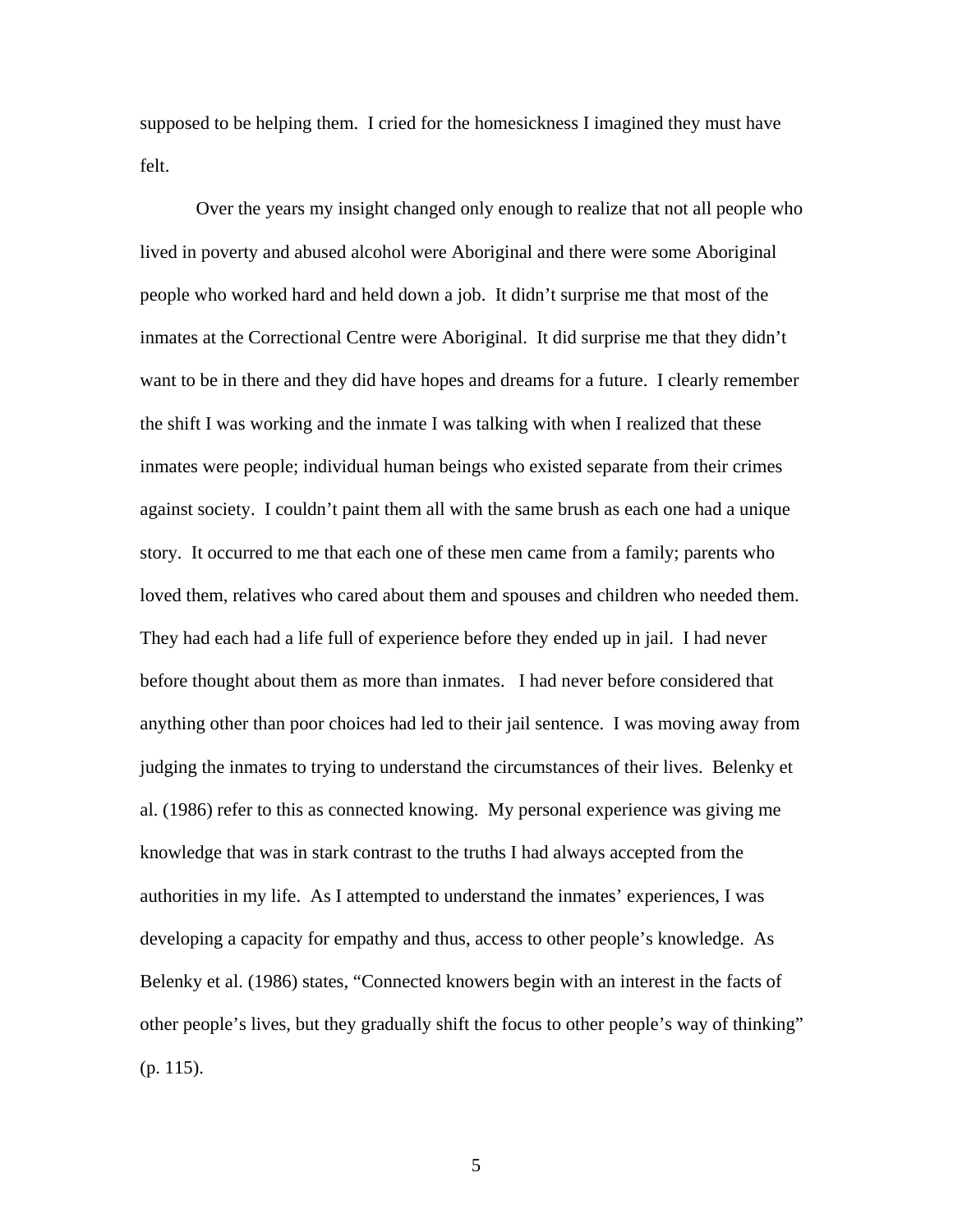My first teaching job was in a small town with a population of less than five thousand people. It resembled a larger version of where I grew up in with a similar belief system and hierarchy of wealth. The one thing that was noticeably different was my ability to recognize the sheltered, narrow viewpoint from which the people of the town saw the rest of the world. If they even knew what existed beyond their own secure place in the world, they didn't intend to get involved. As a twenty four year old woman with her first teaching position I was not prepared to take on the responsibility of expanding their worldview. I was quite certain that the people of this small town were not interested in using my experiences with the inmates to build their own knowledge and they had no intention of changing the lens through which they viewed those less fortunate than themselves. Following the curriculum and ensuring that their child was receiving the best possible education and preparing for their future was my priority as an educator. This was a setting very familiar to my own upbringing and school experience so I knew how to behave, what to expect and what was expected of me as a teacher.

Three years later, I made another career shift when I moved into the city and obtained a teaching position in a large school with students from a wide array of cultures and socio-economic backgrounds. Many of the students were quite transient as several apartment buildings were located close by the school. We had several immigrant and refugee families as the area had fairly low priced accommodations and was close to shopping malls and grocery stores. Some of our students were well-established middle class families and some were growing up in poverty. Many were neglected and lived in dysfunctional, violent home situations. I remember one young teacher on staff exclaiming disbelief that homes in this day and age were without telephones and that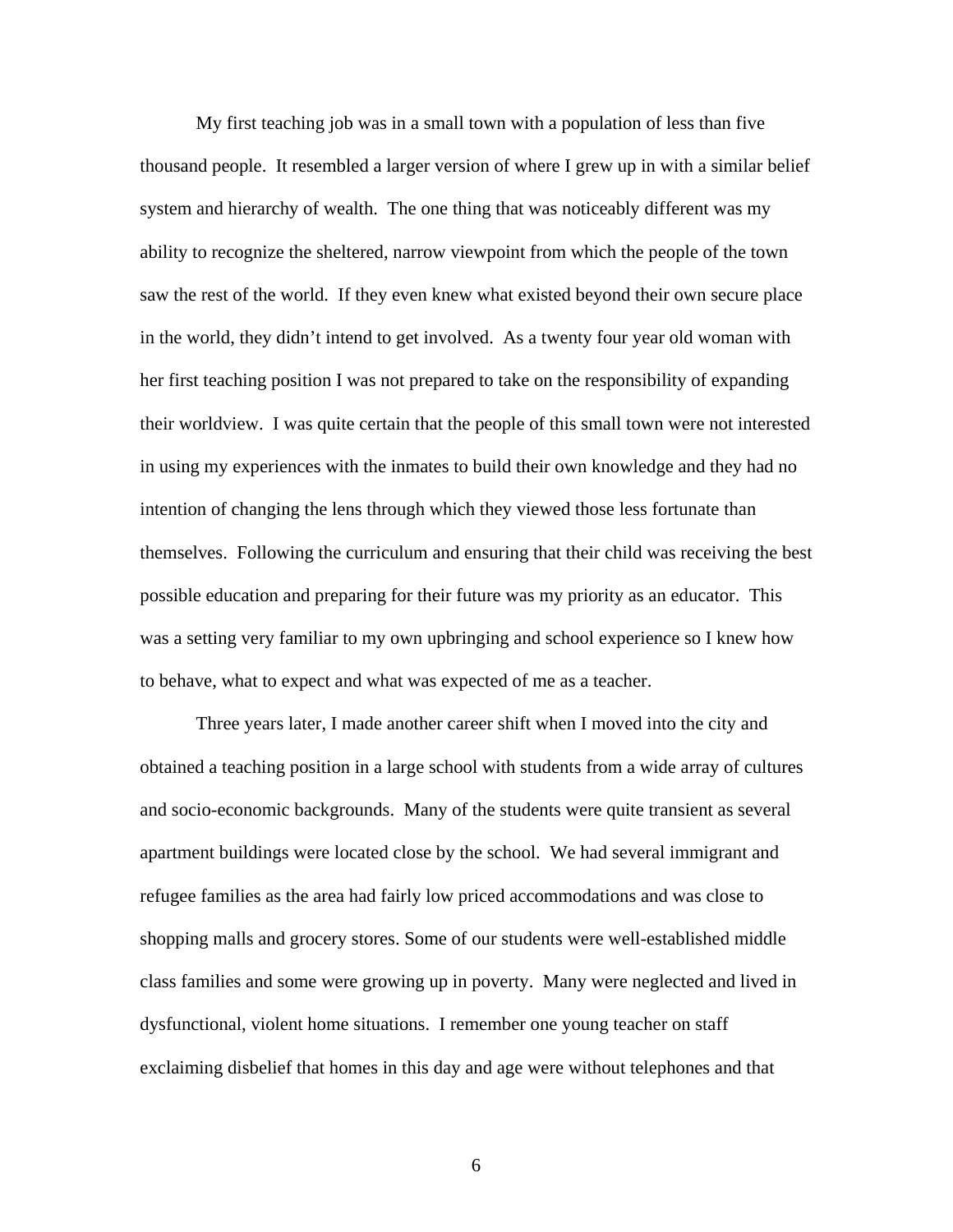many of her young students did not know their address, their alphabet or even how to spell their own name. I was neither surprised nor shocked and enjoyed the challenges of such diversity amongst my students. I often wondered if this was the type of school experience many of the inmates had faced when they were young.

 As teachers, we were expected to follow curriculum and marks were based on performance outcomes. Many of our students were working far below grade level and we did what we could to adapt our lessons and encourage success for all our students but our responsibilities did not extend far beyond the classroom. Despite such diverse cultural backgrounds and living conditions as compared to my experience in a small town, I was surprised that the expectations and assessments for school performance were so similar. I wondered how these students who lived under such marginalized conditions could be assessed in the same way and with the same tools as my former students who lived a comparatively privileged life. Our job as teachers seemed to be one of making all students fit the identical mold of a successful school experience. I am not sure if I wanted the expectations for my students to be lower or just different. I just knew it didn't seem right to be assessing all students by the same standards.

My next position was a large school in a wealthy suburb far from the chaos and dysfunction of the fringes of society. These were the students who didn't worry about graduating from high school. They were already concerned with what they were going to study at the university level. According to my intuitions, the job description was very clearly delineated. Prepare each one for a successful post secondary institution by ensuring each was ready to meet the demands of high school. Many of the parents were self employed and thus able to drop in and observe their child in the classroom setting.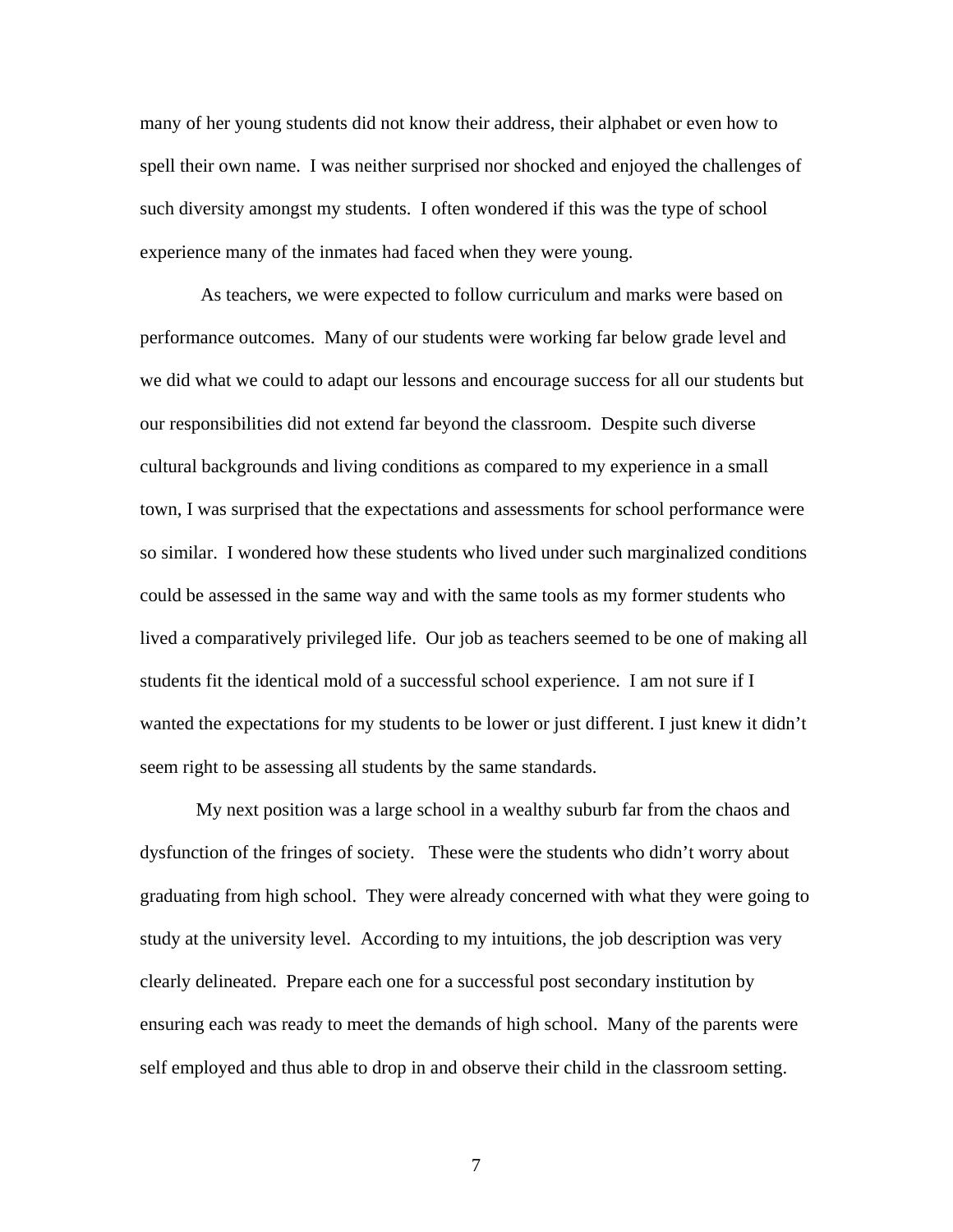They were always prepared to discuss academic issues but personal matters such as behaviour and respect were to be dealt with in the home, behind closed doors. As a school community we did a great deal of fund raising for health agencies such as the Cancer Society or the Heart and Stroke Foundation but they were surprisingly unaware and unmoved by the plight of the poor and the marginalized people in our city. It seemed to me that they believed that poverty and unemployment were a choice. Many of the parents had the attitude that they had worked hard for what they had achieved and they weren't prepared to share it with lazy, underachievers. In counterpoint, what I came to acknowledge was that the underachievement in disadvantage students is not individual or personalized failure as much as a product of economic and social structures that regulate their lives.

After 5 years I decided it was time for a change. I had always had an interest in working with inner city students so I applied for a position at St. Jude Middle School\*, an alternative program within our system for at-risk students. I considered myself fairly knowledgeable about life and school experience from both extremes of our societal structures. It never failed to amaze me how some children survived the most precarious of life circumstances or trauma and how many people had no idea what life looked like beyond their own community. Armed with understanding, compassion and experience, I began my career at St. Jude and climbed into the trenches where my students fought every day for safety and survival. What differentiated this school was that the students of St. Jude had all been labeled as at-risk. This term was used to describe students who were at-risk of failing and not completing their education. There are a number of reasons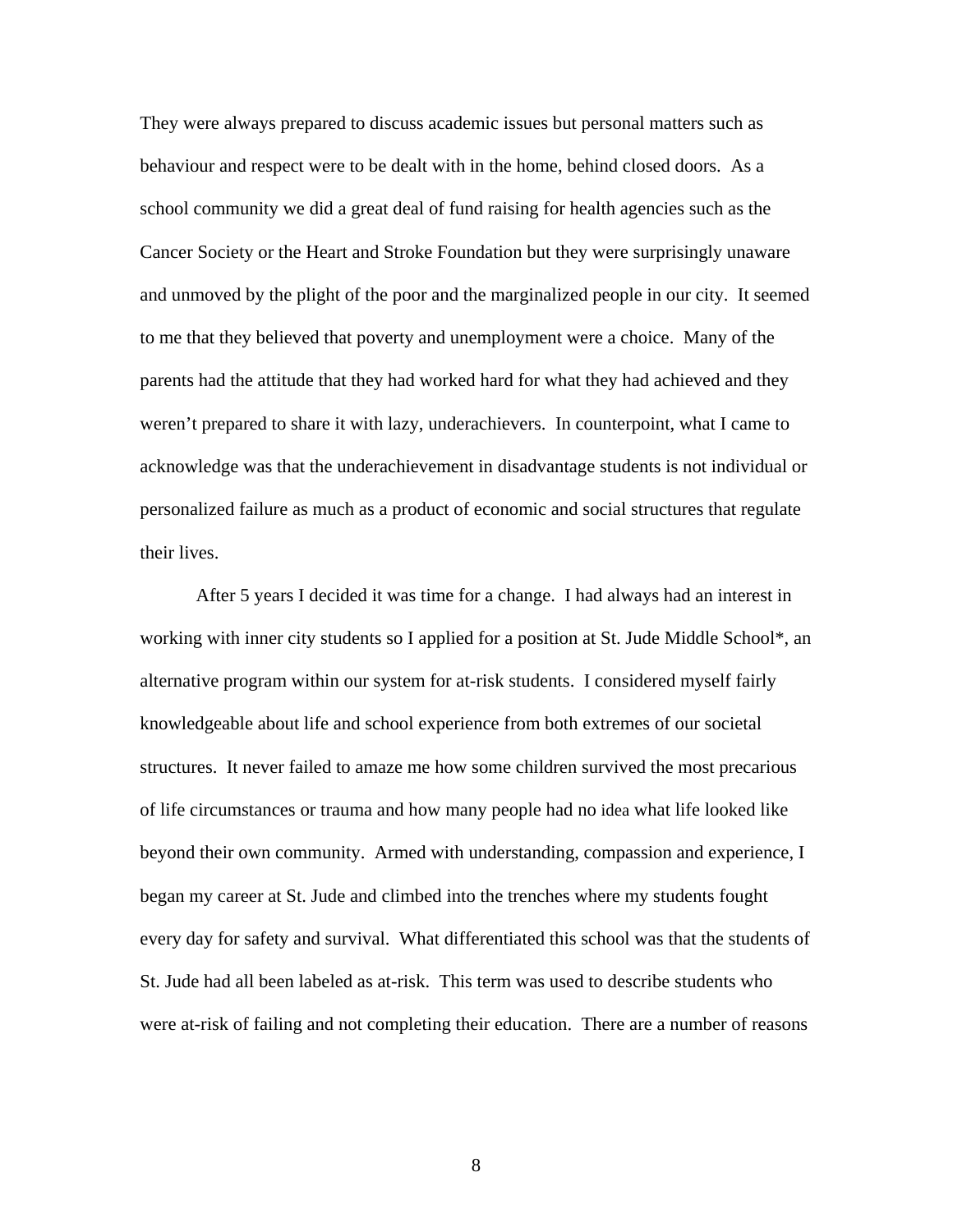\*In the Roman Catholic faith St. Jude is considered the patron saint of desperation and hopeless causes. I chose this pseudo-name because our students often came to St. Jude as a last stop chance for success in school. It is our goal to reaffirm their self-worth and offer them hope for a brighter future. a child could be considered at-risk but at St. Jude it seemed the majority of the students represented poverty, dysfunction and an inability to adapt to the expectations of a mainstream school.

Reflecting back upon this time, I came to the realization that it was in this setting that my life journey and my teaching journey was coming closer into alignment. The knowledge I gained through personal experience and the shared experience of others was connecting. All of the pieces of my life appeared to be coming together so that I could construct the knowledge necessary to develop my own voice in the struggle for at-risk students (Belenky et al., 1986). I was to become what Belenky et al. (1986) refer to as a "passionate knower" (p. 141). They define this as "knowers who enter into a union with that which is to be known" (p. 141). Despite our differences I could develop a relationship with my students and attend to their needs with an intuition for providing the acceptance, acknowledgement and success that all students want and need.

#### **Nolan's Story**

*It was a typically hectic first day of school in August when twelve-year-old Nolan showed up to register. St. Jude is an alternative middle years school so all of our students have been referred to us from a mainstream school within our system. We had not received any files or paperwork from Nolan's previous school but he assured us that he had been sent to St. Jude so we assumed the paperwork was enroute and showed him the way to his Grade Eight homeroom.*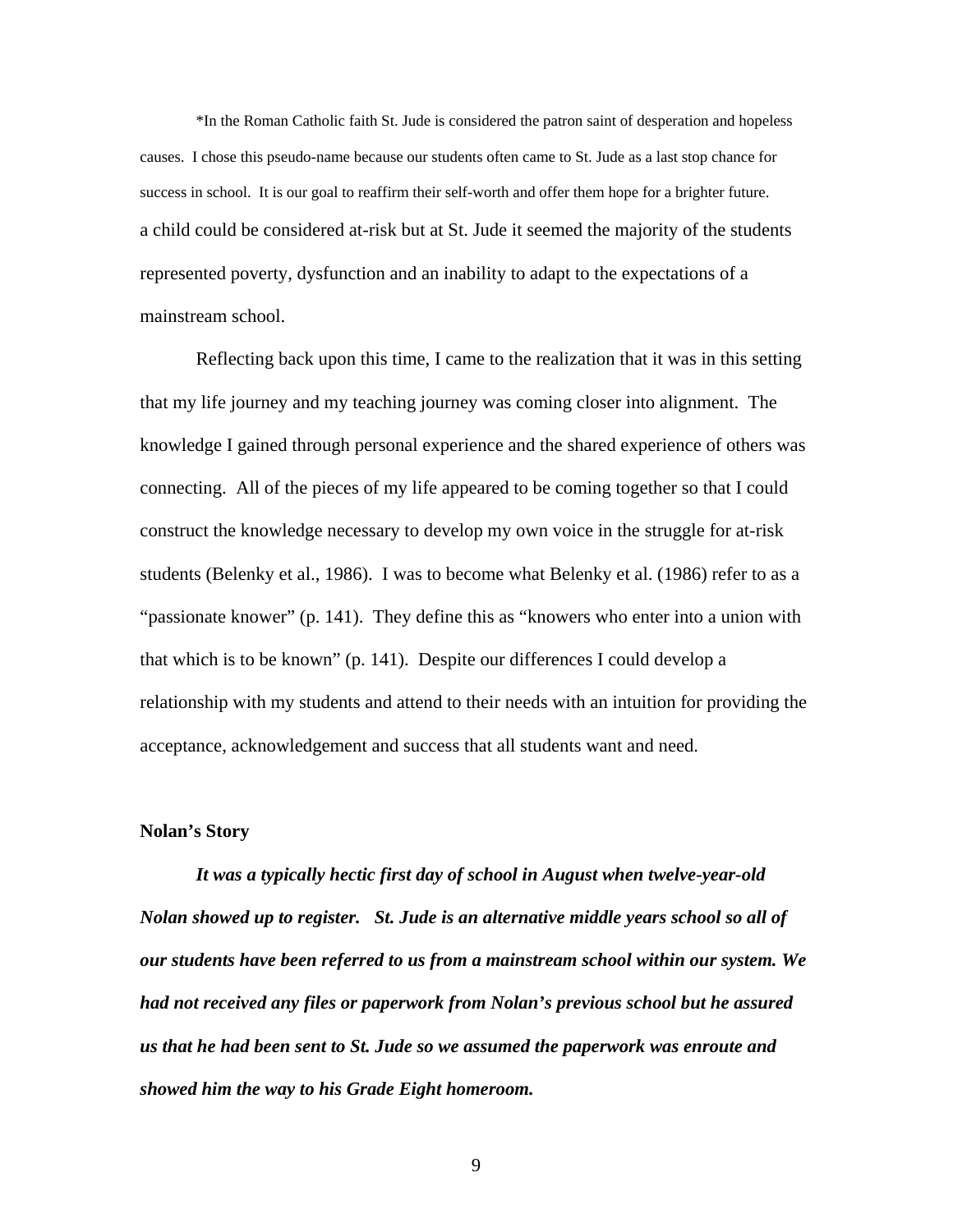*As one day led to the next no paperwork was arriving and every time Nolan was questioned about a home address and a previous school, he gave a different answer. Finally our principal sat Nolan down; assured him he would not get into trouble and asked him where he really lived, where he had last gone to school and how he ended up coming to St. Jude.* 

*Not surprising, it turned out that Nolan, although only twelve years old, had not been to school in the last year. He formerly attended school on the reserve where his dad lived but he decided he wanted to come into the city to live with his mom. After hitching a ride into the city he found his mom but soon discovered that she had a serious drug and alcohol addiction problem. He couldn't find a ride back to the reserve so he spent his time hanging out with his friends on the street and when he was hungry he would go to see his grandmother who lived nearby. He didn't know her very well and she spoke very little English and lived in extreme poverty but she always washed his clothes and fed him a meal. Nolan wore the same clothes everyday turned inside out as his one outfit wardrobe was a gang related colour which our students were not allowed to wear.* 

*Nolan had indeed been sent to St. Jude but it was by a friend of his from the streets who had previously attended our school. Patrick was a former student of ours and although we admired his intelligence and wit, he was a disruptive student with a penchant for other people's belongings. His second year at St. Jude was characterized by many visits from the police concerning street issues and extended stays at a juvenile detention facility. Patrick eventually chose life on the streets and running from the law yet he had assured Nolan that St. Jude was a "…cool place to hang out". Based on*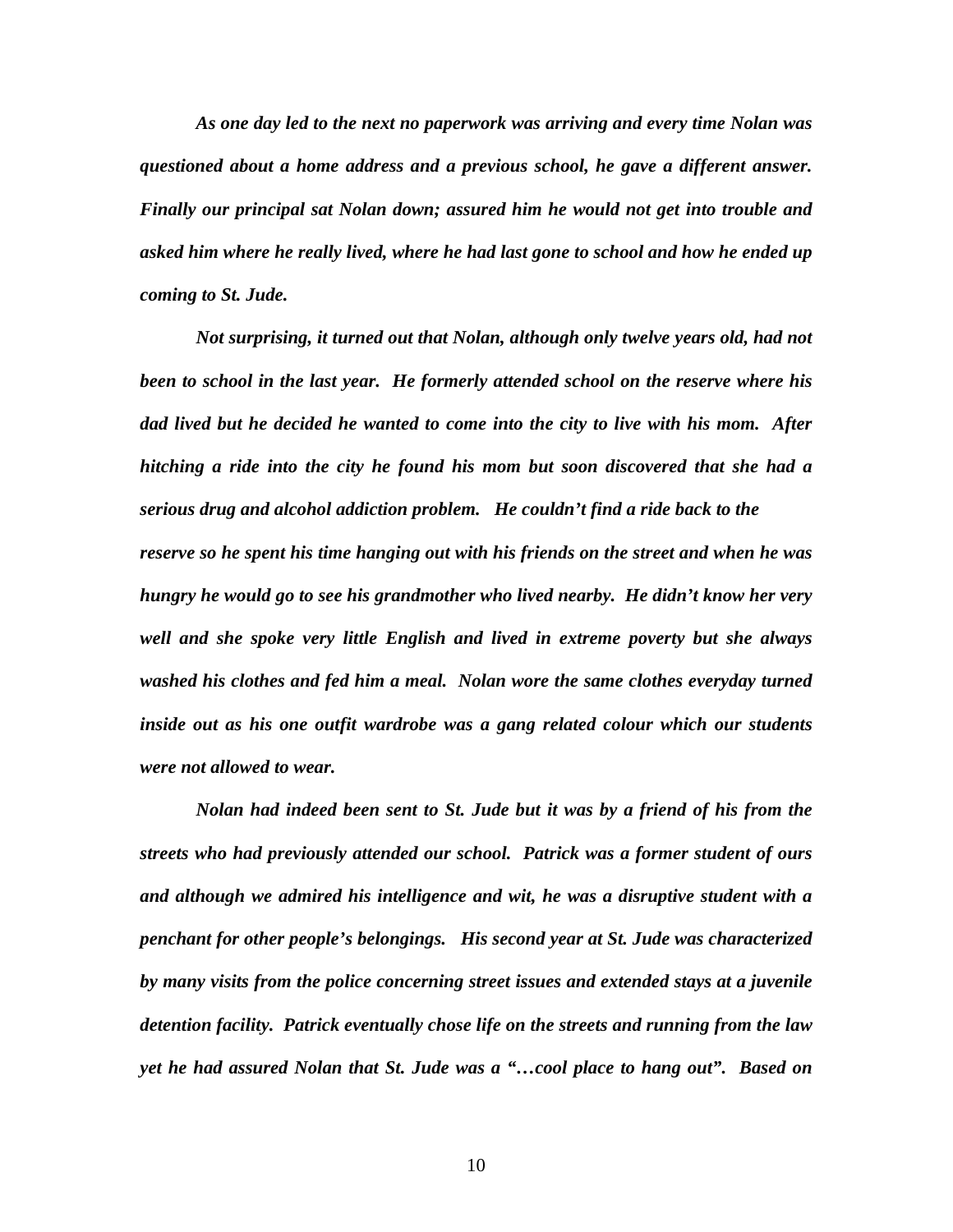# *Patrick's referral and Nolan's need to belong to a place, we overlooked the paperwork and let him stay.*

Although the circumstances of Nolan's story are unique to him, the reality of a twelve year old child responsible for his own survival, well being, and education is far too familiar to those of us who have had the opportunity to work with resilient and determined youth like Nolan. Nolan was not alone. There were many children in our school who wanted to belong, who dreamt of a family and a future, who struggled every day for safety and survival, whose needs are not being met by their own families, social institutions or mainstream education.

 For many, these adolescents are more recognizable when described by terms such as at-risk, unacceptable behaviour, unable to fit in, unsuccessful, defiant; all terms that portray a more negative image than resilient or determined. For me, these are the students who kindled my passion in teaching. It is my experiences with them I want to share through the recollecting and writing of my thoughts. It is their struggle to belong and their search for a future I want to tell. It is teacher knowledge and the everyday classroom reality with these students that can add a missing piece to the research on atrisk students, alternative programs and the role of the teacher.

#### **Rationale for the Study**

 During my six years of teaching at St. Jude there were many memorable moments and events that caused me to question what I knew about teaching and how I knew it. It was not until I began my graduate studies that I truly understood the uniqueness of my experiences compared to colleagues, the mainstream teachers. Throughout my graduate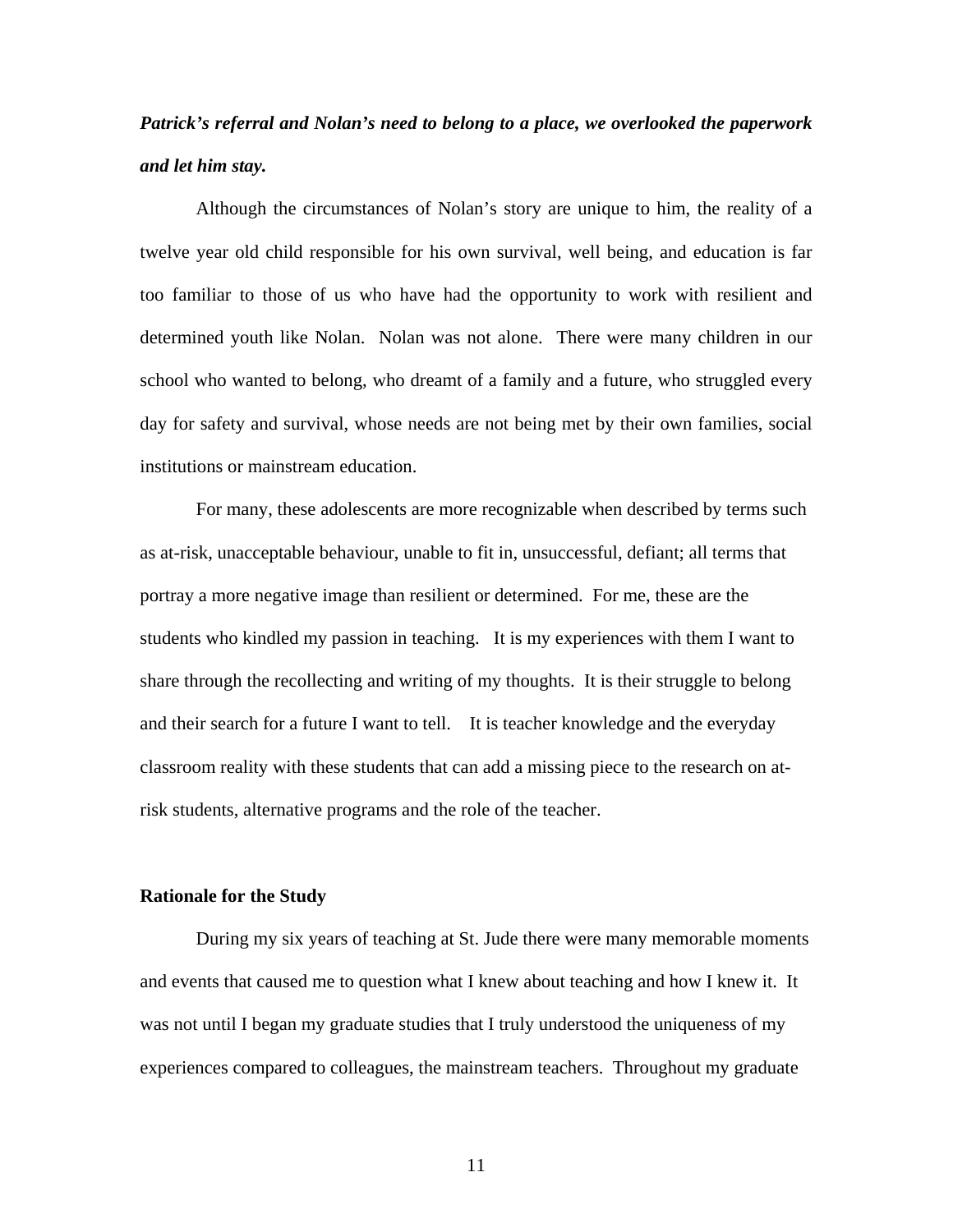classes, the articles we read and discussed seemed to have a slightly different focus through my alternative school lens. My shared experiences were often met with shock, disbelief and even ignorance that such realities existed in our city and in our schools. Fellow students would express astonishment and frustration if they knew of a student who couldn't read. I couldn't understand their naiveté. I had a whole class of students reading well below grade level, if at all. Indeed, as a staff, we at St. Jude often marveled at the realities of our alternative world. Patrick and Nolan, two adolescent boys, constructing their own system of survival independent of parental influence, other adult guidance or even a social institution is only one of the many tragic stories that would be unfathomable and unacceptable at a mainstream school. Immersed in an alternative school culture, we at St. Jude were intrigued with Patrick's intuitive sense that Nolan needed to belong somewhere and experienced a heart-warming sense of pride that our program could offer him some of the acceptance and belonging he was searching for in his life. We weren't appalled by Nolan's story. We seemed to have a resigned sense of acceptance for the lived reality of his life and our limitations to changing his situation. There are many children like Nolan and Patrick who have slipped through the cracks in our education system and societal institutions. Typically, students like these are labeled at-risk, that is, academically at-risk of not completing high school. In reality, at-risk refers to a number of conditions and factors that place a student at-risk of not completing high school. For Manning & Baruth (1995) school factors, societal factors, and personal factors, or any combination of these factors can cause a student to be labeled as at-risk. Slavin (1989) expands his definition of at-risk to include not only students who are unlikely to graduate from high school but also students who are unlikely to leave school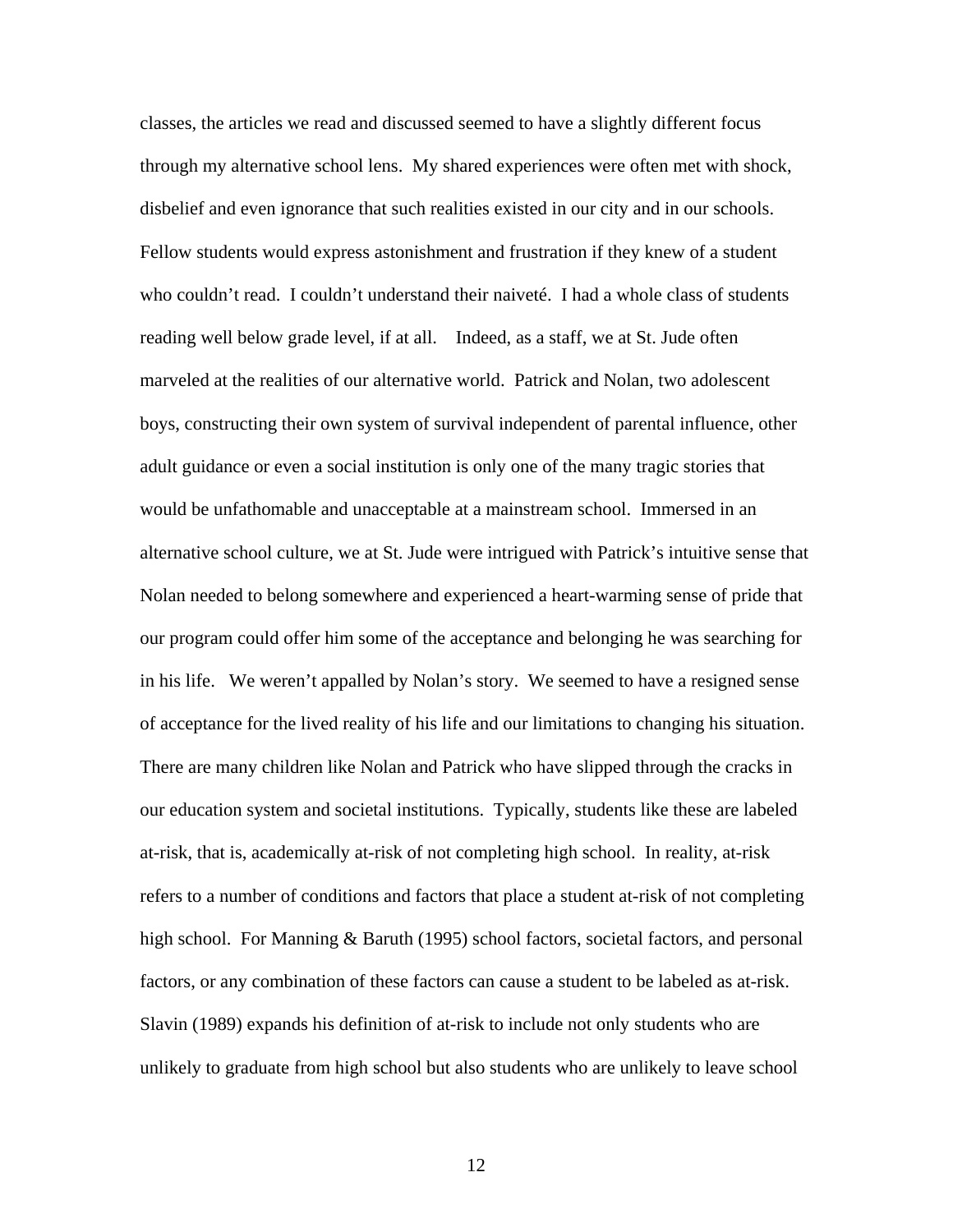with an adequate level of basic skills or who are unlikely to pass criterion-referenced graduation tests. Kronick (1997) and Franklin (2000) believe that socioeconomic conditions define at-risk students. St. Jude attempts to provide at-risk students, whatever the cause or the circumstances, with respite from their daily struggle for success and survival. As we sent them back to the fringes of society anxious and worried about their future, however, I often wondered if our real purpose was not to decrease the likelihood of failure at school but to protect mainstream society from acknowledging failure by their removal from the mainstream schools.

#### **The Story of One: The Story of Many**

 Nolan spent two years at St. Jude. His first year with us seemed to be a journey of self-discovery for himself and of affirmation for our staff. We watched with pride as Nolan got himself to school everyday and became an active and respected member of our school. We nurtured him, offered him guidance and supported him as he attempted to create the life he yearned to have. He played on all our sports teams, took part in all activities and demonstrated leadership skills. He had found a place to stay with a former neighbour of his mother's and although he struggled with punctuality, accepting consequences and daily use of marijuana, his self-esteem flourished and his attitude became positive and hopeful.

 While we all had a role in nurturing and supporting Nolan, he developed a close relationship with his homeroom teacher, Mrs. D. He respected her and recognized her sincere kindness and desire to help. During the course of the year their relationship grew, as Nolan became a weekly visitor to her home for supper and a card game with her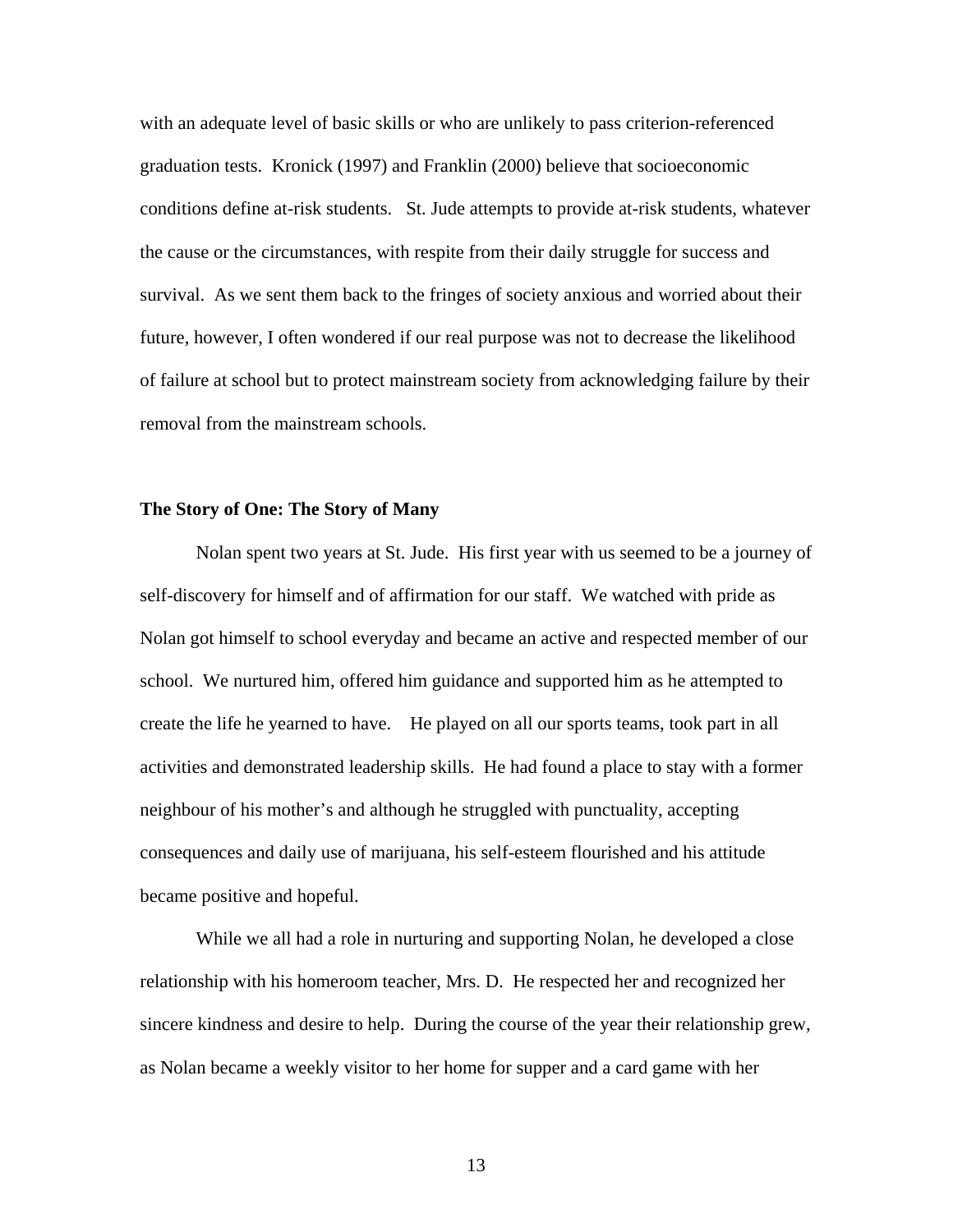husband and children. He joined them on many family outings. Mrs. D and her husband tried to instill in Nolan the importance of an education, a job and responsible handling of money. They even arranged for some temporary part time work so he could earn some much needed spending money for basic necessities.

 Nolan's second year at St. Jude was characterized by disappointment, frustration, and a resigned acceptance of the reality of his life for himself and for the staff. The woman in whose home he was living was exploiting Nolan by using the money she received for his personal care to support her own children and her drug habit. Nolan and two other boys she had taken in were not being fed well or cared for appropriately. Regrettably, they each lived under the threat of having nowhere else to live. She freely provided them with marijuana in hopes of keeping them content and silent about the situation. Every attempt we made to intervene in Nolan's care giving became another closed door. Helplessly, we watched as his hopes and dreams faded; replaced with anger, bitterness, and hardness in his eyes we had not seen before. His attendance became sporadic and when he did show up, we suspected he was under the influence of drugs. Daily, he usually left school early in an explosive display of anger. Nolan, who had once been the epitome of a successful alternative program, became the prime example of a young man struggling within a society unable to meet the needs of its youth.

Increasingly, my frustration and disappointment grew with our inability to help Nolan. My once very positive and proud attachment to an alternative school was being challenged. I began to question our purpose in the educational system. Were we really impacting the lives of these children? Were we even expected to be successful in altering the cycle of poverty or did we simply exist to maintain the status quo of societal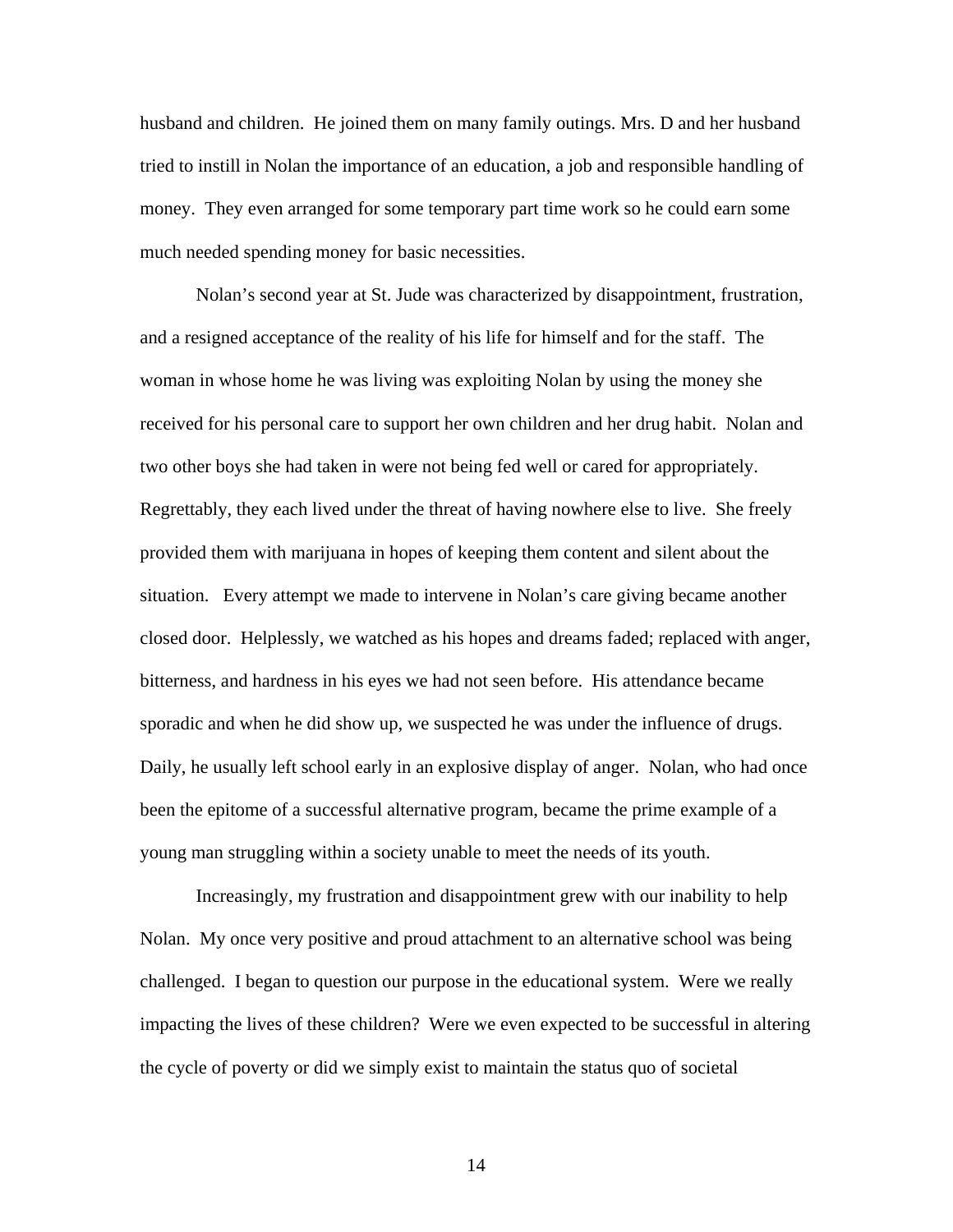structures and institutions? Were we offering our students another chance for success or were we protecting mainstream conformity? What else could be done for our students? Were we doing the right things to help our students and how would we know? Would anyone care? My view of our alternative program was out of focus and my journey toward knowing was at a critical juncture. I needed to look back at where I had come from to get to this point and consider where I wanted to direct my journey.

#### **Coming to a Research Focus**

Responsive teaching cannot be produced through regulated curriculum. To create bridges between challenging curriculum goals and individual student experiences and needs, teachers must be flexible to develop learning engagements that accommodate a variety of cognitive styles, with activities that broaden rather than reduce the range of possibilities for learning. At the same time, teachers must consider the physical, affective, and emotional needs of their students as well as be concerned with moral and spiritual outcomes (Noddings, 2004).

 Ours is a postmodern age where educators recognize the importance of personal narrative, the power of stories, and the general recognition of not only perspective but also whose voice is being expressed. Authoritative knowledge becomes antiquated as an emergence of multifaceted research methodologies takes center stage. Using narrative inquiry and reflective analysis on my own personal experiences, my intentions were to research the role of the teacher in an alternative school setting. Through personal narratives of my experience with at-risk students in an alternative program I account for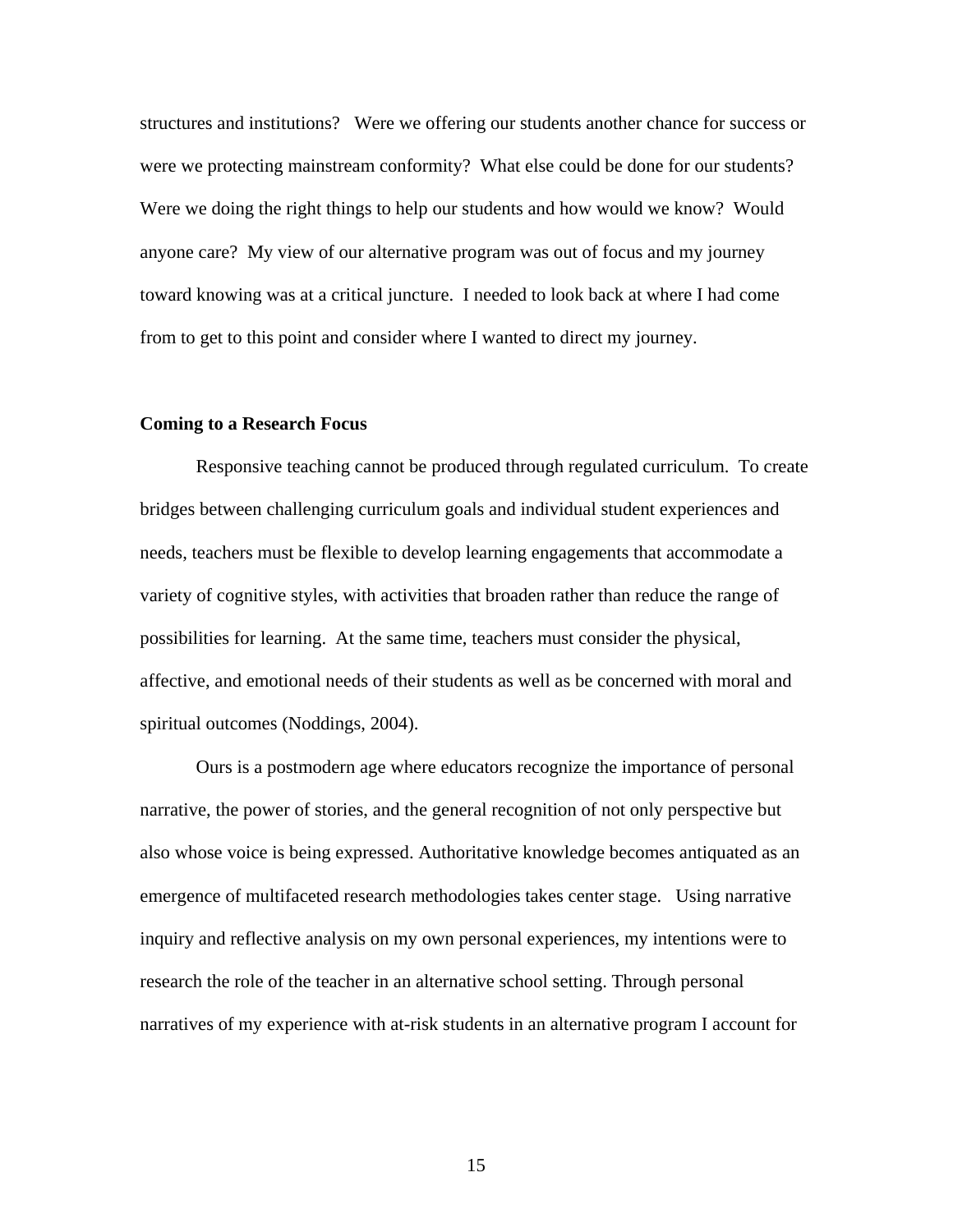the evolving construction of my own teacher knowledge both in the classroom and as a professional in the teaching community.

 Narrative inquiry is situated in the naturalistic paradigm of inquiry as opposed to scientific or rationalistic inquiry (Guba & Lincoln, 1999) and focuses on and characterizes the phenomena of human experience (Connelly & Clandinin, 1999). Connelly and Clandinin (1999) view narrative inquiry in stating, "It brings theoretical ideas about the nature of human life as lived to bear on educational experience as lived" (p. 134). Despite the available research on at-risk students and alternative programs (Brendtro, 1998; Gold & Mann, 1987; Kronick, 1997; Richardson, 2001; Schissel, 1997; Wang & Reynolds, 1995) the practice of teaching these students and establishing an alternative program is nowhere as neat and tidy and categorical as the theory. Establishing relationships with my students and helping them unpack their individual baggage of a dysfunctional home life and unsuccessful school experiences makes it impossible to fit them under one label or a specific theory of remediation. Daily, I had to travel right along with my students in order to understand the journey that labeled them at-risk and to help reroute them towards success. Through out the writing of this thesis, I came to learn that narrative inquiry can break down the dichotomy between theory and practice and also between voice, the present and past. It allows me to include other teachers and researchers on a very personal journey toward understanding labels, stereotypes, and the structure of education within social systems from a perspective that differs from my own social and educational experiences. Polkinghorne refers to this reflexive narrative as the primary form by which human experience is made meaningful (1988).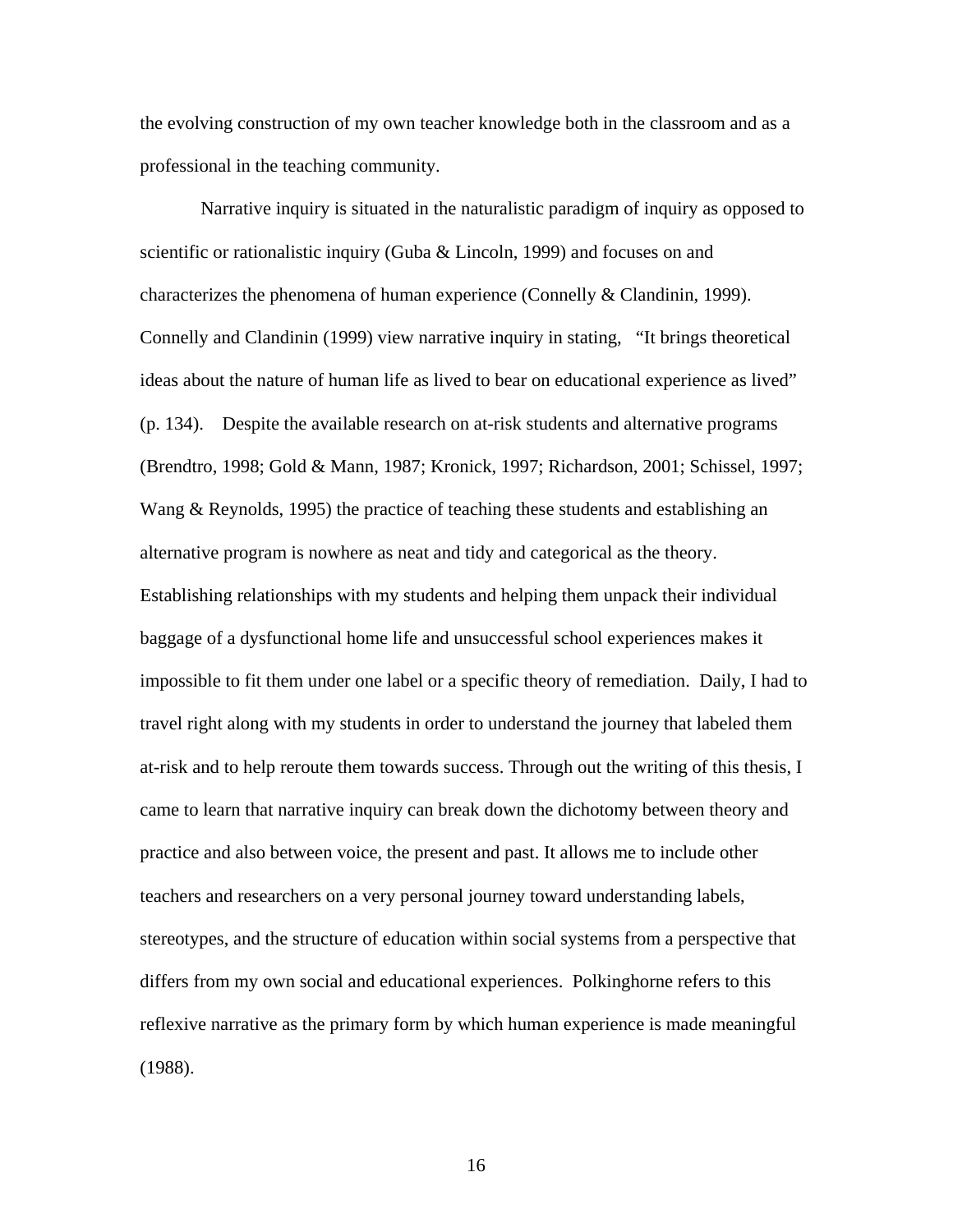The narrative research report recreates the history or narrative that has led to the story's end, and draws from it the significant factors that have "caused" the final event. The report does not develop generalizable laws that are supposed to hold whenever the initial conditions are repeated; it does locate the decision points at which a different action could have produced a different ending. (p. 171)

#### Connelly and Clandinin (1999) state,

 The process of narrative research revolves around three matters: the field, texts on field experience, and research texts which incorporate the first two and which represent those issues of social significance that justify the research. (p. 134)

Reflective analysis enables me to situate myself in each narrative of my teaching experiences and gives voice to my perspective, intuition and judgment as a woman, a teacher, a mother, a sister, a friend, a tax payer and even a social justice worker (Schratz, 1993; Gall, Gall & Borg, 2003). Listening to students not only helps me as a teacher understand what our students are experiencing; thus guiding and shaping our classroom activities, but it also "…induces us to reflect on all we do and all we are asked to do" (Noddings, 2004, p.154).

Interviews with Nolan and Mrs. D also contributed to this research. Mrs. D is a teacher who demonstrates what van Manen (2002) refers to as pedagogical thoughtfulness. That is, "…a certain kind of seeing, of listening, of responding to a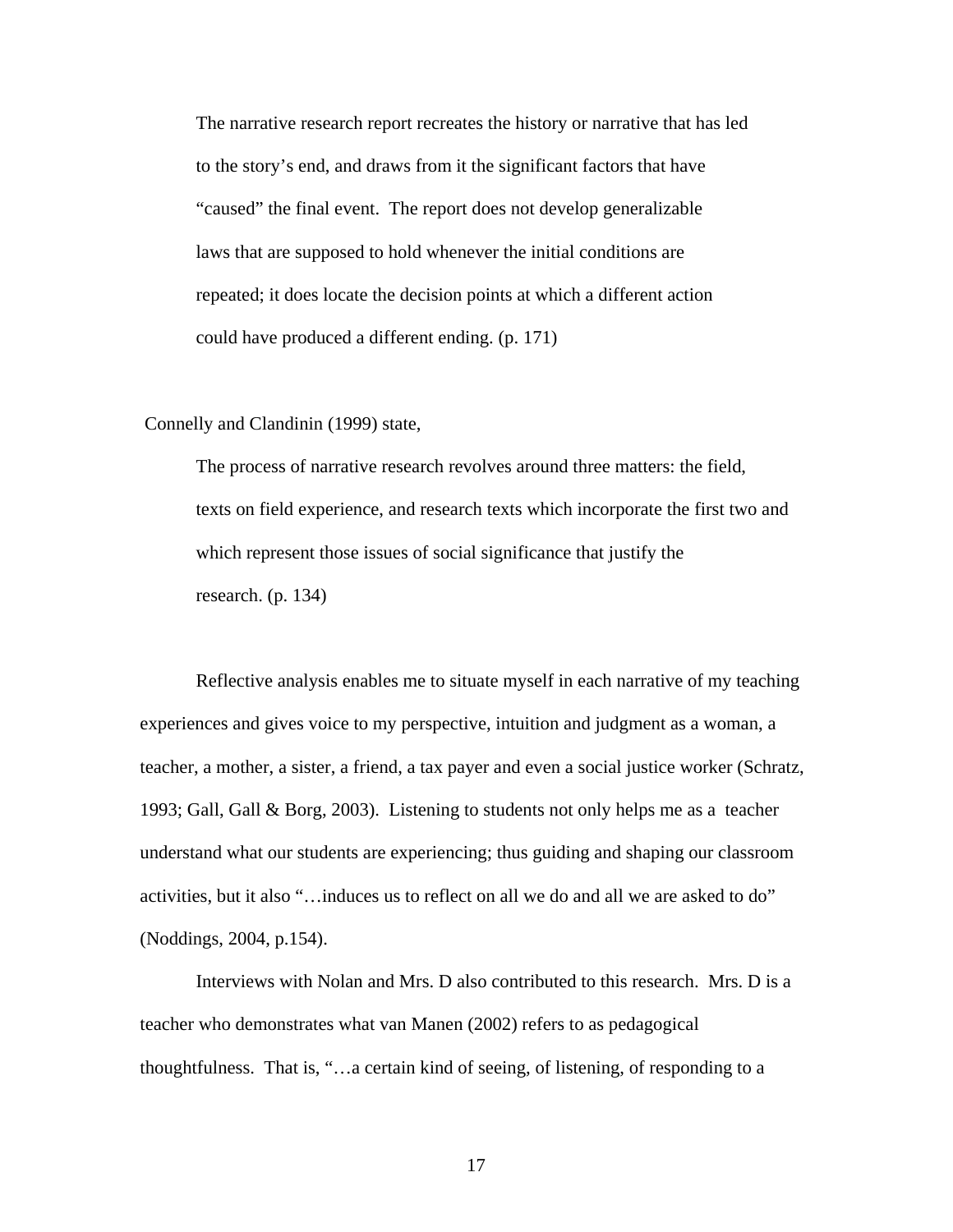particular child or children in this or that situation" (van Manen, p.10). Her relationship with Nolan was pedagogical in that she saw him as a "...unique and whole human being involved in self formative growth" (van Manen, p. 25). Nolan recognized her "pedagogical competence" (van Manen, p.65). That is, Mrs. D demonstrated a sincere interest in her students as unique individuals and offered her students a vision of life and a future worth aiming for (van Manen, 2002). She saw herself as more than a teacher of curriculum; she was a mentor and role model. As I reflected on my relationship and experiences with them it provided insight into the realities of successful alternative programming.

 The staff at St. Jude often referred to anything going on outside of our school building as *the real world*. As a staff member I realized that we offered our students a chance to experience success in a relatively controlled and protective environment that is not the reality of their lived world. For only a limited number of hours in a day our students were accepted, safe and treated with kindness and respect. Within this time, our goal was to provide them an opportunity to build their self-esteem, establish positive relationships and develop a sense of control and responsibility for their emotions and actions. While the curriculum guided our academic content, our hearts, our faith, and our desire for a better life for our students guided our focus on life skills. Teaching in this setting for six years has been the most rewarding in my career yet the progress and personal gains of our students seldom go beyond their experience at our school. I have begun to question why this school culture that is inclusive, supportive and adaptive for the needs of the students is considered alternative.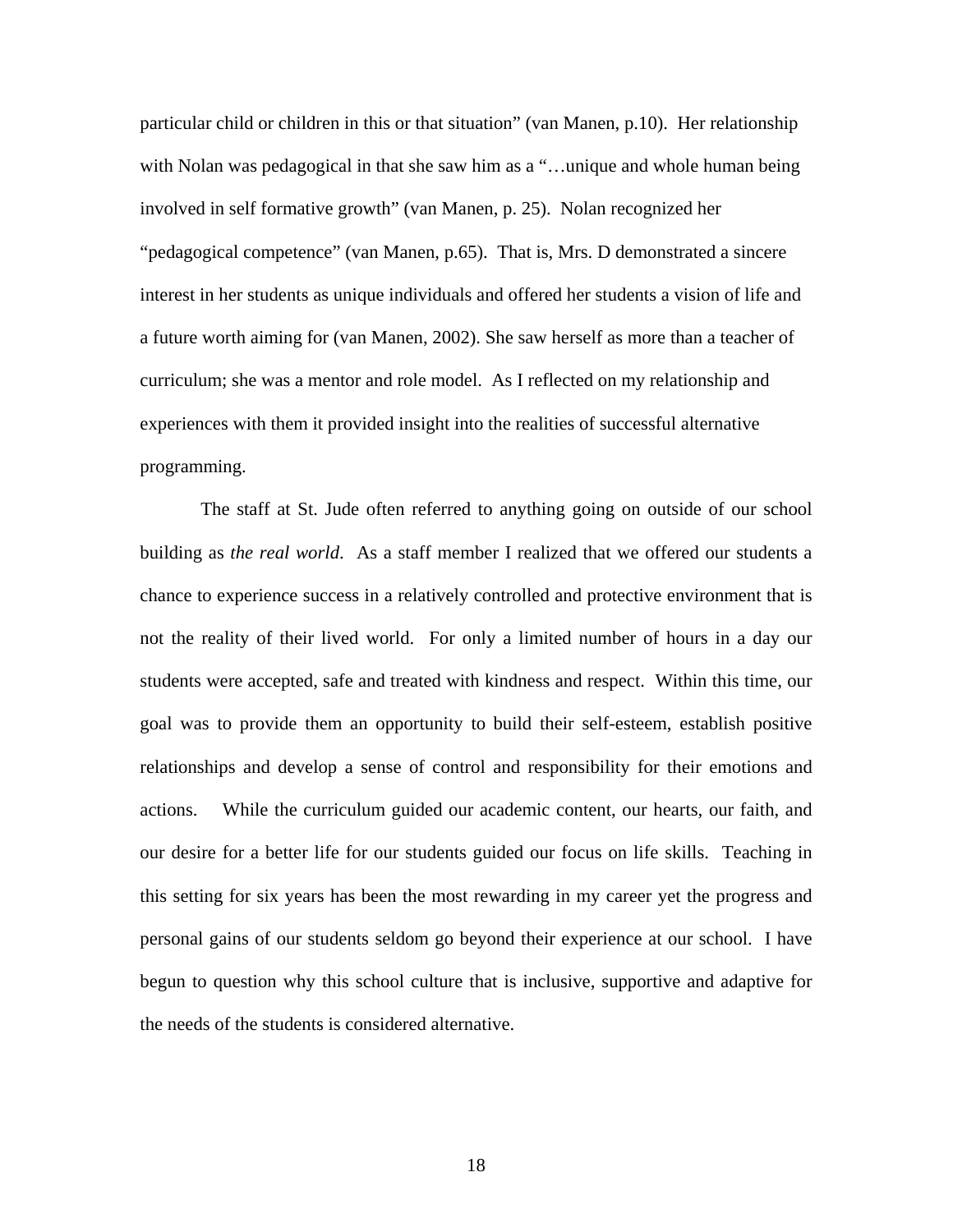#### **The Overarching Research Question**

 The overarching research question that framed my study was "What is the role of the teacher in an alternative school program for at-risk students?" Using my own experience and reflecting on my personal journey as a teacher, I wanted to explore some of the questions and concerns that arose both during my years at St. Jude and afterwards while examining that time retrospectively.

Why can our students be successful within our program but not in the mainstream? How is my role as teacher different? What are the expectations for our students? Are the students who are labeled "at-risk" really at-risk of failing school or is it that the school or society is at-risk of failing them? I am hopeful that my research will influence other educators to believe that all students can be successful and each one of our students deserves a chance to consider a future filled with options and possibilities.

 I also hope that sharing my lived experience will encourage educators and researchers to refocus the lens through which they view teacher practical and professional knowledge and to respect teachers' voices as essential to educational research.

#### **The Setting**

 St. Jude Middle School is located in an old school which had been closed down due to declining enrolments. It was originally built in the early 1960's and nothing has been done to update the building's exterior. While the inside has been painted and renovated to accommodate the practical arts program that was offered, from the exterior view one would not recognize it as a school as its façade has the appearance of industrial neglect. The large field around it is not maintained and except for a run down dirt ball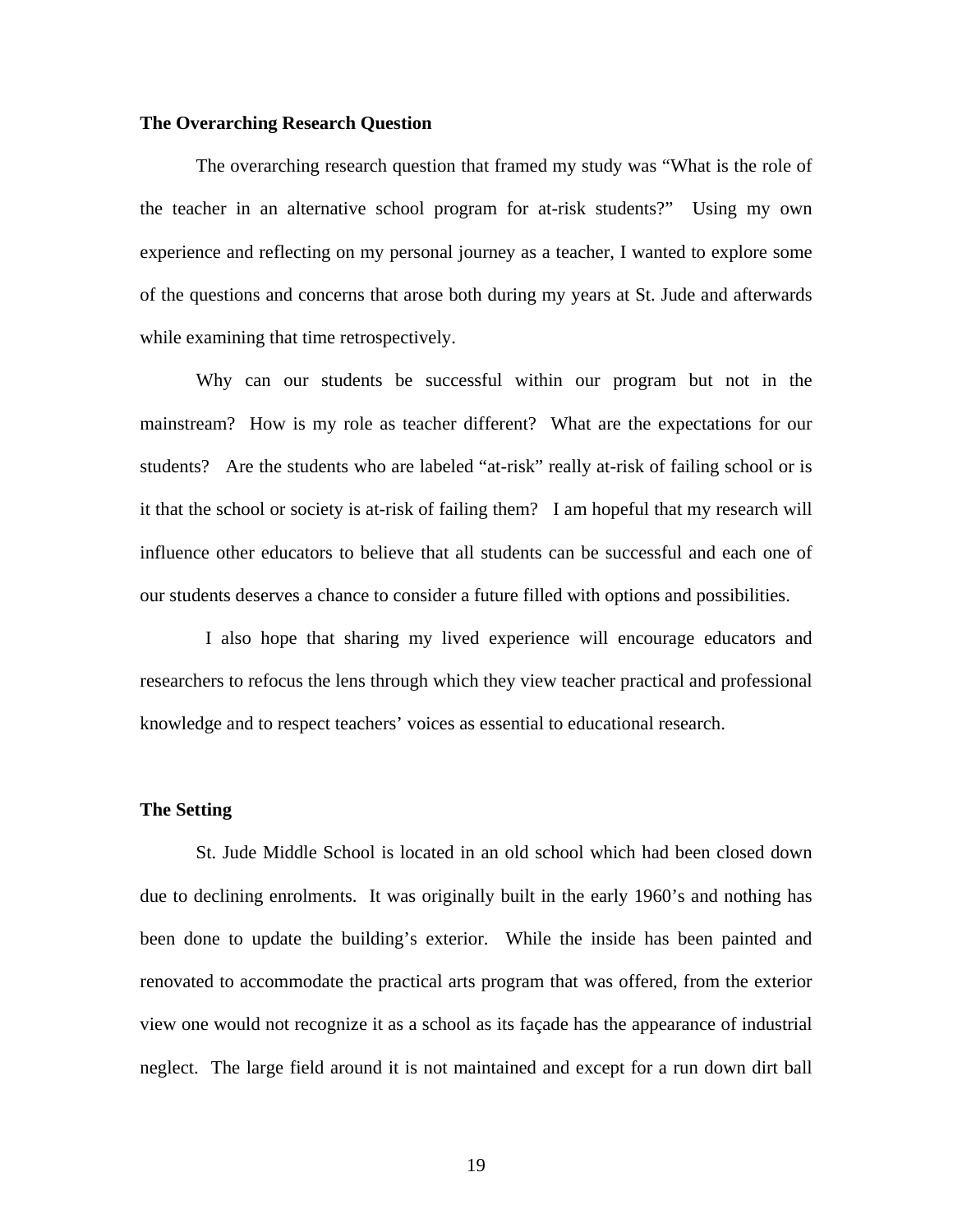diamond, is pretty much unusable. There is no playground equipment. There is a small pad of cement which is cracked and uneven, a broken basketball hoop and backboard which is not conducive to even a one-on-one basketball game. There are old, rink boards which were put up by staff and students at least ten years ago and have been neglected. It is surrounded by apartments, a main thoroughfare and a major commercial hub only one block away. The students of St. Jude are removed from their home community and isolated in a separate building that reminds one of an abandon warehouse. In no way does the outside appearance and location of St. Jude reflect the warm and welcoming atmosphere contained inside its walls.

When I am asked to describe the program and my teaching role at St. Jude, I often share the story of Patrick and Nolan. It demonstrates the flexibility and compassion that is required when working an alternative school setting. It also reflects what is best about our program at St. Jude. We are welcoming to everyone. We give our students a place to which they can belong and where they can be assured of acceptance, kindness and safety. St. Jude functions quite independently from the other schools in our division. Our school board recognizes our uniqueness and allows us the freedom to adapt to the needs of our students. Although Nolan seemingly appeared from nowhere to become a part of our school, we knew no one would question our decision to let him stay. I dare say that no other school would have taken him once they realized he was adrift in society as he didn't have a home address or even a significant adult in his life.

 St. Jude Middle Years School was established ten years ago by a Catholic School Division to meet the needs of students who were unsuccessful in the mainstream school of their home community. These students were labeled at-risk which, by each school's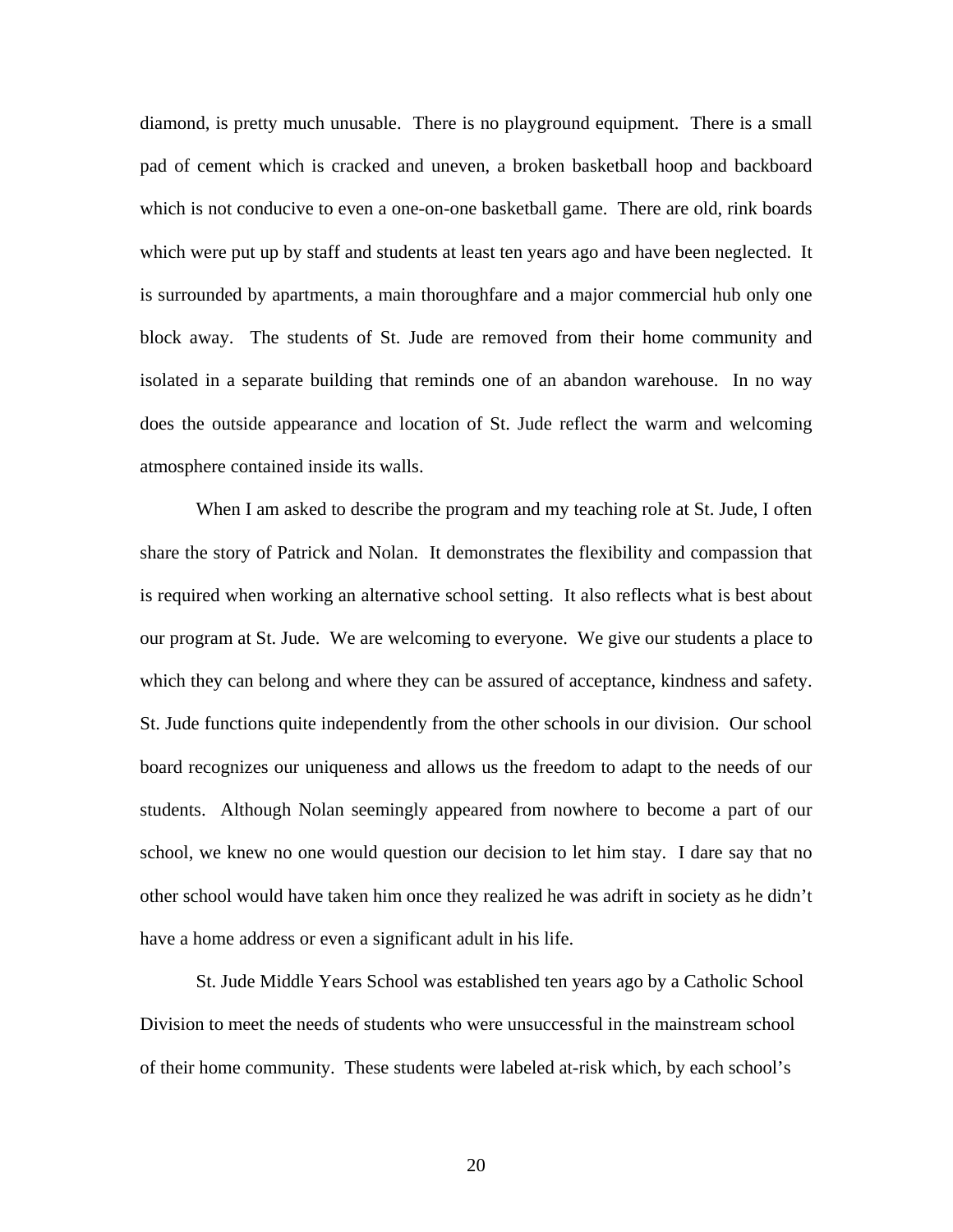own definition, included students who struggled with attendance, academics, behaviour, social skills, family life, street life or any combination of these circumstances. The program was established as an attempt to keep these middle years students in school and to help them find success in a previously unsuccessful environment thereby encouraging them to go on to complete high school. We proudly claim that we specialize in establishing relationships and building self-esteem, both of which are key building blocks to learning and achievement.

 As a classroom teacher and an administrator, I welcomed middle years' students who had been referred to our alternative program by the mainstream school in their home community. Each one of our students has been labeled at-risk for a wide variety of reasons. Although they each have their own story to tell, a common thread runs through their experience; failure and alienation. Our staff created a school culture of acceptance, caring and compassion. Our first responsibility was establishing relationships with our students. The teaching process began by building relationship with each and every student from diverse family and life circumstances within a dynamic classroom setting.

 To fulfill the mandate of being a counseling based program the school is staffed with a team consisting of a full time counselor, a home liaison worker, two teachers in each classroom, a learning assistance teacher and teacher assistants. As well, the principal, vice-principal, secretary, caretaker and cafeteria manager are all part of the team approach. We all need to be available to support our students. Only the school counselor has had formal training but each of us had chosen to work in an alternative school environment so we were prepared to do more than teach academics. Every teacher who expresses an interest in transferring to St. Jude was taken on a tour and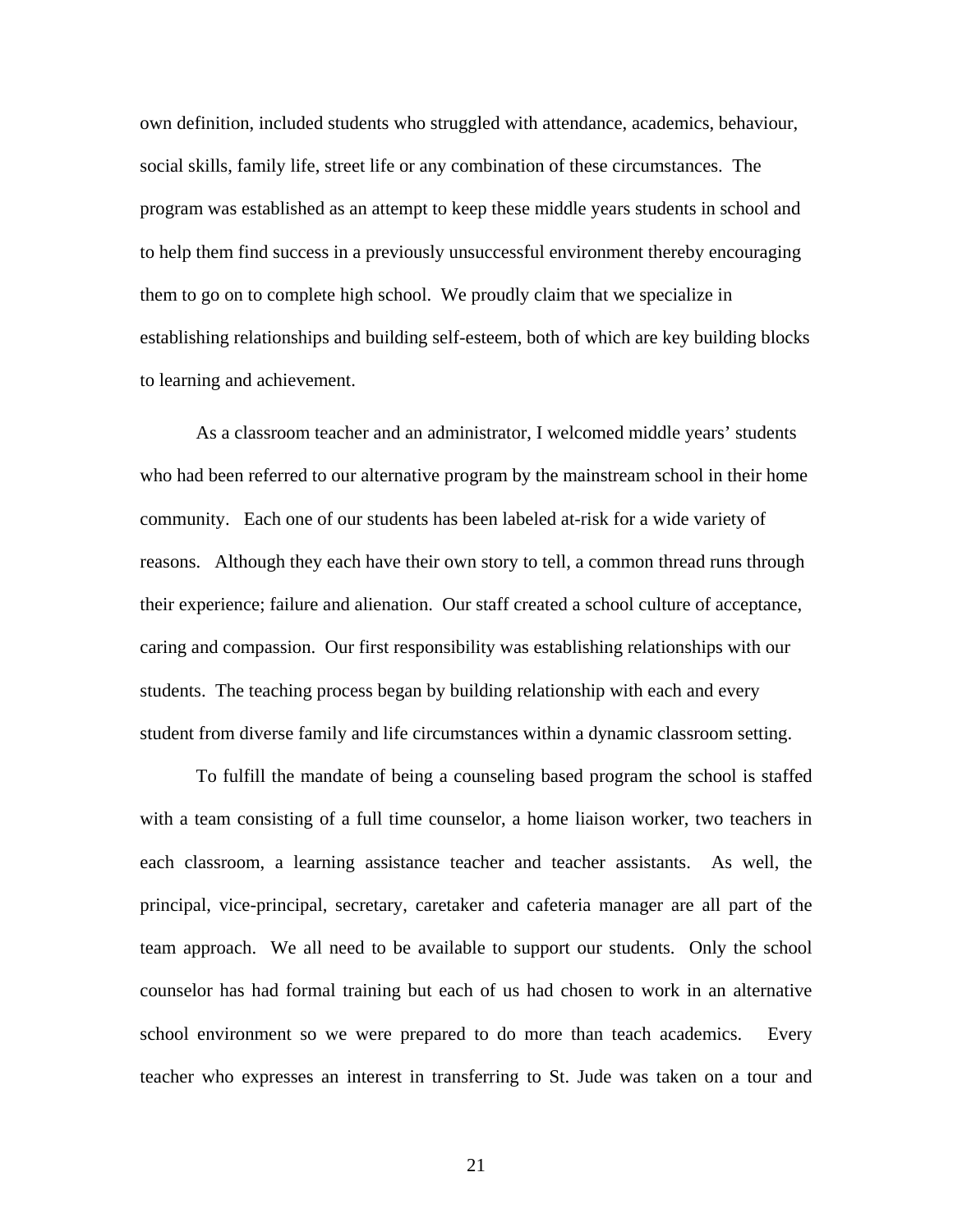encouraged to spend a day in the school observing the staff, students and interactions within the school. The teaching teams in each classroom consist of one male and one female teacher. Many students relate better to one gender than the other and it also established our philosophy of working together as a team and as a family.

 Our academic program was based on the Saskatchewan Learning Provincial Curriculum Guides for Grades six to nine but was modified by individual teachers to suit the needs and abilities of our students. Because of their previously unsuccessful school experience, almost all of our students were at least three years behind in academic performance. This means that they were not functional at grade level in Math and Reading. Many had grown frustrated with failure and simply refused to do any written work; the majority of our teaching was teacher-directed. Classroom groupings were frequently determined by age and grade placement; however, some students were placed in the class where we thought they were most likely to experience success socially with their peers. We needed to meet our students at their individual starting point socially, personally and academically. From there we worked to establish a sense of belonging.

 The students of St. Jude were bussed in from their home community. We had three buses that were chartered from the city transit system and their routes brought students from every corner of the city. Classes started at 9:15 am. The students had four academic periods from 9:15 until 1:15. The fifth period of the day was Practical Arts. The students were divided into multi-grade groupings and spent twelve to fourteen days in each of ten practical art sessions which included woodworking, computers, sewing, photography, ceramics, cooking, welding, and electrical and two different art classes. There was one fifteen minute break in the morning, a twenty five minute lunch break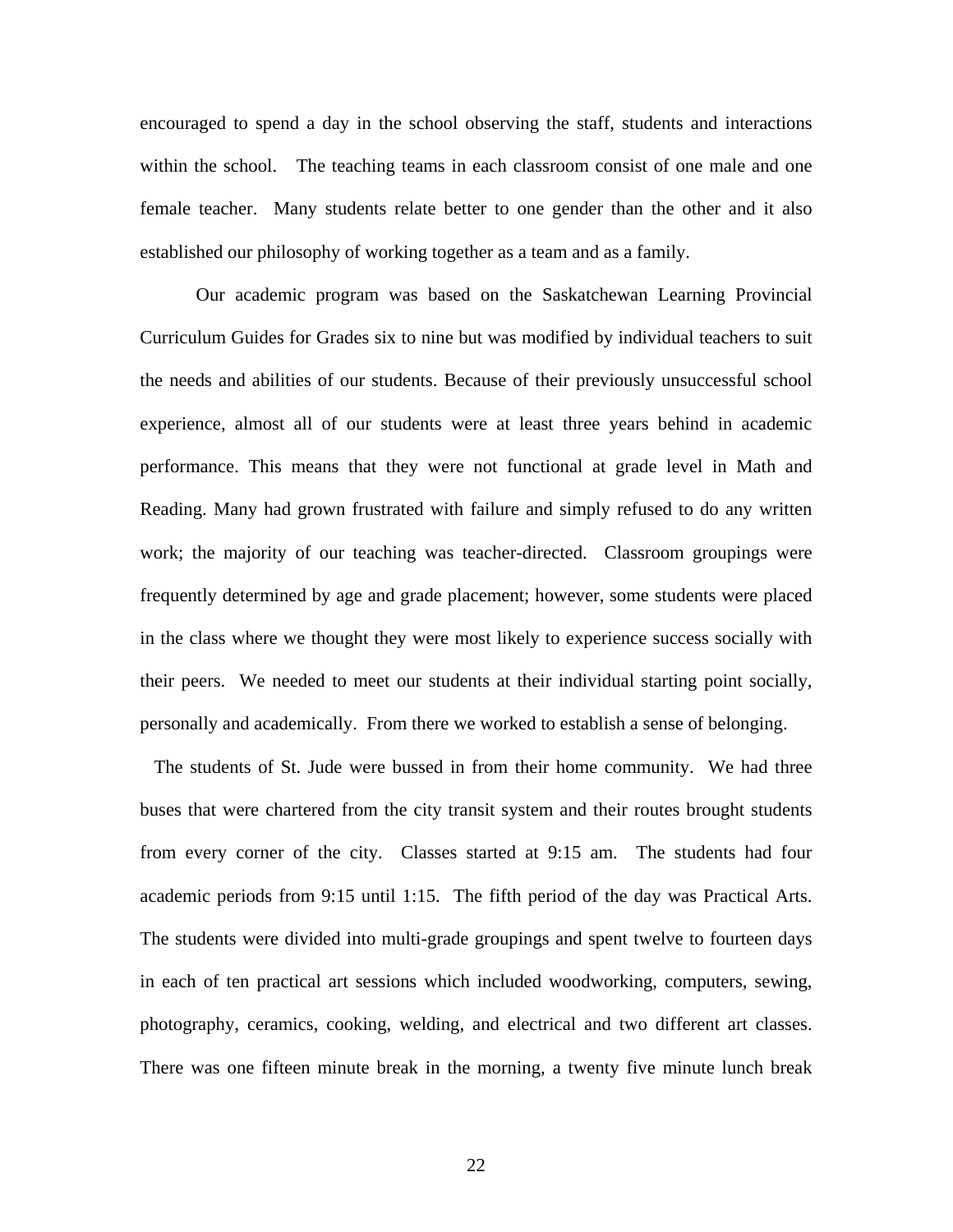during which the students were not allowed to leave the school grounds and the cafeteria provided a healthy lunch for a minimal cost. Several students were employed to work in the cafeteria getting payment in the form of a meal. If students agreed to sweep the floor or wipe off tables or help in some small way they could earn a meal or a snack. The students returned to their homeroom for closing activities for the last ten minutes of the day. They were then dismissed to the waiting buses to return home. Period six was considered a tutorial to be used at the teacher's discretion for working with students, homework help or planning for the next day. This time offered teachers a chance to build personal relationships with individual students as well as make school a successful experience. Both aspects are critical to an alternative program as it attempts to rebuild self-confidence and make school a positive learning experience. For the staff this period was frequently used to catch their breath and compare notes on the students' performance and behaviour for that day, consult with other staff members and communicate with parents, guardians, social workers, or any other people significant to the students' success and progress.

 What made this program successful was its inherent flexibility. Teachable moments are not always in line with a current lesson; however, when that moment involves behavioural or social issues, there isn't a more opportune time. Having two teachers in each class also made it possible to deal with the immediacy of individual behaviours. Teaching partners can also allow one teacher to consult with other staff members about students or phoning parents or workers to share insights. In an alternative school the curriculum is adaptable; however, experience teaches us that basic need, personal survival and social issues need to be addressed before academic learning can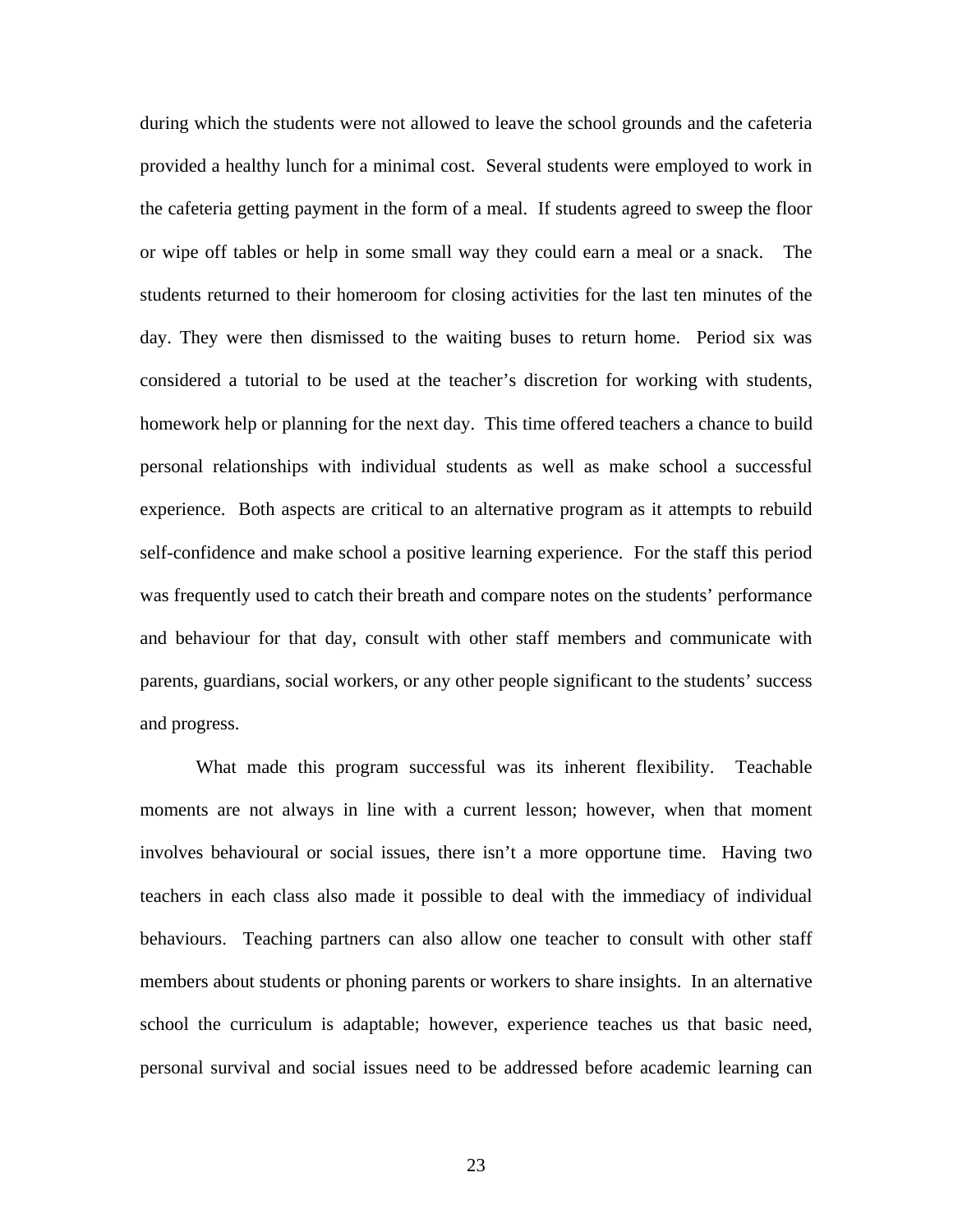take place. Establishing a relationship with their students provides teachers with the insight to recognize where their students are mentally and physically and thus adapt their teaching to meet the needs of the moment. Integrating intuitive knowledge with knowledge learned from others is what Belenky et al. (1986) refers to as constructed knowledge. As teachers we need to construct knowledge about our students that allows for an integration of empathy, reason, intuition, intellect and the expertise of others. Teachers can construct knowledge as they listen to their students, build relationships and position themselves in the identity of what it means to be a teacher. Similarly, Parker J. Palmer (1998) states, "Good teachers possess a capacity for connectedness. They are able to weave a complex web of connections among themselves, their subjects and their students so that students can learn to weave a world for themselves." (p. 11)

 As is typical of most teachers, I can't describe my daily classroom experience without telling stories about my students and my relationships with them. Some of these stories are endearing and humorous and some are tragic and heartbreaking but each one reflects the norms and ills of our society. These stories became the groundwork and point of reference for my journaling, my research papers and many discussion groups within my graduate studies. My students didn't fit neatly into studies on norms and accepted best practice. In fact, reflecting on their experiences and my experiences with them often caused me to question the expectations of society and the role of alternative programming. Who were these at-risk children that didn't fit in? Why couldn't they find success at a mainstream school? Was it the child who was at-risk of failing or was the school failing at connecting with the child?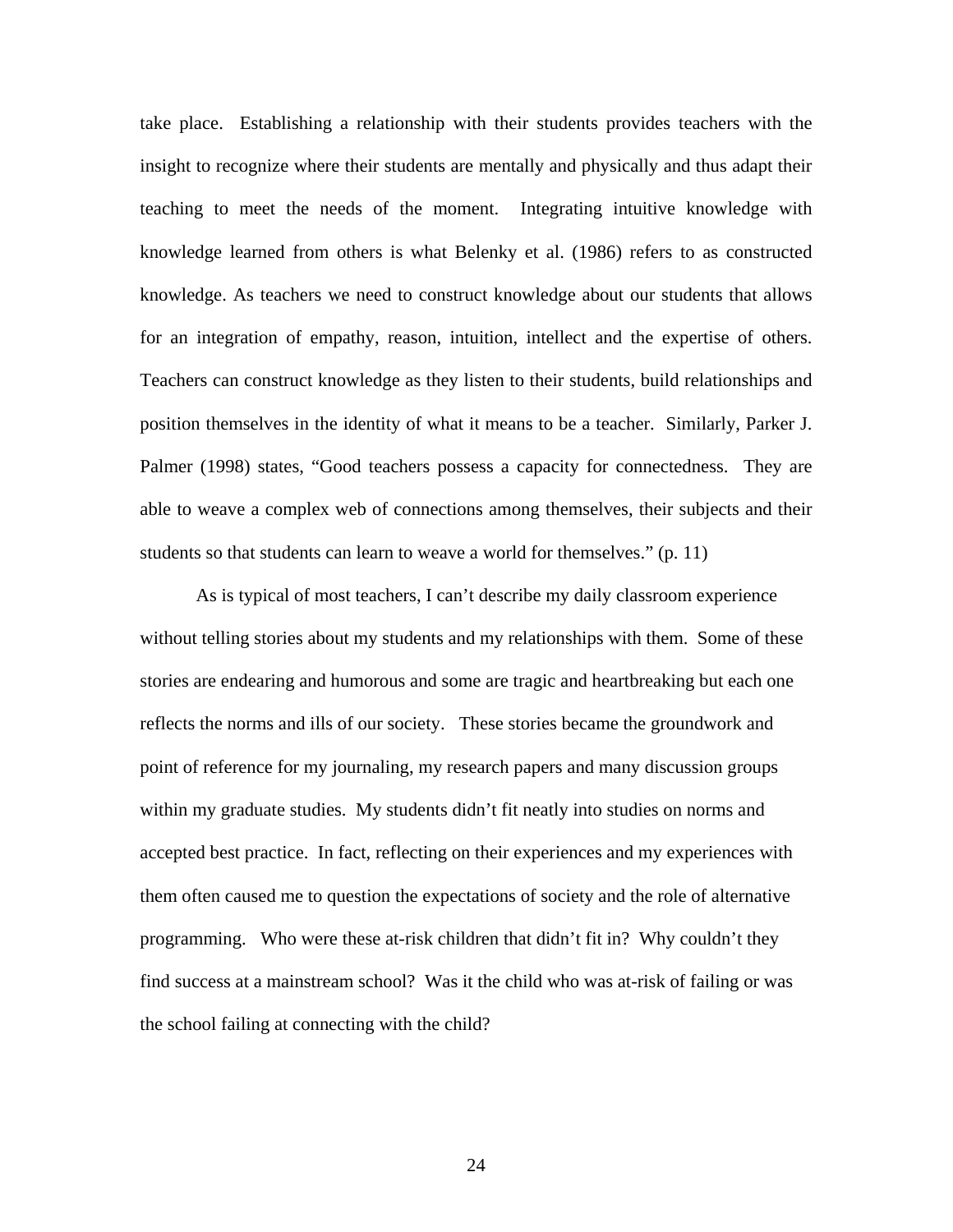I began to question my role as a teacher in an alternative program. What were we doing at St. Jude that reached these students? What skills did we as teachers have that enable us to work successfully in an alternative school setting? Could we be doing more? Were we expected to be a part of changing the future for these marginalized students or was our program intended only to protect the hegemony of mainstream schools? Although we experienced so much success with changing our students' attitudes and improving self esteem, our programming never extended beyond our own building. Most of our students were at least two or three years behind academically yet we had few resources available for remediation and they had limited choices for continuing education once they left our program. Covering the curriculum seemed to be optional as we were often commended for controlling the chaos but never reprimanded for lack of academic success. I was always proud of our attempts to alter the journey for at-risk students. I had always interpreted the autonomy of our school and our program as respect for our unique situation. As I moved along my own journey, however, I sometimes wondered if the autonomy and lower academic expectations for St. Jude weren't indicative of a lack of response to the poverty, inequalities and struggles of our marginalized populations that had placed these students at-risk in the first place.

 This chapter presented the beginnings of my journey as I reflected on my changing role as a teacher and the responsibilities I have taken on in order to help all my students experience success.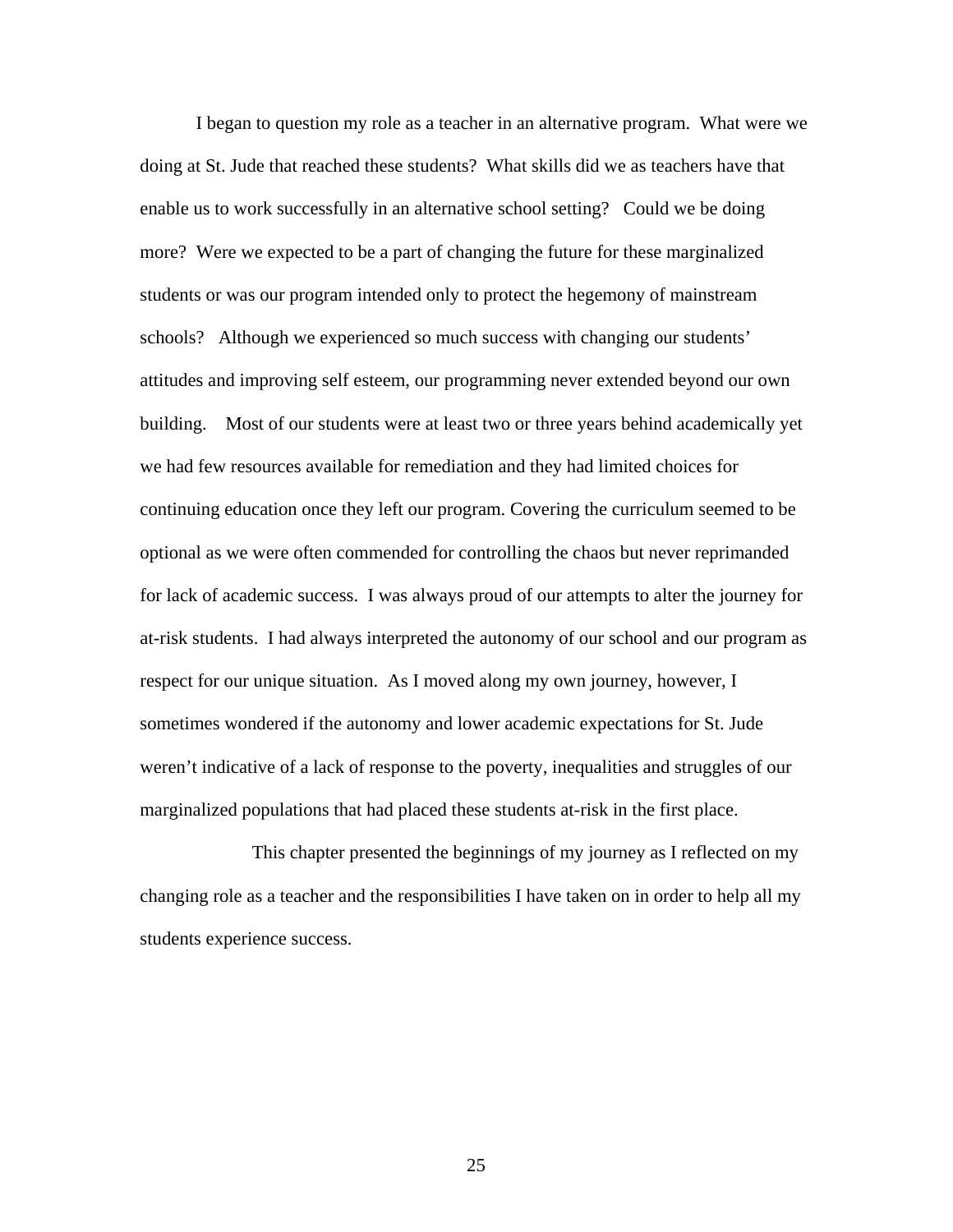#### CHAPTER TWO

#### CONSTRUCTING KNOWLEDGE IN AN ALTERNATIVE PROGRAM

 This chapter focuses on the current research on at-risk students and alternative programming. This research is intertwined with my own experiences and evolving insights into the pedagogy of at-risk students.

#### **Introduction**

 I grew up with what I believed to be a common understanding of kids who were at-risk, what they looked like and how they behaved. Discussing the societal problems of poverty, unemployment, neglect, abuse or marginalized populations was usually followed by a despairing head shake and a comment that inferred laziness, choice or stupidity. I began to see my world as "us" and their world as "others". Those people and those living conditions existed in a world very separate from the world where I grew up. My preteaching experiences provided textbook definitions of at-risk and alternative programming and even controlled opportunities to observe and interact within these settings. It never occurred to me to consider how these situations evolved or even if there was a solution. It was an accepted fact that some people lived in poverty and dysfunctional environments. Each step of my teaching career seemed to break down these neat and tidy perceptions of the world and the structure of society and cause me to question my own beliefs, judgments and where I wanted to fit. As I became more and more involved and intrigued with this unique group of students, I began to see them and myself through a different lens. I was moving from an epistemological orientation called separate knowing toward an orientation of connected knowing (Belenky et al., 1986). In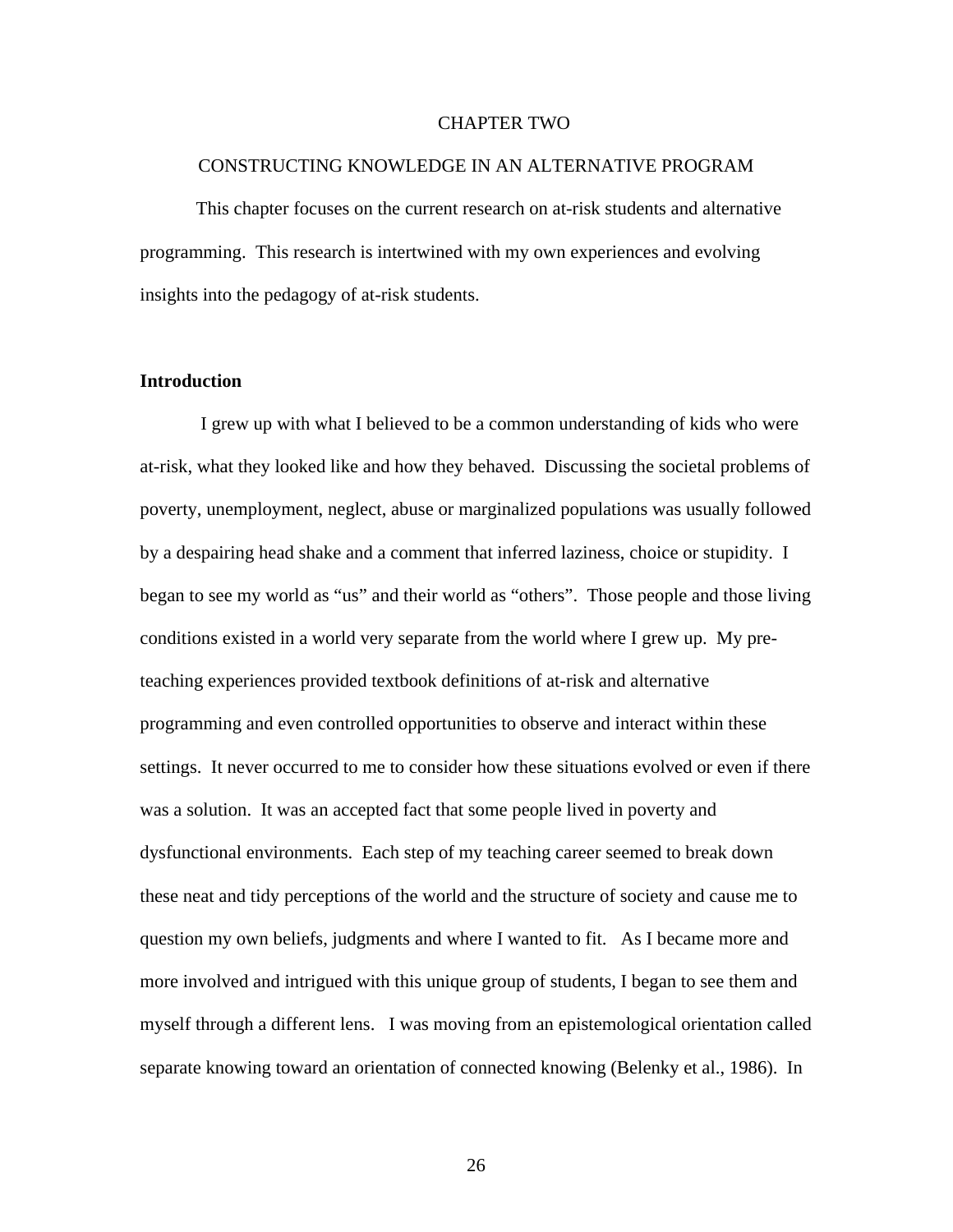other words, I no longer viewed my students through the impersonal rules and expectations determined by mainstream society but through relationships on their terms; trying to understand where they have come from and why they think the way they do. Textbook definitions, preconceived notions and the lived reality of these labels did not fit neatly together. Clandinin and Connelly (1995) use the terms theory and practice to refer to this epistemological dilemma within our educational institutions. Trying to define and understand my own changing concept of at-risk students caused a personal dilemma as I began to question my own understanding of what it means to teach and what it means to know. My practices in the classroom did not always align themselves with the teaching research on best practice and the data in the research did not always reflect the reality of the classroom situation.

#### **An Inside View**

*I surveyed the class from the front of the room. The second bell had just rung on a Monday morning and I was trying to get a read on just where my students were at after the weekend. There was a loud buzz in the classroom as everyone tried to get caught up on the weekend's highlights. I couldn't help but be slightly amused and dismayed at the sight of one of our students showing off an ultrasound picture of his developing baby while another student was asking someone to look at his Pokeman playing cards!* 

 *"Justin missed the bus on purpose," Erica informed me. "I saw him at the bus stop but he walked away when the bus came." I made a mental note to phone home*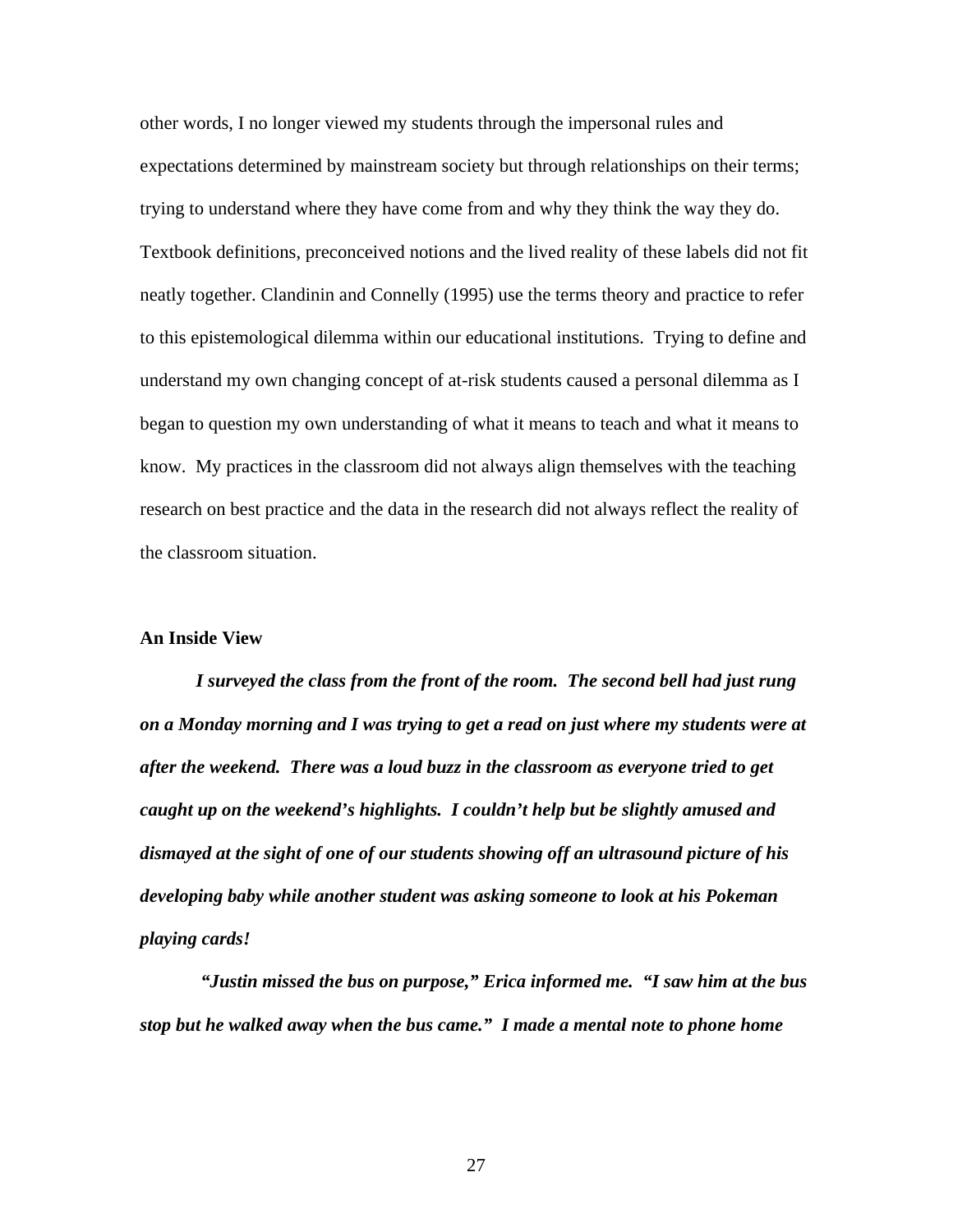*and check on Justin but made no comment. His dad had been having trouble even getting him out of bed so I was surprised to hear he had made it to the bus stop.* 

 *Collin was sitting in his desk looking very bright eyed and attentive. "You're looking very well rested for a Monday morning," I commented to him.* 

*"I spent the weekend in Kilburn," he replied then went on to describe his weekend. Collin had no qualms about sharing the details of his life and often wandered around the class as he spoke. "On Friday we broke into an apartment building. We were spray painting in the halls and the cops caught me. My friend just took off. Man, can he run. I had to spend the whole weekend in lock up."* 

*"Don't you get to do anything when you're in there?" I asked. "Can you go outside for exercise or to the gym or something?"* 

*"Yeah, but if you get off your bed someone will steal your blankets and pillows so I just slept all weekend. Justin was there, too. He cried all weekend! He got lynched for his bedding in the first hour!" There were a few giggles heard around the room.* 

 *I had to ask, "Why was Justin in there?"* 

*"He was in the apartment building with me."* 

*My teaching partner was standing at the back of the room behind Michael's desk. He nodded his head in Michael's direction. I took a quick look in his eyes and then back up at my partner. He held up his fingers in the form of a telephone and I nodded my agreement. Michael was in custody at a Young Offenders Centre but was sent by cab to and from school everyday. His workers would be interested in knowing that he appeared to be under the influence of drugs. Michael was an intelligent kid*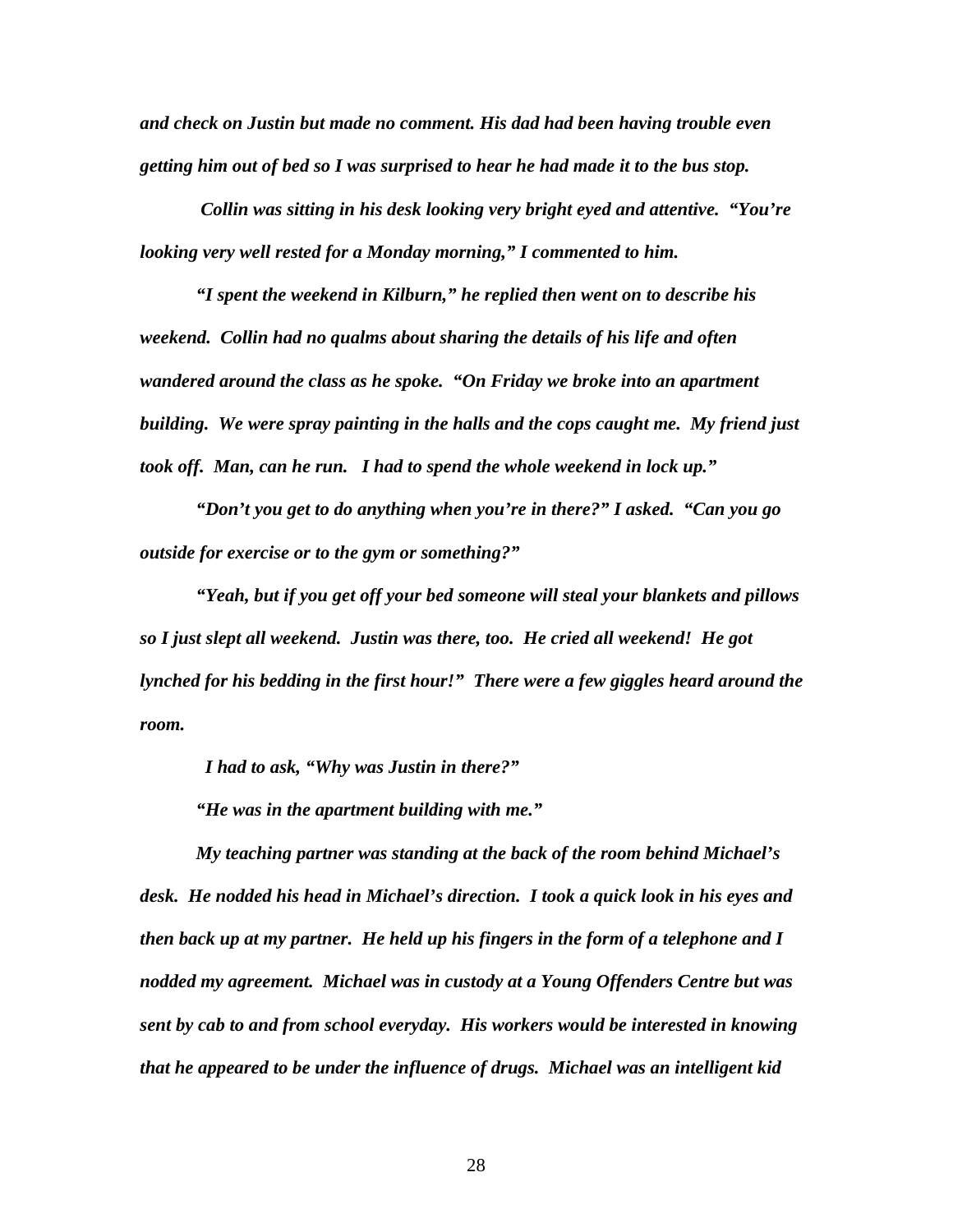*and had actually raised over fifteen hundred dollars canvassing door to door under false pretenses before he got caught and charged. He was manipulative and did not accept authority. We would have to make sure we had everything in place before we told him he may be going back to the Centre or he could get very angry. Our liaison worker showed up at the door and she and my partner asked Michael to step in the hall so they could talk to him and see where he was at both physically and emotionally.* 

*Daniel was in his desk sketching. He was a fourteen-year-old quiet giant, as we affectionately called him, with a magnificent gift for drawing. He refused to do any work other than art and writing his own creative stories but he was never disruptive and had developed a friendship with two other girls in the school who were equally quiet as him. They had developed their own support group for each other and their improved self-esteem was obvious to all the staff members. Melanie was getting Alex to explain the math assignment to her, Jeff was copying it and Allan had his head cradled in his arm on the desk as he slept off the last of the sleeping pill his foster mother gave him every night. He would join in the discussion a bit at a time until about 9:45 at which time he would be fully awake and become a pleasant, contributing member to our class, except on Tuesdays. That was the day he went to a group therapy session after school and he spent the day in an anxious and edgy state of mind. It was the one time every week when he allowed himself to hate his mother and vent his anger at her for abandoning him in favour of alcohol, drugs, and her boyfriend.* 

 *Kristen was quietly chatting with Lori, our teacher assistant. This was a good start although we all knew that at some point during the day Kristen would explode with anger and frustration. Her father was an alcoholic and was mostly verbally*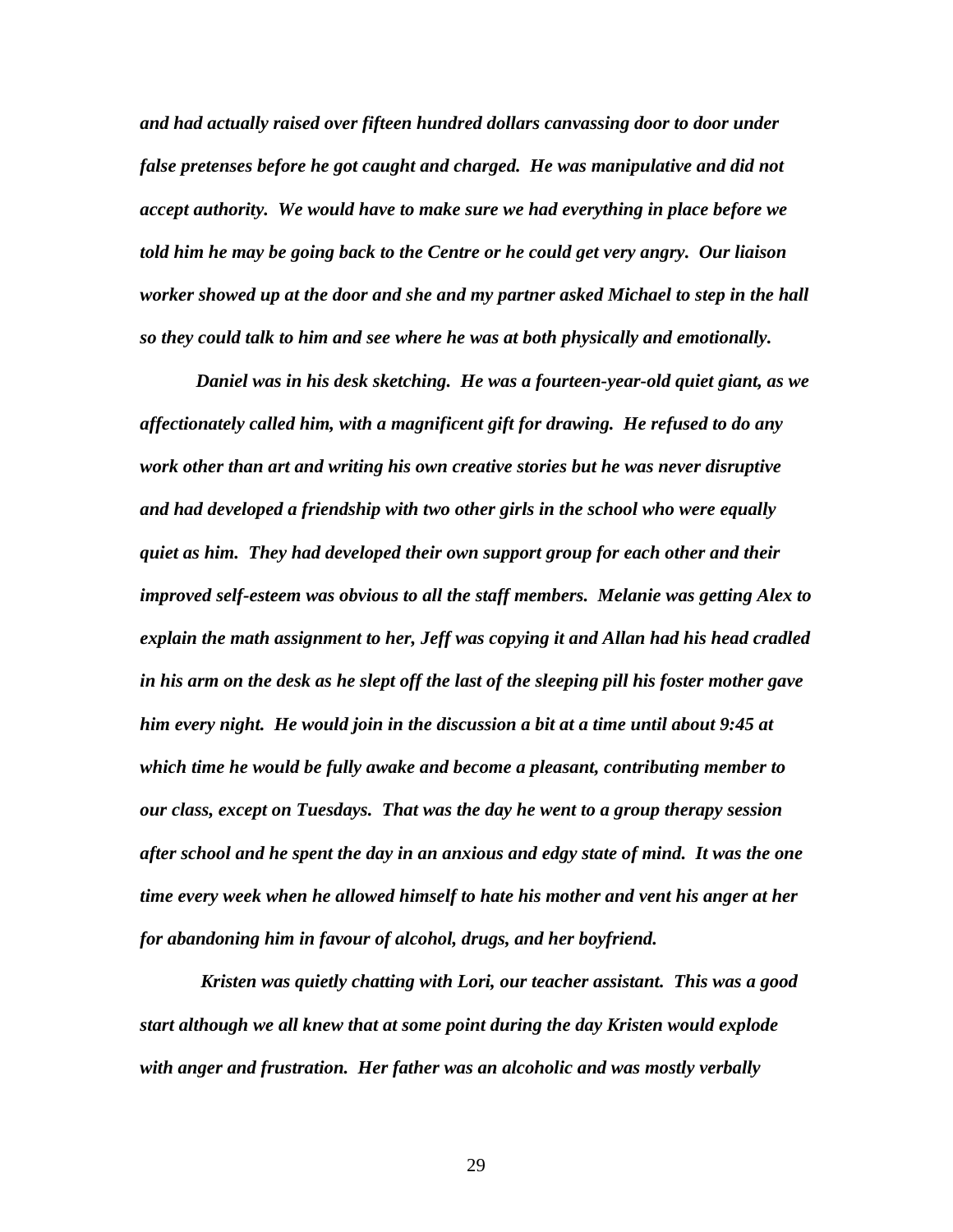*abusive to Kristen, her mother and her mentally disabled brother but could become physically abusive. Kristen had the role in her family of being the distracter. She wanted to protect her mother and her brother so when her father started getting too mean, she set herself up as his target. After having spent many of her hours at home being subjected to belittling and degrading comments and name calling it took very little to reach her limit and set her off on an explosive tirade in which she yelled and screamed everything she couldn't at home. We would give her a chance to talk about it and a shoulder to cry on and usually she would calm down enough to get on with her day. Unfortunately her outbursts made her an easy target for other students needing a distraction or even someone to dump their own misery on so the calm was often short lived. Greg held up a copy of the daily newspaper and loudly announced that he knew who had set fire to the burnt out car pictured on the front page and our morning discussion of current events was under way.* 

There is no such thing as a typical day in an alternative program. Despite our best efforts to follow routine, it was truly our students' life experiences on the street and in their home the night before and each morning that determined the course of our day. One could never predict or even imagine some of the realities of these children's lives. Drugs, alcohol, abuse, violence, neglect, criminal activity or even parenting younger siblings and struggling adults were frequent occurrences in their life circumstances. As McLaren (1989) states, "Youths drink beer, smoke dope, shoot craps long into the nights; they sometimes vandalize property and break into homes. And they come to school..." (p. 27).

Yet, every morning they would get themselves up and on the bus to St. Jude. Our school was the one place where they could be assured of safety, acceptance, nurturing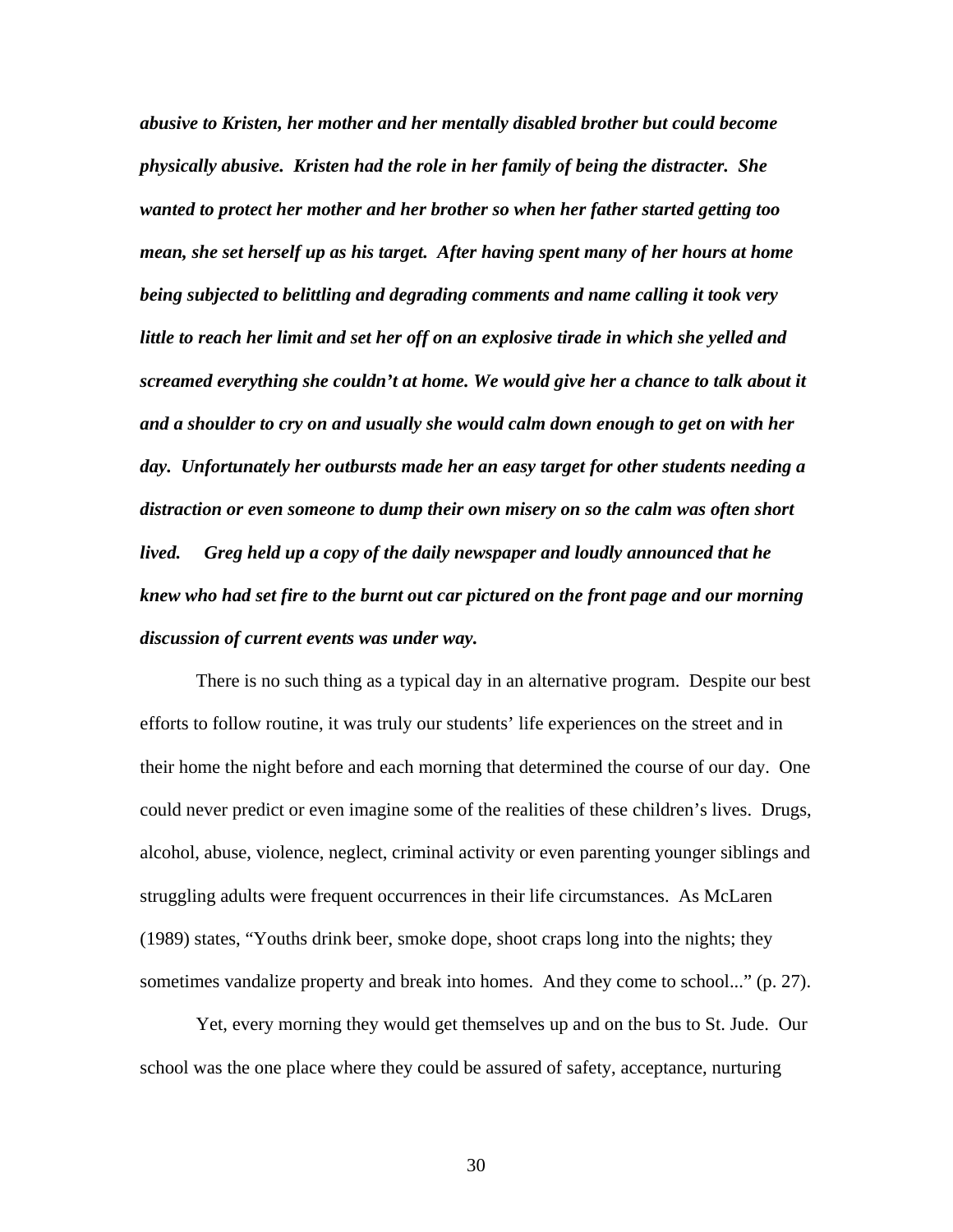and predictable rules and consequences. This is described in Nel Noddings work (as cited in Clandinin & Connelly, 1995) which is based on caring and fidelity to relationships. Understanding each child's story is crucial to success in an alternative program. We offered them respite from their usual struggles for survival. We encouraged them to leave their worries and problems outside our doors and welcomed them into St. Jude as children, students and as members of our family. Students who had been labeled as difficult and unable to adapt to mainstream school expectations had found a place to which they could belong and where they could experience success.

### **At-Risk Students, Challenging Youth and Struggling Learners**

The concept of the risk factor began as a medical model for reducing the risk of heart disease (Brown, D'Emidio-Caston & Benard, 2001; Franklin, 2000; Kronick, 1997). Specific risk factors and patients who exhibited these factors were identified early enough for an intervention that might minimize or remove the risk factor. This medical concept has been applied to education for the last twenty to twenty five years (Brown, et al., 2001; Franklin, 2000). Using this model enabled researchers to identify general characteristics that made success in school difficult. The term at-risk still carries with it a negative connotation, as if being considered at-risk is a disease or embedded in the genes. Kronick (1997) and Brown et al. ( 2001) refer to this as a deficit model causing educators to look for what is missing from their students rather than looking for the strengths and gifts each child possesses. Many of these identified characteristics were based on sociodemographic criteria such as race, ethnicity and social class (Franklin, 2000). This resulted in stereotyping minority and marginalized populations. The term "at-risk" was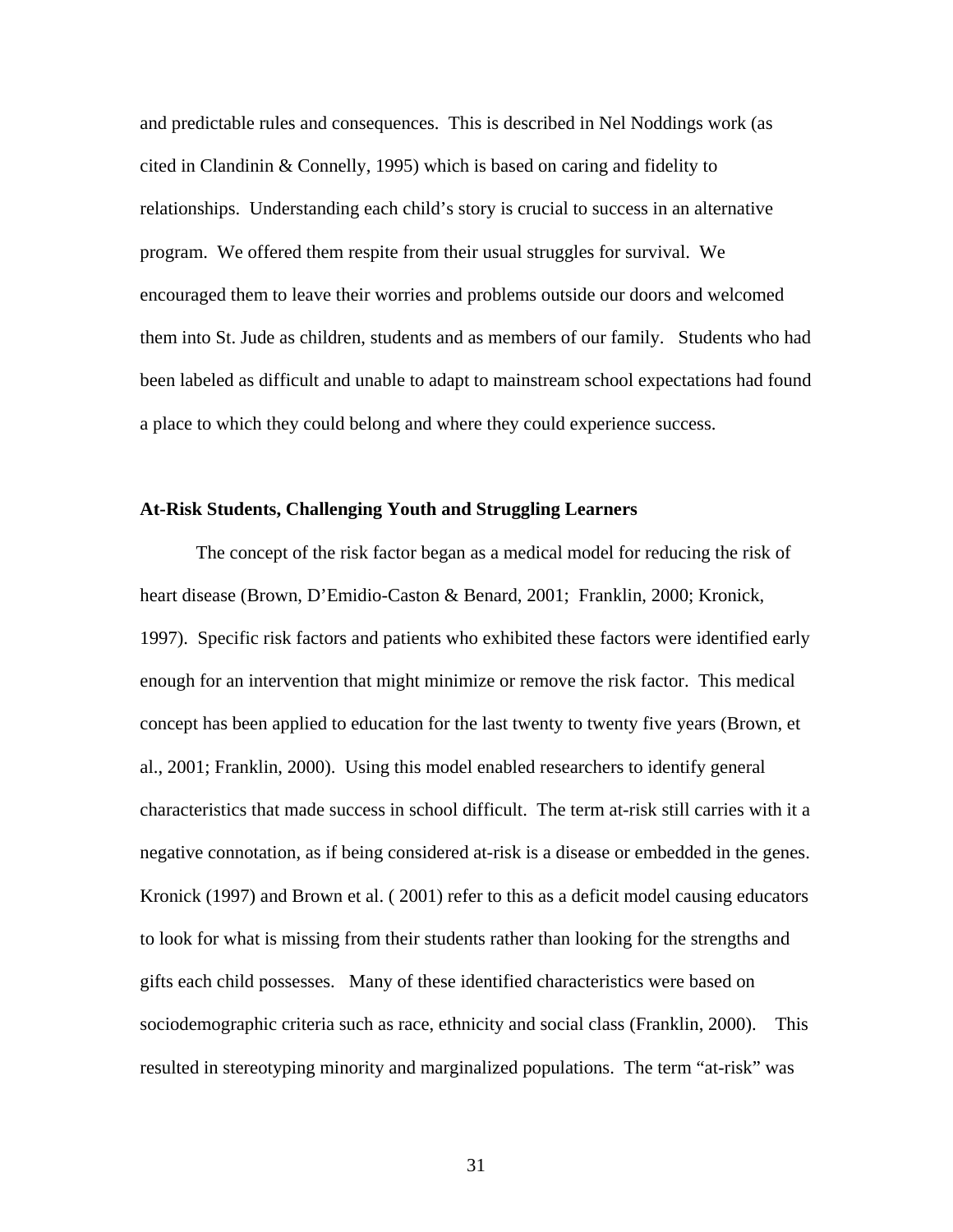being used as a politically correct version of cultural deprivation (Pallas, 1989). Most commonly today it refers to any students who are in danger of failing in the regular school program whatever the reason may be (Lounsbury, 2000). Manning & Baruth (1995) define at-risk learners as students in danger of failing to meet their potential in some way. They also differentiate between a student being academically at-risk and students who exhibit at-risk conditions and behaviours that make them academically atrisk. It is generally acknowledged that at-risk factors are multifaceted and cannot be neatly categorized. Manning (2000) defines at-risk students as

…those who experience one or more of a number of difficult conditions, including dietary disorder, substance use and abuse, dropping out of school, pregnancy, AIDS and other STDs, underachievement and lack of motivation, depression, suicide, poverty and gang-related behaviour. (p. 198)

Curwin (1992) lists a number of characteristics frequently used to describe high-risk students such as lazy, turned off, bored, unable to reach full potential, angry, hostile, antisocial, irresponsible, unmotivated, alienated, low skill development, suffering emotionally, disruptive, withdrawn, dislikes school, negative attitude and learning deficient.

Lounsbury (2000) believes that:

The scourges of alcohol and drugs, the prevalence of violence and sexual promiscuity and the changing natures of families and communities have combined to make the very natural business of growing up a riskier-than-it-used-to-be business. (p. 211)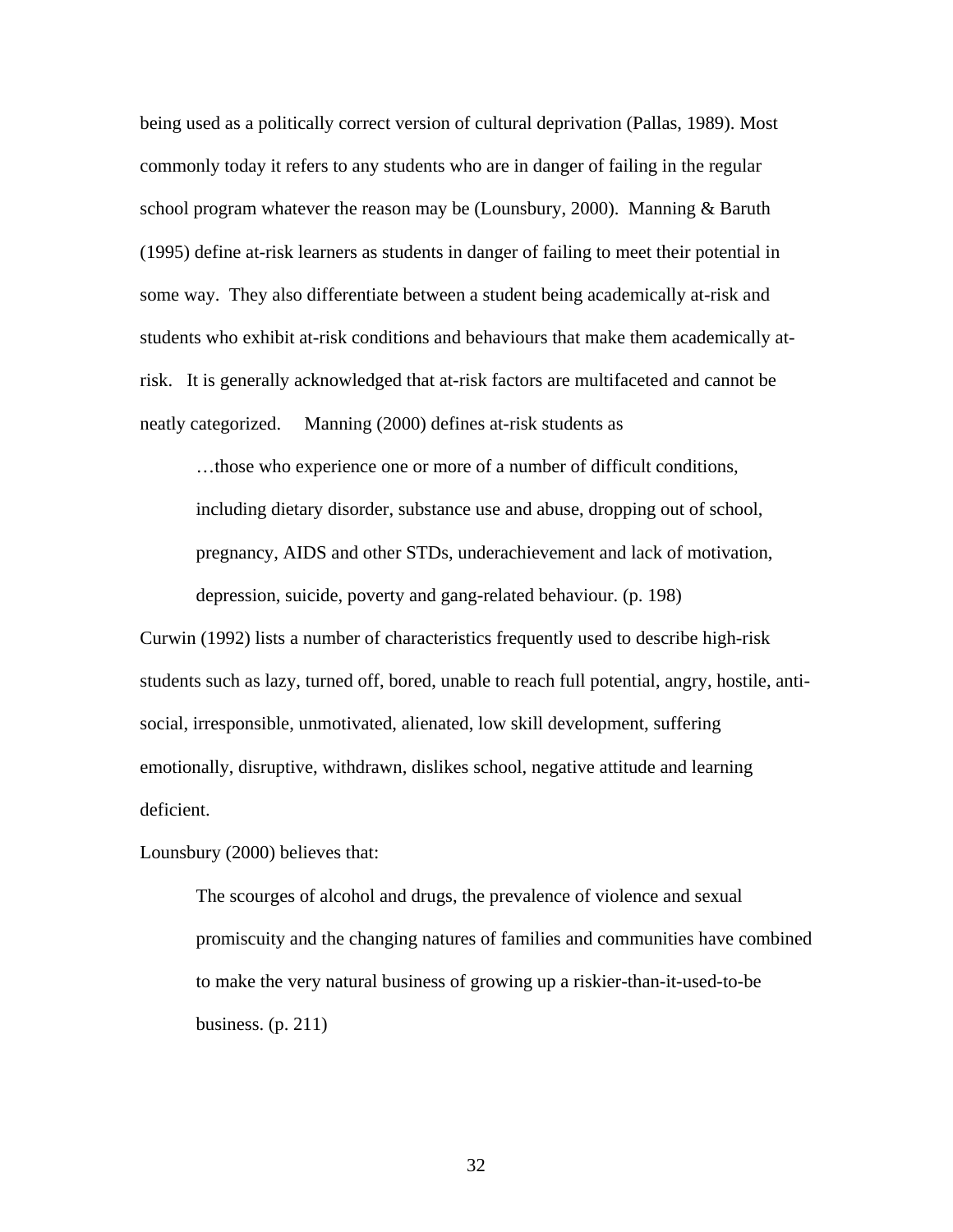Much of teacher training has focused on methods of instruction, assessment and classroom management. Success in these areas is based on observable and measurable outcomes; little attention is paid to the quality of relationships within the classroom, interpersonal processes and social, emotional and spiritual needs of students (Paul & Smith, 2000; Schratz, 1993). These needs are acted out in school through irregular attendance, challenging behaviours, learning difficulties and inappropriate social interactions. Kronick (1997) states that "the problems of at-risk youth can often be unraveled to reflect homelessness, family or community violence, learning difficulties or cultural differences – the kind of issues public education has extensively stayed away from" (p. 20). How risk is defined, considered and approached are all social constructions (Kronick, 1997). The discourse that places children at-risk also imply that they are troubled children and we blame them rather than addressing how they have been positioned in society.

The routine nature of institutional structures pushes us to work to sameness and conformity rather than to respond to difference (Jean Rudduck as cited in Schratz, 1993). The at-risk label refers to an entire group of people who cannot conform to mainstream, middle class expectations. They feel unwelcome in the school environment and that they are not valued or appreciated. Goodman (1999) refers to these children as disaffected youth who have been "alienated by competitive and hegemonic school models" (p. 3). Frieman (2001) believes that children are at-risk because society has labeled their attributes as problematic or they are members of a group considered to be inferior. Certain living conditions or personalities are correlated with certain behaviours at school.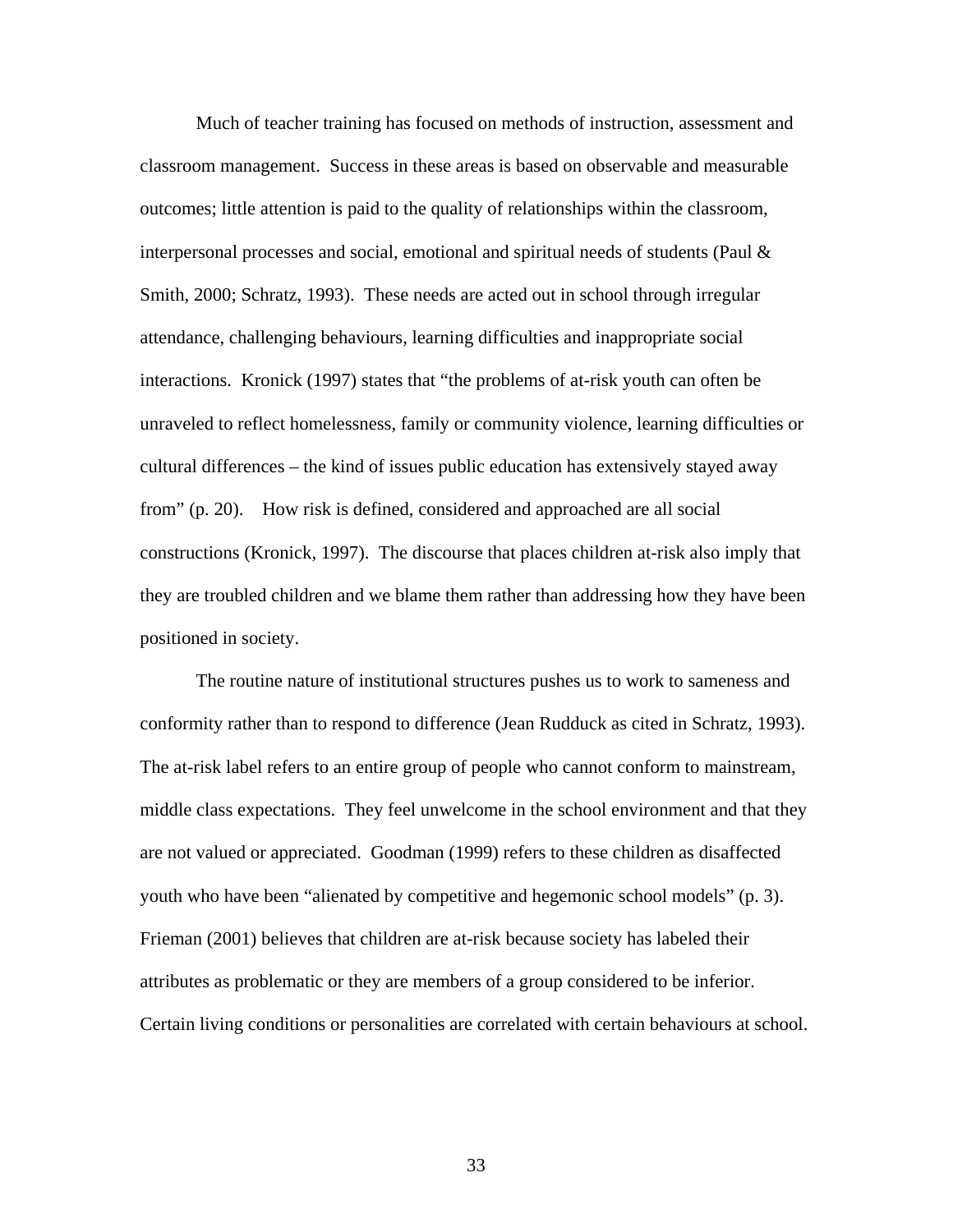Curwin (1992) says at-risk students are the ones who have stopped believing that school will make a positive difference in their life. At-risk students have accepted the limited expectations society has put on them due to the circumstances in their lives. He states that "the central characteristic of a student at-risk is either the potential or actual loss of hope" (p. 8). They have not had enough successful experiences in school thus they expect to be told in one way or another that they are stupid, lazy, slow, useless, in trouble or arrogant. Their energy is spent on protecting and escaping, not learning.

Every student who has been labeled as being at-risk has unique life circumstances that cause him or her to be at-risk. The experiences they bring to school are often extreme and beyond the mainstream school scope of institutional learning. By simply attaching a label it is easy to clump all these students together, ignore the causes of their at-risk designation and prevents deeper investigation into why these students behave as they do and what they truly need. van Manen (2002) warns of the dangers in only thinking professionally about children:

…then I am inclined immediately to reach into my portfolio of professional tricks for a specific instructional intervention, or a behavioral therapy or a medical solution. What happens then is that I forgo the possibility of truly listening to and seeing the specific child. Instead, I put the child away in categorical language. This language is as restraining as a real prison. Putting children away by means of technical, diagnostic, or instrumental language is really a kind of spiritual abandonment. (p.25-26)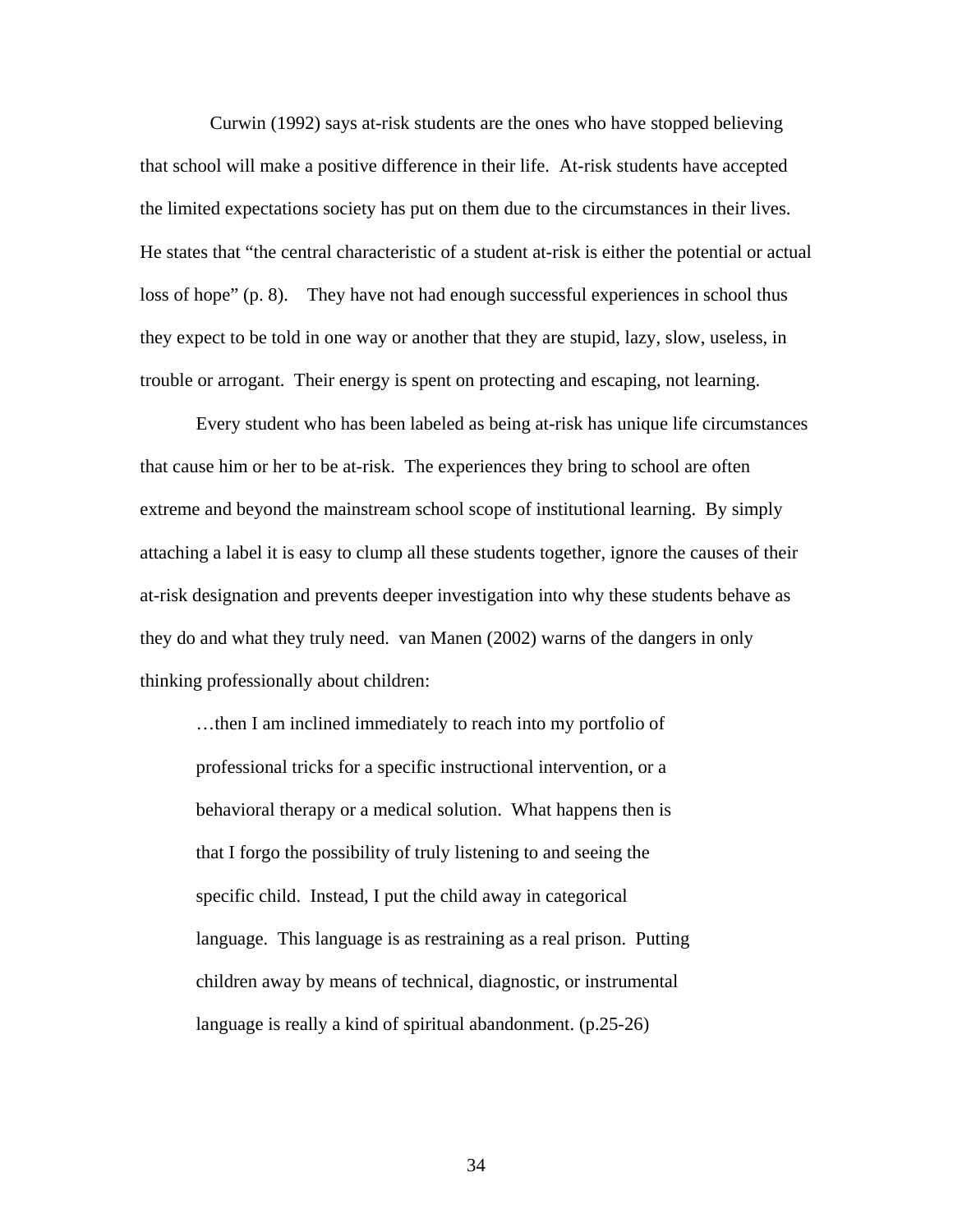Descriptors such as falling through the cracks in the system, cultural differences and lack of adult support and guidance seem to place the blame on the children themselves. Richardson (2001) prefers to call these students challenging youth, thereby, putting the impetus on the relationship between helping professional and the youth. The adults are challenged to meet the needs of the youth. He defines challenging youth as youth who struggle to express and mange their emotions in constructive ways, struggle on a daily basis to responsibly meet their daily needs, often elicit from others the opposite of what they need and seldom seek help from adults voluntarily.

Gold and Mann (1984) believe that "delinquent behaviour is a defense against the external realities that threaten a young person's self-esteem" (p.5) and that "no other role incumbent upon young people in our society is as fraught with failure as studenthood" (p. 6). The role of a student has standards of achievement at its core and there is little room for flexibility or adaptation in meeting those standards.

## **Alternative Programs**

Alternative programs were primarily designed to assist students who ordinarily would have dropped out in school. These were the students for whom the traditional classroom was frightening and degrading and they felt powerless and incompetent (Kronick, 1997). Developers of these programs believed that the students' behaviour, attitudes, self-concepts, self-esteem and environmental conditions had to be addressed in addition to their school performance (Garibaldi, 1995). The programs were structured around the needs of the students and assisted with development through the teaching of values and socially appropriate behaviour as well as their learning. The staff and the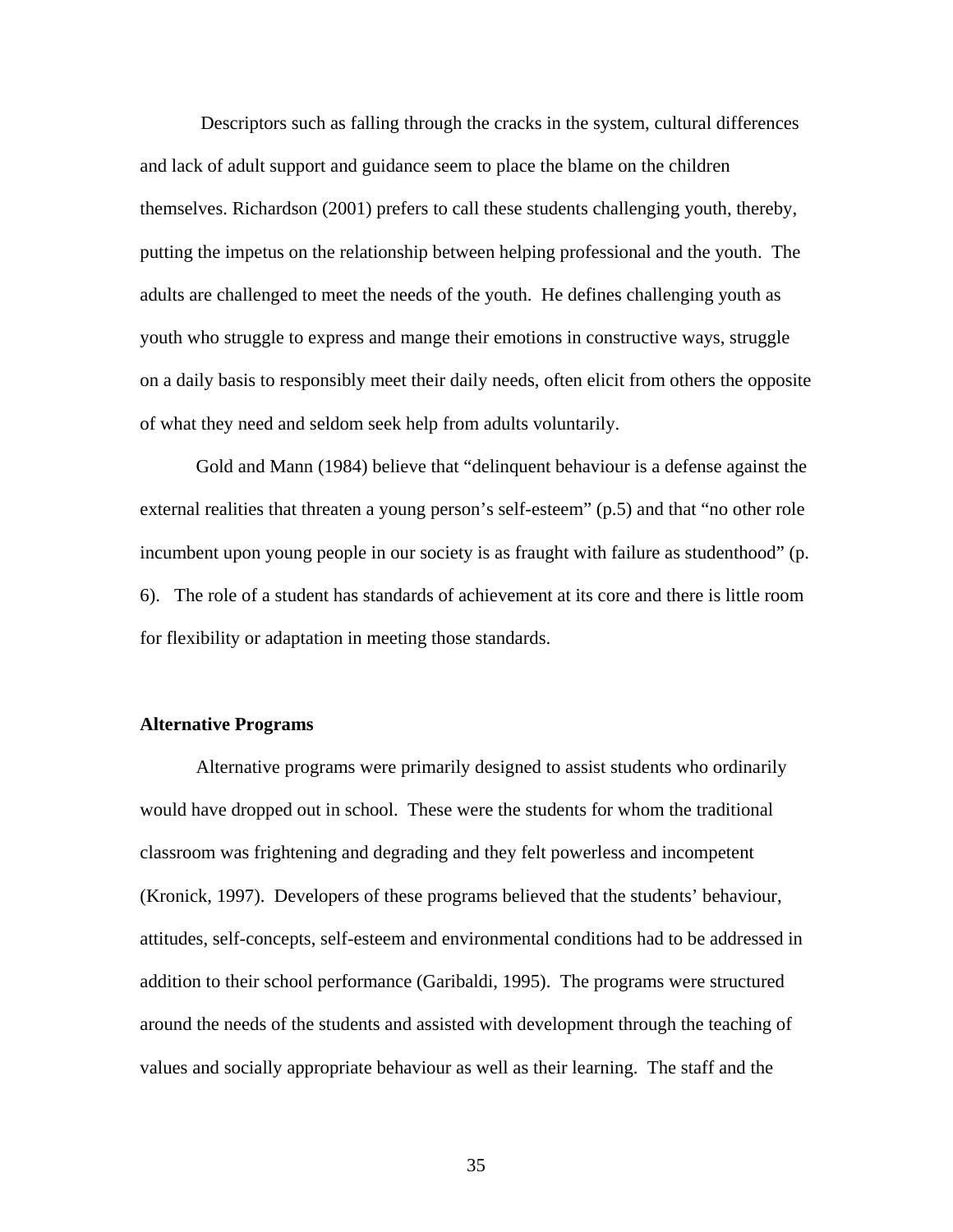environment were expected to be understanding, humanistic and build on respect, trust and empathy (Garibaldi, 1995; Kronick, 1997). Understanding why a student breaks a rule is essential to finding the best solution to the problem (Curwin, 1992).

While there are many definitions of alternative programs, most were designed as a response to the problems of disruptive behaviour, truancy and deviance. These were the students who lacked the social skills necessary for successful interaction with the mainstream culture in which they lived. Mainstream classroom teachers are already overburdened with the ever changing criteria required to prepare students for the future and are afforded neither the resources nor the time required to uncover these students' circumstances and needs in order to help them acquire new social behaviours (Kennedy & Morton, 1999). A unique characteristic of alternative programs is their unconditional acceptance of each of their students. Maslow's hierarchy of human needs recognizes that the students' need for warmth and acceptance takes priority over their need for achievement. To motivate students to achieve, we must first care for them as a person (Anderson, Herr & Nihlen, 1994).

We must welcome high risk students as human beings, not simply brains to be trained. Our assumptions about their social behaviour need to include the understanding that their negative behaviours are based on protection and escape. They do the best they can with the skills they have under the adverse conditions they face. (Curwin, 1992, p. 27)

Glasser (as cited in Richardson, 2001) lists survival, love and belonging, power and achievement, fun and freedom as the five basic needs common to mankind (p. 39). Richardson believes that the need for love and belonging and power and achievement are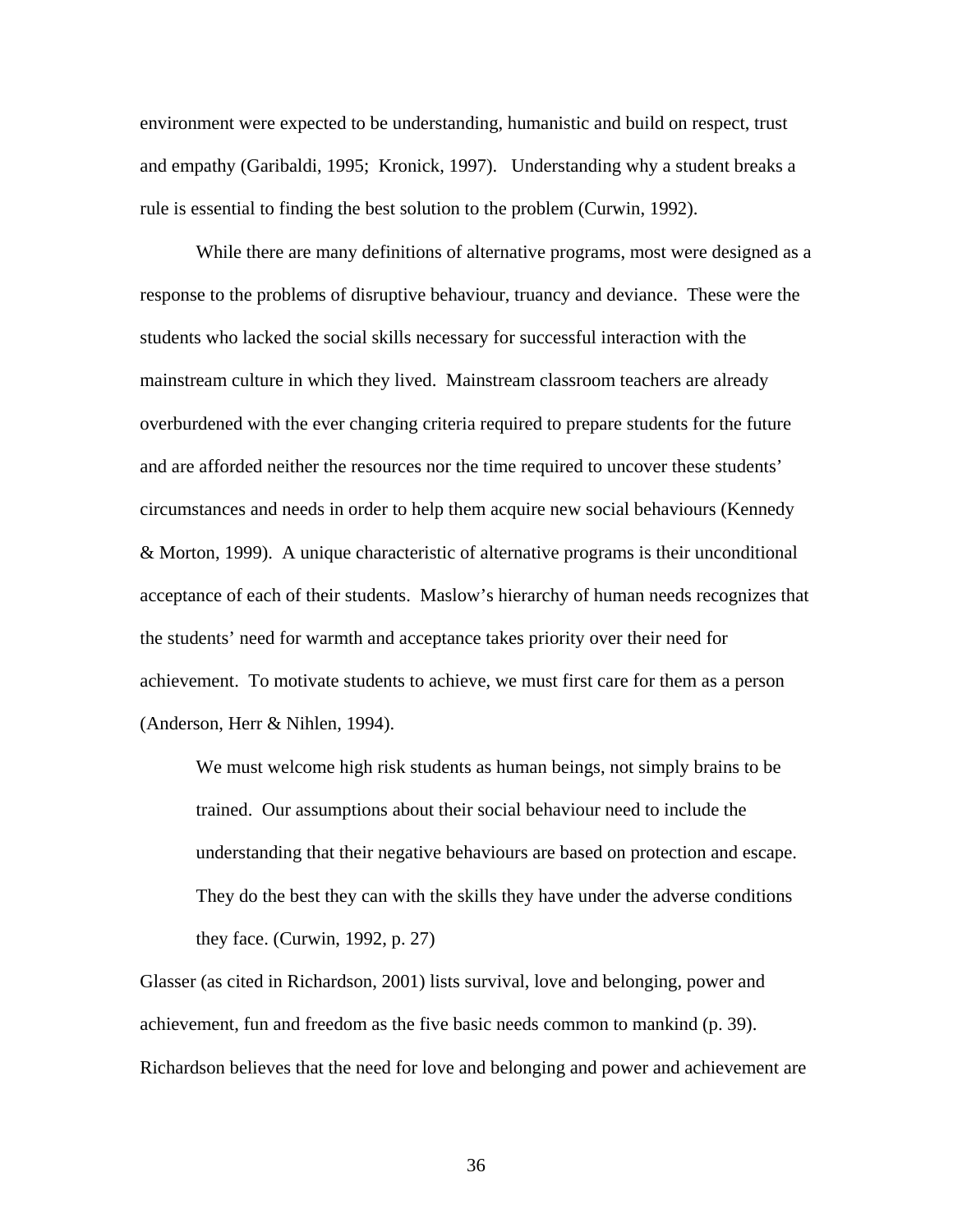particularly crucial for challenging youth. At- risk behaviours need to be understood as a struggle to meet these two basic needs. Alternative education programs demonstrate creative and flexible approaches beginning with an atmosphere of caring and sensitivity.

 The typical teacher-student relationship is significantly different in an alternative program. They develop more informal, personal relationships that consider one another's unique characteristics and personality. The students feel connected, accepted and genuinely liked by the teacher. These relationships allow a significant and caring adult to disapprove of some kinds of behaviour and help the child work through the situation without fear of judgment or a loss of self-esteem. Personal, positive and supportive relationships are often cited as the distinguishing factor in effective alternative programs and facilitating positive changes with at-risk youth (Gold  $&$  Mann, 1984; Richardson, 2001; Kennedy & Morton, 1999). Nel Noddings (1991) refers to these special kinds of relations as a caring relation that requires contributions from both parties. "The onecaring, or carer, comes with a certain attitude, and the cared-for recognizes and responds to this attitude. The relation provides a foundation of trust for teaching and counseling alike" (p. 6). Brendtro, Brokenleg & Van Bockern (1998) believe that an adult can have a potent behavioural influence when an attachment has formed. A positive, caring relationship allows the adult to use social reinforcement and modeling as teaching tools.

 Another distinguishing factor of alternative school programs is that they strive to give each student successful experiences in order to change his or her negative self concept. Self confidence and self respect are established as primary goals for alternative programs as they attempt to reverse the negative experiences of school. They provide opportunities for students to become competent in meeting goals and to evoke feelings of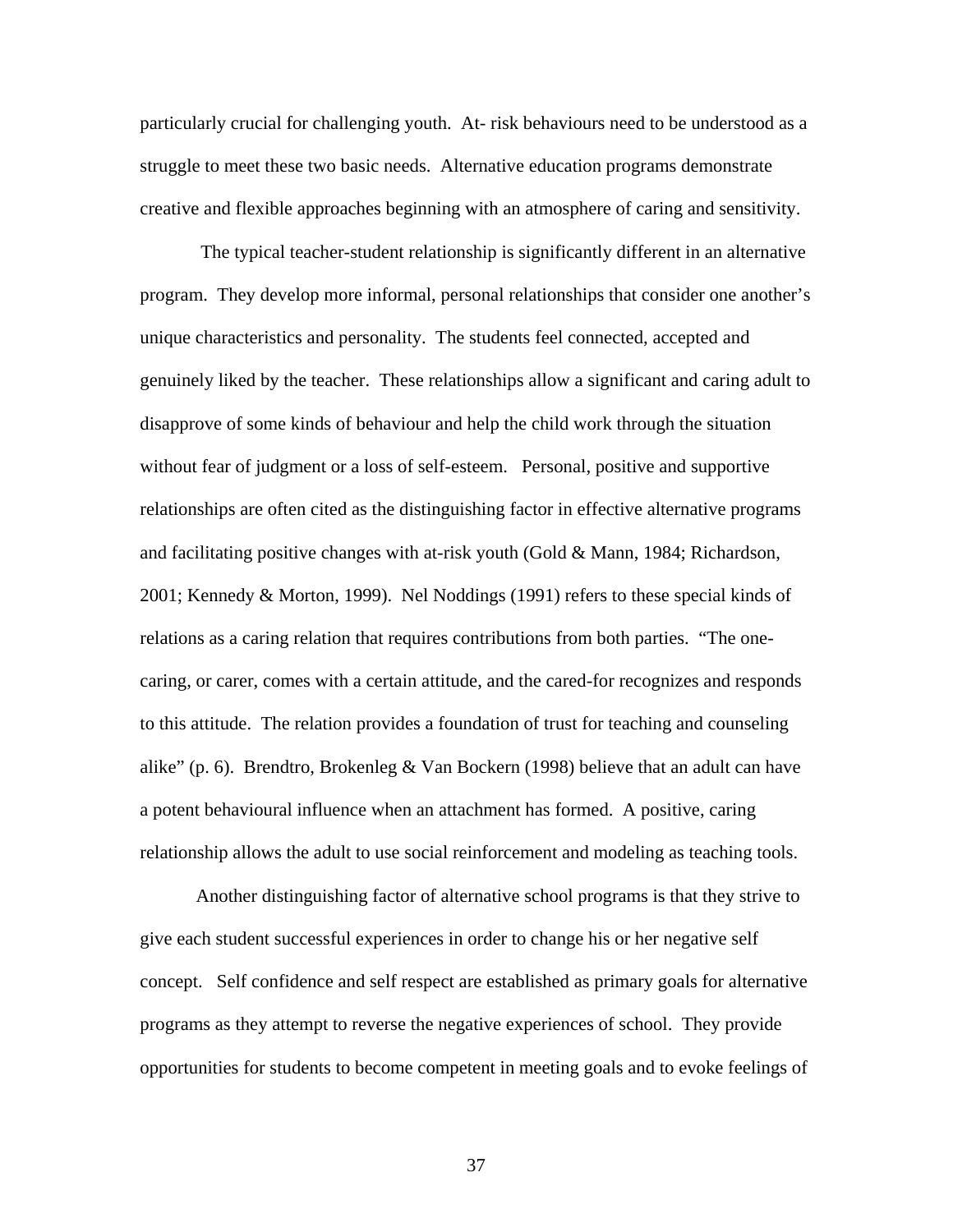connectedness, power and self-worth. In order to provide these opportunities, the staff must get to know the child as a unique individual in a variety of settings and interactions. In this way, the teachers can determine the starting point or reference for the child's performance and behaviour and work toward developing the child's full potential. Alternative programming allows teachers the time and space to develop a relationship with their students and determine the type of social interactions that have guided each child's learning. Understanding where the students have come from should dictate the guidance, support and social dialogue facilitated by the teacher to help the students perform learning tasks independently (Dixon-Krauss, 1996).

Alternative programs can provide the safest, most positive experience in a child's life. No matter what is happening in their life at home or on the street, children should be able to count on school as a place where they are treated with dignity, accepted for who they are and where the possibility for success exists. Unfortunately, many alternative programs are believed to be for bad kids with criminal intentions and slow kids with too many learning problems. Even within our own school system, St. Jude had a reputation as a holding tank for at-risk students in order to protect mainstream classrooms from their disruptive behaviour. My experiences at St. Jude have refocused the lens through which I view at-risk students and alternative programming. This is truly the part of our educational system and society that is the neediest yet the most misunderstood and neglected. It will be neither understood nor changed by detachment and abstract analysis. We need to become connected knowers and develop procedures for gaining access to and sharing in other people's knowledge. Belenky et al. (1986) define this as connecting in order to understand how other's think and responding in other's terms, not our own.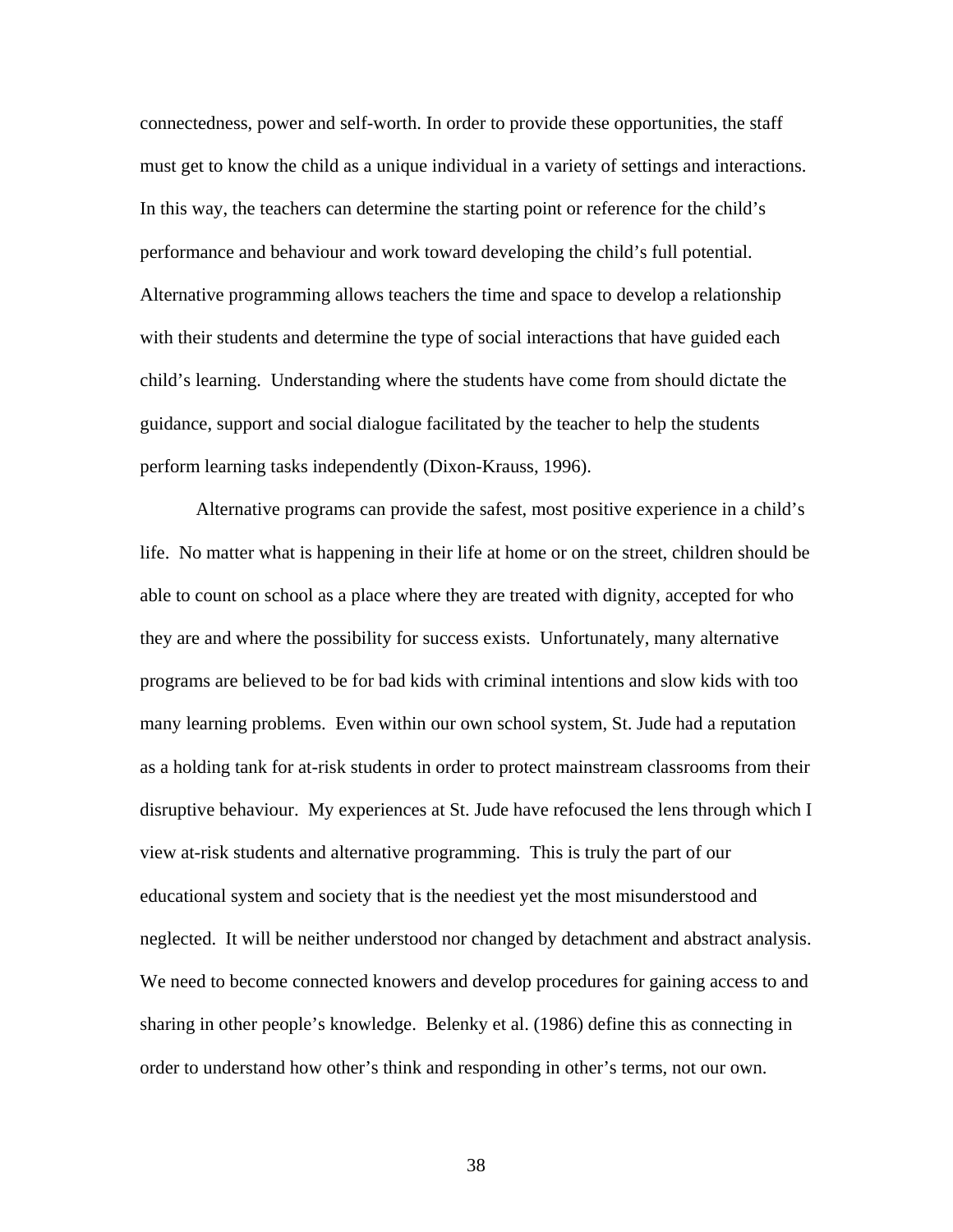In this chapter I connect the commonly accepted beliefs of at-risk students and alternative programming, the current research on best practices and the reality of the classroom as I adapt my role and my teaching techniques to the needs of the students.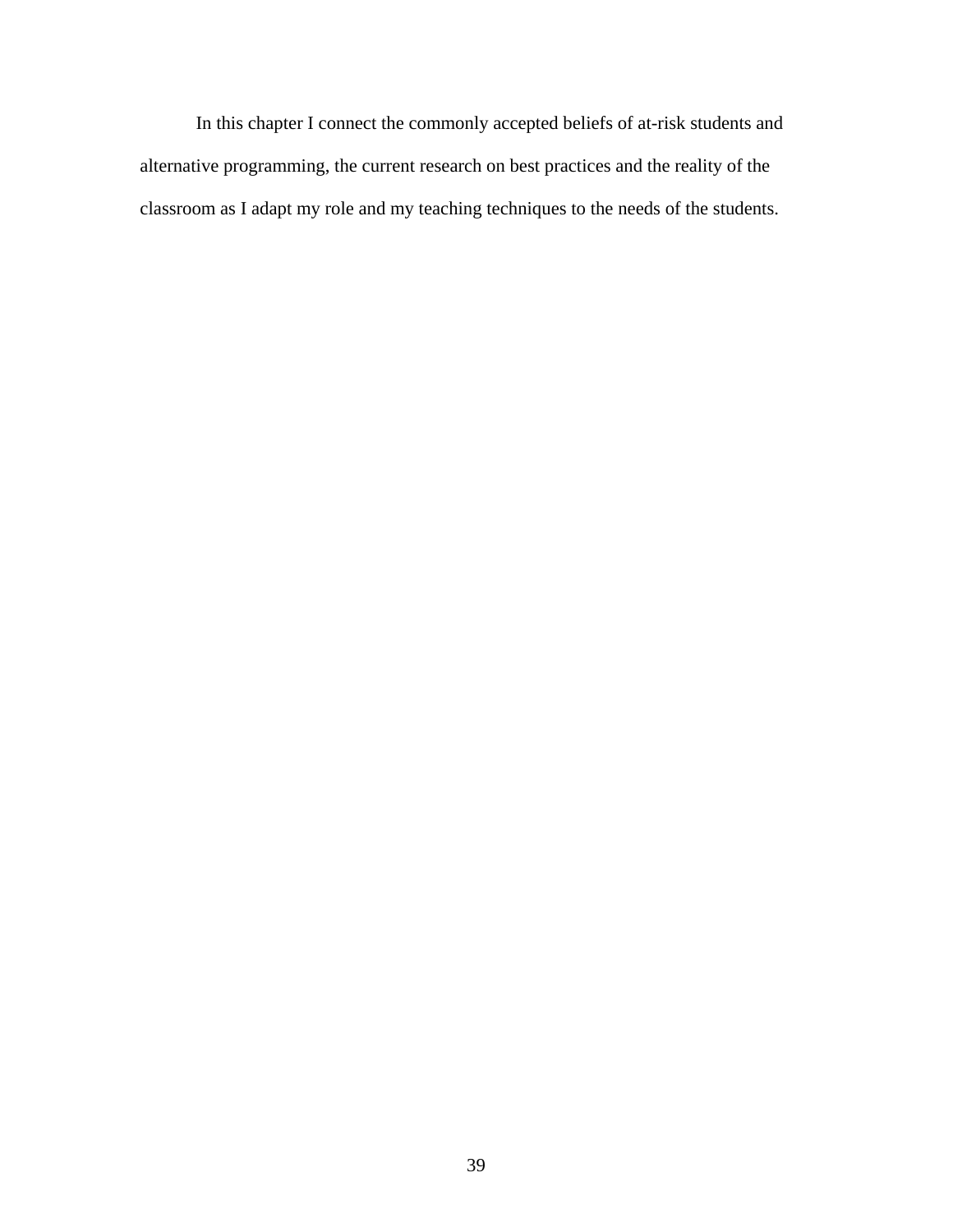### CHAPTER THREE

# FINDING A PATHWAY

 Story provides examples of the social context in which I can retrospectively see the real-life relationships between the at-risk students and others being acted out and resolved in the everyday world. This chapter defines and describes the methodology I used and why I chose narrative inquiry as my method of research to examine the role of the teacher in an alternative school setting and how I adapted my professional practice to suit the needs of at-risk students.

# **Introduction**

Designating students as being at-risk is quite simple when it is done by judging their performance and trying to explain their lack of success in school. There is much research on at-risk students and alternative programming aimed at helping them to discover and develop their gifts and talents as they journey toward a productive and successful future. The difficulties arise when you come to know them as individuals and as victims of their life circumstances. What is missing from the research is the reality of their experiences both at school and at home. At-risk students cannot all be painted with the same brush simply because they have all been placed under the same label. My research invites the reader to view my students as I saw them; unique children with unique, individual lives in unique situations (van Manen, 2002) and to view the role of the teacher as a mentor in their lives. My methodology, therefore, is based on my own personal experience teaching at-risk students in an alternative school program. A retrospective narrative inquiry combined with the available research on at-risk students,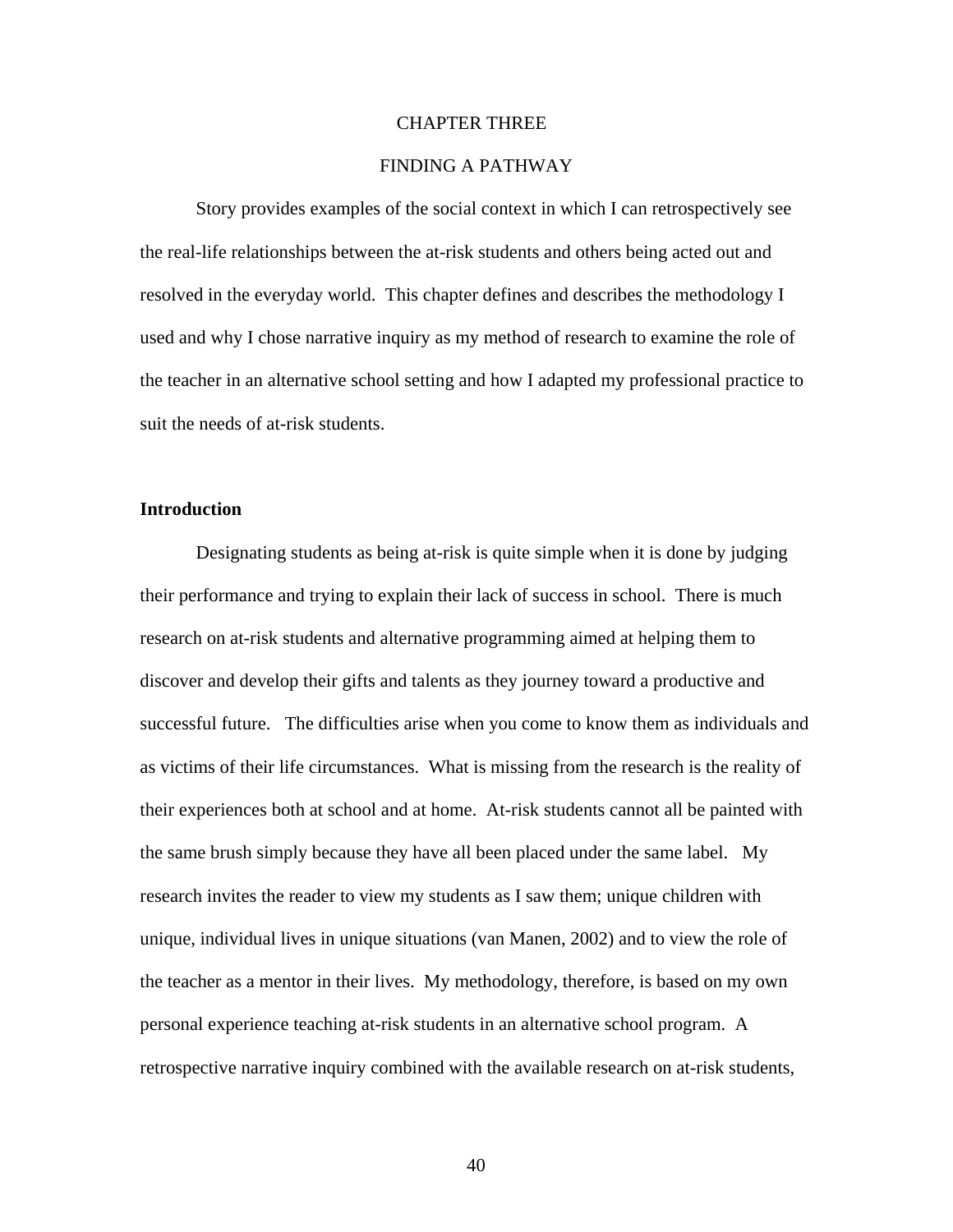alternative programs and best practices creates a realistic picture of these students, their struggles for academic success and the role of the teacher. As I reflected back on these resilient students and my relationship with each of them and with my colleagues in this unique setting, I also needed to consider my own personal journey. The lens through which I viewed my experiences was constantly being filtered by my changing roles as a student, as a teacher as well as a daughter, a mother and a member of the mainstream culture that determines the societal standards for success by which we are judged. For Polkinghorne (1988) the narrative research report

…is a retrospective gathering of events into an account that makes the ending reasonable and believable. It is more than a mere chronicling or listing of the events along a time line: it configures the events in such a way that their parts in the whole story become clear. (p. 171)

 The goal of my research and journey of coming to know what I know about teaching at-risk students was to provide an emic perspective of my experiences as a teacher of at-risk students. My methodology therefore was built upon the construction and sharing of my lived experience as a teacher in an alternative school setting. Through narrative inquiry and reflective analysis I created a storied epistemology (Code, 1987) of at-risk students in an alternative program. According to Code, "Stories invite us to come to know the world and our place in it. Stories call us to consider what we know, how we know, and what and whom we care about" (p.13).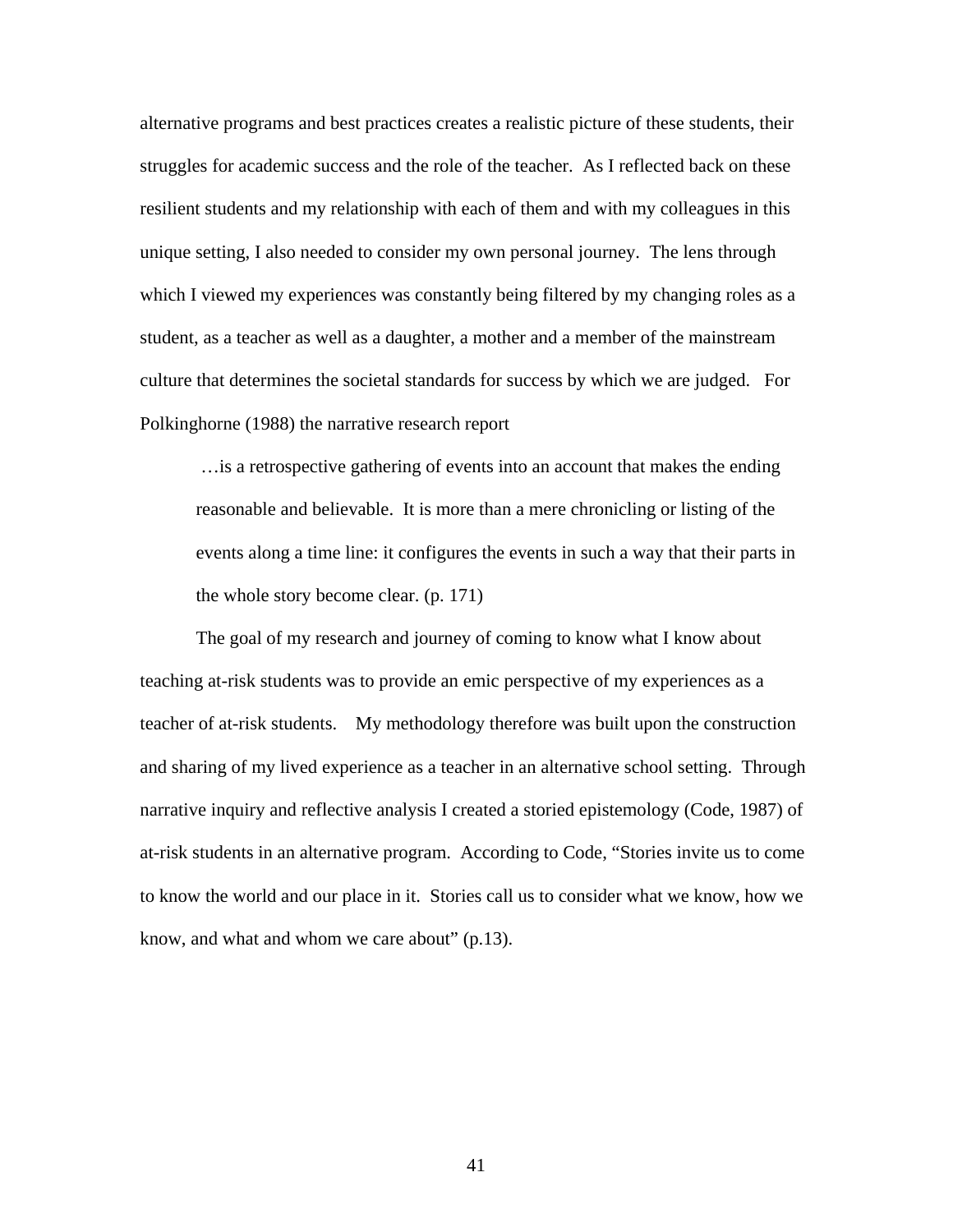**The Reality of an At-risk Label** 

*Mrs. H. and I were casually walking down the hall a few steps behind a student and her parents who were being given a tour by our school counselor. We required that all prospective students tour the school with their parent or guardian so that they can make an informed decision about attending St Jude. Mrs. H. and I had taught together at another school many years ago and were enjoying a rare opportunity to catch up with the most recent events in each other's life. As the tour progressed a class of grade eight students came out of their classroom and down the hall toward us on their way to the gym. One of the students came up to us with a big smile of recognition for Mrs. H. Chris stopped right in front of us and said, "Hello, Mrs. H.!"* 

*Mrs. H. hesitated only slightly before she replied with an equally enthusiastic, "Hello, Chris! How are things going here at St Jude?"* 

*"Good," Chris answered with a smile. "I like it here." And he moved past us with his friend continuing on their way.* 

*"I had to look twice to recognize him," Mrs. H. said in a disbelieving tone, "What have you done to him?"* 

 *"Chris is an awesome kid! He's one of our star students! We can't believe you sent him to us!" I answered. I was not prepared for her response. Mrs. H. explained to me that she knew him from his previous school. He had been shy and withdrawn. She described a boy who walked down the halls with his shoulder against the wall, his head down and his fists clenched in both an attempt to be unnoticed and in anticipation of another belittling glance, gesture or comment from other students. His peers had ostracized Chris since he lacked academic and athletic ability, both of which*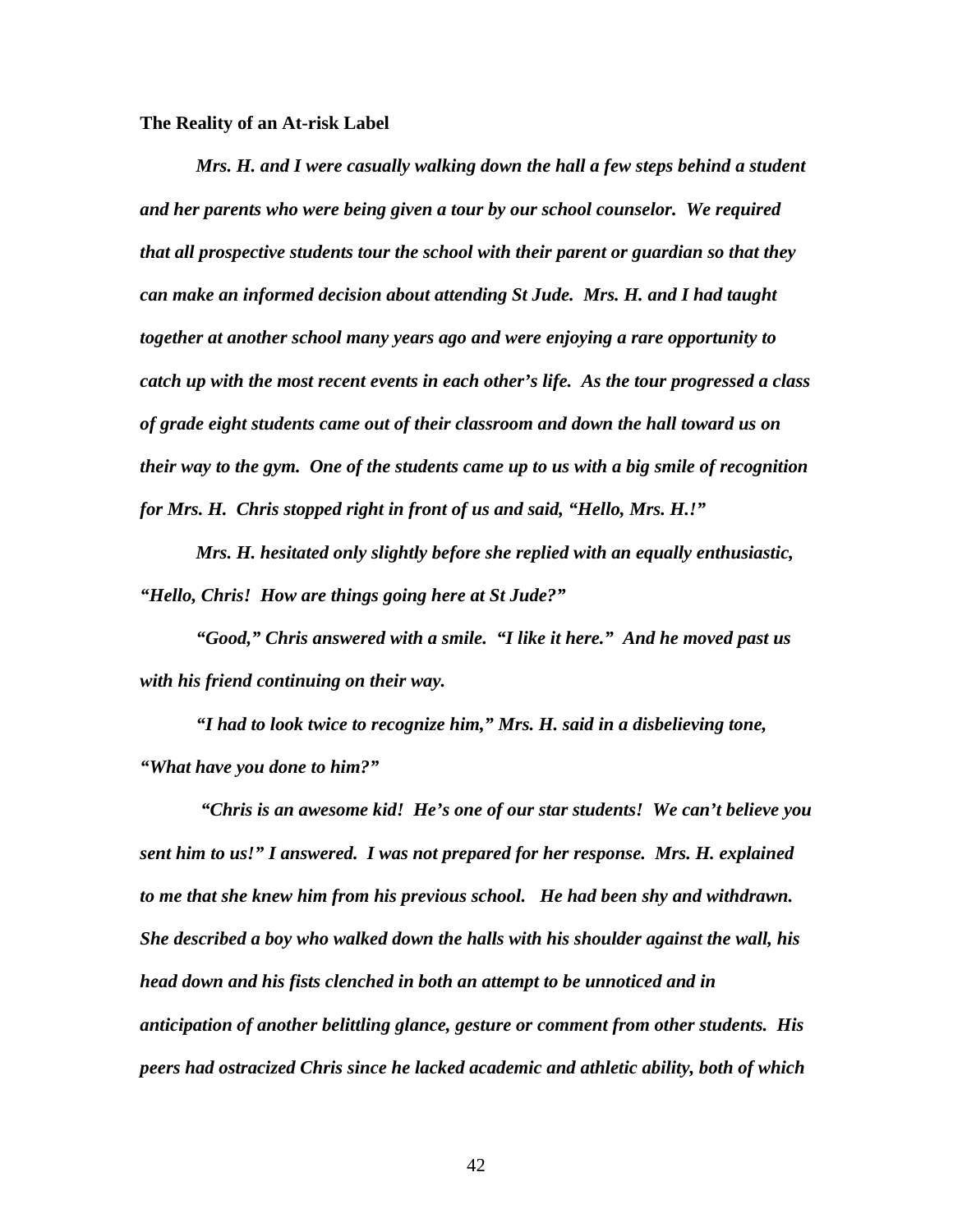*were held in high esteem in his home community. Despite supportive parents and a determined effort to try his best academically and socially, Chris lived with the daily stress of alienation. Mrs. H. couldn't believe that this cheerful young man walking down the middle of the hallway with a group of friends and with the confidence to walk right up and greet her was that same person.* 

 *I was so proud of us at St. Jude! Reclaiming lost kids is our main goal and restoring Chris' self esteem and helping him discover his own strengths was not to be taken lightly. Later that day during lunch period I sat down with Chris and his friend in the cafeteria. I told him that Mrs. H. didn't recognize him at first and that she had commented on what a fine young man he had become.* 

 *He gave me an all-knowing glance and in a very matter of fact tone said, "That's because I was a loser at that school."* 

 *I attempted to turn this into a positive moment. "Did it occur to you that those kids are the losers? That St. Jude is the school for winners?"* 

 *He gave his friend that same all-knowing glance he had given me earlier and with a little laugh replied, "Yeah, right." Chris and his friend looked at each other and rolled their eyes in mutual agreement of the naivety of adults in thinking anyone would believe that.*

 The students of St. Jude acknowledge the negative reputation given to at-risk students and alternative programming. Despite knowing and respecting that each student has unique experiences and life circumstances that brought them to St. Jude and despite their own success, our students often admitted to being embarrassed by the school's reputation as a place for stupid or bad kids. Even though St. Jude provided them with a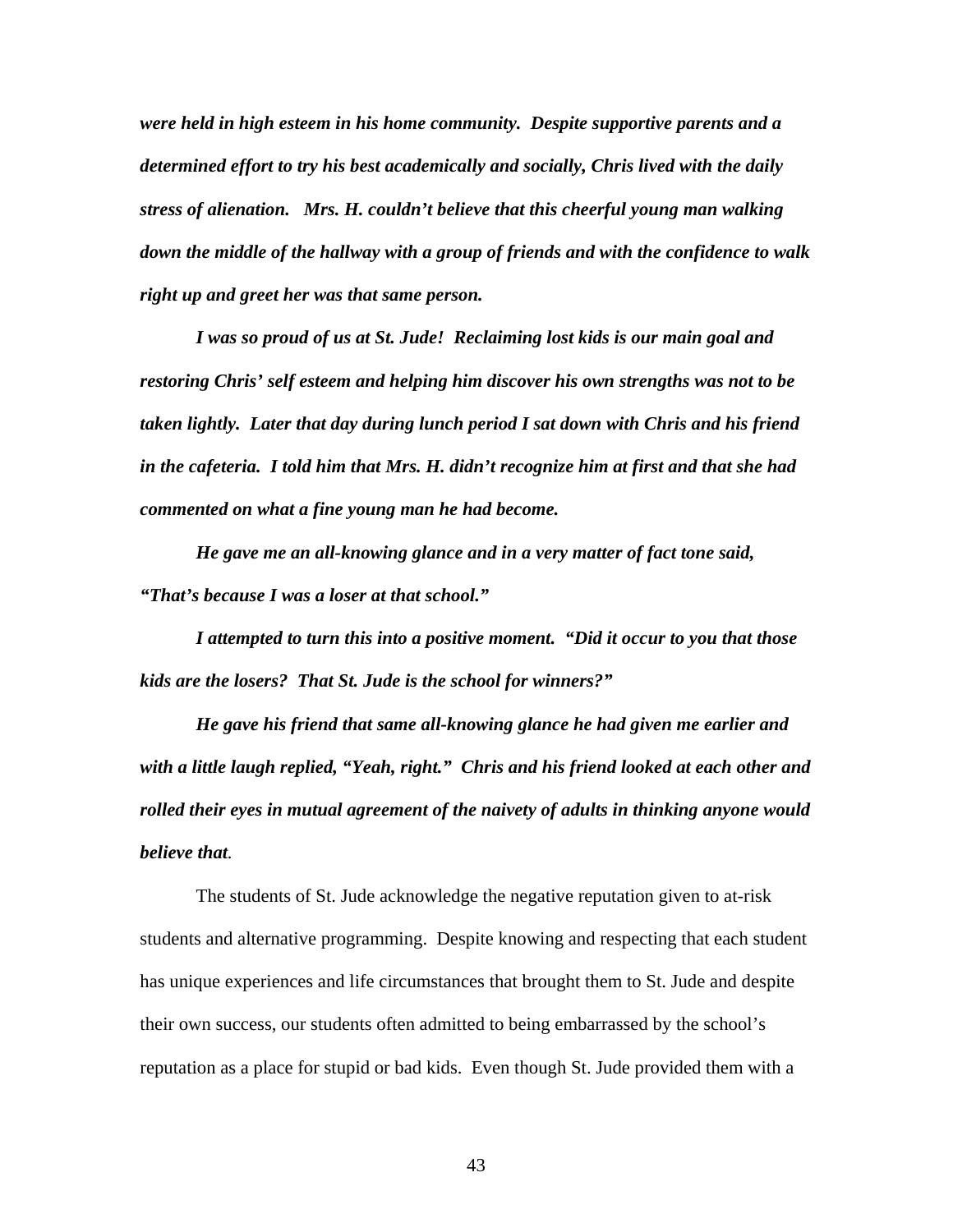variety of positive and successful experiences, they still accepted the labels and low expectations given to them by mainstream society. They recognized how society perceived them and thus lived up to those standards. They often left the safety of St. Jude feeling abandoned and scared with little hope for the future.

### **The Lived Experience**

 Whenever I am asked about the students who attend St. Jude Middle School I start out by explaining that they are students who have been unsuccessful in their mainstream school for academic, behavioral or social issues and often a combination of these. Most people are willing to accept this definition and seem to have a preconceived, stereotypical picture of the type of students who would be in our school. This explanation leaves me feeling like I haven't given a fair description of our students and I end up relaying my personal stories and experiences with at-risk students and the unique circumstances that brought each of them to our school. The term at-risk seems to be accepted as a description of character rather than of a set of circumstances (Curwin, 1992; Frieman, 2001). Simply labeling a student at-risk and sending he or she to an alternative program is a stereotype and a quick fix for those children who do not fit into mainstream schools. It is not an attempt to discover the source of their "at-risk label" and work toward removing the stigma. Each of our students had a unique story that reflects rejection, nonconformity, anger, and heartbreak. I taught in this alternative program for six years and the resilience shown by our students in the face of so many hardships in their young lives continually shocked; yet impressed me. Rather than viewing our students as representations of the ills and evils in our society and our program as a holding tank for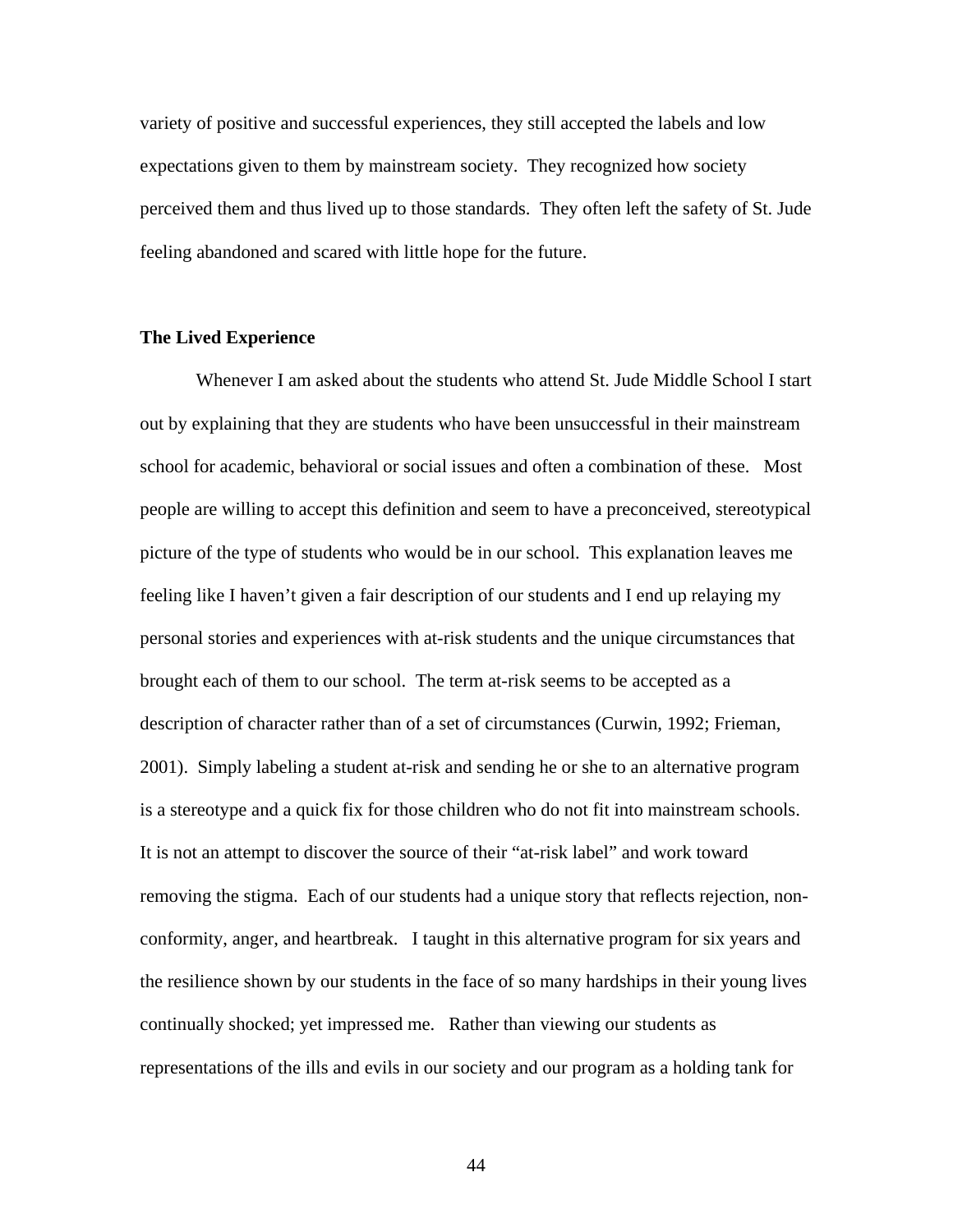the kids who don't fit in to mainstream schools, they should be seen as survivors attempting to create and understand order in the reality of their world. Their behaviour and attitude is an appropriate response given the circumstances of their lives. It is the whole reality of their circumstances that allow researchers and other educators to get beyond the label and examine the personal and human dimensions that cannot be quantified into facts and numerical data (Burton  $\&$  Bartlett, 2005; Jalongo  $\&$  Isenberg, 1995; Schratz, 1993). The at-risk label and alternative programming should be viewed as an intervention that can help prevent the cycle of poverty, inequality, and indifference (Conrath, 2001).

### **Teachers' Stories**

 Historically educational research has been conducted in an attempt to meet scientific standards of inquiry. I don't believe there is a scientific study that could accurately reflect the in-depth needs of at-risk students or evaluate the success of an alternative program since each student presents such unique circumstances and experiences. As the roles of schools and teachers must adapt to the changing demographics of society and education, so must the type of research that is being carried out about children and their experiences. The nature of educational research and discourse about teaching and learning needs to be refocused from observable and measurable behaviours and outcome accountability to a constructivist understanding of teaching and learning and its implications for the work of teachers and students (Paul  $\&$ Smith, 2000). "Educators have begun to move out of the rigidity of traditional research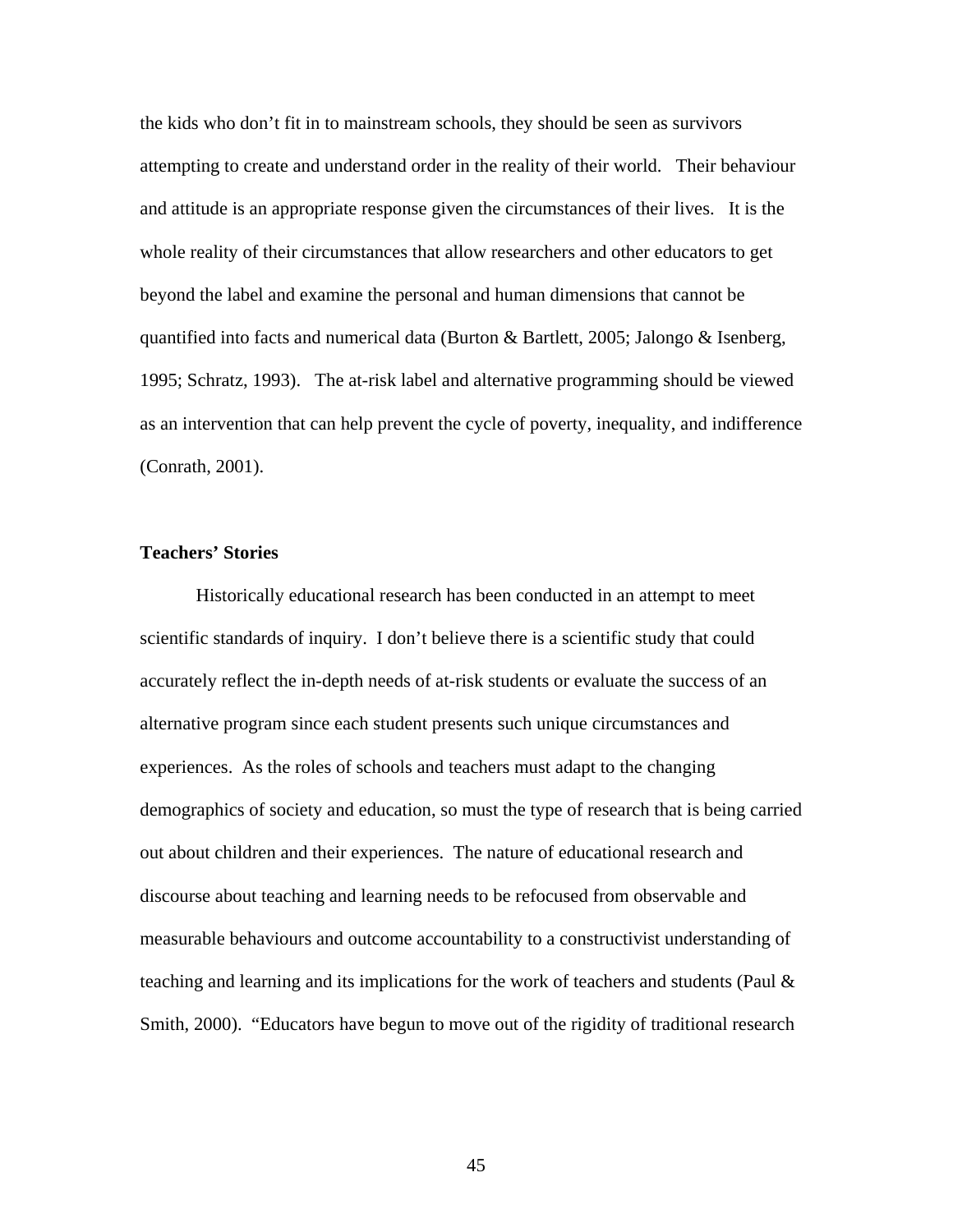into interpretive ways of knowing that construct textured narratives of educational contexts through engagement in those contexts" (Paul & Smith, p.6).

Using reflective analysis of my lived experiences and narrative inquiry as my research methodology I explored how I, as a teacher, strived to meet the needs of at-risk students in alternative programming. Reflective analysis began with asking myself what was this experience like? I reread my field notes gathered from general observations, documents, artifact collections, and reflective journals, following the work of Bogdan and Biklen (2002). They define field notes as the "written account of what the researcher hears, sees, experiences and thinks in the course of collecting and reflecting on the data in a qualitative study" (p. 107). I wanted to personalize the relevant educational literature on at-risk students, alternative programs and the role of the teacher.

 Retrospective thinking about my experiences through journaling, anecdotal records and memory books enabled me to give a sense of humanity to the research and discourse on at-risk students and alternative programming (Paul & Smith, 2000). In including memory books, I used a resource that is often used by staff at St. Jude's. The memory books allowed teachers to records those unique teachable moments immersed in classroom engagements. Often, the entries were coloured by humour and honesty. Memory books were kept in the staff room so that teachers could readily access them. More importantly, the books served as reminders of why the staff had chosen to work at St. Jude's. I believe that my personal, tacit and intuitive knowledge would be a valuable addition to other types of knowledge in this area. While tacit knowledge is defined as the accumulated portion of experiences and skills one gains through cognition in their lifetime, intuitive knowledge transpires as a continuing process of constructing coherence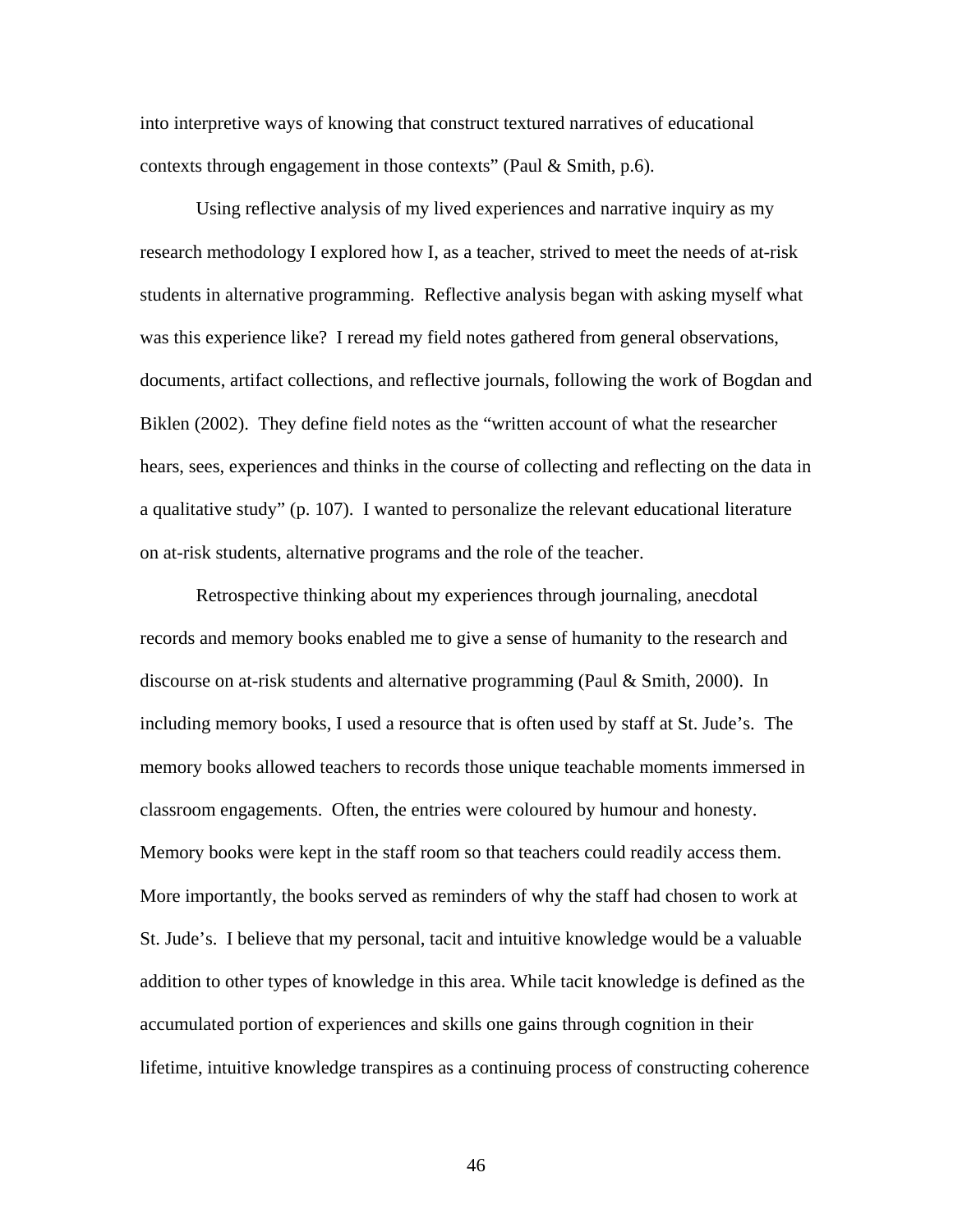and meaning out of the sensory phenomena occurring around you. In this study, I wrote a thick description of my own relationships and experiences within this alternative culture and interpreted them at many different levels. This enabled me to provide both an emic and an etic perspective on the role of the teacher in alternative programming for at-risk students. This means assuming a research stance from both the insider and outsider point of view.

 Teachers as individuals possess pedagogical content knowledge. Their wisdom of practice or craft knowledge can provide important and insightful information about how teaching should go under specific circumstances (Gaea, 1990). This way of knowing is most often expressed through personal narrative. Code and Schon (1998) refer to this as a storied epistemology. "Teacher's stories are part of teachers' lives and the study of their stories helps us understand the relationship between their lived experiences and their craft knowledge" (Anderson, Herr & Nihlen, 1994, p. 122). Narrative inquiry, then, is "a representation and explanation of social reality that is communicated through various story structure, such as anecdotes" (Gall, Gall & Borg, 2003, p. 481).

 Anderson, et al. (1994) states that the narrative story has become a method for studying teaching that is concerned with "the personal histories of participants embedded within the social history of schools and schooling and is solicited and collected not merely to describe a person's history but as a meaning giving account, an interpretation of that history as a way of explaining and understanding the participant's action in a classroom" (p. 122).

 Each student I worked with over my six years at St. Jude evokes a unique memory of his or her story and my experiences with them. I believe that sharing these narratives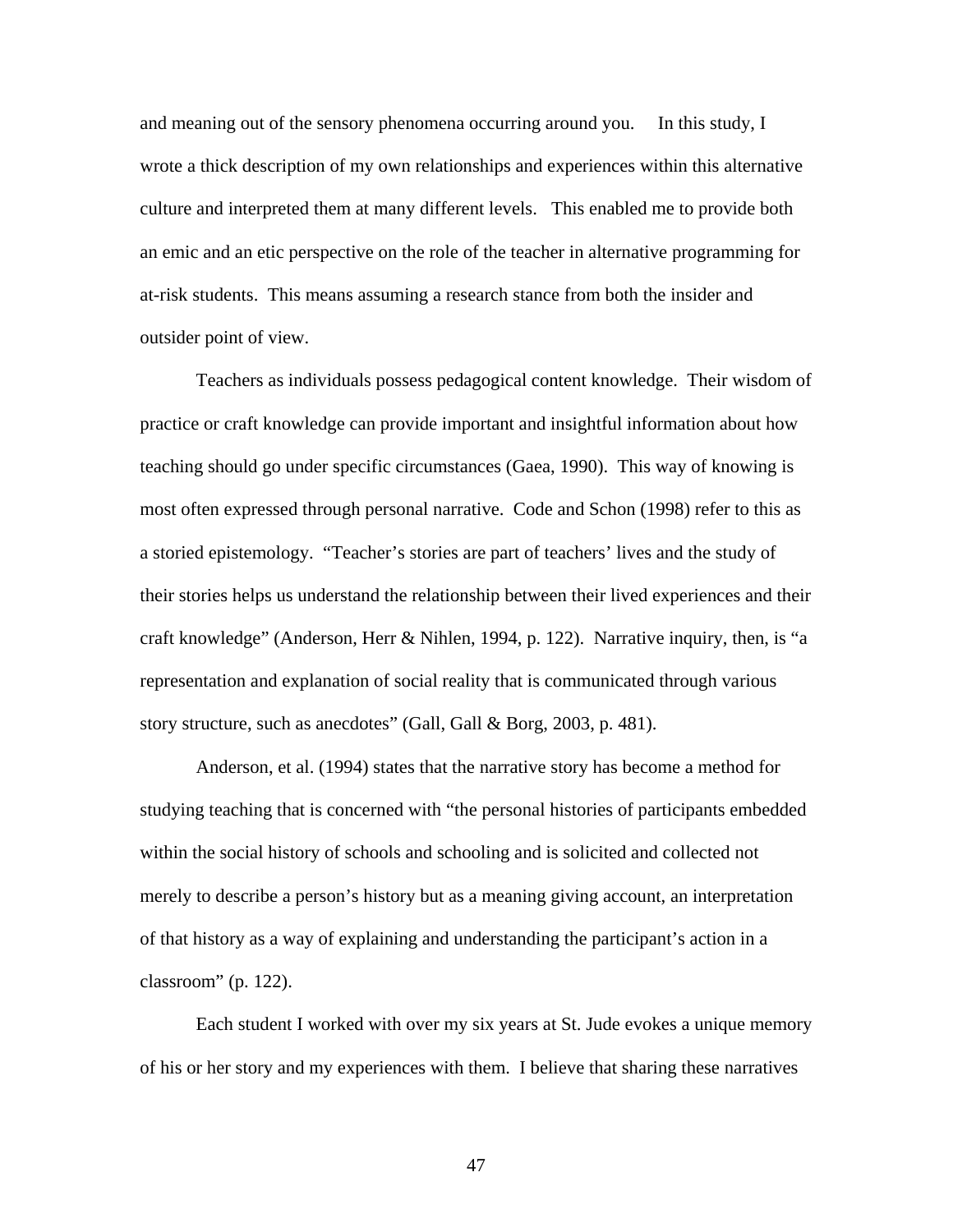means sharing the complexities of what it means to teach at-risk students in an alternative school setting. "Narrative creates its meaning by noting the contributions that actions and events make to a particular outcome and then configures these parts into a whole episode" (Polkinghorne, 1988, p. 6). Reflecting on these stories is both a mirror to learn about myself and a window to examine past beliefs, behaviours and insights. Narrative inquiry can break down the dichotomy between theory and practice (Connelly  $\&$ Clandinin, 1990; Connelly & Clandinin, 1995; Jalongo, Isenberg & Gerbracht, 1995).

In addition I used two semi-structured interviews each one hour in length which were designed to elicit a rich understanding of the participant's way of thinking. In these interviews the same general questions or topics were raised to each of the key informants (Appendix A).Interviews were audio taped to record the thoughts, attitudes, insights, and experiences of the participants. My research included interviews with Nolan, the student who brought himself to our school and found a place to which he could belong. After quitting school, he spent two years coping with day-to-day survival on the streets, and now has returned to a special program at one of the city high schools. The program runs from mid-morning to mid-afternoon and focuses on one subject at a time. In a very honest, straightforward interview Nolan shared his personal experiences with the educational system and our alternative program. Mrs. D, Nolan's grade 8 homeroom teacher, was also interviewed. She offered us insight on her relationship with Nolan and other at-risk students and her own experiences teaching in an alternative school setting.

Every school day is live action research on educational curriculum, methodology, assessment and behaviour modification. Jalongo  $\&$  Isenberg (1995) refer to students as individual case files that teachers will often use as a tool to build an ever-expanding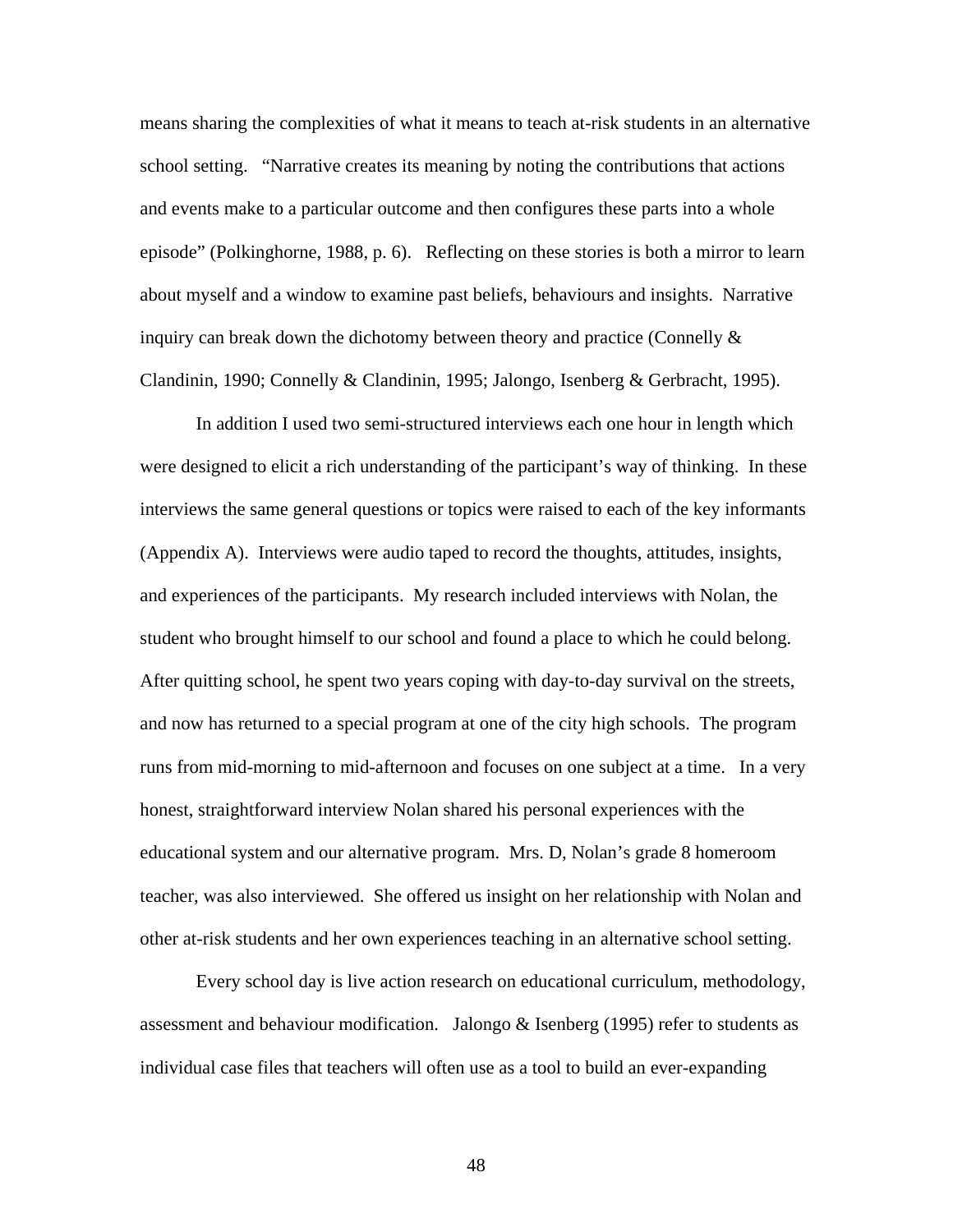knowledge base and understanding of teaching and learning. The narratives that teachers share capture a personal and human dimension of education that cannot be quantified into factual and numerical data. The end result of narrative inquiry explains the multiple realities and provides us with insights that bring us in more direct contact with the world (Morse & Richards, 2002).

The success of teachers has often been measured by student performance on achievement tests. High test scores are often equated with good teaching. This simple definition of success excludes many teachers, particularly those who teach at-risk students. Test scores cannot measure our achievements and those of our students. The high priority placed on intellectual development and objectively measured outcomes often override concern with the social, emotional, and spiritual needs of children. Yet, interpersonal processes and classroom culture are the building blocks of alternative programs. Throughout my professional practice, I came to know our students have a different way of knowing and their experiences and learning do not match the outcomes expected in a mainstream school. By sharing my experiences and my stories I created a text that can "…provide insights into dimensions of education which have often been overlooked" (Paul & Smith, 2000, p. 106).

Beers (2003) in Saskatchewan Learning's English Language Arts: A Curriculum Guide for the Middle Level, states that teachers, not programs, are the critical element in a student's success. "We must also know what we believe about teaching, about learning and about our role in both. We can make intelligent choices about the instruction that best suits the needs of our student" (Beers, 2003, p. 38). Narrative inquiry is a tool that provides educators an opportunity to reflect on their beliefs, behaviours and insights.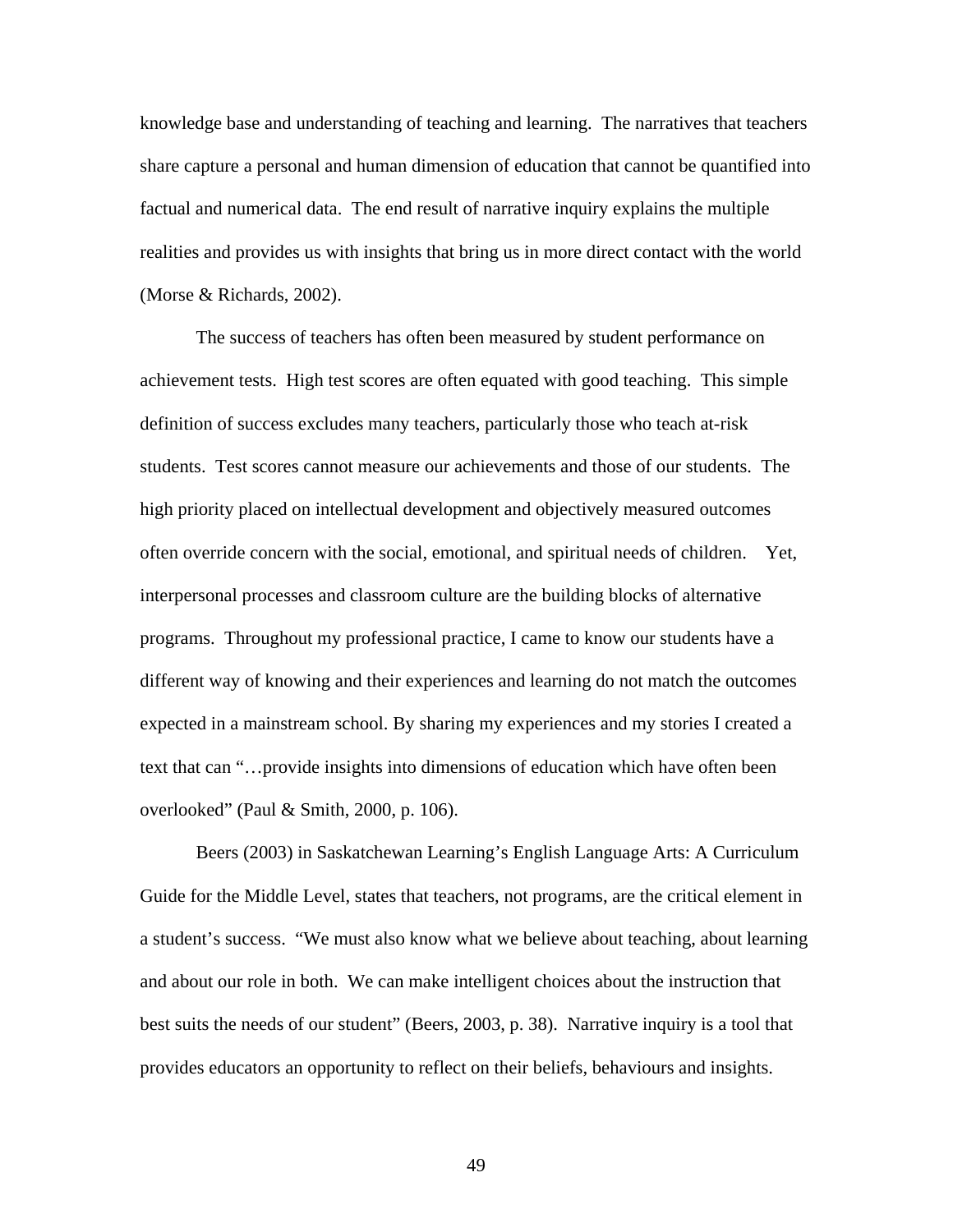Simple stories can reflect the lived experience in the classroom and capture the complexities of what it means to teach (Jalongo & Isenberg, 1995; Paul & Smith, 2000). Personally, my stories uncovered my passion. Through reflection on my experiences I am touching base with my social conscience and recognizing my work with at-risk students as my vocation. Teaching is a human endeavor and every day in the classroom allows me to be a part of the future. I am seeing the difference that caring makes.

# **Ethics**

I met with the participants individually to inform them about the research study and explain consent in detail by reading the informed consent form and using plain language to interpret the points. After, transcribing the audiotapes, participants were asked to sign a Data Transcript Release Form to release their words for publication in this thesis and in conference presentations or in journal articles. In keeping with a respectful research protocols, I explained to participants that they are free to withdraw from the research at any time without penalty and if so, all their data sources from interviews and observations will be destroyed.

 This chapter explains my retrospective research methodology and my use of narratives as an effective means to examine how I adapted my teaching philosophy and methods for at-risk students.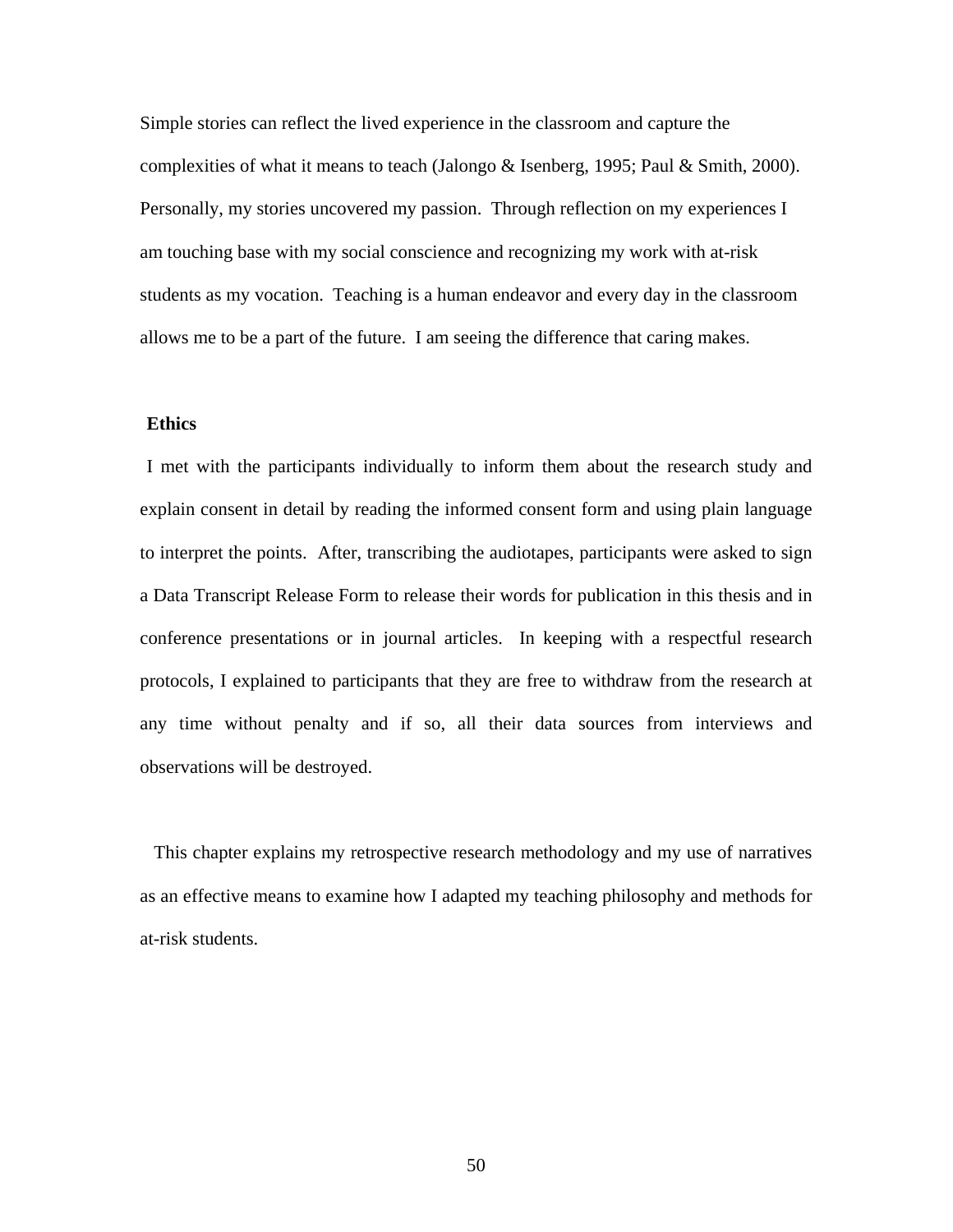### CHAPTER FOUR

# PRESENTING AND ANALYZING THE DATA

 As my story unfolds through detailed narratives, I share my experiences with several students whose stories best exemplify the reality of at-risk students and the role of the teacher in guiding them toward success in school.

### **Introduction**

 Assembling and analyzing all the data was a sentimental journey, a hilarious recollection and a reflection of sadness and despair intertwined like fingers clasped together in prayer. Reflecting on and sharing these stories was an opportunity for me to situate myself and my experiences in an educational and a social framework. These memorable experiences caused me to question what I knew about teaching at-risk students and how I came to know what I know. In this chapter, I present some of the stories of these unforgettable students who taught me about being a compassionate teacher.

 My use of narratives as research data represents my own human experience and interpretation in an alternative setting for at-risk students. Narrative also enables me to make meaning of school situations and "bring theoretical ideas about the nature of human life as lived to bear on educational experience as lived" (Connelly & Clandinin, p. 134, 1999). I think the fact that stories are temporal emphasizes the importance of my narratives. The definition of at-risk students has changed and continues to expand as cultural diversity in education increases. Yet, traditional methods of instruction and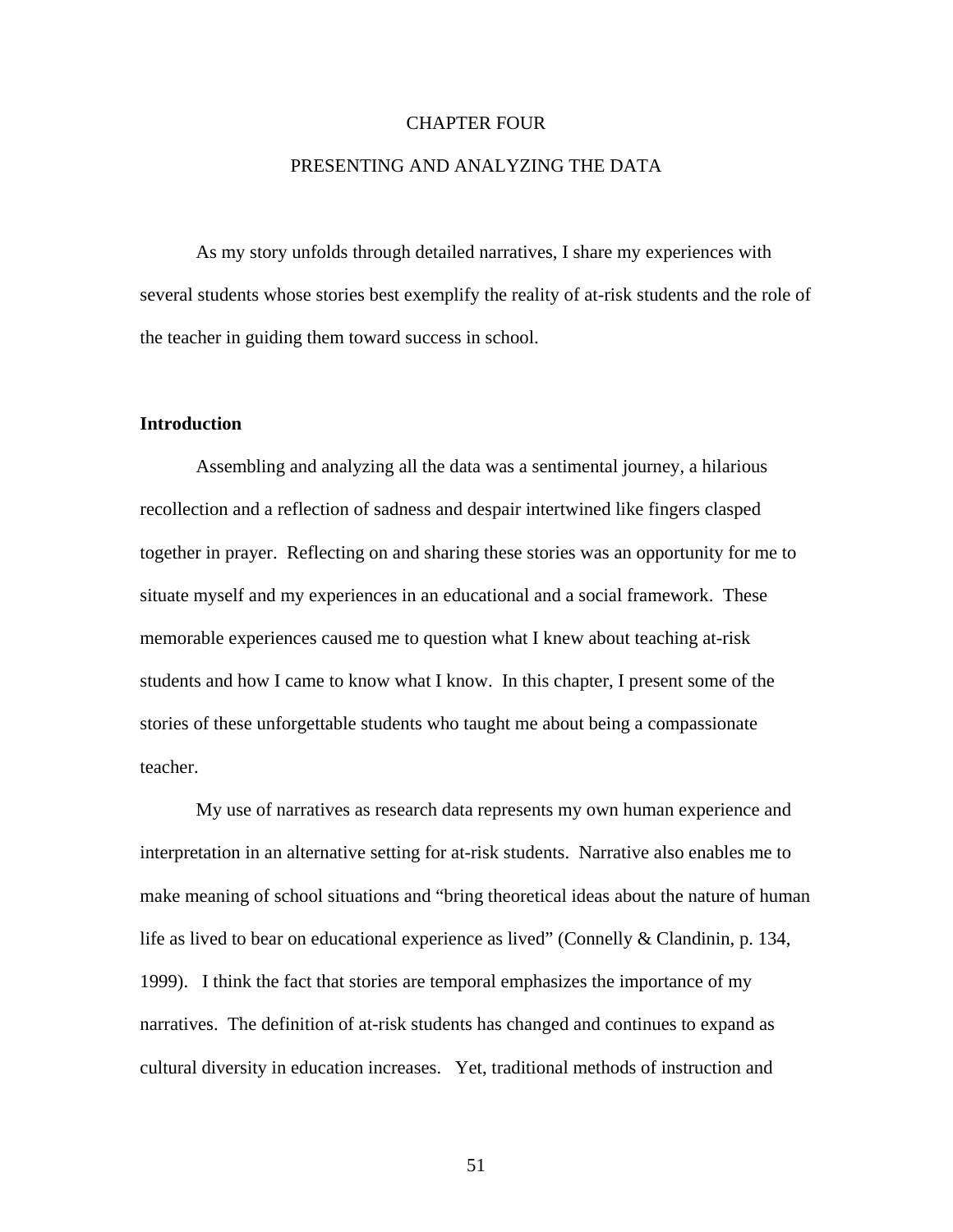assessment are not changing to meet the needs of a dynamic and diverse society. Observations, experiences and educational research need to be juxtaposed in order to present schools and classrooms as entire cultural scenes (Anderson, Herr & Nihlen, 1994). Each day with the students of St. Jude was another step on my journey of coming to know the incoherence of my own system of knowledge and a more public system of knowledge (Code, 1987).

#### **Jessica: Start With Where They Are**

*We could always tell how Jessica's morning was starting out before we even laid eyes on her. Every morning she came crashing through the front doors either full of exuberant energy, loud, laughing and swearing or full of anger and rage, loud, yelling and swearing. If she was laughing all of the staff had the responsibility of reminding her to settle down and be respectful of others' personal space. If she was yelling, it was my job, as her homeroom teacher, to follow her down the hallway and help her avoid any confrontations with other students while we waited for her anger to subside and her medications to kick in. I had a bond with this very outspoken, scrawny bundle of dynamite and she was usually willing to let me help her calm down. The bell had gone and all of the students had gone into their classrooms. Jessica and I were still in the hallway discussing appropriate social interactions but she wasn't calming down at all. I suspected that something had happened at her foster home that morning or the night before. Jessica's mother has moved to another province with her boyfriend and Jessica's two siblings but wouldn't take Jessica as she was too hard to control. Jessica's biological father was in jail. Although her mother had signed*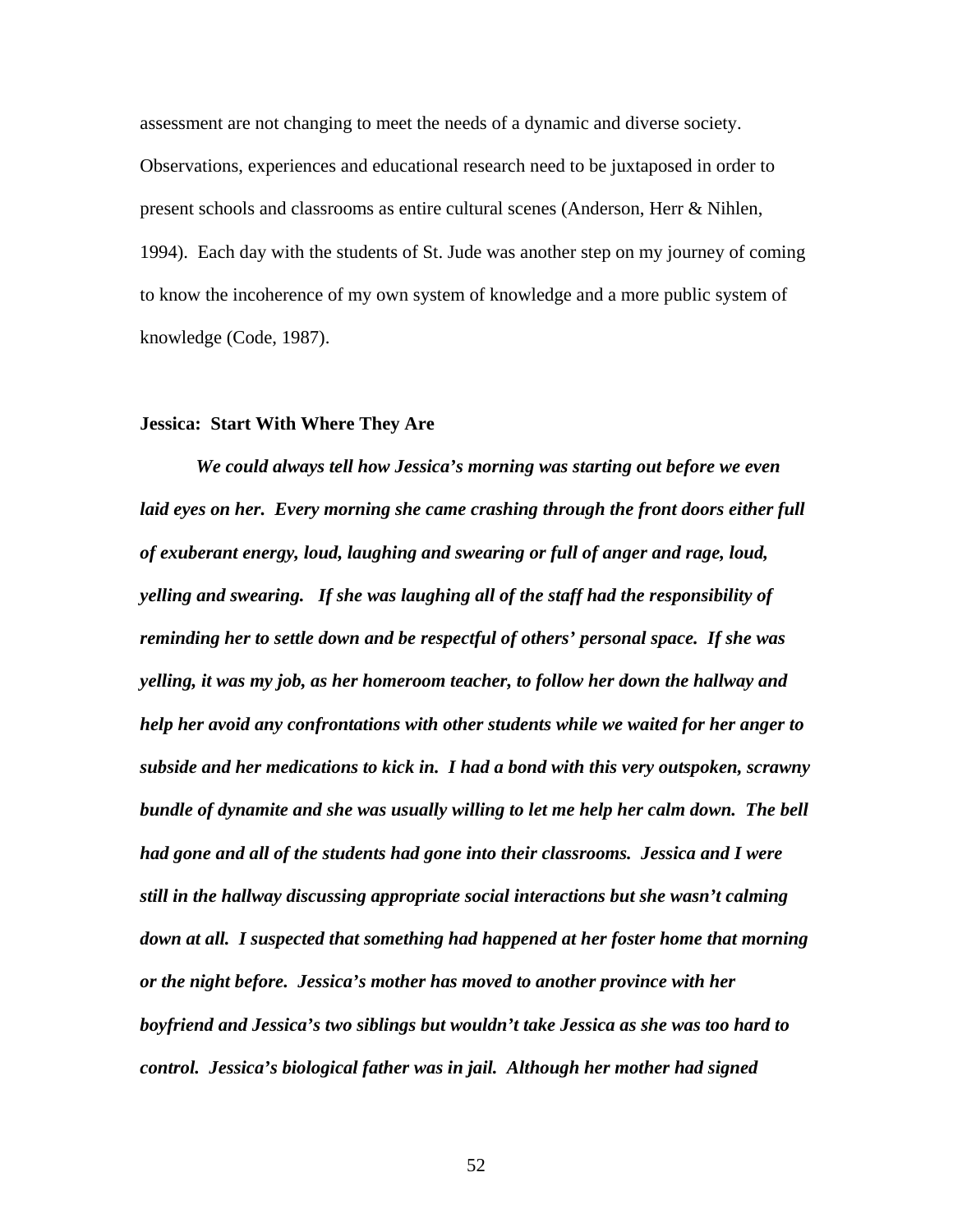*temporary custody over to Social Services, she remained in contact with Jessica by phone.* 

 *Sensing that it was going to take a bit more convincing to calm her down, I told Jessica that I couldn't continue our conversation until I had coffee and some breakfast. I asked her to accompany me to the cafeteria so I could eat and we could still chat. She began talking rapidly and without pause about my caffeine addiction and how she hadn't eaten this morning and wasn't it weird how I could come to work and then have my breakfast and she wanted me to know that lots of kids were eating their lunch on the bus on the way to school even though food was not allowed. The angry exchange between her and another student was already being forgotten. With a nod of my head in Jessica's direction the cafeteria manager asked Jessica if she wanted some toast to eat while I ate my breakfast. The three of us began discussing our favourite toast spread and our idea of a perfect morning breakfast. Settled into this very casual, non-threatening atmosphere Jessica began talking about breakfast at her foster home and breakfast with her mom and in answer to a few well placed questions, she disclosed that her mom had phoned her last night. She told Jessica that she had changed her mind and Jessica couldn't come and visit during the upcoming holidays. Jessica then pulled out a couple of well worn pictures to show us and we admired her brother and sister and how much she resembled her mom. All Jessica really wanted was to be back with her family but her own and her mother's unpredictable mood swings combined with poverty, drug use and lack of stability made home a very volatile and unhealthy setting. As the sadness she had tried to hide behind anger emerged, we took the opportunity to counsel and advise Jessica on some coping*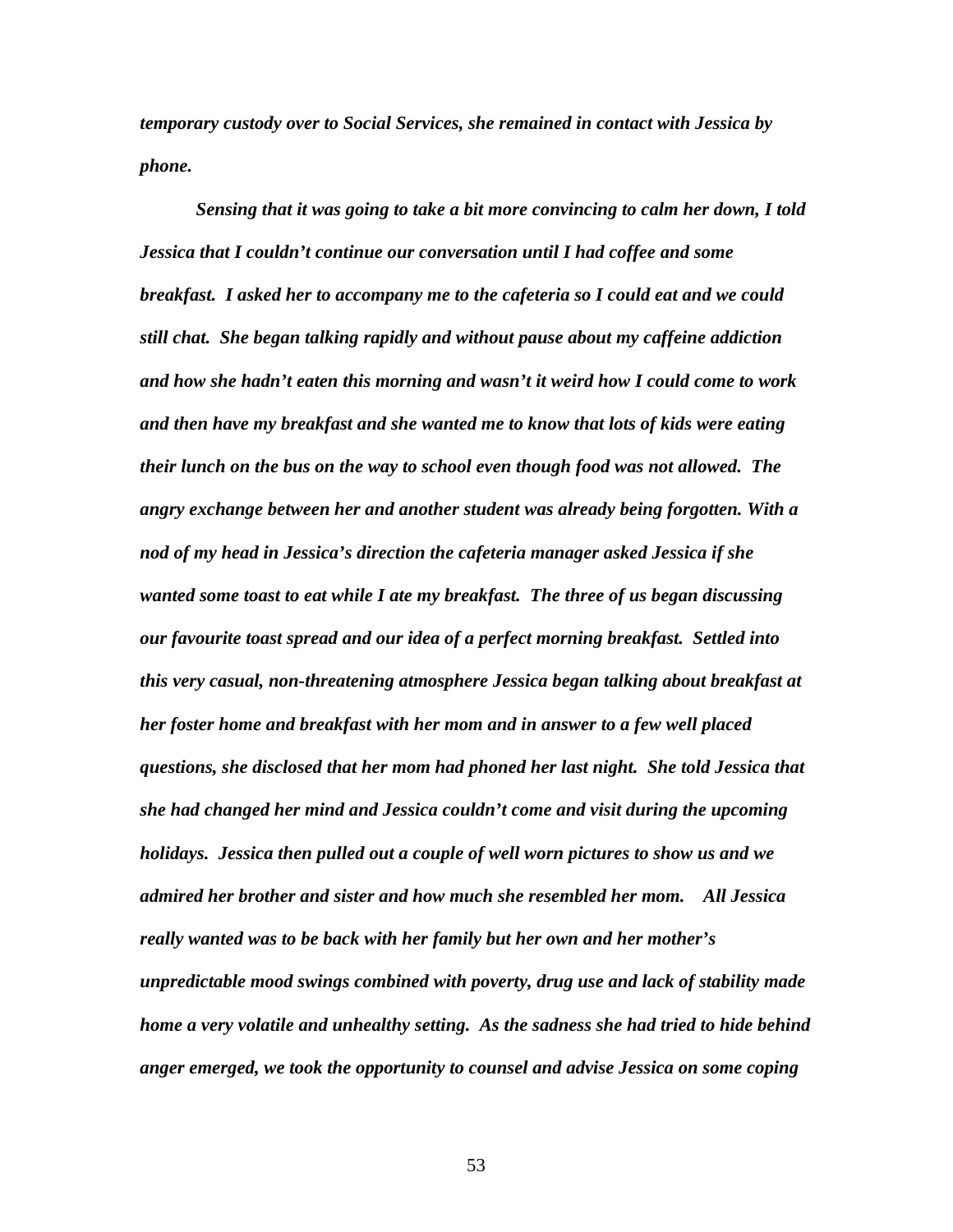*mechanisms and making her day at school more positive. My own childhood experiences would not allow me to comprehend my mother moving away without me. I would often wonder what kept Jessica coming to school each day. I learned two things about many of my students from Jessica. Children in the care of social services don't have a choice about coming to school. There is no where else to go. Two, school offered them safety, security and consistency. I remember feeling an almost overwhelming sense of responsibility to make school the home Jessica never knew.* 

Changing negative attitudes is complex. Loehrer (1998) believes that changing a negative attitude involves establishing a meaningful relationship with our students and teaching them about virtue, which he defines as taking knowledge and turning it into wisdom that creates the desire to do what we know is right. "Virtue can be taught in two ways: by exposure and by transfusion" (Loehrer, 1998, p.6). Exposure is through example and transfusion of virtue happens at critical moments in life. Loehrer (1998) states:

Teenagers yearn for such people to take an interest in them. If a virtuous person is available at the moment of crisis to give a transfusion, to supply the memory with positive input, involve the imagination for problem solving approaches or techniques, they are teaching virtue. (p. 7)

*The two of us strolled back to the classroom where my teaching partner was discussing current events with the rest of the students. Before we entered the*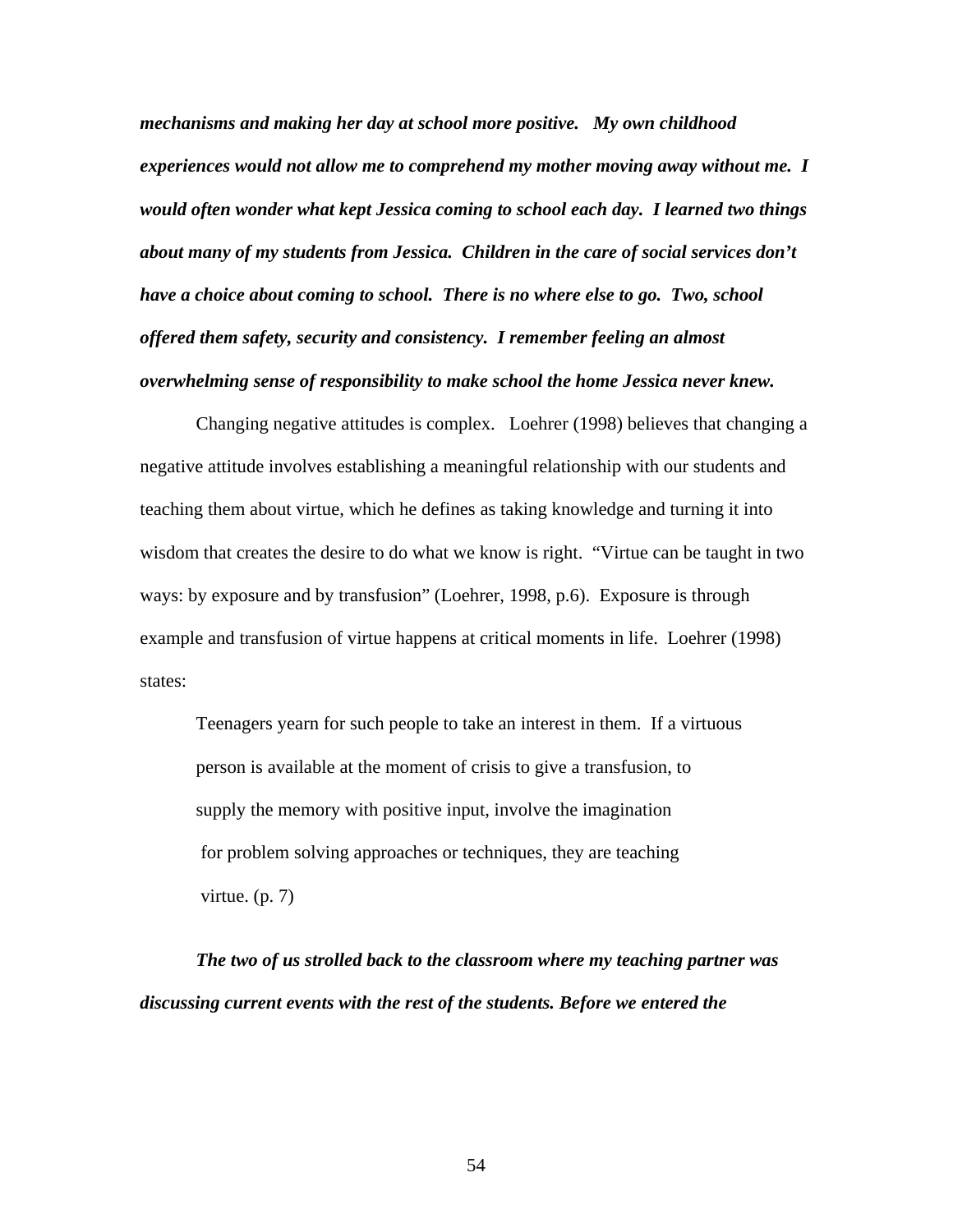classroom, I thanked Jessica for having breakfast with me. She pinky swore<sup>2</sup> with me *that she wasn't mad anymore, gave me a quick hug, told me I was weird and went on to have a successful morning in the classroom.* 

In our debriefing period after the students left for the day, my teaching partner and I marveled at the flexibility, ingenuity and ability required to help our students experience the success they had long lost hope of achieving in their mainstream school. We discussed Jessica's first few months with us when settling her down could be an all day process while we attempted to discover the source of the hidden hurt and pain. We fondly remembered the time she took the weights out from the bottom of the vertical blinds and was throwing them at us because she was refusing to go home on the assigned bus. An important part of our role at St. Jude was to "…recognize crisis situations for what they are: not as distractions from your routines but crucial opportunities to give a transfusion to someone who is bleeding internally" (Loehrer, 1998, p. 7). We wondered; as we had many times before, what the future held for our students and how could they ever cope in a mainstream society where, much like at school, they are judged by socioeconomic background and performance outcome.

 $2$ To pinky swear is a child's method of making an oath or a promise. It is similar to a handshake but is accomplished by intertwining pinky fingers.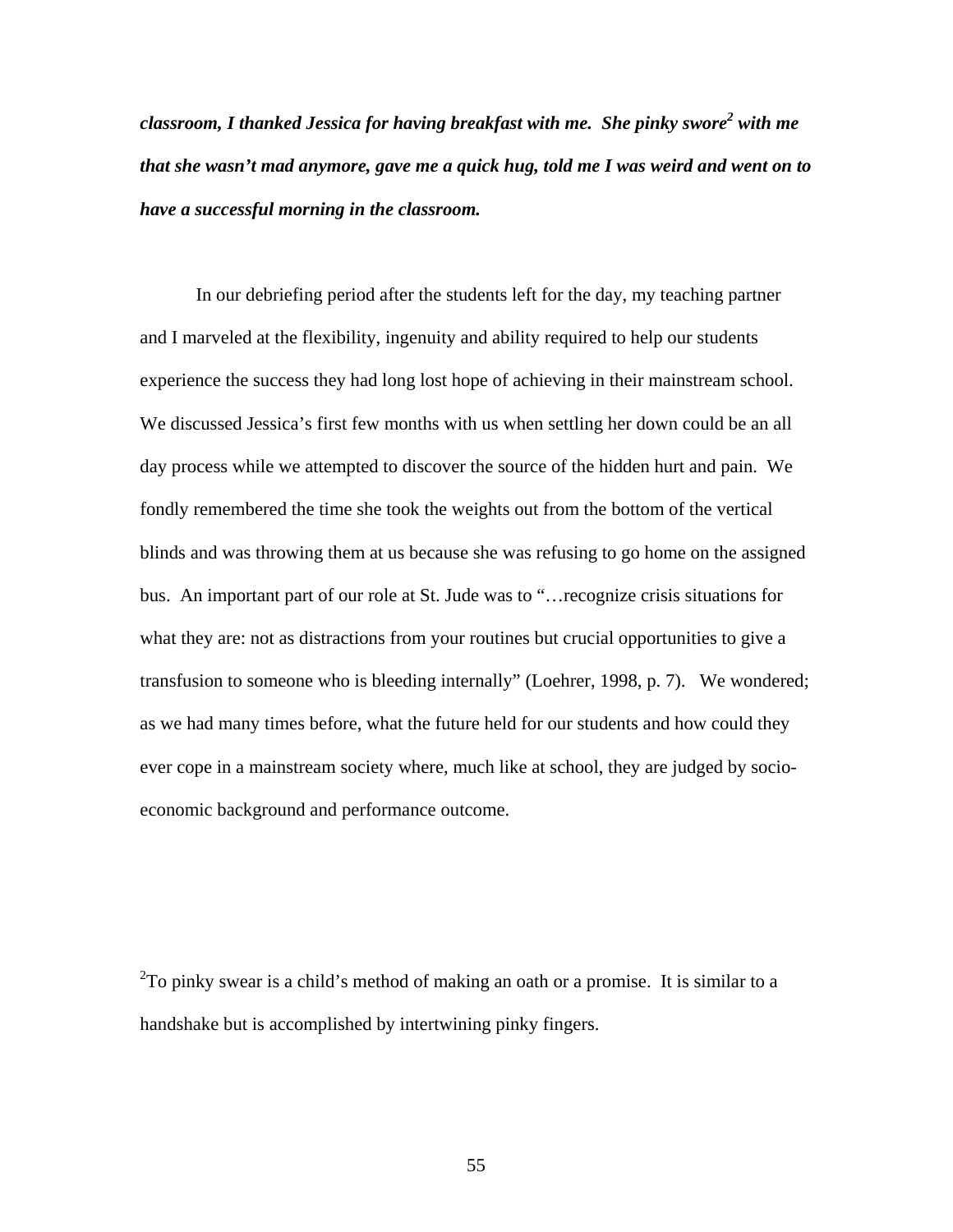### **Ronald: A Non-Confrontational Approach**

*Ronald was quiet, smart, and bitter towards the world and took pride in being uncooperative, especially with women. I don't recall exactly why he had to stay after school but I do distinctly remember the conversation, and probably always will. My teaching partner had asked Ronald to move his desk right to the back of the room so it joined his and mine in a distorted circular shape. He was on the internet searching for recipes. That was where he started our discussion. He asked Ronald if he liked cooking. He then shared a recipe with us and asked each of us for our opinion. In the next half hour, while still sharing recipes and baking secrets, we discovered that Ronald loved to bake desserts but ever since he had started a fire in his aunt's oven, she didn't want him trying any more recipes. He lived with his aunt and several younger cousins. His mom had taken him to his aunt's house on the city bus a few years ago but when he got off at the stop, his mother told him to go on ahead. She never got off the bus and he never saw her again. He hated living with his aunt although he recognized how hard she tried to make him feel like a part of the family. He had joined cadets and was working his way toward a higher position and higher education. He was going to look after himself and he didn't need any help from anyone. We offered him our best advice and gave him a bus ticket for the ride home. And, as always, we ended our day with, "See you tomorrow."* 

 Success with at-risk students means having a firm belief that in order to uncover a negative pattern and work toward changing it, every day was a new day and a fresh start toward success at school. In order to reverse the negative impact of school failure teachers need to reach out to the students who are accustomed to being excluded.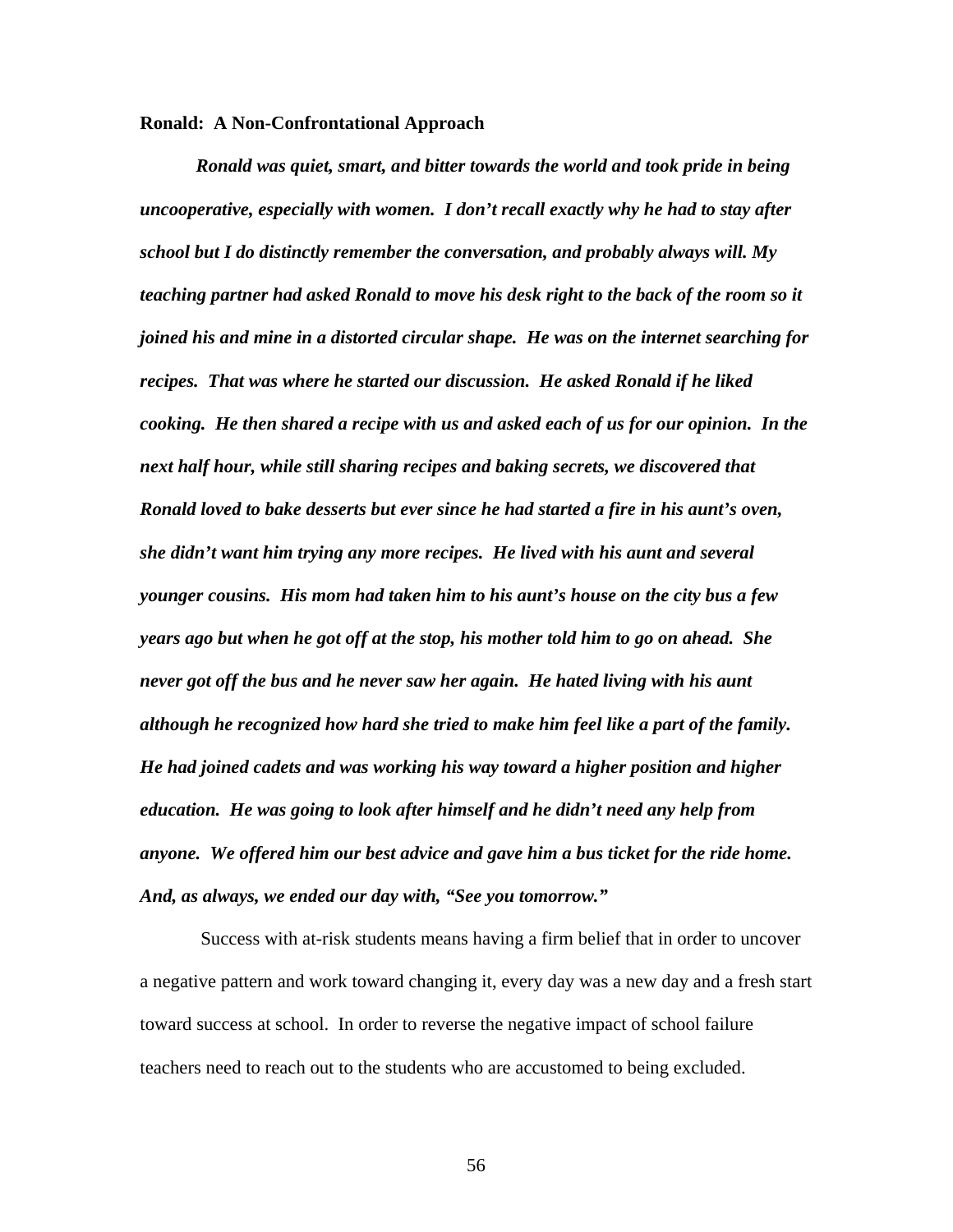Goodman (1999) refers to these kids as disaffected youth and believes that rebuilding their self-esteem is the central issue. In the math journal we kept as a class one student contributed his only memory of math. He remembered spending recesses in the teachers' photocopy room. He had a desk in there that he had to sit at until his math was done but he never knew how to do it so he hardly ever got recess. Curwin (1992) states that dignity, power, escape behaviour and attack behaviour are the most common reasons why rules are broken by students at-risk. "As long as they believe that they do not belong in school, their energy will be spent on protecting and escaping not learning" (Curwin, 1992, p.24). They are often resistant to efforts to help them because it creates the notion that they are helpless and incompetent.

### **Darcy: Strategies for Coping**

*By 11:30 every morning, Darcy had had enough. He was no longer able to sit still in his desk or be cooperative in the classroom in any way. Earlier in the year we had all tried to find the project or distraction that would keep him in school but half way through the year and after many discussions and phone calls with his mom, it was decided that Darcy would be leave the building by 11:30, if not before, and make his way down the street to where his mom worked. When her day was done at 3:00 pm, they would drive home together. Darcy was an intelligent young man with impressive insight and compassion for others. He had a great memory for detail and was very skilled at working with his hands. Making his way down the street toward his mom meant stopping in at every business along the way and making conversation with the owners and employees he encountered. He would even help out in small ways when*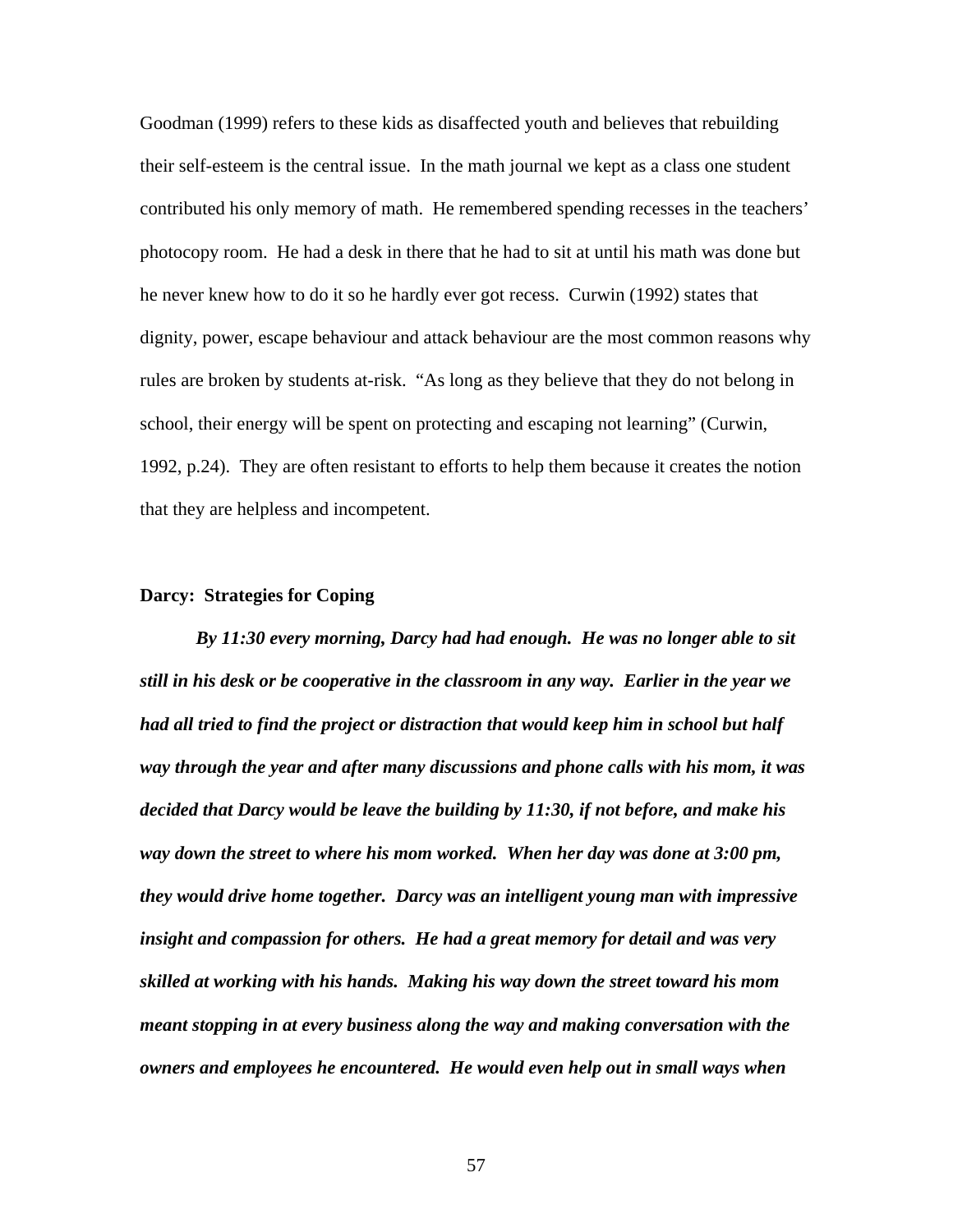*they asked him. When he got bored or restless he would move on to the next shop. Many of these business people had contacted the school concerned about Darcy. We assured them that as long he wasn't causing trouble, his mother had agreed to his half day in school program and we were aware of his journey from business to business. All of the people we spoke to expressed surprise that such a smart, courteous young man wasn't able to stay in school. We at St. Jude were always frustrated with the fact that his mother wouldn't consider taking him to a doctor or trying prescription medication which might help ease his anxiety and restlessness. They did, however, smoke marijuana in the home and in front of their children on a daily basis. During one of our meetings Darcy asked his mom what difference there was between using Ritalin and using marijuana? None of us had an answer for him but we had gathered some insight as to why Darcy, despite his inability to sit still in his desk and accomplish any written work, won an award for excellent attendance every month.* 

Darcy's ability to help out at the various businesses he visited allowed him to feel useful, competent, important and in control. This influenced his attitude about himself and toward school. He had found a way to feel connected to others and to build his self worth (Curwin, 1992). Despite the fact that he never made it through a full day of school, Darcy showed up on time every morning to try staying in school. Every day as he left he would poke his head in my office to let me know he was on his way to meet his mom and to remind me to mark down how long he had lasted in school that day. Often he would sit down on my couch in my office and along with discussing any events from his daily life; we would analyze his successes and failures in school that day and set a goal for the next day. He was rarely angry and often expressed empathy for his teachers' frustration.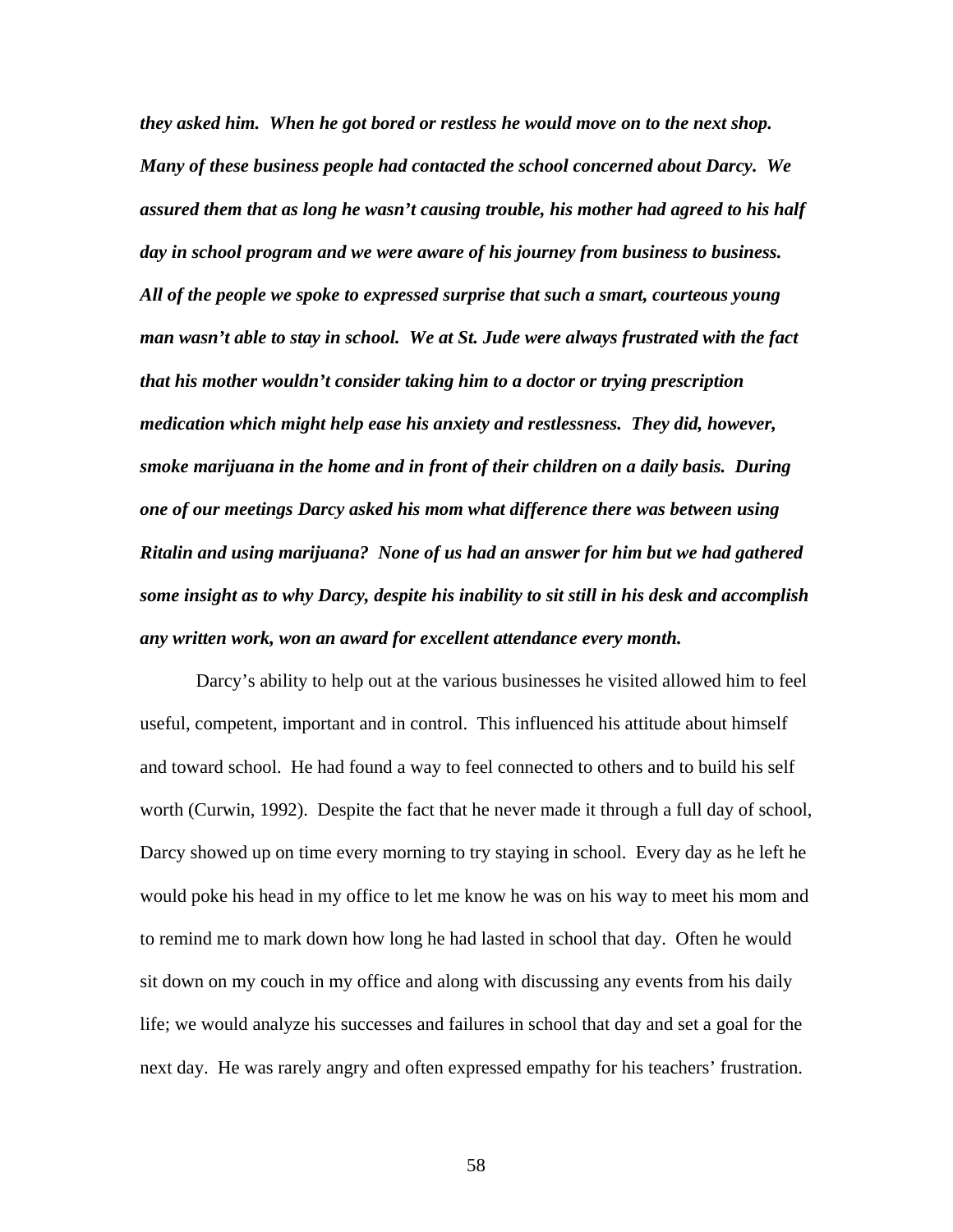I always felt like we had given up on him and this was a way for everyone, Darcy, his mom, his teachers, the school, to cope. We weren't really fixing anything or offering him an alternative. We just had the flexibility to adjust his programming.

#### **The School Climate: Acceptance**

The other students were unconcerned with Darcy's early dismissal times. They all seemed to accept the fact that everyone in our school had their own needs and a unique way to deal with those needs. They understood the quest for safety and survival. For six years the compassion the students had for each other and their acceptance of differences impressed and amazed me. The most bizarre event could transpire or someone could have a total break down and other students at St. Jude would not judge you. A boy who would only wear rubber boots, a girl who believed she was dating rock stars, kids with speech impediments, twitches and compulsions caused by prescribed medicines, language barriers, mental or physical handicaps, odd or unique characteristics – none of these made you a misfit or excluded you from school activities. The staff and students at St. Jude were a family. We understood that each student there had their own story of failure and exclusion at another school. These children understood frustration, anger and coping. They experienced not fitting in to the accepted mold of success and inability to adapt. Every day they lived the reality that equal is not fair.

A favourite part of my day at St. Jude was what we referred to as the welcoming committee. We always made sure at least two staff members were standing near the front doors as the buses arrived in the morning and most other staff were down the hall and into the classrooms. We greeted our students with a smile and a positive comment**;**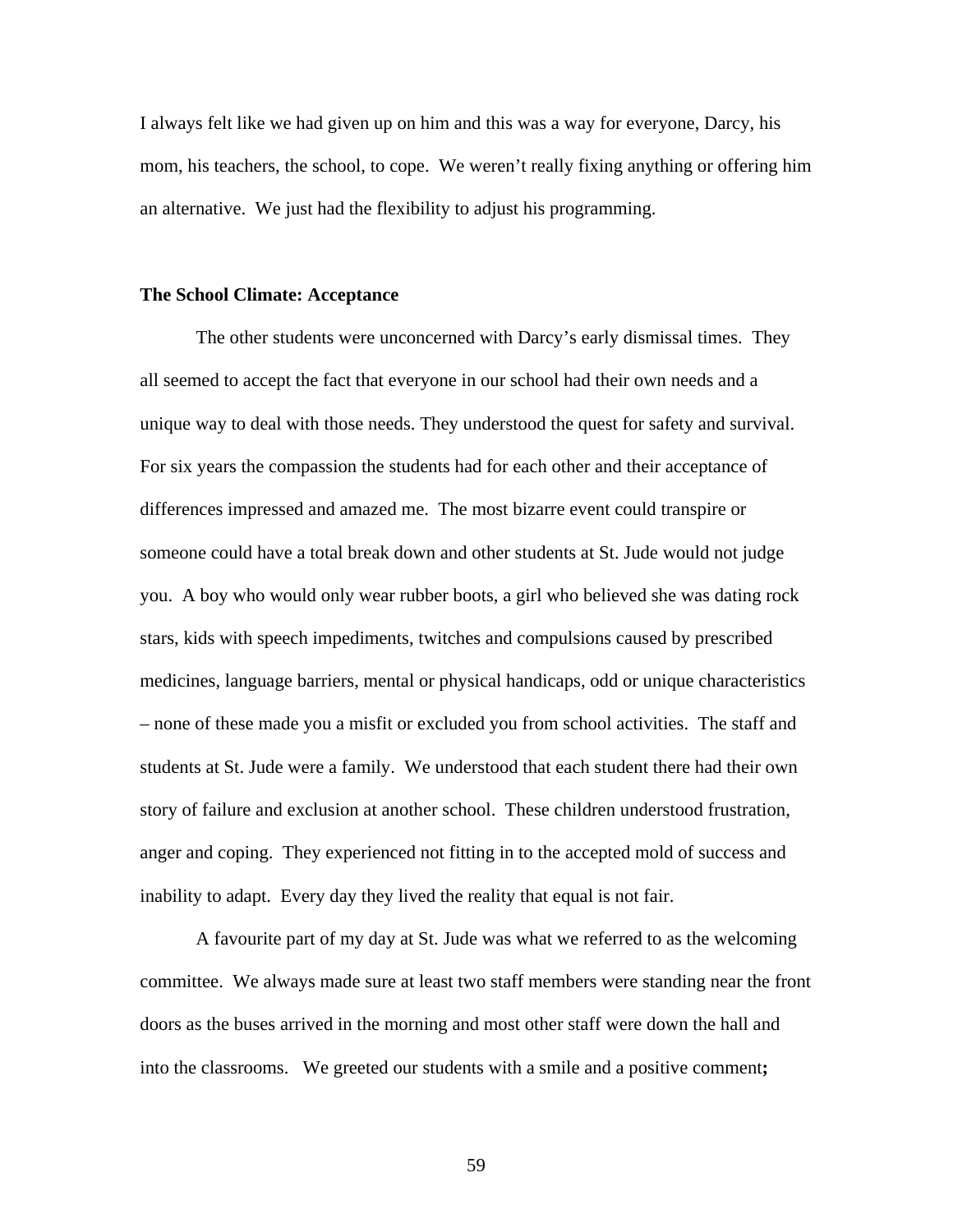**"***Welcome! Good to see you! Is that new? Way to go! You made it on time! Nice hair cut! You look great in that colour!"* For students who have previously felt exclusion from school it was a new experience for school to be welcoming, caring and personal. They each felt valued and that this was where they belonged (Goodman, p. 18). Even students who arrived late were not reprimanded. Rather, they were congratulated for getting themselves to school and for the extra effort it required once they missed the St. Jude bus. I know of students who literally walked across the city to get to St. Jude because they had missed the school bus and didn't have any money for a city bus. They may have been asked why they were late but only out of a sincere concern for what was happening in their lives and to offer some suggestions for positive changes. Sometimes it was as simple as giving a student an alarm clock and sometimes it was a startling discovery about the events of the night before. When it was the latter, I was impressed that coming to school even occurred to them. Goodman (1999) states:

 Alternative education views the process of personal change and growth as dynamic. Although this process encompasses the mistakes and learnings of the past and aspires toward a healthy future, alternative education exists in the here and now. The focus is immediate and very much in the present tense. (p. 18)

### **Meeting Their Needs: The Reality of At-risk**

Each memory book, every picture, every anecdotal record and yearbook chronicles my experiences at St. Jude. It not only names a student but includes an entire story about the circumstances of each individual life, the burdens they carried and the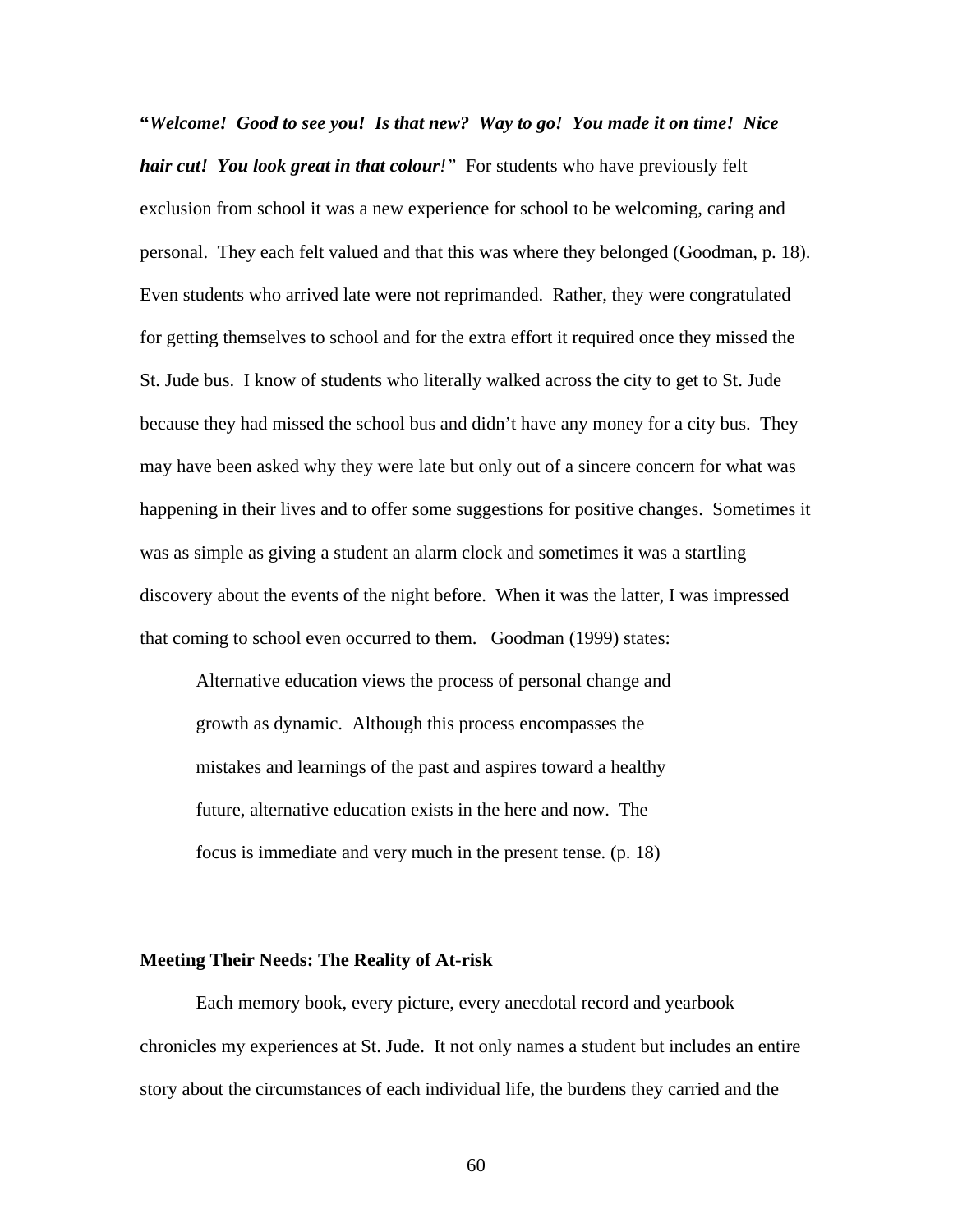strength they need to survive each day. Some of the stories evoke an overwhelming disbelief that despite wrestling in a life of turmoil and trauma, these students showed up at school each day. Many can imagine what life may be like for some children who are categorized as at-risk such as the child in charge of a home; children raising their siblings; children parenting their parents; abuse; neglect; poverty; addictions; grandparents raising their grandchildren; children in transience; and child prostitution and crime. Stories flood back about other specific students whose lives as lived are inconceivable. For example, the girl who was sexually assaulted by her mother's boyfriend and then had to live with him when he was released from jail as her mother did not want to break up with him; the girl whose mother was killed when she was six then her grandmother died when she was twelve and she had no where else to go; the student whose parents were both in jail for trafficking drugs; kids with mental health disorders and no services available; the student who watched her step father beat her mother to death; the brother and sister who were forced to watch their father have sex with other women; the boy who discovered his father's body hanging in the basement; the students who don't remember the last meal they've eaten; the three children whose grandfather used them to traffic marijuana and pornography. Failure at school is a symptom of the problems faced by at-risk students. Teachers in an alternative program must be able to acknowledge the harsh reality of their students' lives and then rely on the wisdom of practice to establish a relationship and reconstruct their school experience. Leinbardt (1990) refers to this as craft knowledge or pedagogical content knowledge.

Schools cannot cure all the evils of society. Schools might not be able to guarantee a successful future for all students. But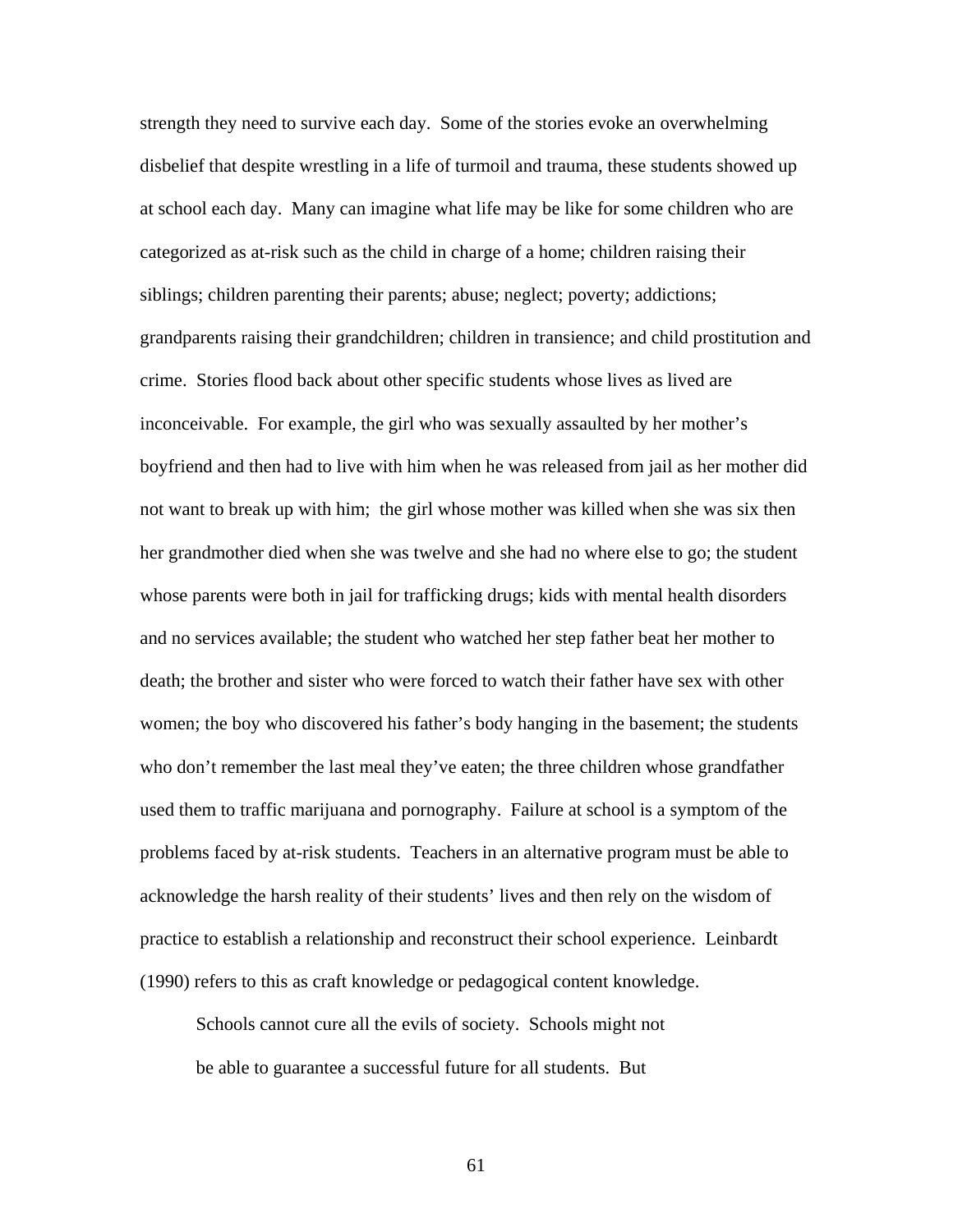schools can, at the minimum, provide an oasis for those children who desperately need one. The school may be the only place where all children are treated with dignity, where they learn to behave responsibly and discover the magic of learning. (Curwin, 1992, p. xv)

### **The Teachers: Job Description**

Our maximum enrollment at St. Jude is one hundred and twenty five students. There were a total of five classrooms for grades six to nine. Our students represented only a small percentage of the at-risk students struggling in a mainstream classroom. What about the ones who have already given up? What was being done in the younger grades to break the cycle of failure in school? These kinds of questions often evoke a shrug and a sigh about the ones who fall through the cracks in the system. Much like the term at-risk, falling through the cracks seems to put the responsibility for failure on the students. I saw the role of the staff at St. Jude as filling in the cracks to prevent students from falling through them but in retrospect I wonder if we weren't just a temporary safety net delaying the crash. Our mandate from our school board was the same as for any other teacher. We had the responsibility to educate our students according to the curriculum but our setting and the implementation of programming was unique and considered modified. Often our students were not included in system wide data collection and if they were, the results were never acted upon. At one time I viewed this as compassion and understanding. Now I look back and realize that it had nothing to do with concern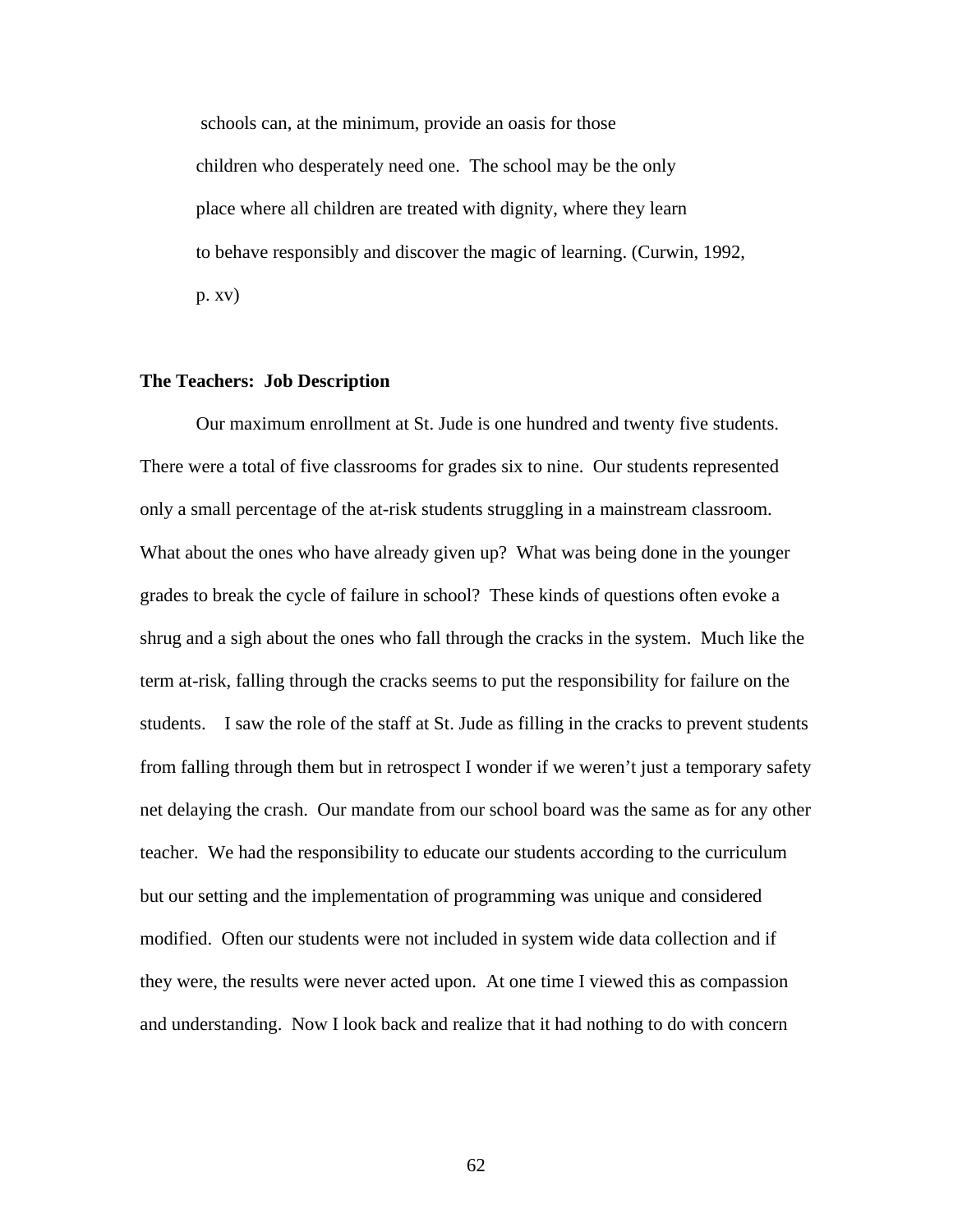for the students' success and everything do with the perceived success of our school system.

 As a staff we were not accountable to anyone for our students' lack of academic achievement. Despite our protests, we were still required to administer standardized testing and other provincial and local assessments. Except for a few of our students, this was an exercise in frustration for each of us. We often had to use food or other treats to bribe the students to complete the tests. Many who couldn't read or understand the questions simply filled in any blank. Sometimes we had to adapt the implementation instructions by reading questions or information aloud to them or by providing more of an explanation than was officially allowed. Followers of Vygotsky would argue that giving the students cues and other supports is based on his model of dynamic assessment. This model "looks at both what the students can do individually and their potential growth as indicated by the interaction between the examiner and students" (p. 152). The child's potential to learn from instruction is a far better assessment tool than independent problem solving (Dixon-Krauss, 1996).

I have not seen the results of most of those assessments for our students nor have I ever been questioned about the skewed data they must have received. Other administrators and school staffs seemed to expect and accept that the students from St. Jude couldn't perform at grade level. Most standardized tests are based on white, middle class groups of students. Sociocultural variables are not considered in the test scores yet the results of these tests help determine a child's placement for instruction. Students' status as at-risk precludes any expectations of success and excludes them from the adult and peer interactions they need to develop their potential.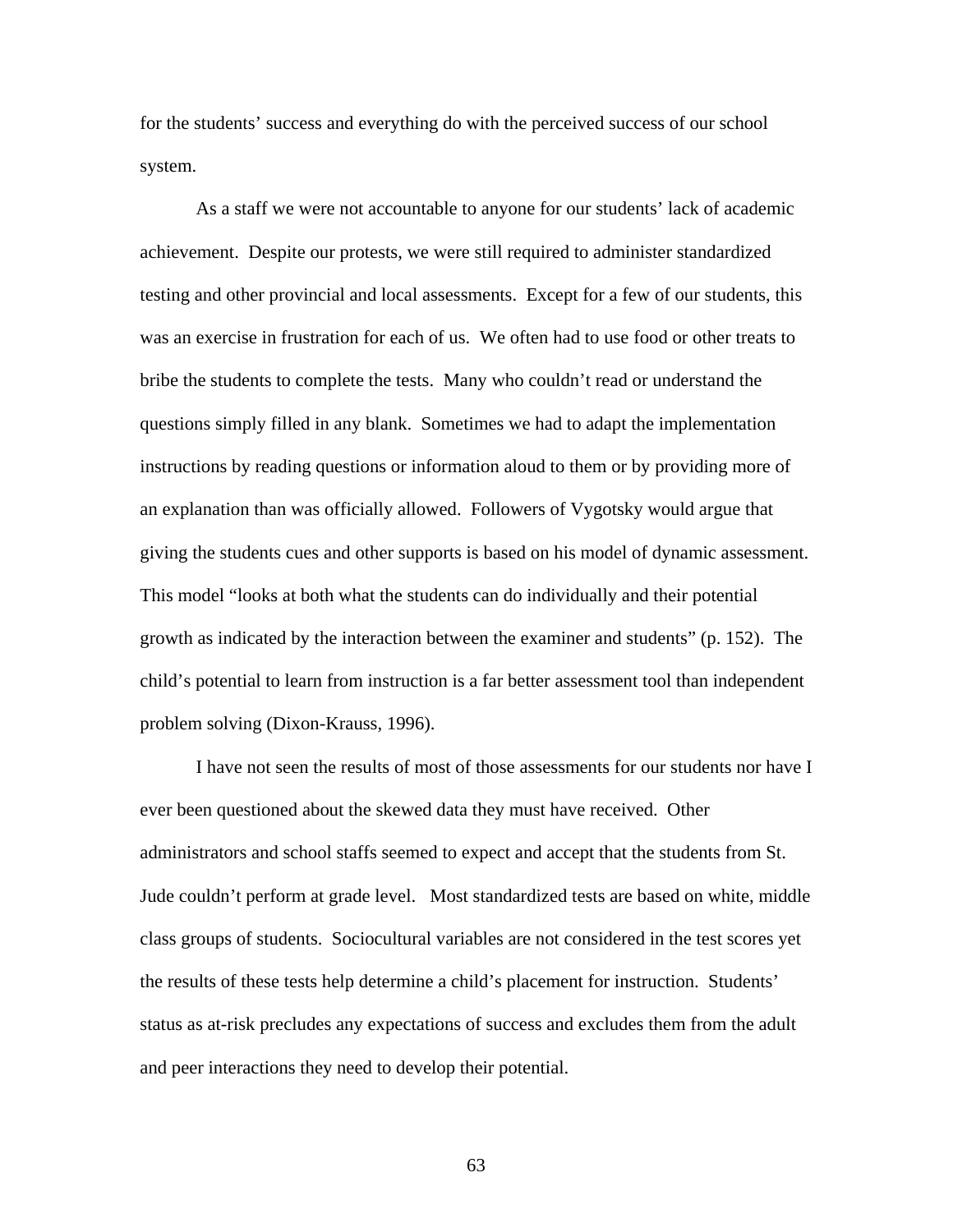As I look back, there is a growing realization that we were not expected to be successful. For four of the six years I was at St. Jude, we never had a learning assistance teacher and there were only three teacher assistants in the whole school. All of our students had been designated at-risk but few had any other designation; therefore, were not entitled to assistance. Even though the majority of our students experienced success at St. Jude, very few went on to complete high school. There didn't seem to be any accountability. Many of our students were not accountable to any adults for their academic performance. The parents we did meet with seemed more concerned with attendance and acceptable behaviour than acceptable grades. Over the years I came to realize that many of our parents were uneducated themselves. They had some control over their child's behaviour but could not influence academic achievement. These parents had suffered their own negative experiences with academic institutions and were not confident enough to question the school about their child's academic abilities and programming.

Over my six years of belonging at St. Jude I heard many comments that represented success:

> *I never had a friend before. People like me here. I've never played on a team. No one asked me anything at my other school. I didn't do Phys. Ed at my other school. I've never passed a math test before. This is the best school. I love being here.*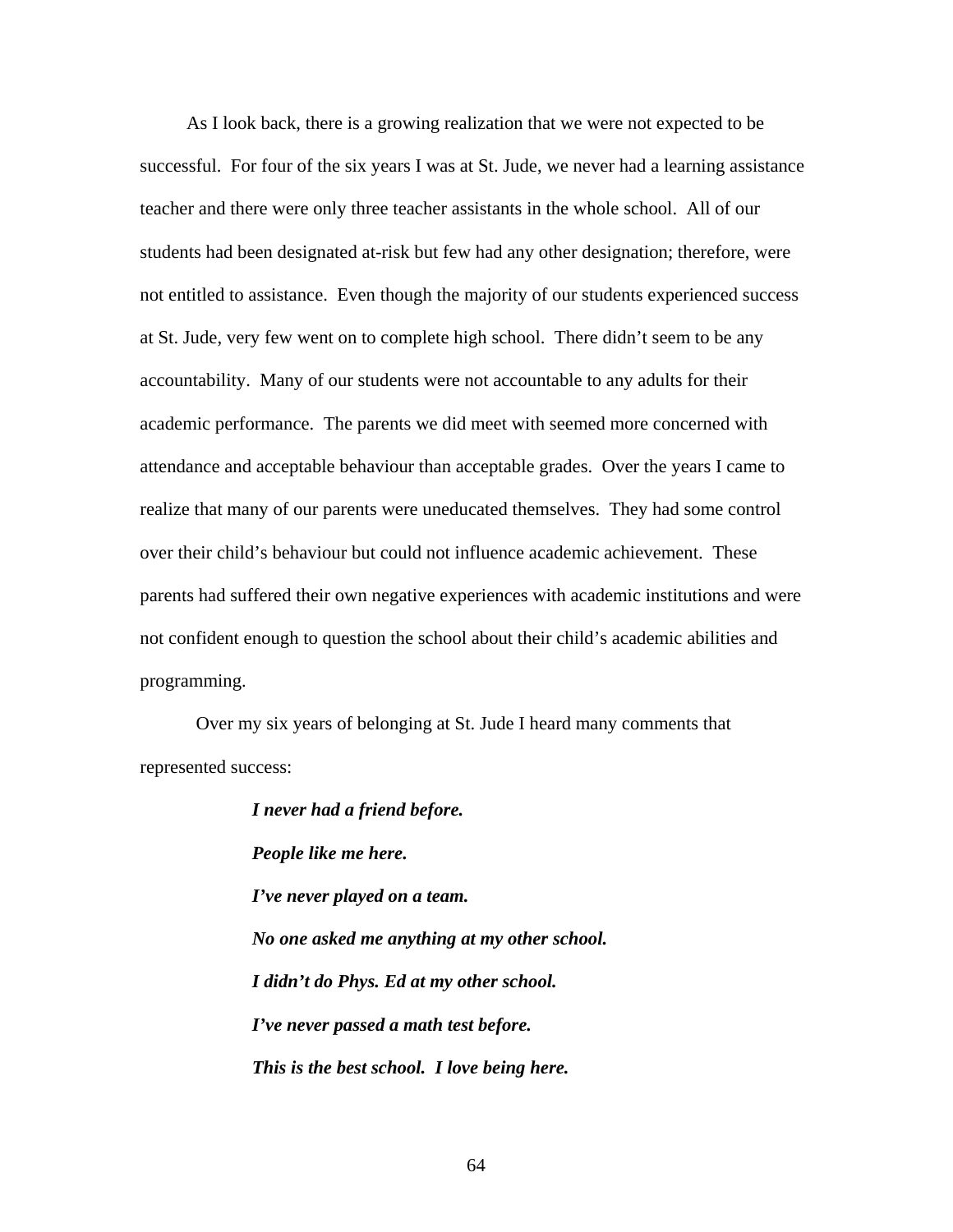*The teachers are fun and crazy. Did you teachers get kicked out of your other school too? Is this your job or do you just help here? I hate holidays. There's nothing to do. Can we just stay here? Everyone's nice to everyone. I've never had fun at school before. If I fix it, can I come back? I'm good at this school. Are you going to kick me out too? How come you don't kick me out?* 

Unfortunately, these comments also represent another school that was not meeting the needs of all of its students. To a mainstream school these kids were rude, uncooperative, defiant, unable to learn, violent, threatening and disruptive. A characteristic common to all students labeled at-risk was that of not conforming to mainstream standards. Despite the circumstances and challenges in their young lives, all students were subjected to the same criteria and standards for success. Mainstream requirements could not adapt to their needs. At St. Jude, our students had life circumstances that interfered with their learning. These students did not lack the ability to learn. They lacked the tools and the necessity to learn what educational institutions wanted to teach them. Our school philosophy of teaching in the moment allowed us to deal with what was important at that moment in time.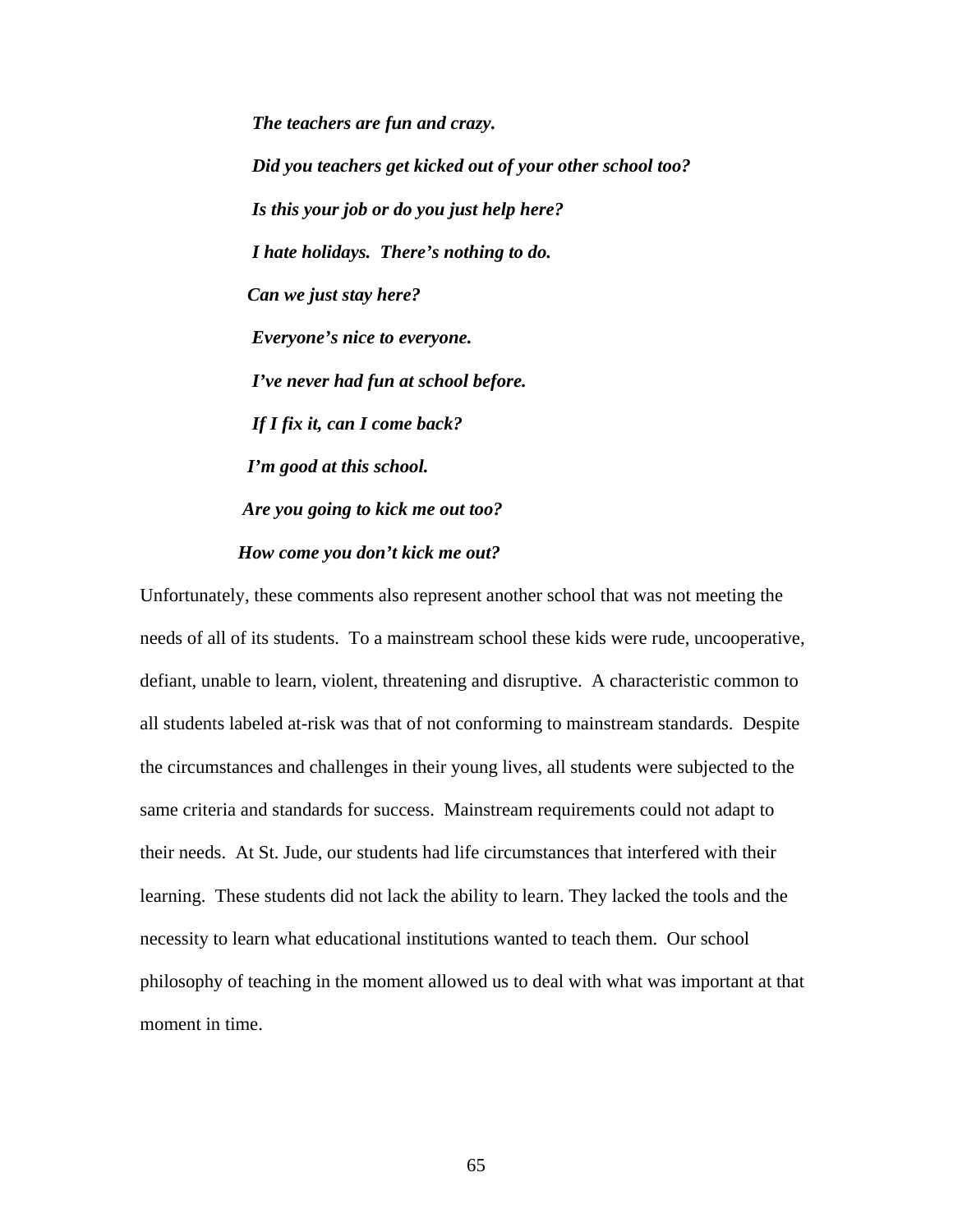### **Lorenzo: Building Relationships**

*One of my favourite stories is about a young man who attended St. Jude for three years. When he arrived in Grade 6 he wanted to prove to everyone how tough and independent he was. He thought he could fight everyone and he needed no one on his side. By Grade 8 he had matured to the point that he could be part of a team that was acting to help another student. He would talk to kids who were struggling to be a part of the St. Jude program. He no longer bullied and had become an advocate for the vulnerable students. He encouraged students to cooperate and offered them advice to turn a situation around. If a student had stubbornly backed themselves into a corner he would arrive to give them an out that saved their dignity. He was cool, tough and successful at school. He didn't prove his abilities by being violent but rather by preventing it. I often talk about him and the example of leadership and positive role modeling he set in our school. He still comes by to visit me and tell me about his latest business venture and how his family is doing. He talks about how much he enjoyed St. Jude and that it was the best school he ever attended. He has fond memories of team sports, developing positive attitudes and experiencing success. I like to remind him of his bad attitude in Grades six and seven and ask him if he remembers the time I had to sit on a desk so he wouldn't throw it. He is always embarrassed and thanks me for putting up with him. I always tell him I could see his heart shining through his clenched fists. I am so glad that St. Jude offered me the opportunity to get to know this student and to give him a chance to change. He never did finish high school but he gathered enough confidence and self-esteem to start his own business and provide for his family.*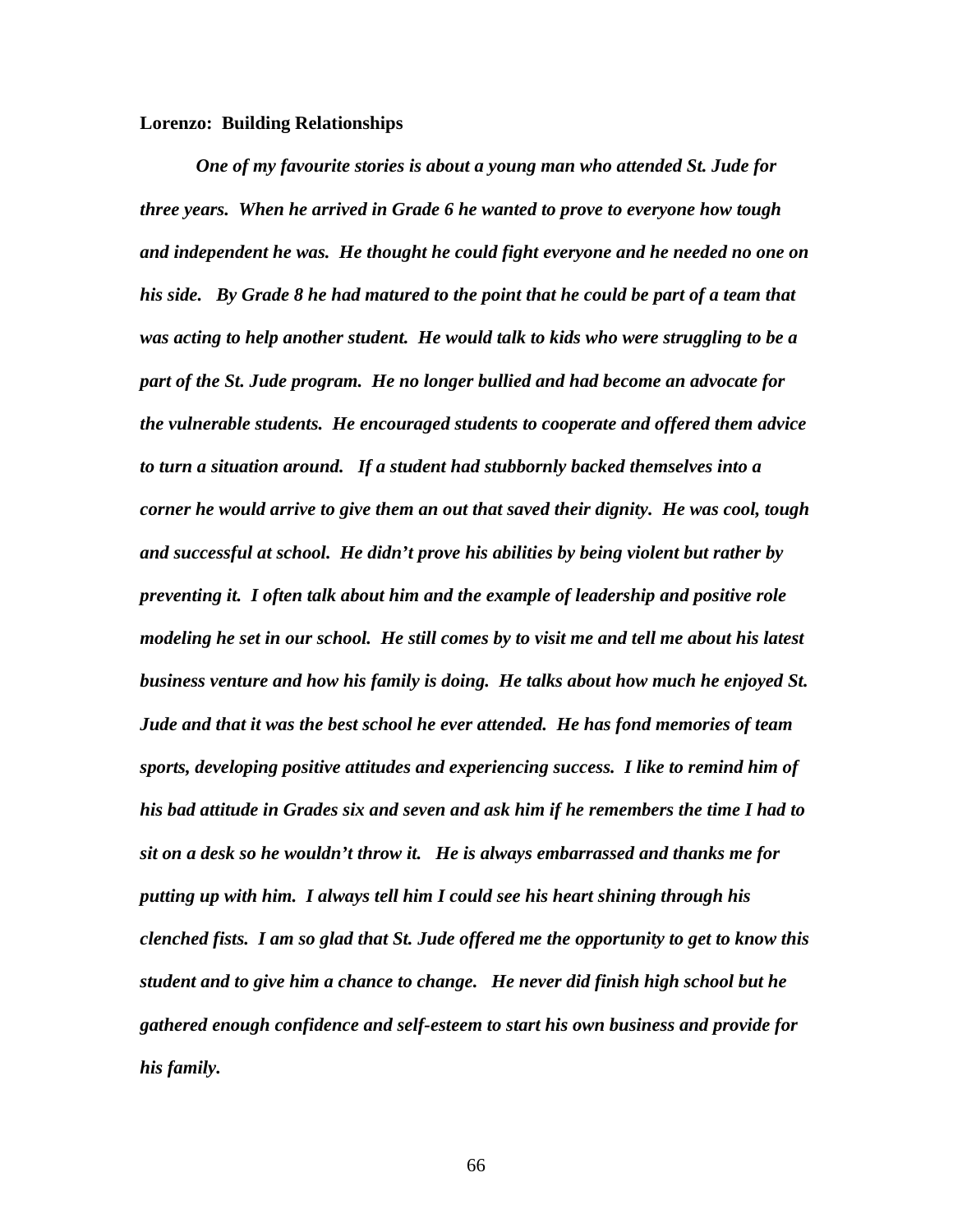Many of the people who toured through our school would ask what special training the staff had in order to work with the students at St. Jude. In fact, we had no special training. We had patience, compassion and a desire to help our students. In our setting we also had the time, the staff and the support to get to know our students and discover the source of their anger and frustration. How did we know what to do? There were no rules. We tried understanding and explaining and guiding. We worked toward building relationships. We had a lot of people available to step in and support the students and the staff. No one worked alone but we did work without a net. Teachers who work with at-risk students place themselves at-risk of failing to change the course of a student's life. Despite the safe and nurturing environment of St. Jude we could never change the tensions in their out-of-school environments. Unfortunately, schools and society seem to only be surprised and impressed by the children who do make it to the other side of the tight rope. The rest are left to fall to the bottom where they started.

 I have never clearly understood what prepared me for teaching in this unique, demanding and rewarding school setting. I grew up in a predominantly white middle class working neighbourhood. We lived a lifestyle as far from wealth as it was from poverty. We were raised with a strict work ethic and an understanding of the need for an education and an occupation. It was never an option for us not to go to school and not to get a job. Perhaps it was my view from the middle that allowed me to see how much easier it would have been to fall toward the side of poverty and stereotypes rather than head towards the hurdles of higher education and prosperity. Whatever the reason for the necessary empathy and compassion, I have never judged my students by their life circumstances, their parents or their immediate behaviour. I believe they have a reason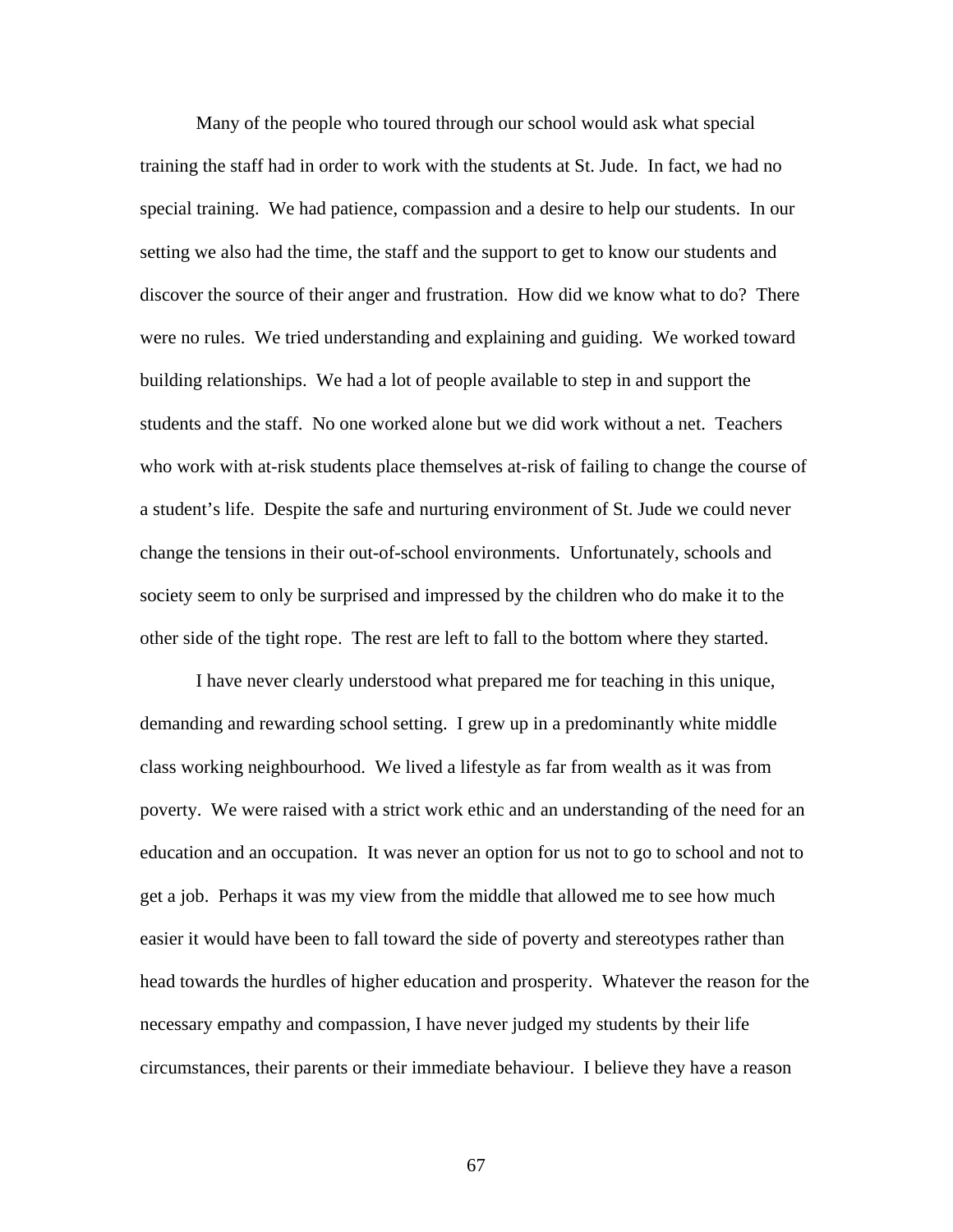for being labeled at-risk and it is our responsibility to help them rise above it. I have even questioned a school system that has no resources available for those students who need it the most. I love the challenge of discovering the child beneath the anger and hurt and rebuilding some of their lost self esteem. There is no greater reward than watching their faces light up as they realize they are capable and can experience success or make close approximations to school goals. There is no training for the skills required to make someone feel good about themselves. It is a process of discovery for teachers to realize the impact they have on their students and the possibilities they can create. I have learned that responding with anger and rejection is what these students have come to know and expect. I was far more effective with my students by responding with the respect and compassion I wanted them to learn to use in their relationships.

## **Caring For Students: Teachers At-Risk**

 One of my colleagues was a young, vivacious teacher named Mrs. D. She had a warm greeting and a beautiful smile for every student. The students fed off her endless energy and were motivated by her sincere interest in them. In my interviews with Mrs. D. she reported that since moving to a mainstream school she feels neither as influential nor as involved in her students' progress. She only has vague ideas of what is happening in other classrooms and there is no attempt to involve others in the day to day running of individual classes. She describes many of her relationships with students and staff at her mainstream school as superficial. The atmosphere there is neither loud, chaotic and unpredictable nor caring, warm and relational; all qualities she used to describe St. Jude.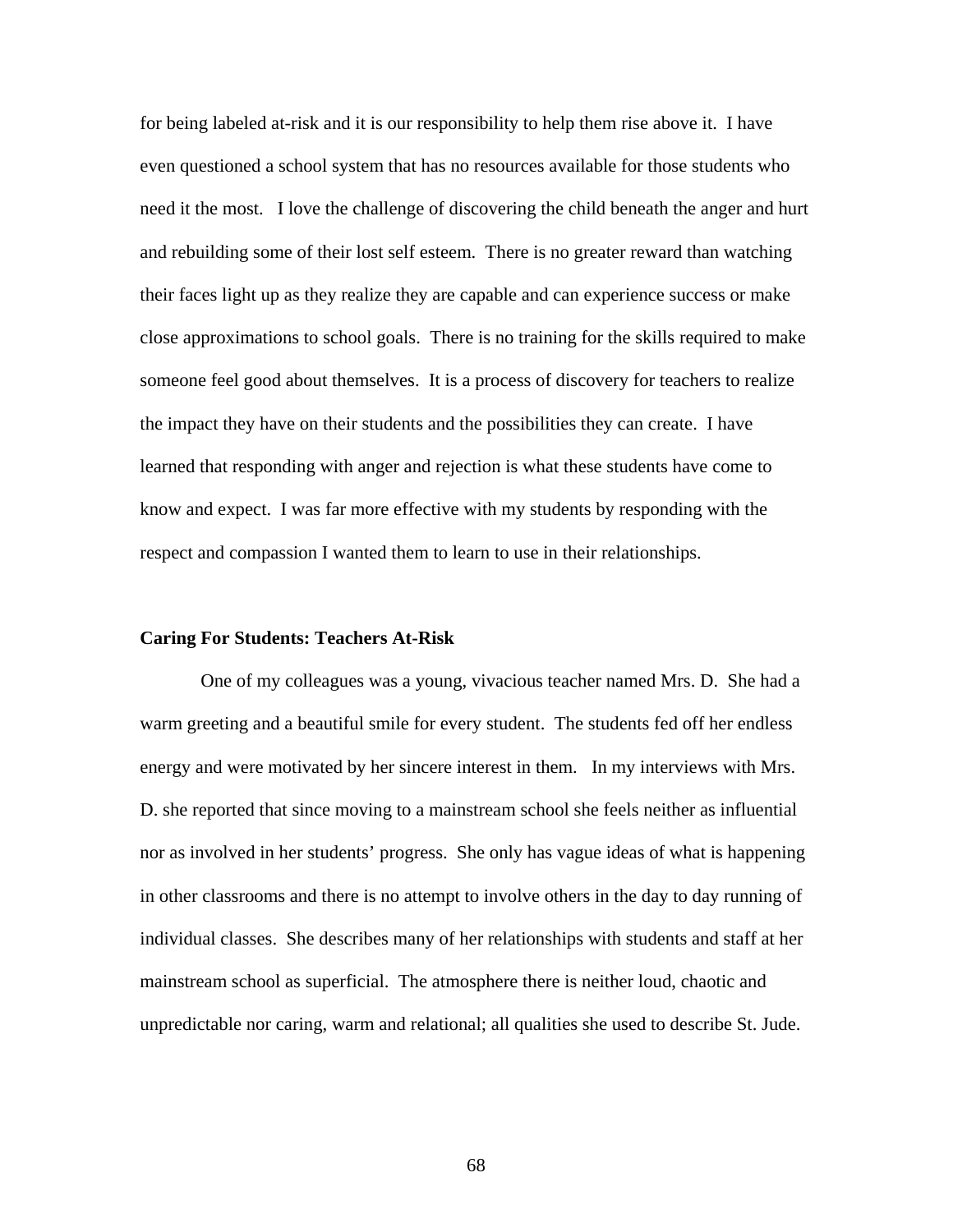Mrs. D tried to explain her special bond with Nolan, the boy from chapter one who brought himself to our school. When she met Nolan's grandmother she was a fragile, desperate figure. She described Nolan as a good boy with a good heart but no where to share his kindness. He needed guidance. With tears in her eyes she asked Mrs. D to help her grandson. That image has stuck with Mrs. D ever since. Nolan was no longer just an at-risk student who wasn't attending school. He was someone's grandson. At some point in time he belonged to a family. He was a person who mattered. He was a twelve year old boy with no one to care for him.

 In my interviews with Nolan he explained that he came to school every day in grade eight because it was fun, everyone was nice and he was good at things. In grade nine he started hanging around with his brothers more, which meant doing more drugs and staying up late at night. He had given up on the idea of changing his life and he was embarrassed to see Mrs. D. because he was letting her down. Nolan was no longer experiencing enough success to encourage him to continue taking risks with his education and he no longer believed that any of it had a purpose (Morton, & Kennedy, 1999). I also believe that all of the positive reinforcement Nolan received in grade eight was being interpreted as pressure to change and succeed in more areas of his life. Curwin (1992) explains:

 Learning requires taking risks because learning changes you. It challenges your perceptions and understandings of the way things are. It makes life more complicated. Learning provides not only new skills and tools but also the need to use them. (p.23)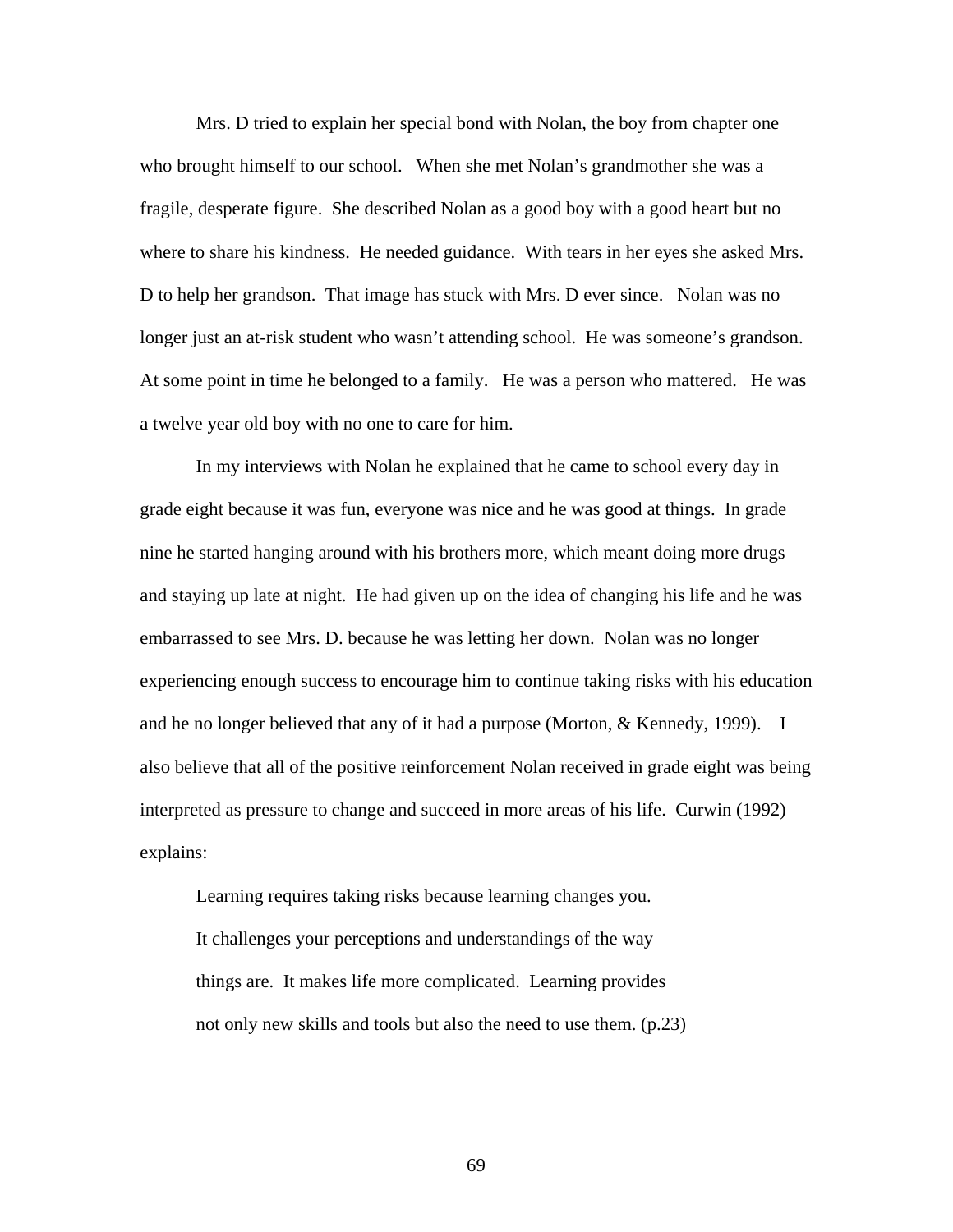We had raised our expectations for Nolan but were unable to provide the necessary means to achieve those goals. His fear of failure prevented him from climbing any further up the ladder to success. As Curwin (1992) puts it, "The closer to the bottom, the smaller the fall" (p. 87).

 Mrs. D. explained that she never gave up on Nolan but she realized the pull of the streets was too strong. School was no longer offering him enough success to keep him motivated. As well, we had tried to involve other community agencies to help Nolan and each of these had no or few options for him. His attempts to get an education and live a life that didn't include drugs and gangs were met time and time again by closed doors and frustration. It didn't seem like a realistic goal for him. Nolan returned to what was familiar with and was competent and successful at – surviving day to day on the streets.

 I was impressed with Nolan's insight. He seemed to have a very clear picture of the positive influences in his life and the turning point which led him to incarceration several times in the last few years. He knew what has to be done to change the cycle of poverty, abuse and incarceration in his family but when we discuss the steps involved and the possible positive outcomes he appears already defeated. Nolan is an intelligent young man and has always yearned for a "normal family life like at Mrs. D.'s" but loyalty to his brothers and the skills required for survival on the streets often blur the lines between right and wrong, legal and illegal. Much as the line between disappointment and accepting is blurred for the teachers who want these students to succeed.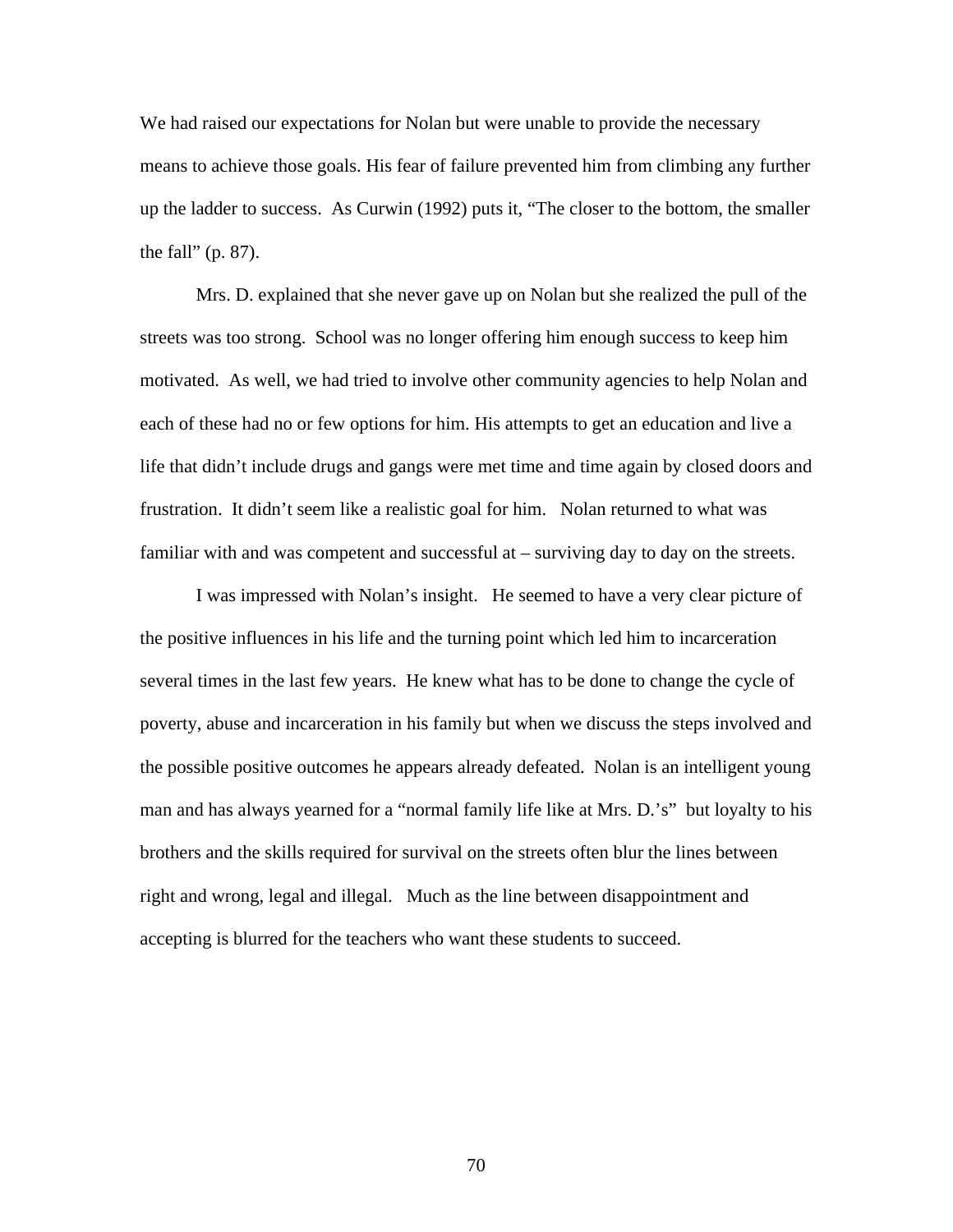### **Katie: The Importance of Humour**

*Katie was a loud, outspoken, opinionated young girl who, at the age of 13, had learned to make herself noticed. In her violent, drug filled home, it was easy to be forgotten but Katie did not want to be forgotten. She carried the anger of rejection like a shield protecting her broken heart.* 

 *On this particular morning we were reading Shakespeare's play, Romeo and Juliet, aloud with the class. A few students with good reading skills, my teaching partner, Mr. H, and I each took on a role. The students loved this story. Gangs, violence, and forbidden love were themes they were familiar with. Once they had developed an understanding of the language, they loved to try and figure out what was being said between the characters. These informal lessons on context clues were often quite hilarious as our classroom was a place where students were willing to risk being wrong and the personal experiences from which they drew their knowledge was certainly diverse. Our more street wise students had a vocabulary we teachers often didn't understand so they enjoy comparing and contrasting Shakespeare's language and their street language for us. We were equally enthusiastic about sharing our present day interpretation as well as that of our parents' generation.* 

 *Mr. H read his line as Capulet. "Fetch my sword, ho!" As I was responding with my line as Lady Capulet, Katie yelled out, "Hey, Mrs. McKay, Mr. H just called you a whore!" I feigned a shocked and offended reaction. The other students picked up on this in an instant. Cat calls, threats to send Mr. H to the office and offers to defend my honour echoed in the room. Mr. H raised his hand in the air for silence and attempted to explain the misunderstanding. His explanation was an exaggerated*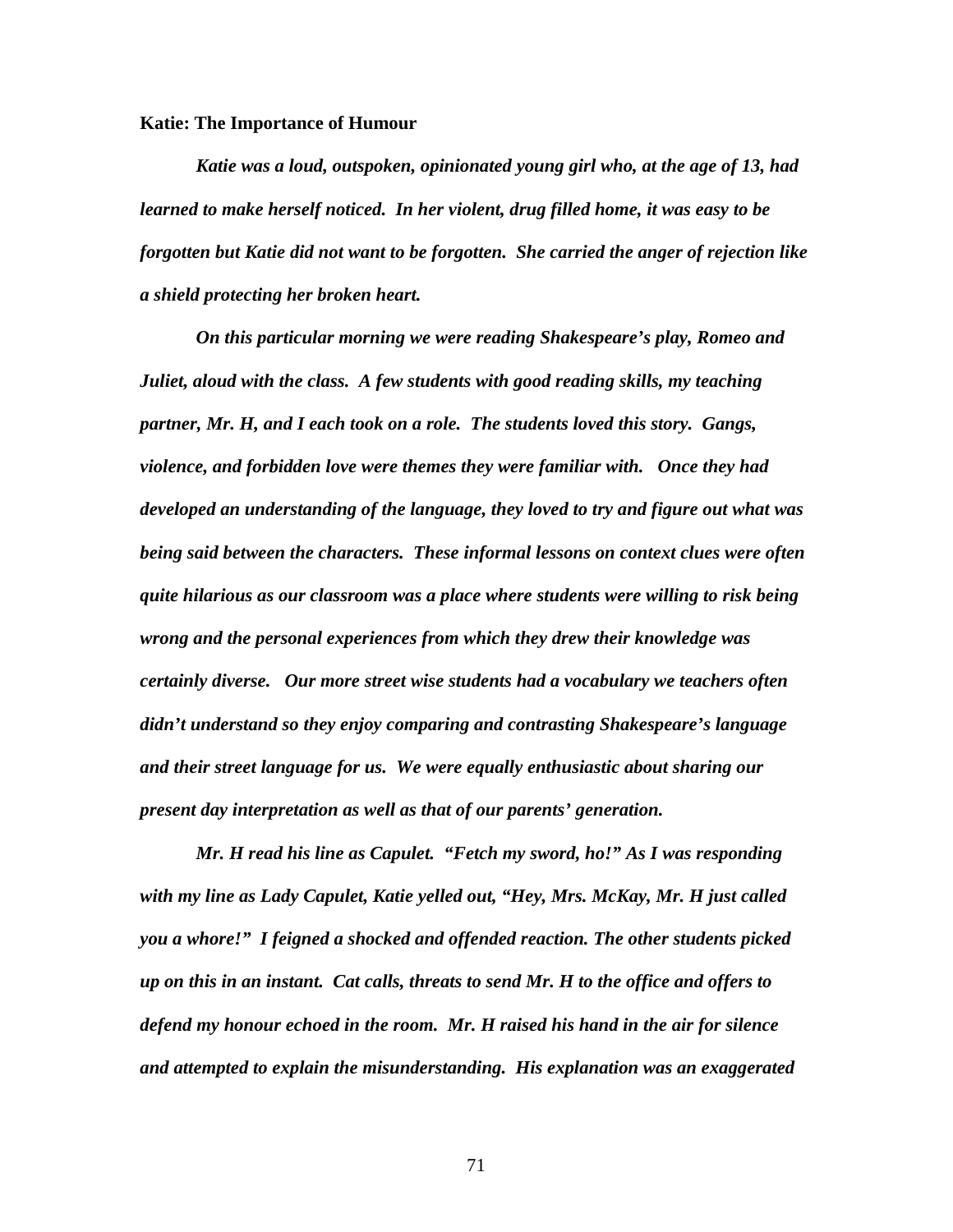*performance of Lord Capulet as a gangster, home boy, rapper type of character using the word ho and a contrasted performance of a British Shakespearian actor using the word ho. It was a slightly inappropriate dramatization and probably crossed the line of acceptable strategies for teaching Shakespeare to students. Mr. H and I could have chosen to reprimand Katie for her outburst and her use of unacceptable language as she was attempting to disrupt the class and focus some attention on herself but it was a teaching moment we couldn't pass up. The students definitely understood the concept and were able to apply their knowledge. They took great delight in telling the other teachers that Mr. H had called me a ho then, after enjoying the look of shock and disbelief they had caused, explaining the situation. When they were asked to memorize and perform some lines from the play most of them searched the entire play to choose a selection that allowed them to demonstrate the inappropriateness of Shakespeare's language by today's standards.* 

 These types of interactions are teaching moments which, according to Dixon-Krauss (1996), are the beginnings of the formation of higher mental functions. Dixon-Krauss believe that verbal dialogues and guided social interactions restructure the child's mental processes through a process of internalization. We were able to observe our students as they attempted to apply their new knowledge to their existing knowledge. Their peers helped expand vocabulary and comprehension by sharing their interpretations. As well, the cultural diversity of our class was emphasized as individual students shared their cultural interpretations.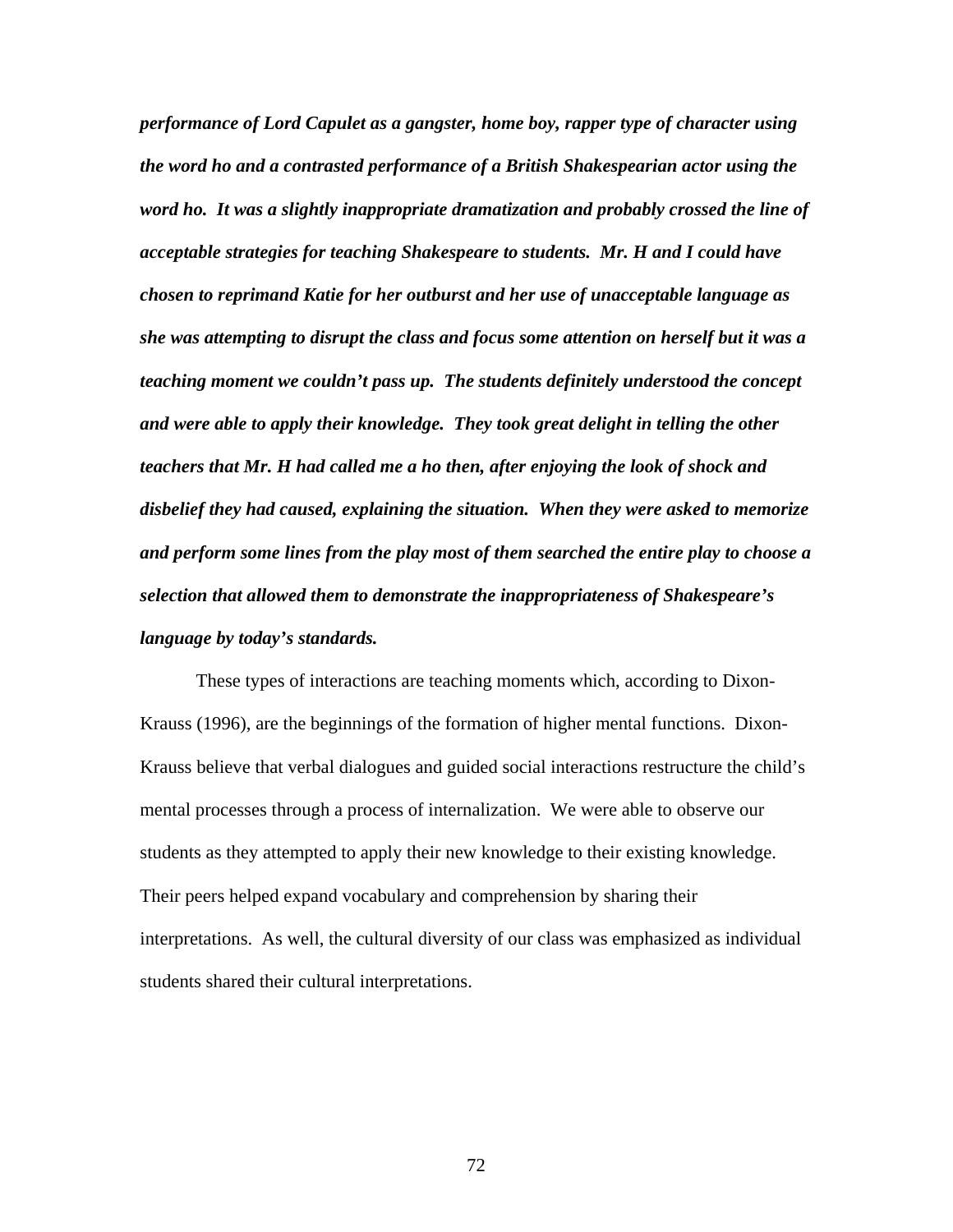## **Chapter Summary**

 `The difficulty I encountered with compiling my data was deciding which experiences to leave out of my research. I tried to include experiences that encompassed the uniqueness of our students and the need for adaptation. Each student represents a story of resilience, adaptation and determination for themselves and for the staff at St. Jude. We wanted to give them a place to which they could belong. They no longer believe that they belong in school and they have given up hope of achieving success at school. As Curwin (1992) puts it, "At-risk students are, in a sense, students who will not take risks" (p. 24). At St. Jude we work toward rebuilding self-worth and a sense of purpose for education in their lives. Our focus is on the individual and his or her development as an authentic self (Goodman, 1999). Why is only one school afforded the staffing, support and facilities to support these students? Why is a school that makes students feel welcome and sets its priorities as establishing relationships and building self esteem in order to teach curriculum considered alternative? Despite the fact that our society has changed so dramatically in the last decade, our school system, methods of assessment and determinants of success have steadfastly refused to change. The students themselves are perceived as responsible for their failure at school.

 My experiences at St. Jude have been the most rewarding and the most unforgettable in my career. My at-risk students opened my eyes to a world I had only previously glimpsed. They allowed me to share in their experiences and thereby refocus the lens through which I view my world and theirs. The curriculum determines my destination but it is relationship and compassion that guides my course. I want all teachers to experience the culture of caring we fostered at St. Jude. I want all students to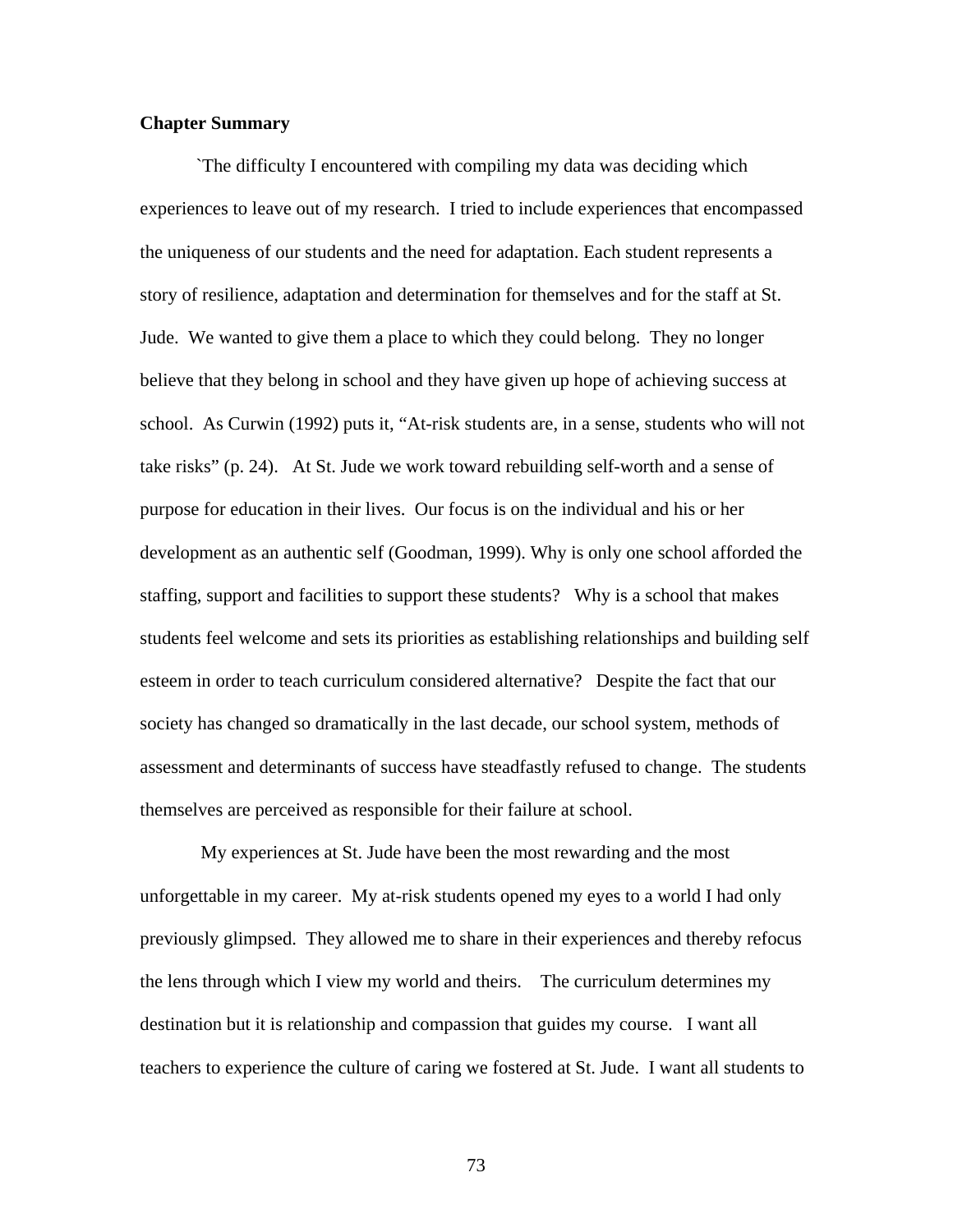experience the empathy, acceptance and guidance offered at St. Jude. I want all schools to share in the alternative school philosophy such that it will no longer be considered alternative.

Through personal reflection and retrospection this chapter paints a very real picture of academic life for at-risk students, their struggles and the challenges faced by one teacher attempting to understand their situation and guide them toward success and hope for the future.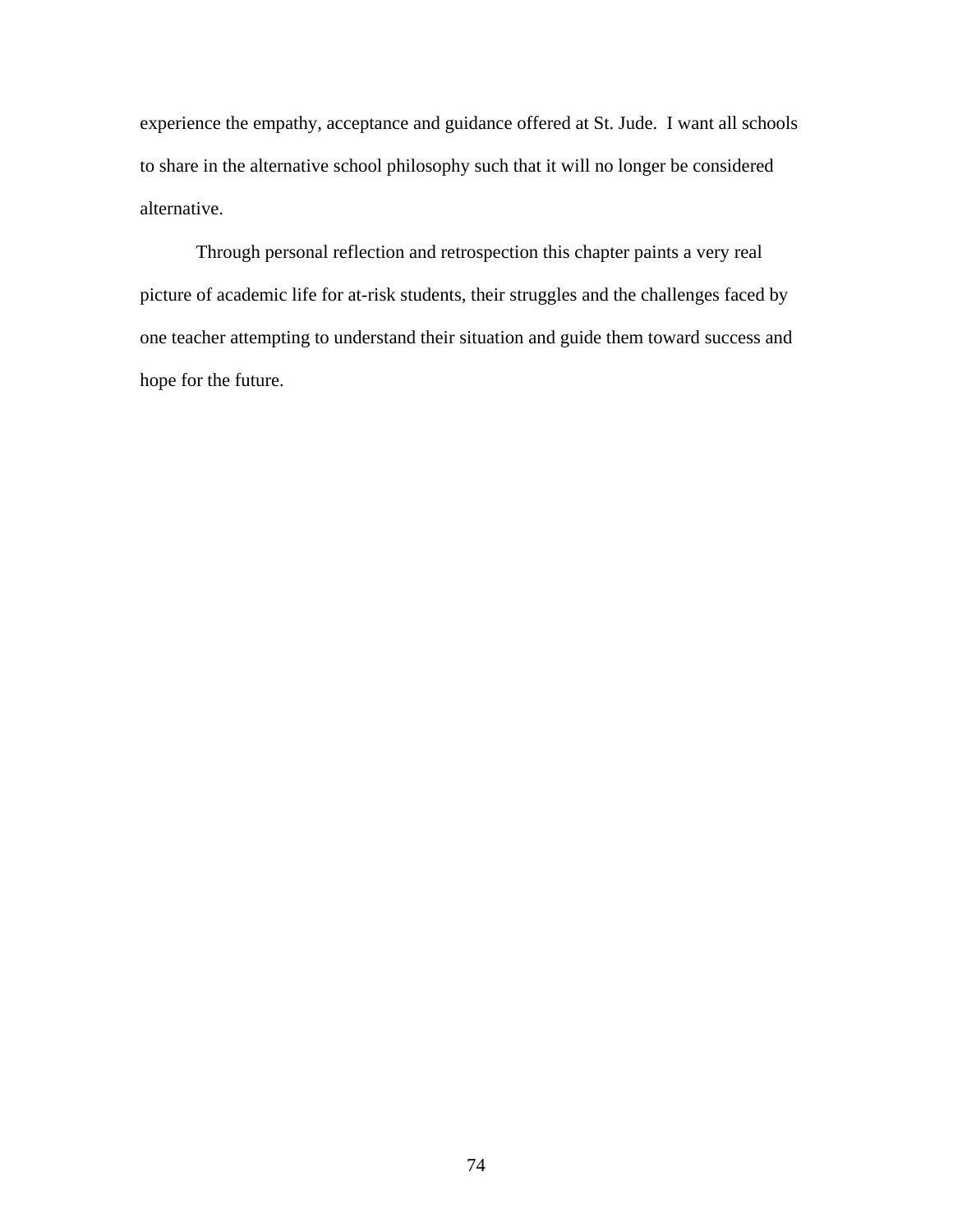#### CHAPTER FIVE

## THE JOURNEY CONTINUES

 This concluding chapter brings together all the elements of my journey toward empathy and understanding for at-risk students.

## **Introduction**

 Narrative meaning is created by recognizing that each part contributes to the whole and each part is related to yet another part. For this reason my narratives run throughout the chapters and are not neatly packed into one chapter on data. Throughout, I take the roles of observer, participant and narrator. "The meaning of each event is produced by the part it plays in the whole episode" (Polkinghorne, 1988, p. 6). Each narrative is an interpretation of experience through my own personal lens and its contribution to my evolving construction of self. "Narrative enrichment occurs when one retrospectively revises, selects and orders past details in such a way as to create a selfnarrative that is coherent and satisfying and that will serve as a justification for one's present condition and situation" (p. 108).

 Describing these lived experiences is very different from being in the midst of emotional confusion surrounded by fear, anger and loneliness. I have tried to display these emotions through my writing. The hallmark of subjective knowing is the emergence of 'the inner voice'. This perspective marks a developmental shift from passivity to action, in effect, from silence to a "protesting inner voice" (Belenky et al., 1986, p.54) which facilitates a sense of self, agency and control. Each student required me to refocus my lens. My experiences at St. Jude cannot simply be defined as working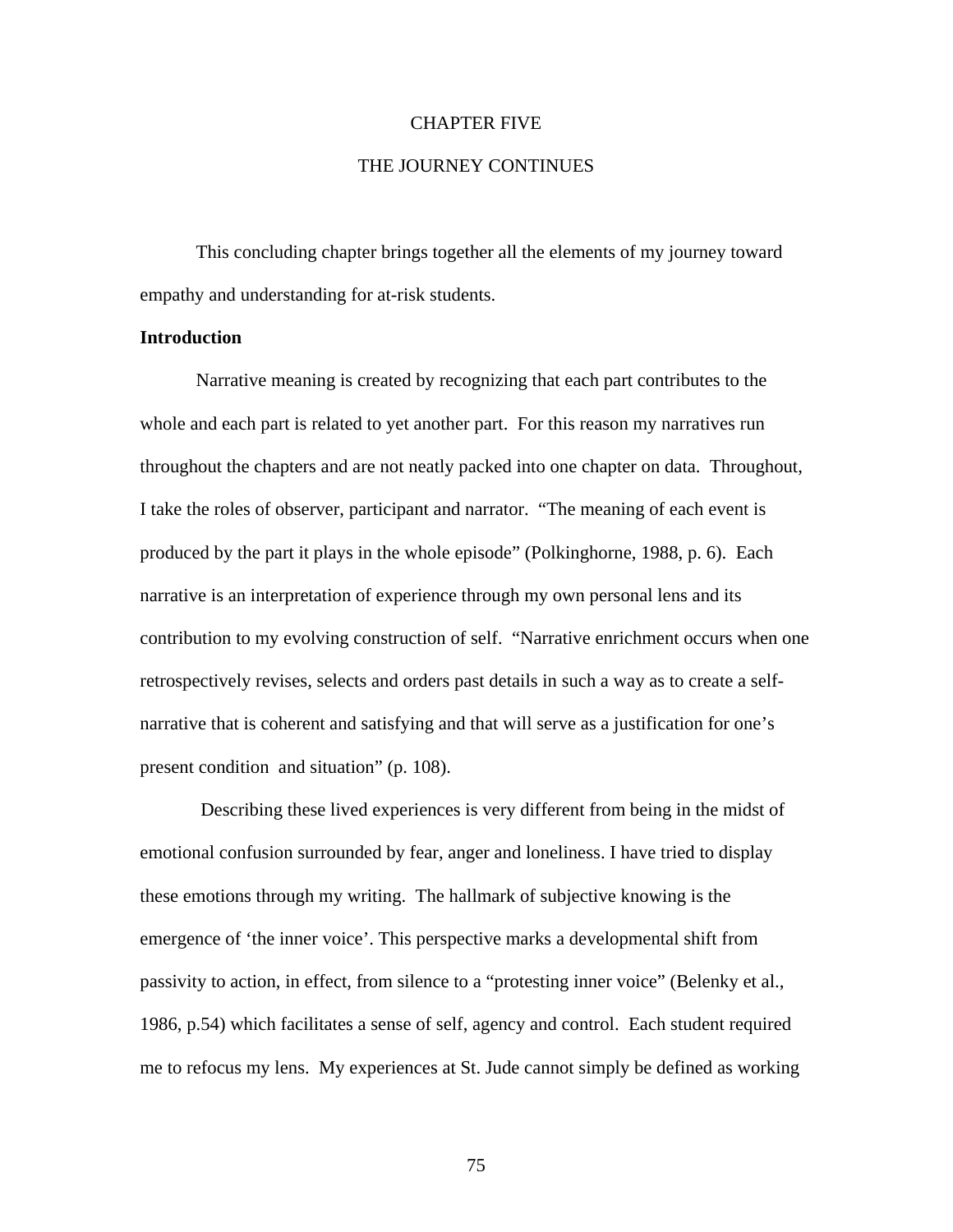with at-risk students. It was so much more than that. It changed my world view and altered the lens through which I viewed education and social justice.

### **The Road Less Traveled**

When I began teaching at St. Jude I was prepared for a different climate of school and needier students. I was looking forward to the change. I assumed that this school for at-risk students was simply filled with children who could not and would not learn. Much like my experience at the Correctional Centre, I soon came to realize that my students weren't a single group of people with an inability to learn. These children were unique human beings who demonstrated strength and resilience in the face of unfathomable life circumstances and challenges. I came to know each one and their story of survival in the educational system and on the streets. It no longer mattered that they couldn't read or write or multiply. It mattered that they were hurt and suffering and developing their potential for the future only reached as far as having a meal and a safe place to sleep that night. Labeling student behaviours allows us to distance ourselves from the pain and chaos our students suffer while still giving the illusion that we are helping (Minuchin in Richardson, 2001). Belenky et al. (1986) contrast this as the difference between separate knowing and connected knowing. For me, these were no longer students who wouldn't learn. They were children who needed to be more concerned with survival than academics. For them, preparing for the future meant meeting basic human needs and staying safe until tomorrow. As the designation of atrisk became more and more of a human experience for me, my awareness of and frustration for their situations increased.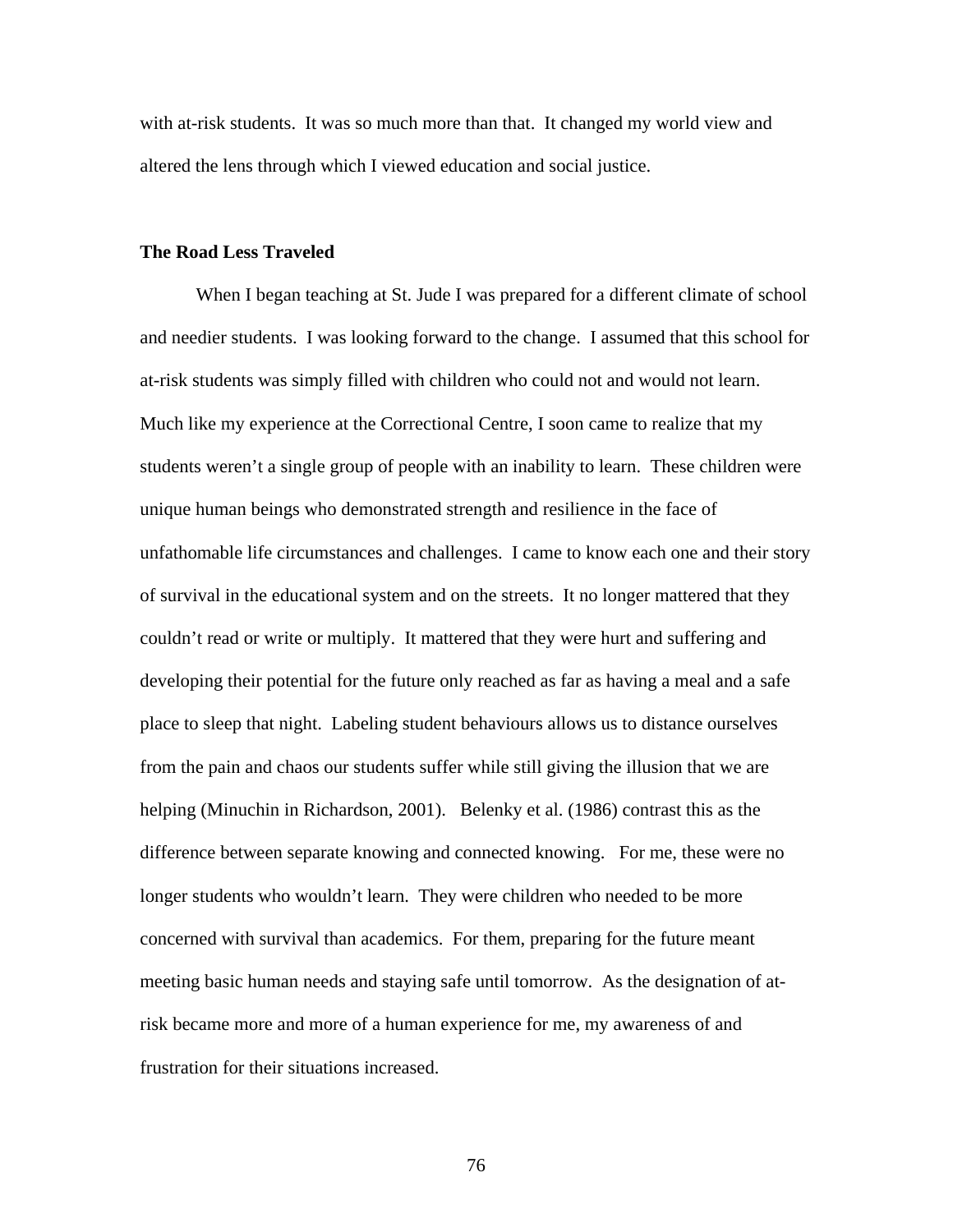My contributions to discussions during graduate studies always came through a slightly different lens than that of my colleagues. I was often hesitant to share some of my experiences and even watered down some that I did share so as not to offend anyone's sense of propriety. Drugs, sex, abuse, respect and safety were regular topics of conversation at St. Jude yet I worried about the reality of my at-risk students offending other social circles. That was an "aha" moment for me; a moment in which my sense of fairness and social justice was awakened to the reality of a culturally and economically diverse society; A moment in which I wanted to do more than deal with these issues one day at a time at school; A moment in which I wanted others to know what was really happening in our city and in our schools and to our youth. In looking back on my journey I now recognize that experience as a conversion to being a passionate knower as stated by Belenky et al.,

…by making the unconscious conscious, by consulting and listening to the self, by voicing the unsaid, by listening to others and staying alert to all the currents and undercurrents of life about them, by imagining themselves inside the new poem or person or idea that they want to come to know and understand. (1986, p.141)

My silent voice became a voice of action. I needed to tell my stories not only for my students' sake but in order to understand my own journey of coming to know what I know. "Teachers' stories involve constructing versions of one's teaching self within the context of relationship and institution. These constructions of self help us know ourselves, reflect on our place and provide us an opportunity to change ourselves" (Paul & Smith, 2000, p. 108).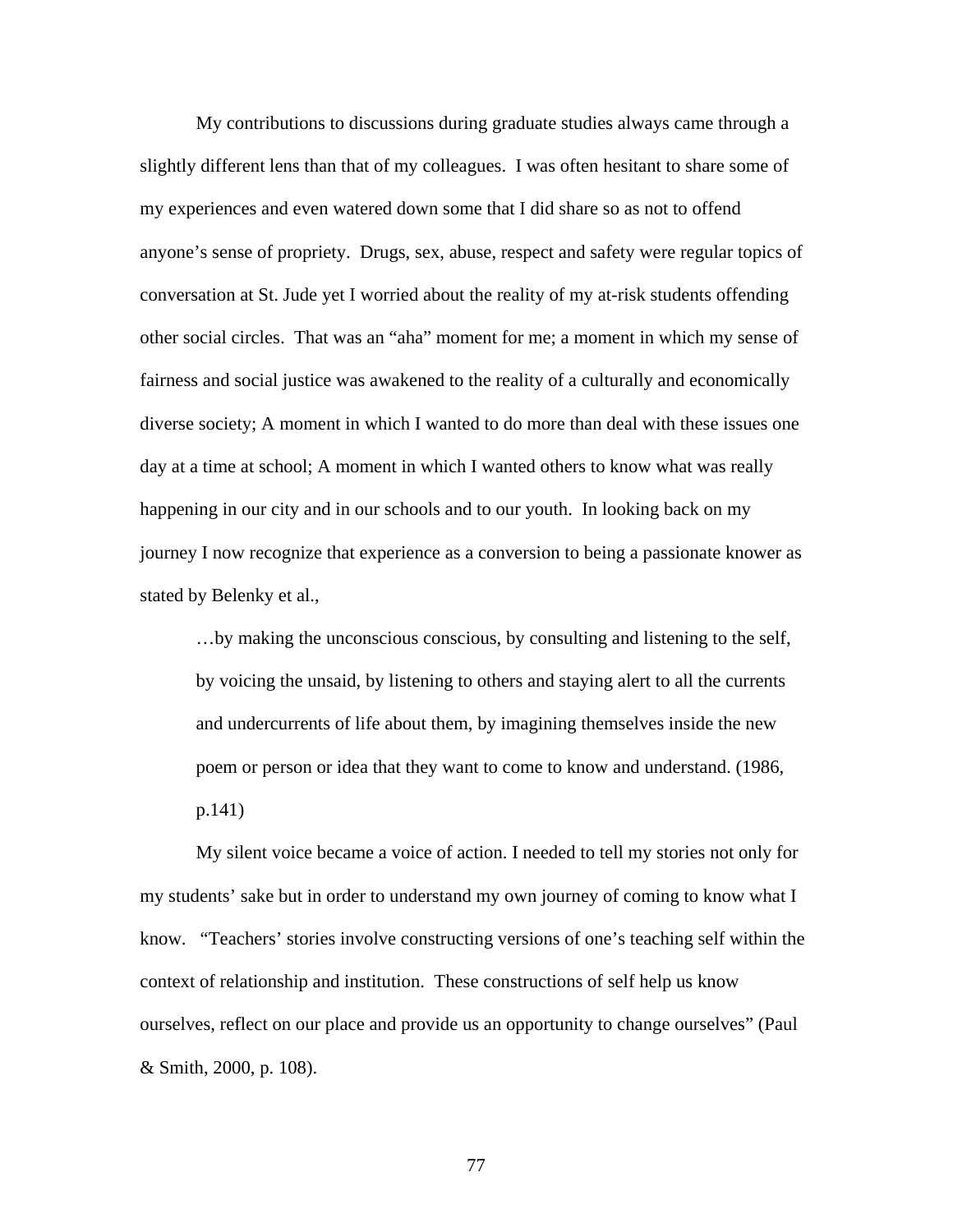## **Lessons Learned**

In reviewing the transcripts of my interviews and reflecting on my narratives, certain themes became apparent: acceptance, humour, safety, survival, the real world, maintaining the status quo, expectations and, perhaps the over-arching theme of all of these, sanctuary. For me the word sanctuary had always seemed to be more appropriate for a Hollywood drama not the everyday life of children. Yet, in my reflections and analysis it was the descriptor that seemed most appropriate. St. Jude was a safe haven where our students didn't have to worry about survival or protection. It was a refuge from the responsibilities of their home and the expectations of the street. Even their anger was acceptable as it was viewed as a teachable moment and a learning experience for the staff and the students. They were only at-risk of experiencing support, concern and care, not failure and exclusion.

*I was attending a Science Curriculum in-service at one of the inner city high schools recently and I got a chance to catch up with two of my former students from St. Jude. The first encounter was outside. I was walking from the parking lot into the school when a tall, lanky fellow in a big, down filled parka called out my name. He*  was having a cigarette break with two of his friends. I turned and looked to see who it *was and as he threw down his smoke and came striding towards me, I recognized him as Lyle, a student I had taught in Grades eight and nine at St. Jude. As he approached me he exclaimed, "I can't believe this!" and gave me a big bear hug. We each excitedly exchanged our "how are you?" and "what's new?" I commented on how much he had grown. I asked about his dad and other members of his family and told him to be sure and say hello to them for me. He gave me a big smile and a wave and I*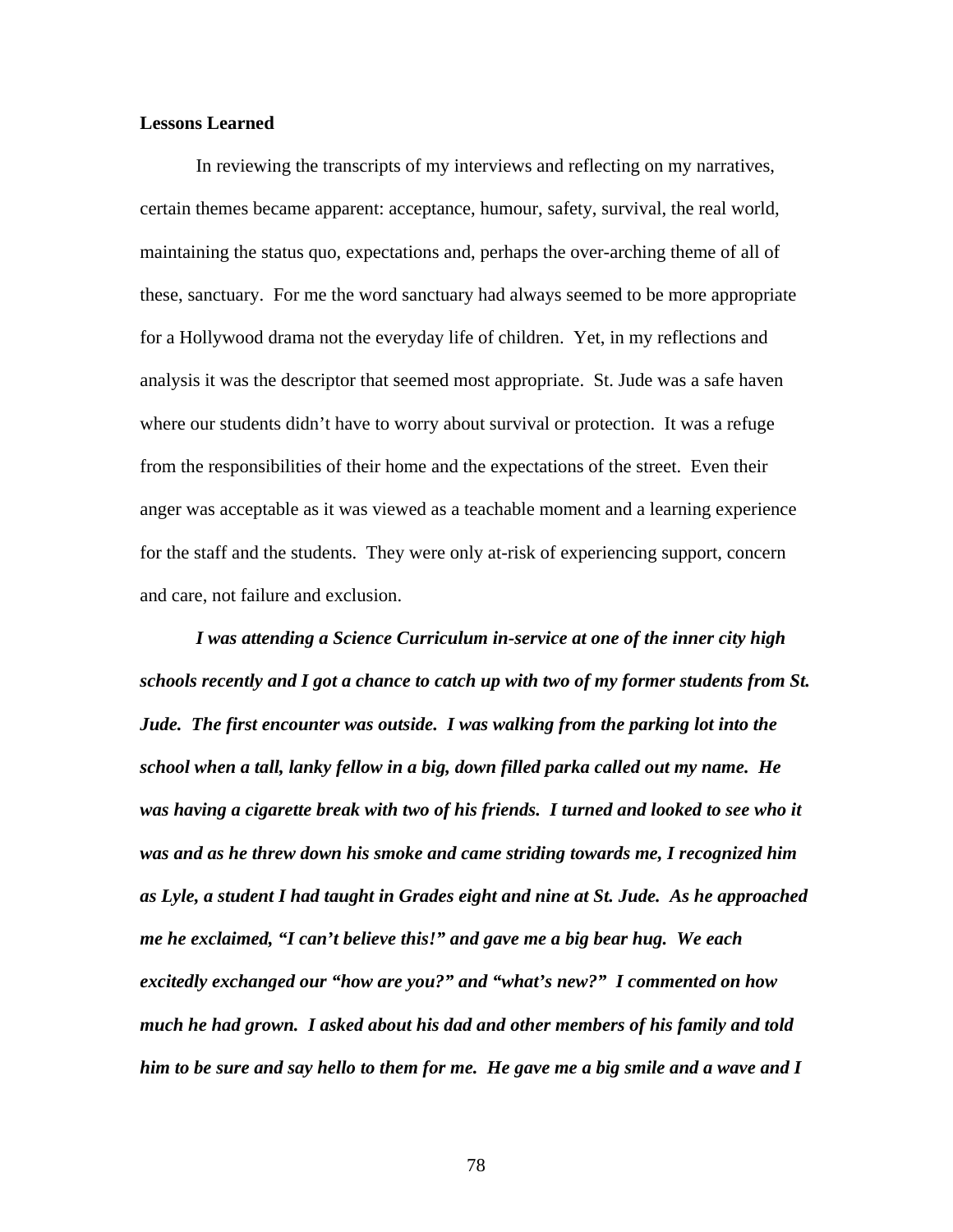*made a mental note to tell his other former teachers how great he seemed to be doing. I overheard him telling his friends that I was one of his teachers from St. Jude. He sounded proud.* 

 *Later that same day during a coffee break, I walked past a group of students sitting on the floor outside their lockers in the hallway. I did a second look as I recognized a few of the faces from St. Jude. "Hey, how are you guys?" I inquired. They looked up and smiled and asked me if I was teaching there now. One of the boys, Roland, jumped up and said, "Hey, P. McKay! You remember our handshake?" He and I performed the greeting handshake we used to do every time we passed each other in the hall at St. Jude. Then, he showed me a new one and we practiced it a couple of times. I talked to the other boys and asked each one how school was going and what grade they were in now. There were other students around but they didn't seem to mind showing off our student/teacher friendship. They volunteered some news about other former students then I turned to Roland and asked him how Patrick was doing. Patrick is the student from the first chapter who sent Nolan to our St. Jude family. Roland is Patrick's younger brother. He told me that Patrick was back in the Detention Centre then proudly bragged that he had never been there. Roland then walked with me to the classroom where our in-service was being held. He waved at one of his high school teachers and told him that he knew me from St. Jude. His high school teacher then informed me that Roland was one of his star students and doing really well at high school. Roland grinned from ear to ear performed a waving salute toward all of us in the room and walked back to his friends. I felt so proud of him and so happy for him that I had trouble concentrating on my own school work for the next*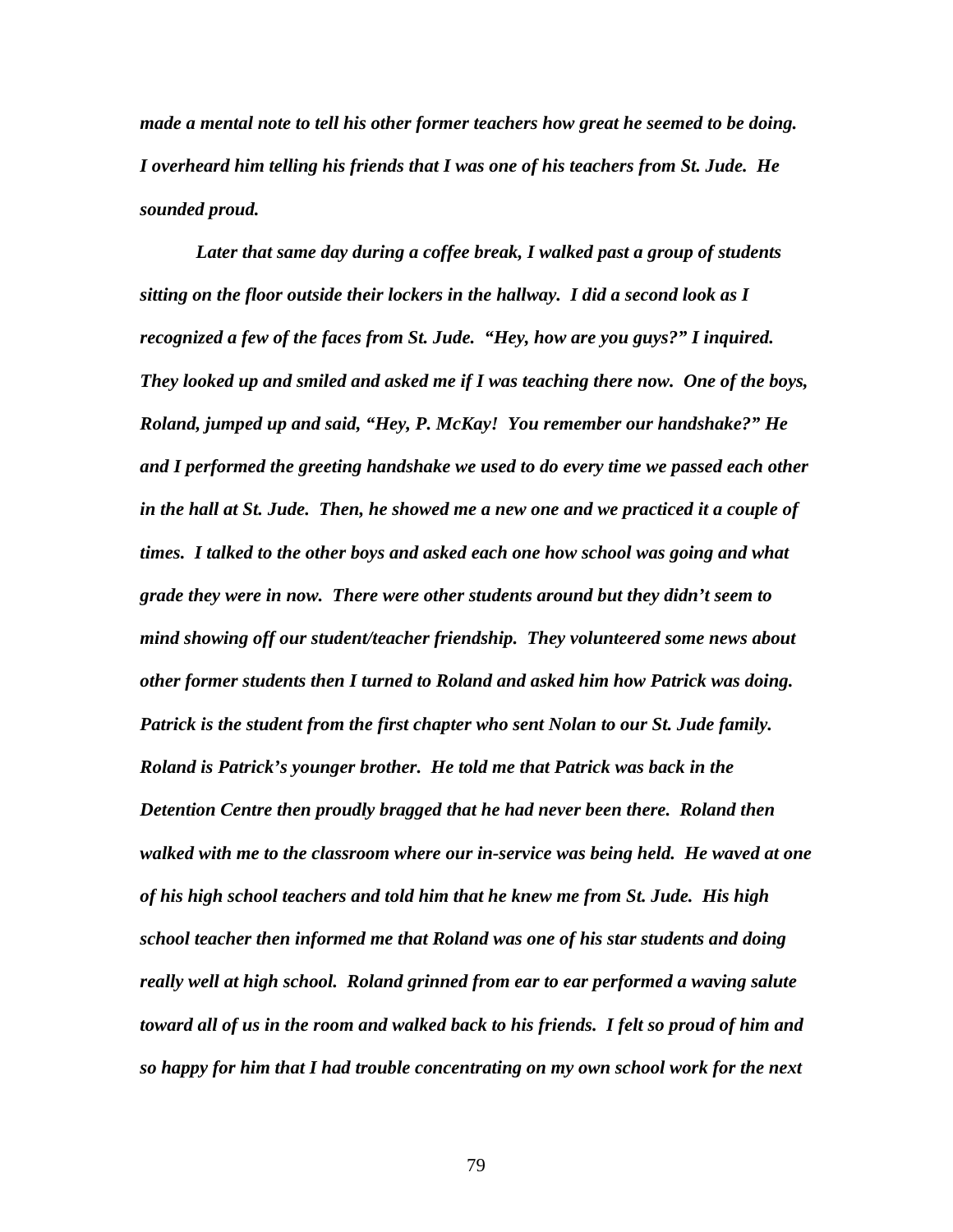*hour of the lesson. It was a heart warming experience running into those former students. It was a reminder of how strong our sense of belonging and community was at St. Jude. I once again felt hopeful for their success in a school system that had once excluded them.* 

 With a few exceptions, most students are slightly embarrassed to be recognized by their elementary school teachers in front of their friends. The exact opposite is true when I run into former students from St. Jude. They always seem to want to share a fond reminiscence and usually some current news about themselves. It is equally as exciting for me as a teacher to be able to greet them and see how they are doing. I believe it is because we have that shared sanctuary experience. St. Jude allows the staff to meet the students "on their own turf" yet at the same time offers them the welcome, dignity and healing that hasn't happened in other schools and isn't happening in other areas of their lives. The school climate at St. Jude is one of service to others, not one of power over others. People need to know they are respected and valued for who they are right here and right now. St. Jude offers the safety of being who you are and helping you discover what it is and who you want to be. The program offered hope for transformation as our students came to realize that they could change their destructive situations. St. Jude is a place of security and refuge. It is a place of encouragement and acceptance. It is a welcoming community seeking to establish healthy relationships and a healthy sense of self. St. Jude offers sanctuary from the failure and exclusion our students had previously associated with school.

When Nolan, Mrs. D. and I first sat down together it was in one of the visitors' rooms at a youth detention centre. Nolan was serving time for a drug related offence. He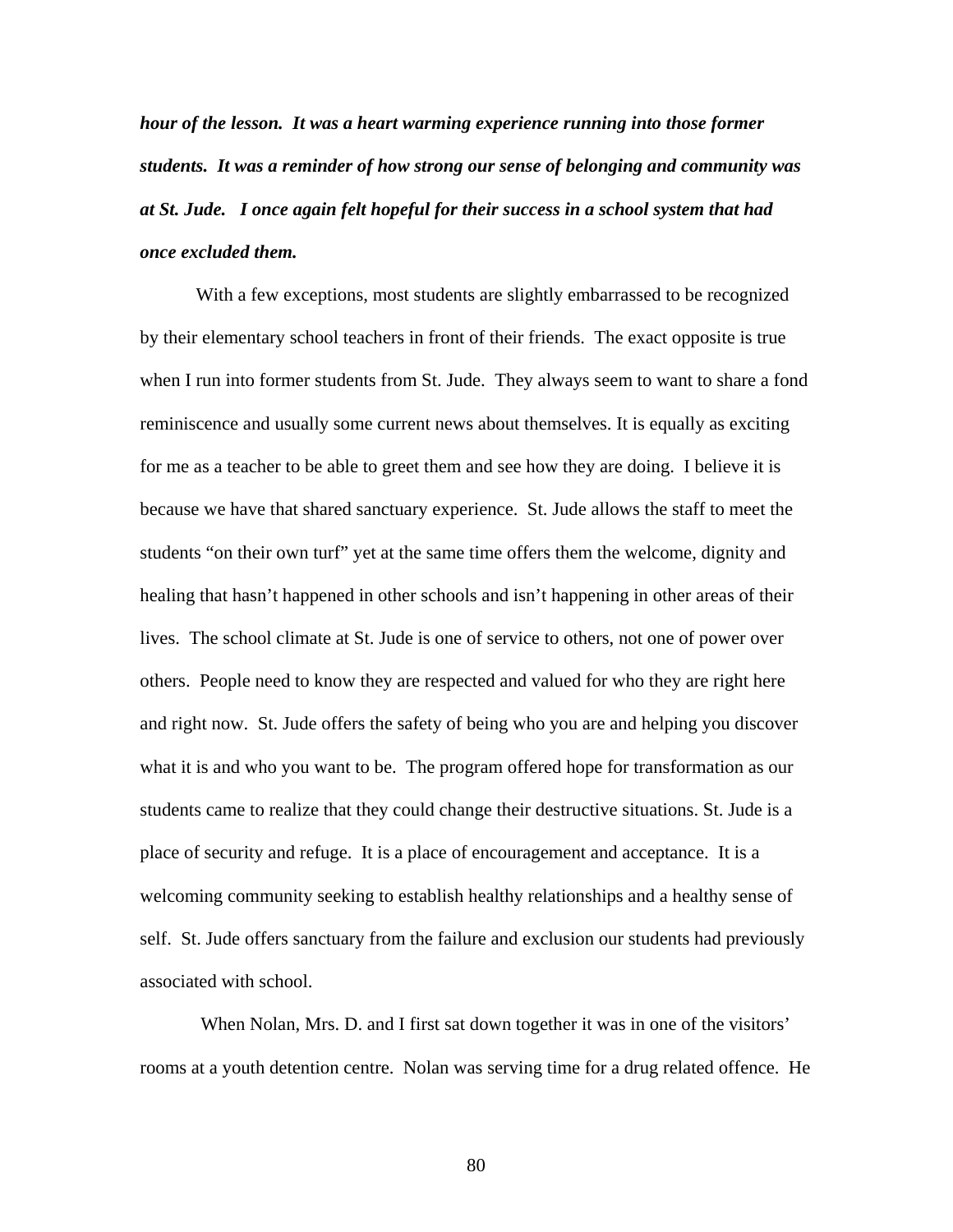confided in us that he had taken the rap for his brother as Nolan was still a young offender and his brother would have been tried in adult court and received a stiffer sentence. Mrs. D. and I began questioning him about the whereabouts of other students who had attended St. Jude. Nolan was very matter of fact about who was in jail, which had children, who was addicted and even shared a few stories about events on the streets. Each name that was mentioned brought forth a shared memory from St. Jude. It was a very warm, easy conversation with much laughter about potentially serious situations. Nolan was able to share his stories with us because he trusted us. He knew that we weren't there to judge but rather to listen and care, accept and guide. It was a fond reminiscence of a time when we all thought our students had a chance for a future. We took pride in helping them discover their gifts and talents and spent time discussing alternatives and options available in their young lives. "The power of teacher recognition and belief in a student's identity, learning and development is truly inestimable" (van Manen, 2002, p. 89).

Unfortunately, outside the halls of St. Jude most at-risk students are judged at face value. They are labeled as defiant, uncooperative, unable to learn, a criminal, a misfit and unsuccessful. Any further treatment or attention they receive is based on this label. At one time Nolan had dreams and a plan for a future with a family. By the age of seventeen when I interviewed him, poverty and the challenges of survival had clouded over his dreams. At times he seemed embarrassed by his actions or the events in his life. He knew and we knew that he had the potential to be successful but the burdens he carried, the obstacles he faced and social structures prevented success. I always experience a sense of despair when I hear people dismiss children like Nolan because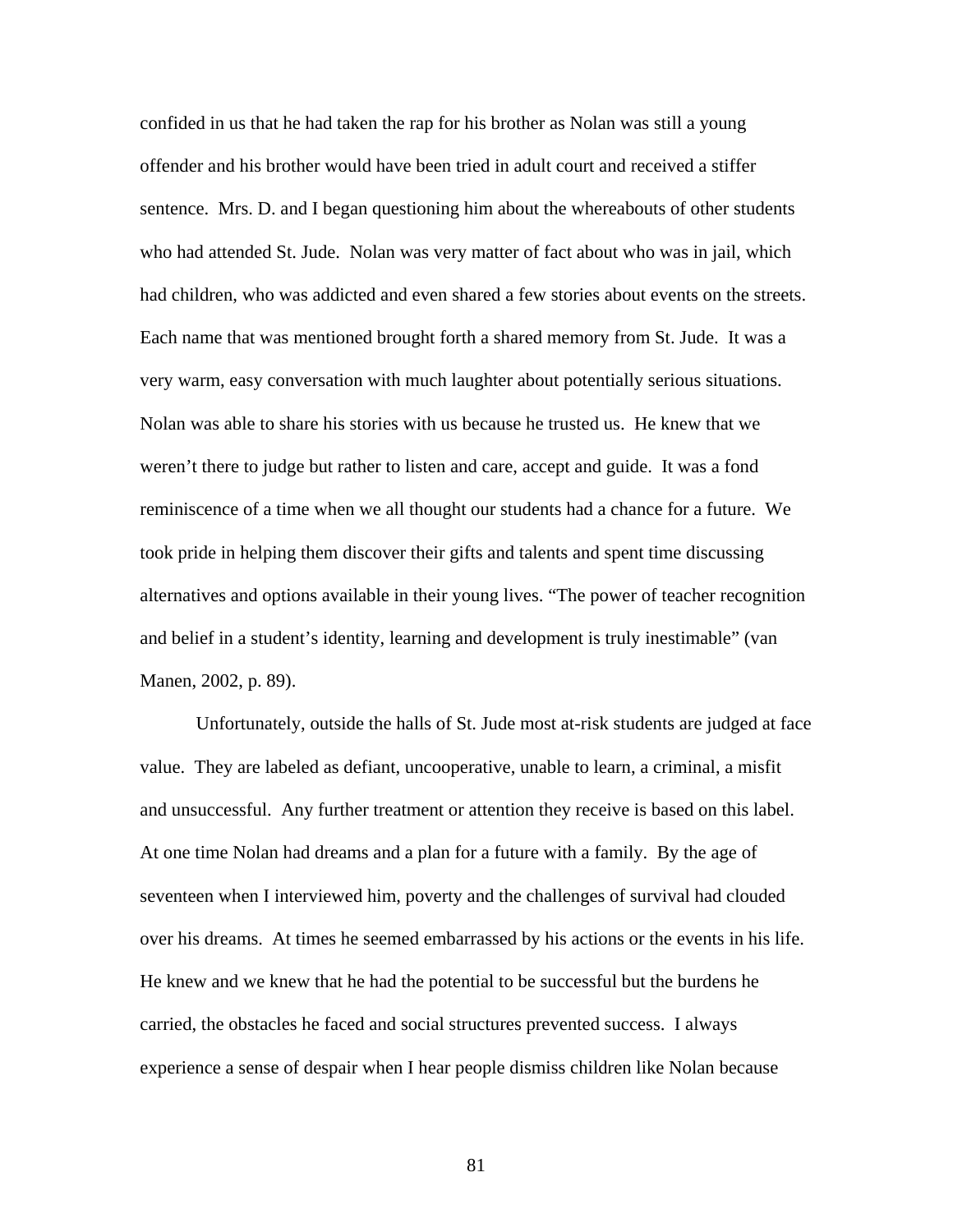they don't have a chance for success from the beginning of their impoverished, minority and marginalized lifestyle. To me, that always sounds like an assumption that they choose to live this way or that they deserved it.

 Mrs. D. talked about Nolan's grandmother asking for help with Nolan as a turning point in her career at St. Jude. That was her "aha" moment when she realized that at-risk students weren't labels. They were someone's children. They were loved and there were dreams for a brighter future for the next generation. To watch Nolan grow and mature in so many positive ways inspired all of us to want more for our students. He represented a glimmer of hope in an otherwise dark future. The sad reality exemplified by Nolan's story and the other narratives I shared is that these children don't have a chance for success because we don't allow them one. Society expects them to continue the cycle of poverty and lack of education and they are treated as such. Despite colonization, a disadvantaged life and desperate circumstances, these students are judged by social structures that don't include them. They are expected to fit into the same data driven curriculum, the same assessment rubrics, and the same goal oriented teaching strategies as dictated by the dominant culture. Without support and mentorship, they could not overcome the physical and emotional challenges that faced them every day in order to meet the academic challenges the school system put in front of them. We built them up only to send them out into the real world where, without transitioning support, they were almost destined to fail. I felt ashamed when I realized that very few people even expected success from, or for our students. The freedom of programming that we were allowed was more about coping than it was about achievement. Too many people viewed St. Jude as a holding tank until these students were old enough to no longer be the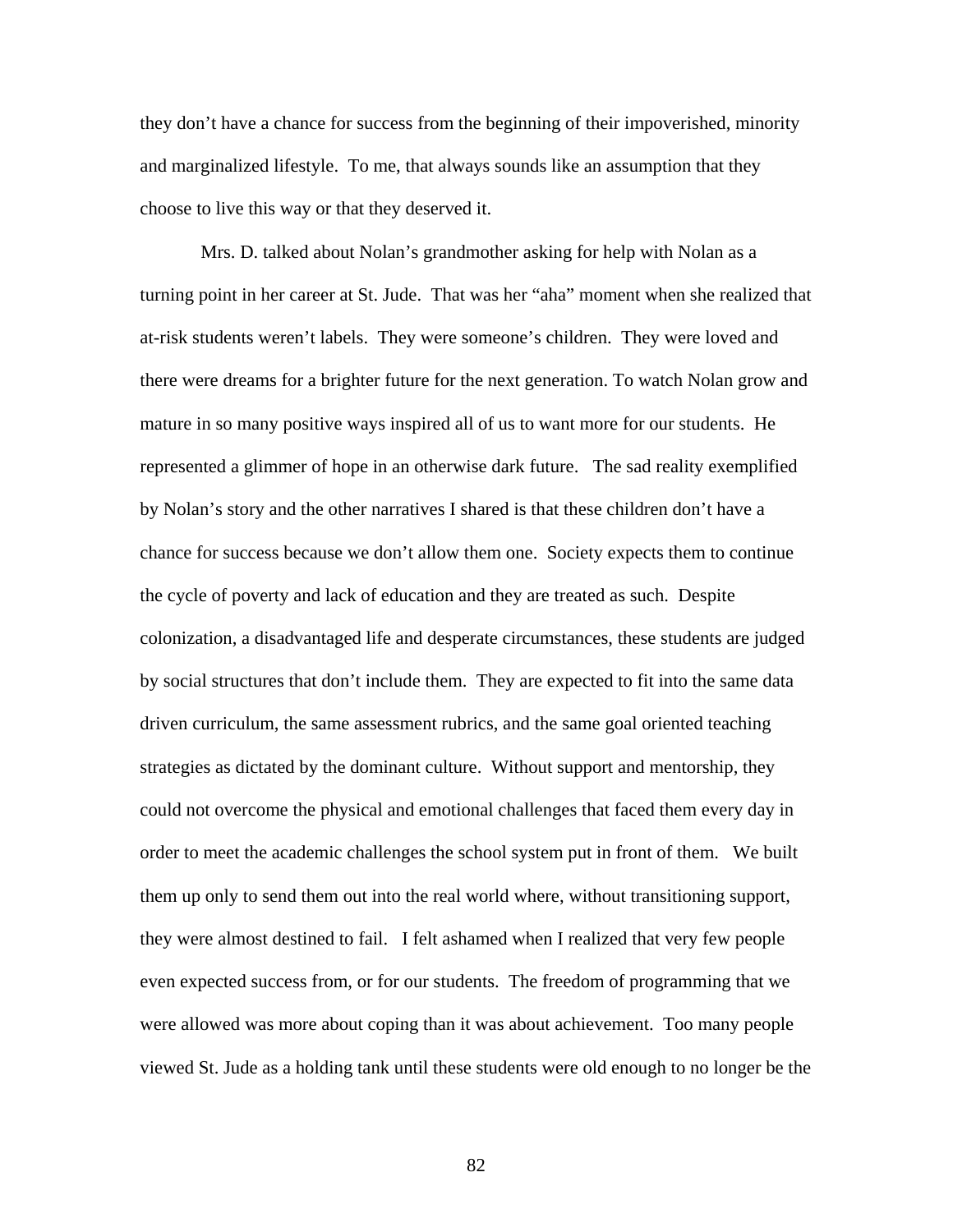responsibility of the school system. The culture of caring that we had created and nurtured could be quickly destroyed with policies of zero tolerance, standardized testing and impersonal record keeping. Ellis (1997) states that the practices of teaching equal the practices of culture which equal the limitations of response of schools and society to difficult students in the classroom puts the blame on the children for failing at school. The reality is that colonized, marginalized and disadvantaged children are further victimized by of the pedagogy of our schools. They are left to slide down the slope of failure and isolation until they disappear through the cracks and into the tunnels of despair. It is our constant hope and our guiding light at St. Jude that we can provide our students with the necessary tools for them to continue their education and to keep themselves from falling through the cracks. Fortunately, there are more secondary alternative program options available for at-risk students. Although their struggles for success and academic achievement continue, each positive experience combined with the care and guidance of a concerned role model is another step on their journey to altering the circumstances of their lives.

The success behind St. Jude and other alternative programs is not a secret formula. Nel Noddings (2004) writes about listening to our students to determine individual needs and how best to meet them. Max van Manen (2002) concurs in describing a tone of teaching as cultivating "…a certain kind of seeing, listening, and responding to each child in each particular situation" (p. 10). Richardson (2001) writes about meeting youth where they are – individually, developmentally and culturally. At St. Jude we attempted to provide social interactions that were very different from the interactions our students were used to at home and on the streets. Differences were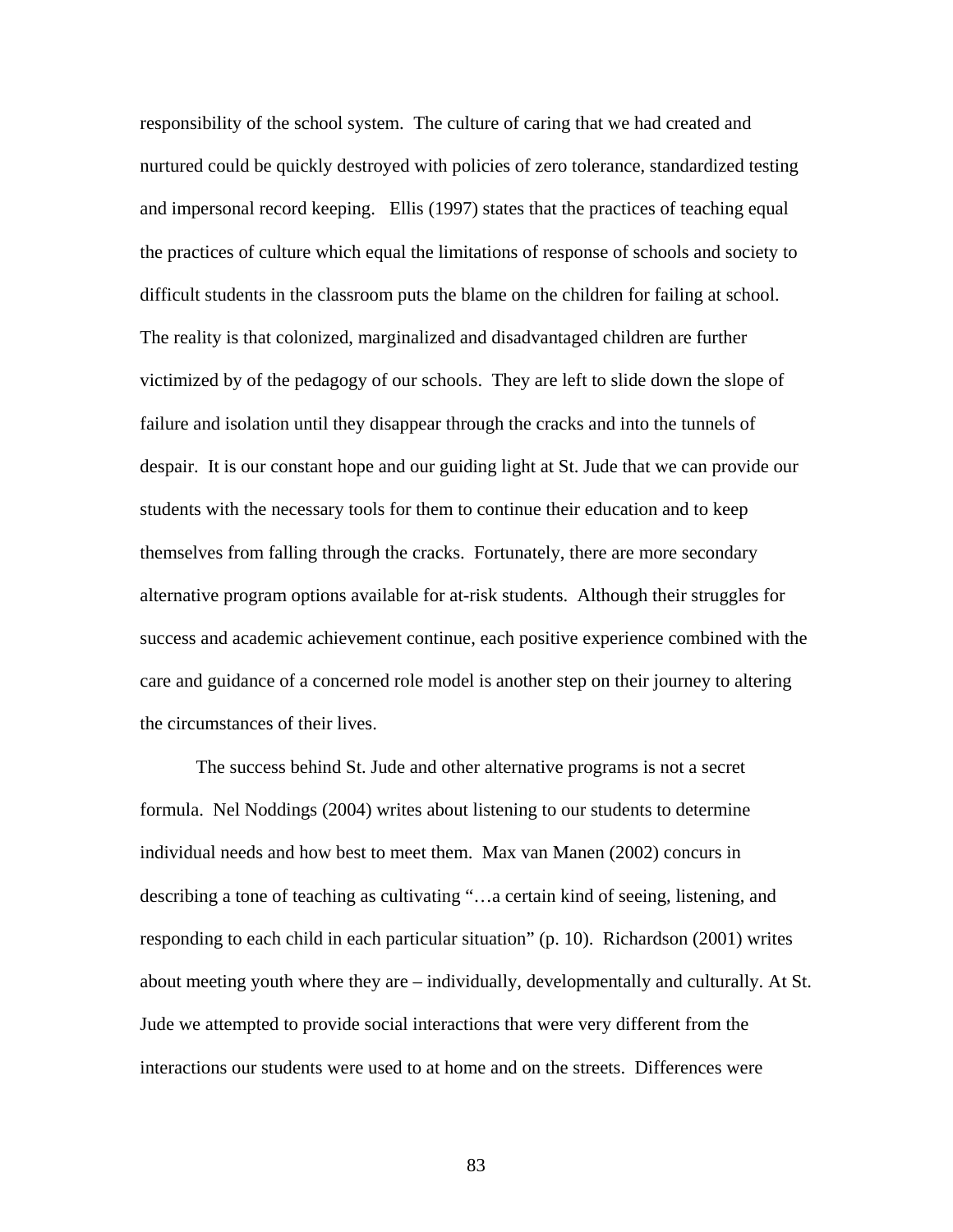respected. Compassion and empathy were encouraged. Implementing successful strategies for at-risk students, however, requires additional time, staff and community support. Success cannot be measured by exam marks but by attitude, effort and willingness to try. I agree with Noddings (2004) who remind us that we need to be concerned with moral, spiritual, social and aesthetic outcomes, not just achievement scores. This type of assessment requires building relationships with students and shaping our teaching to what our students are experiencing. We need to teach to the children, not to administrative and corporate agendas.

High schools appear to be coming to the realization of what will keep secondary students successful and in school. Secondary schools are putting more effort into ensuring a successful start for their grade nine and ten students. There are transition experiences offered before the students attend the high school so that they feel more comfortable and familiar with their new surroundings. Senior students are paired with the younger ones to establish a mentorship type of relationship. They are beginning to offer options similar to those programs that made St. Jude a success; more teachers and smaller class size enable students and teachers to establish a relationship of respect and understanding. They are recognizing that the basic needs of some of their students are not being met and are attempting to use interagency links to establish a support system for students. This support can include food programs, counseling and access to medical care.

One of the most important differences in what happens to students in school depends on the philosophy of the teachers such as what they understand about students and about learning and whether they are able to respond to different approaches and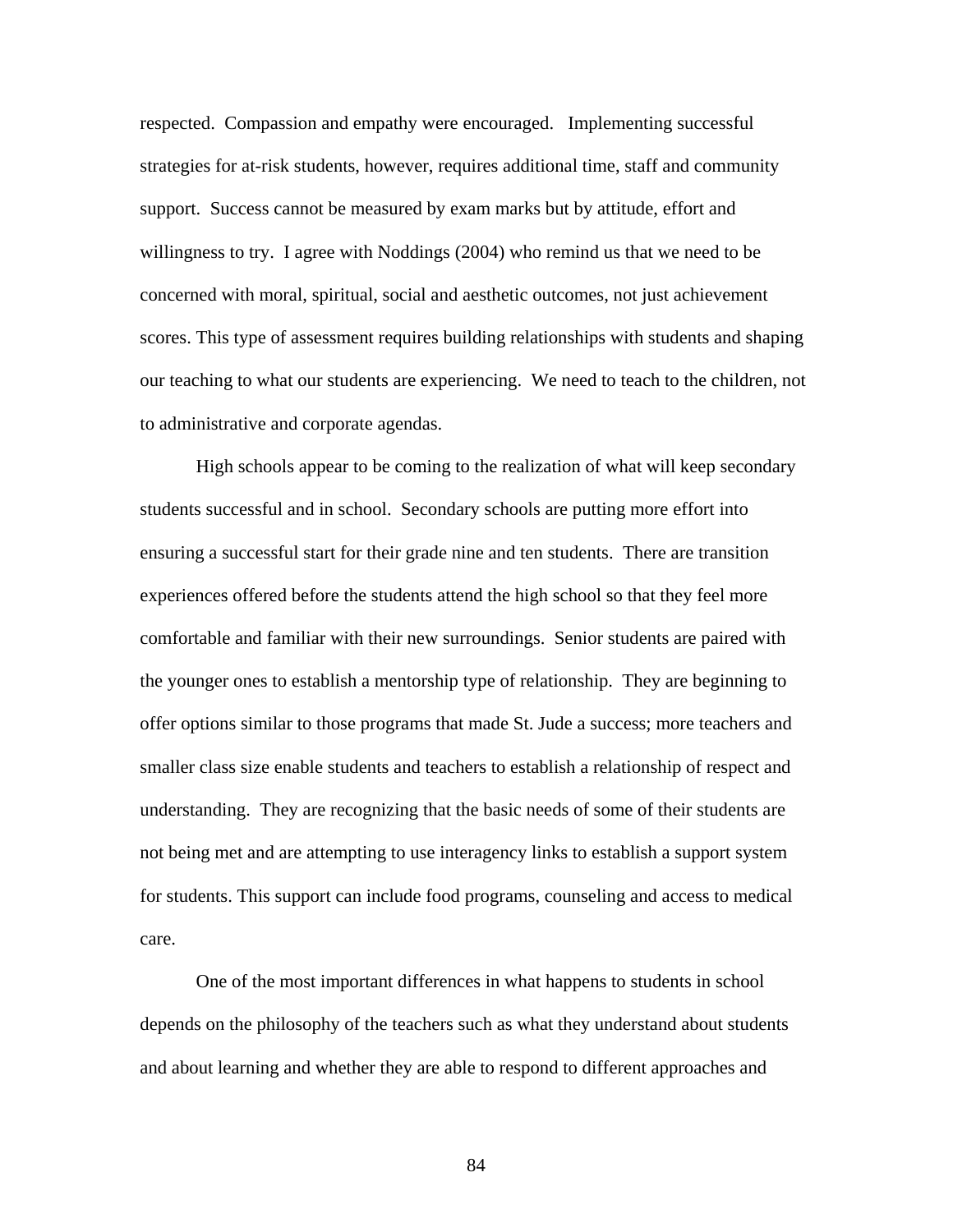experiences that the students bring with them to the learning setting. Banks (1993) calls this equity pedagogy, one that makes knowledge accessible to all students. Moreover, this requires teachers who are able to connect diverse experiences of their students and their learning to a wide array of strategies. Teacher expertise is one of the more important predictors of student achievement. Unequal access to good teaching sacrifices student potential or the opportunity for each to find a place to value or be valued in their community.

## **The Journey Never Ends**

My research has merely uncovered a map on which we can begin a journey toward success for all students. Our pedagogical knowledge needs to be restructured around the qualities of individuals in their own culture. We need to share our stories in order to engage the hearts and minds of everyone involved in education and connect through a shared purpose of discovering potential. More importantly, our responsibilities as educators cannot stop at discovering potential. It must be guided and nurtured toward fulfillment. Those same skills that are used for survival by our marginalized youth should be viewed as untapped cultural capital. They need to be recognized and channeled in positive directions for the mutual benefit of both the individual and society. Polkinghorne (1988) states:

The goal of research into the production of meaning is to produce clear and accurate descriptions of the structures and forms of various meaning systems. This type of outcome does not provide information for the prediction and control of behaviour; instead it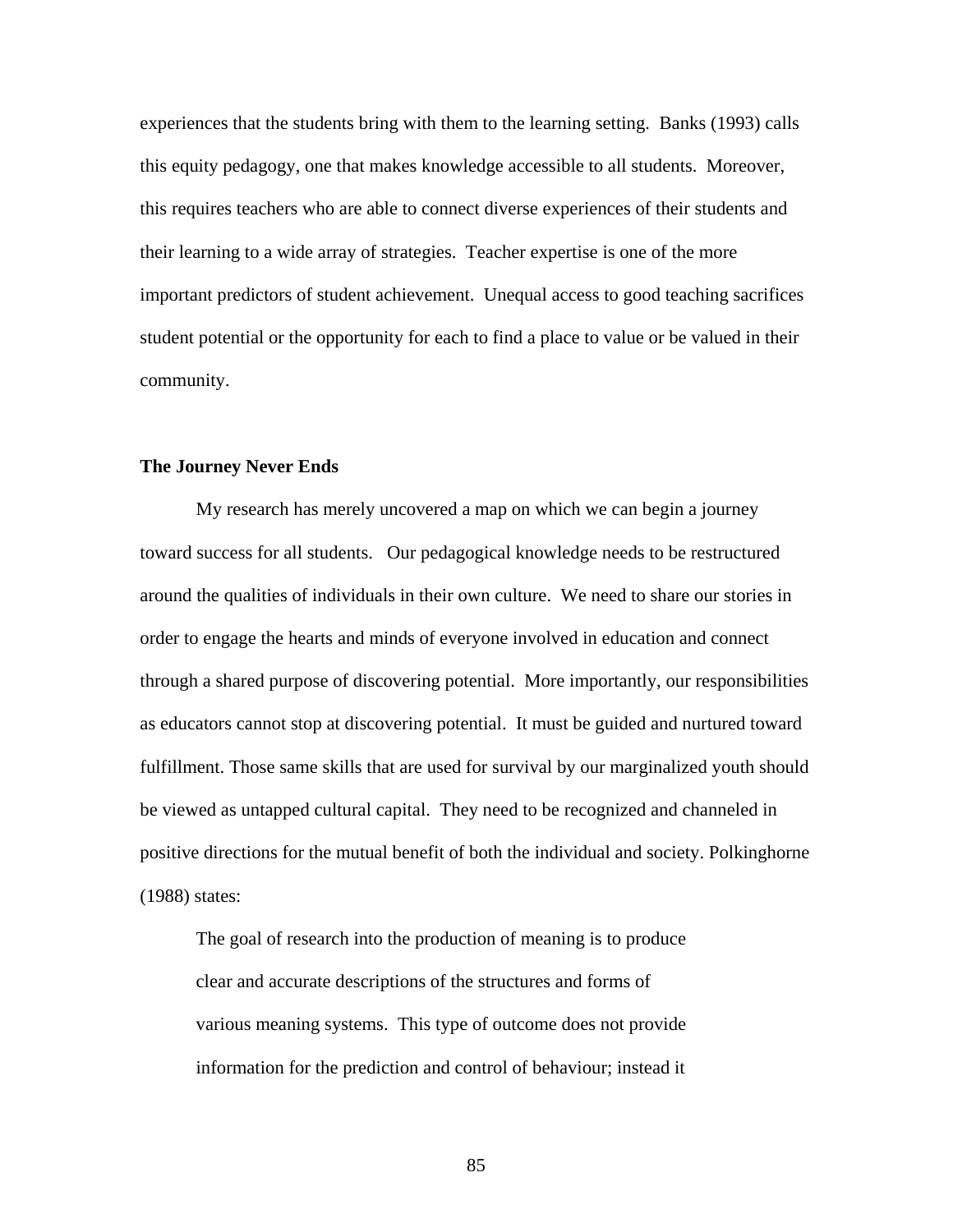provides a kind of knowledge that individuals and groups can use to increase the power and control they have over their own actions. (p. 10)

In interpreting my data, I was drawn to Bernard Schissel's book, Blaming Children-Youth Crime, Moral Panics and the Politics of Hate (1997). In reading and rereading a text I had been assigned years ago as an undergraduate student I could see parallels between youth in school and youth in the justice system. Reading his work enabled me to refine my analysis and interpretation of my teaching experience. Both the education system and the justice system express theories of why youth are unsuccessful and how society is responsible for creating these conditions of failure yet neither system fully implements constructive theories of remediation. Marginalized youth (or in this case a colonized youth) are further victimized by institutions that view them as problems and the need to dispose of problems.

 I resonate with the work of Belenky et al. (1986) who describe ways of knowing that women reported to them, based on their individual life experiences. In the process, Belenky and her colleagues identified particular ways of knowing that women have cultivated and valued, ways of knowing, they argue, that have been denigrated and neglected by the dominant intellectual ethos of our time. In developing their theory of knowledge, Belenky et al. (1986) were concerned to understand 'how women know what they know'. They believed that what women considered to be truth and reality affects the way in which they see the world, including perceptions of self, and views of teaching and learning. By placing myself as knower within this text, I show how the conducting of this research and its subsequent critique was for me, not an activity of detached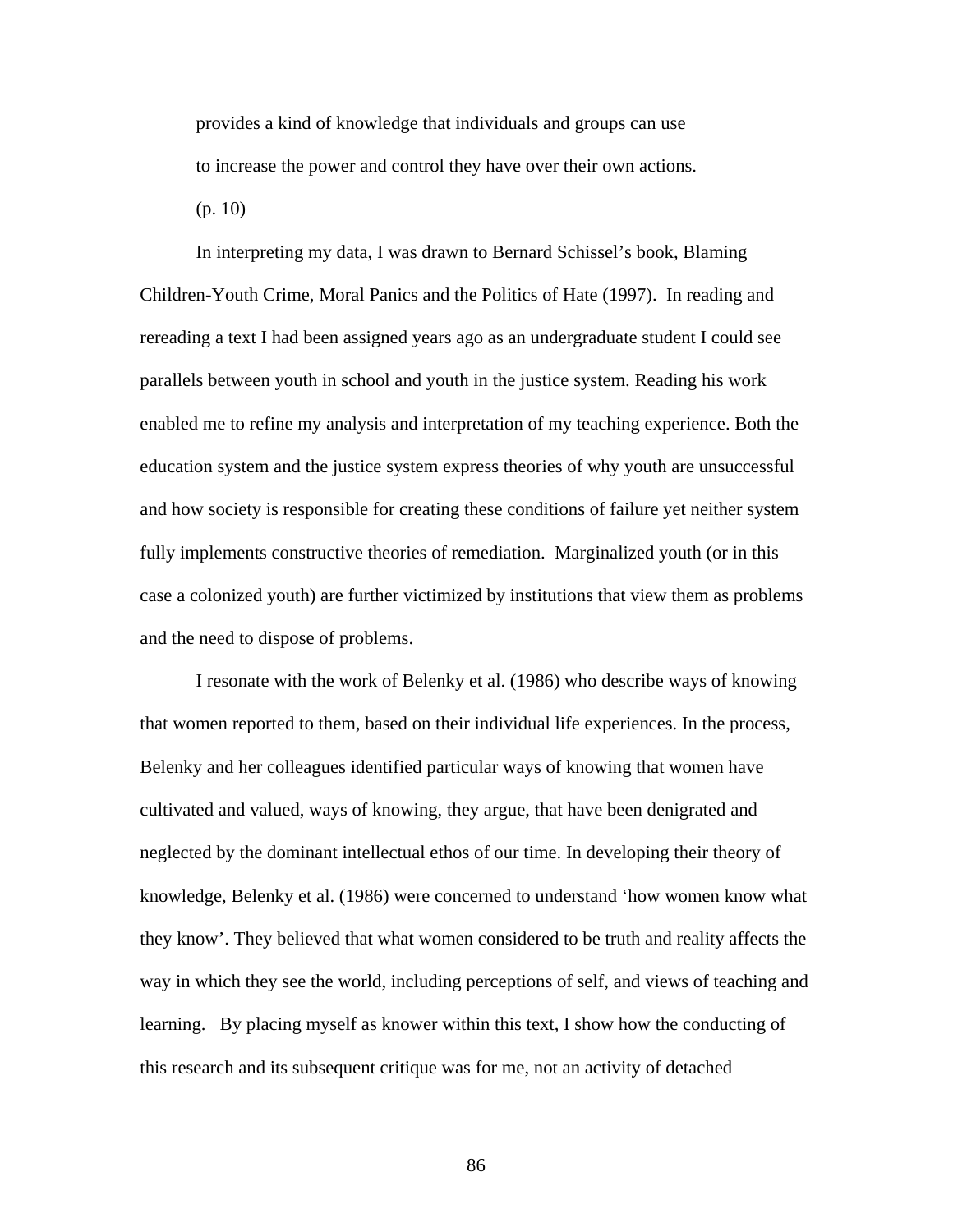intellectual curiosity, used to produce a traditional thesis, but rather a process of engagement with ideas in which I as a knower was intimately connected and attached to that which was also known to and communicated by others.

Narratives are open ended and can be interpreted in many different ways depending on culture, personal experience, prior knowledge and societal teachings and expectations. When I began teaching at St. Jude, my stories were told through a lens of ignorance and disbelief. I created pictures of adolescents in desperate situations who struggled for survival, love and acceptance. Over the years my lens was continually being refocused toward empathy, responsibility, frustration, success and hope. Paul and Smith (2000) refer to this as connected knowing as we bridge the difference between the ordinary and the unexpected. I want my stories to create pictures of youth who are strong, resilient and capable. Stories allow us to cross boundaries of all types until we are all just people sharing our experiences and our understanding of the world. We come to know each other as human beings with feelings and hurt and desires. Belenky et al. (1986) refer to connected knowing as seeking to understand other people's ideas in the other people's terms.

Cross-cultural experiences unsettle and transform us. At times the process entails loss, at other times it yields change; invariably it involves risk and requires engagement. We learn about others and ourselves by taking into account our own values, beliefs, and attitudes and critically examining them as we try to understand the unfamiliar. In so doing, Gertz (1983) believes we link " the processes of self-knowledge, self-perception, and self-understanding to those of other-knowledge, other-perception, otherunderstanding" (pp. 181-182). In this way, learning about the culture of others was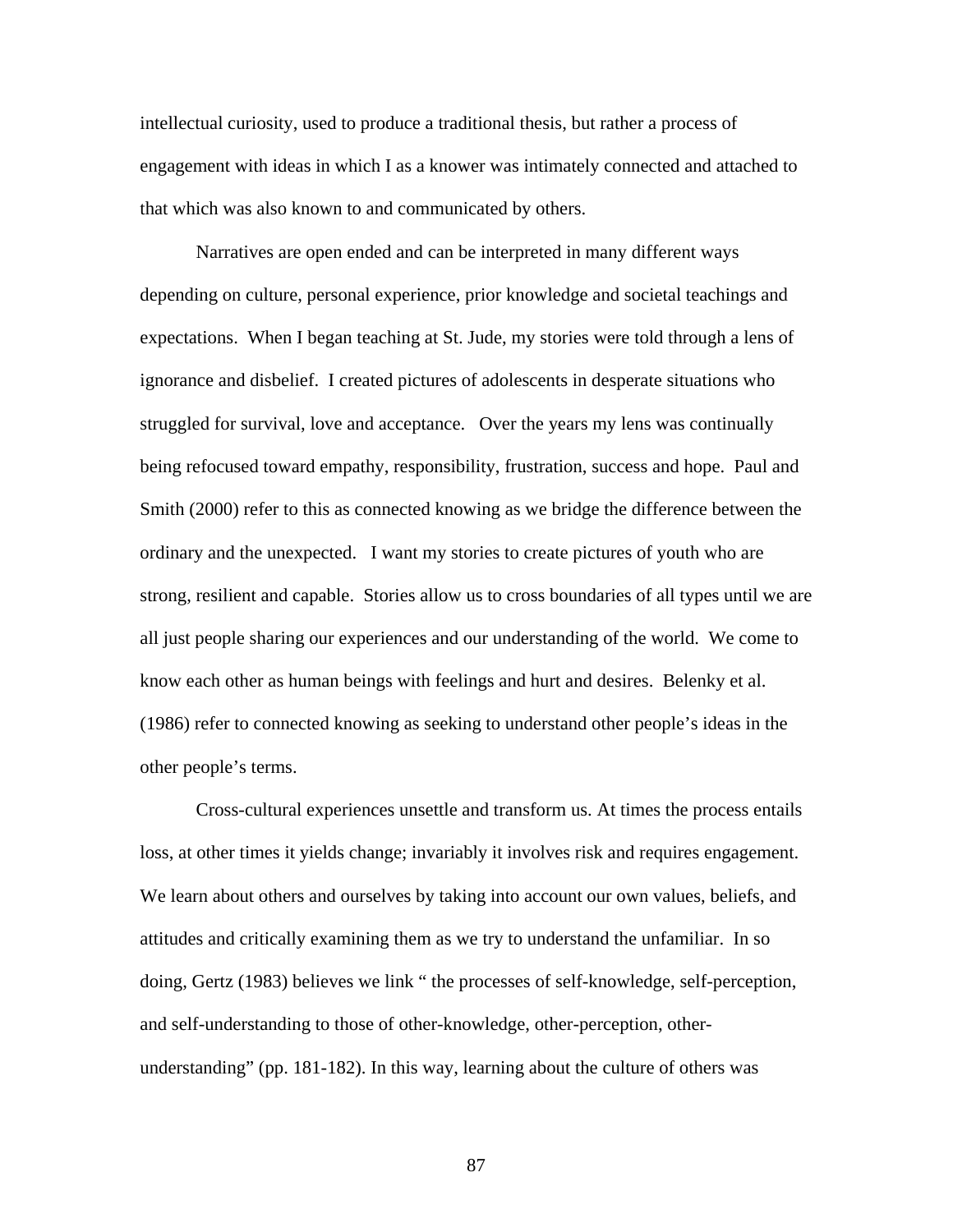autobiographical as I broke through the ordinary frames of understanding. Through the writing of this thesis I came to understand how I was learning to know how to teach children. In the words of Belenky et al. (1986) I had become a passionate knower, "…knowers who enter into a union with that which is to be known" (p. 141). I was able to make connections between that which I was trying to understand and my own experience. If this was just a study of detached participants, my research would have clear boundaries and a chronological story line but in writing this thesis I had to think retrospectively about all aspects of my twenty years of teaching experience. With each student, each experience and each new story I had to continually re-examine, re-evaluate and refocus the lens through which I viewed my students, my classroom and, indeed, my whole world. As Marcel Proust wrote, "The voyage of discovery consists not in seeking new landscapes but in having new eyes." In this writing, my eyes focused anew. My own journey has not ended. My narratives have united my experiences and the events of my life to give them meaning and a significance I can understand in order for my future to become a continuation of my story. It is my hope that my writing will inspire others to view the landscapes of our classrooms with new eyes so that together we can change the journey for all those children to whom the school says they didn't pass.

In this final chapter I review all that I learned in my journey from childhood to adulthood as a student and as a teacher and, most importantly, as a member of society who hopes to make a difference for students in their academic career and in their future.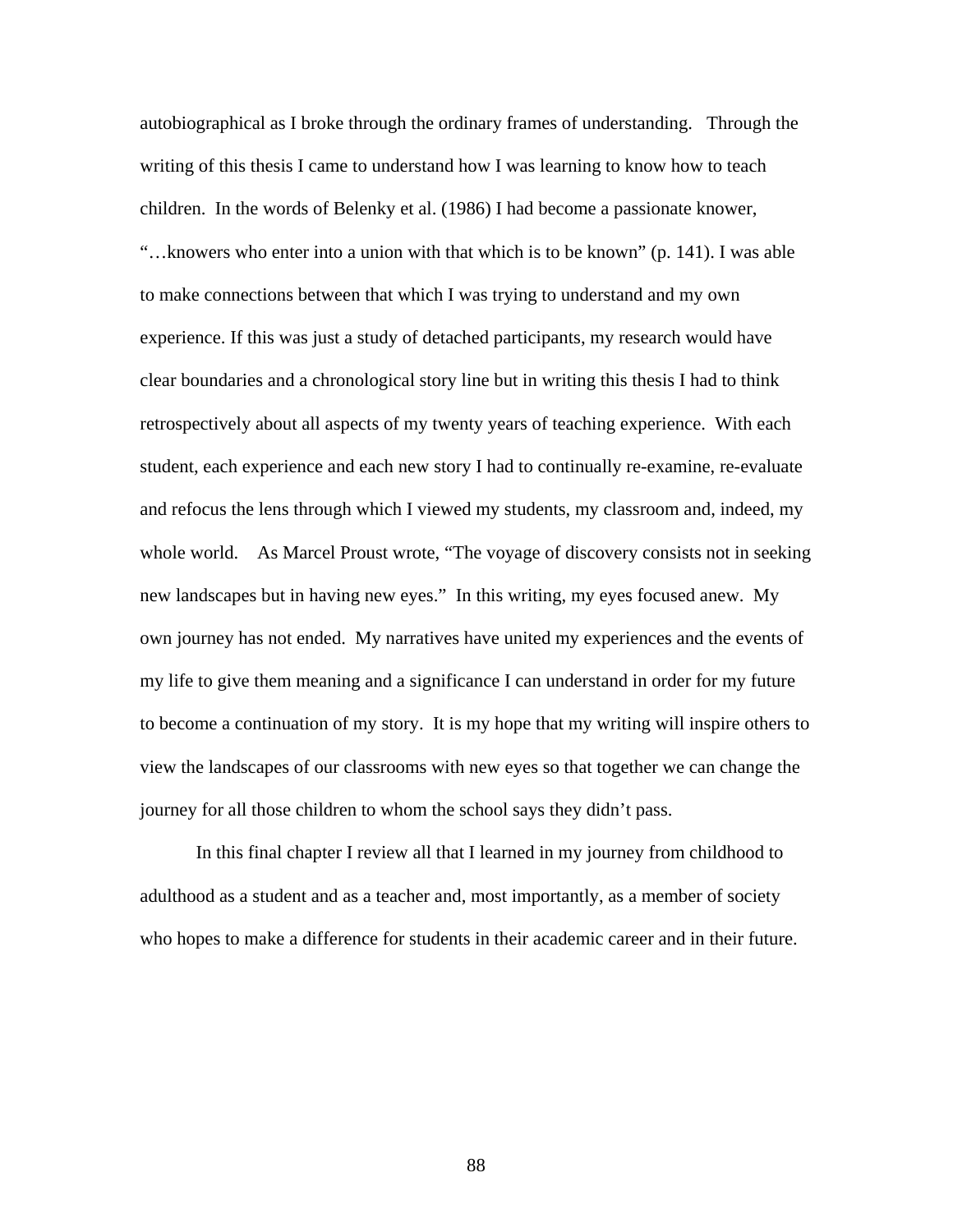## REFERENCES

- Anderson, G., Herr, K., & Nihlen, A.S. (1994). *Studying Your Own School: An educator's guide to qualitative research.* Thousand Oaks, California: Corwin Press, Inc.
- Aronson, R. (2001). *At-risk Students Defy the Odds: Overcoming Barriers to Educational Success.* London: The Scarecrow Press, Inc.

.

- Banks, J. (1993). Multicultural Education: Historical Development, Dimensions and Practices. In L. Darling-Hammond (Ed.), *Review of Research in Education* (pp.3-49).Washington, DC: American Education Research Associates.
- Belenky M.F., Clinchy, B.M., Goldberger, & N.R., Tarule, J.M. (1986). Women's *Way of Knowing.* United States of America: Basic Books, Inc.
- Bogdan, R.C., Bikler, S.K. (1998). *Qualitative Research for Education.* Boston: Allyn & Bacon.
- Bomer, K. (2005). "*Missing the Children: When Politics and Programs Impede Our Teaching."*  Language Arts 82.3, 168-176.
- Brendtro, L.K., Brokenleg, M., & VanBockern, S. (1992). *Reclaiming Youth at-risk: Our Hope for the Future.* Bloomington, Indiana: National Educational Service.
- Brown, Joel H., D'Emidio-Caston, Marianne, & Benard, Bonnie. (2001). *Resilience Education.*  Thousand Oaks, California: Corwin Press, Inc.
- Burton, D., Bartlett, S. (2005). Practitioner *Research for Teachers.* London: Paul Chapman Publishing.
- Burton, W.E. (1999). The Voice from Within: Teacher Stories, Epistemic Responsibility, and First Nations Education.(Electronic Thesis). *Ottawa: National Library of Canada.*
- Christiansen, J. (1997). Helping Teachers Meet the Needs of Students at-risk for School Failure. *Elementary School Guidance & Counseling.*
- Clandinin, D.J., & Michael, F. (1995). *Teachers' Professional Knowledge Landscapes.* New York: Teachers' College Press, Columbia University.
- *Conducting Observational Research.* Retrieved January 16, 2007 from [http://writing.colostate.](http://writing.colostate/)edu/guides/research/observe/com3a2.cfm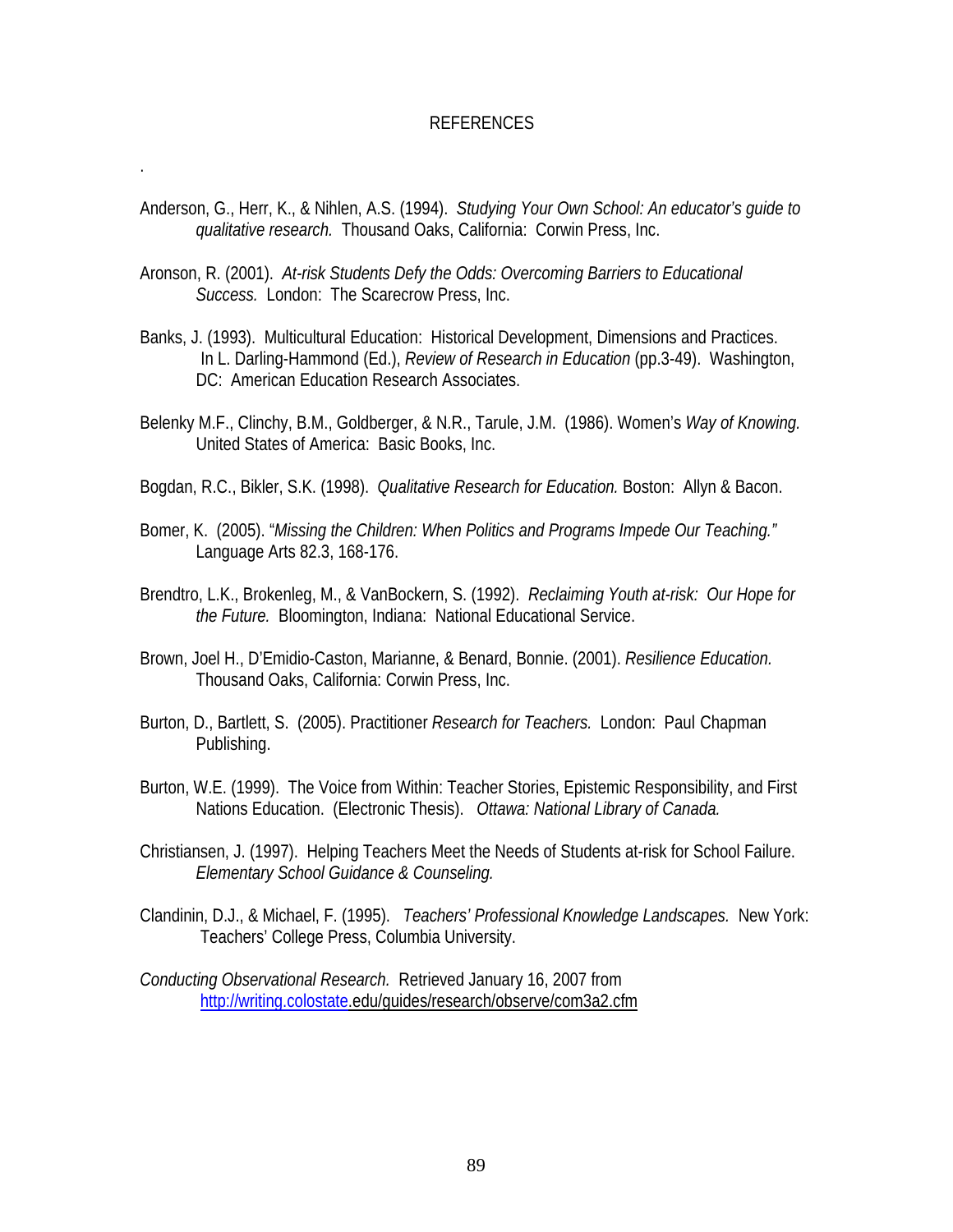- Connelly, F.M., & Clandinin, D.J. (1990). Stories of Experience and Narrative Inquiry. *Educational Researcher, No. 19(5), 2-14.*
- Conrath, J. (2001). Changing the Odds for Young People: Next Steps for Alternative Education. *Phi Delta Kappan, 82(8), 585-7.*
- Curwin, R.L. (1992). Rediscovering *Hope: Our Greatest Teaching Strategy.* Bloomington, Indiana: National Educational Service.
- Dixon-Krauss, L. (1996). *Vygotsky in the Classroom: Mediated Literacy Instruction and Assessment.* New York, Longman Publishers.
- Dunker, S. (1996). Breakthroughs with Youth "At-risk" Come From Unlikely Source-Native American Child-Rearing Philosophies Emerge as Force in Schools and Alternative Programs. *National Education Service.*
- Ellis, J. (1997). What a Seriously At-Risk Student Would Really Like to Say to Teachers About Classroom Management. *Education Canada, 37(2), 17-21.*
- English Language Arts: (2003). *A curriculum guide for the middle level.* Saskatchewan Learning.
- Frieman, B. (2001). What *Teachers Need to Know About Children At-risk.* New York, NY: The McGraw-Hill Companies, Inc.
- Gall, M.D., Gull, J.P., Borg, W.R. (2003). *Educational Research: An Introduction.* Boston, MA: Allyn and Bacon.
- Garibaldi, A.M. (1995). Street Academics and In-School Alternatives to Suspension. In M.C. Wang & M.C. Reynolds (Ed.), *Making a Difference for Students At-Risk.* Thousand Oaks, California: Corwin Press, Inc.
- Germinario, Vito, Cervalli, Janet, & Hunt Ogden, Evelyn. (1992). *All Children Successful: real Answers for helping at-risk elementary students.* Pennsylvania: Technomic Publishing Co., Inc.
- Gertz, C. (1983). *Local Knowledge: Further Essays in Interpretive Anthropology.* New York: Basic Books.
- Gold, M., & Mann, D.W. (1987). *Expelled to a Friendlier Place: A Study of Effective Alternative Schools.* Rexdale, Canada: The University of Michigan Press.
- Goodman, G.S. (1999). Alternatives *in Education: Critical Pedagogy for Disaffected Youth.* New York: Peter Lang Publishing, Inc.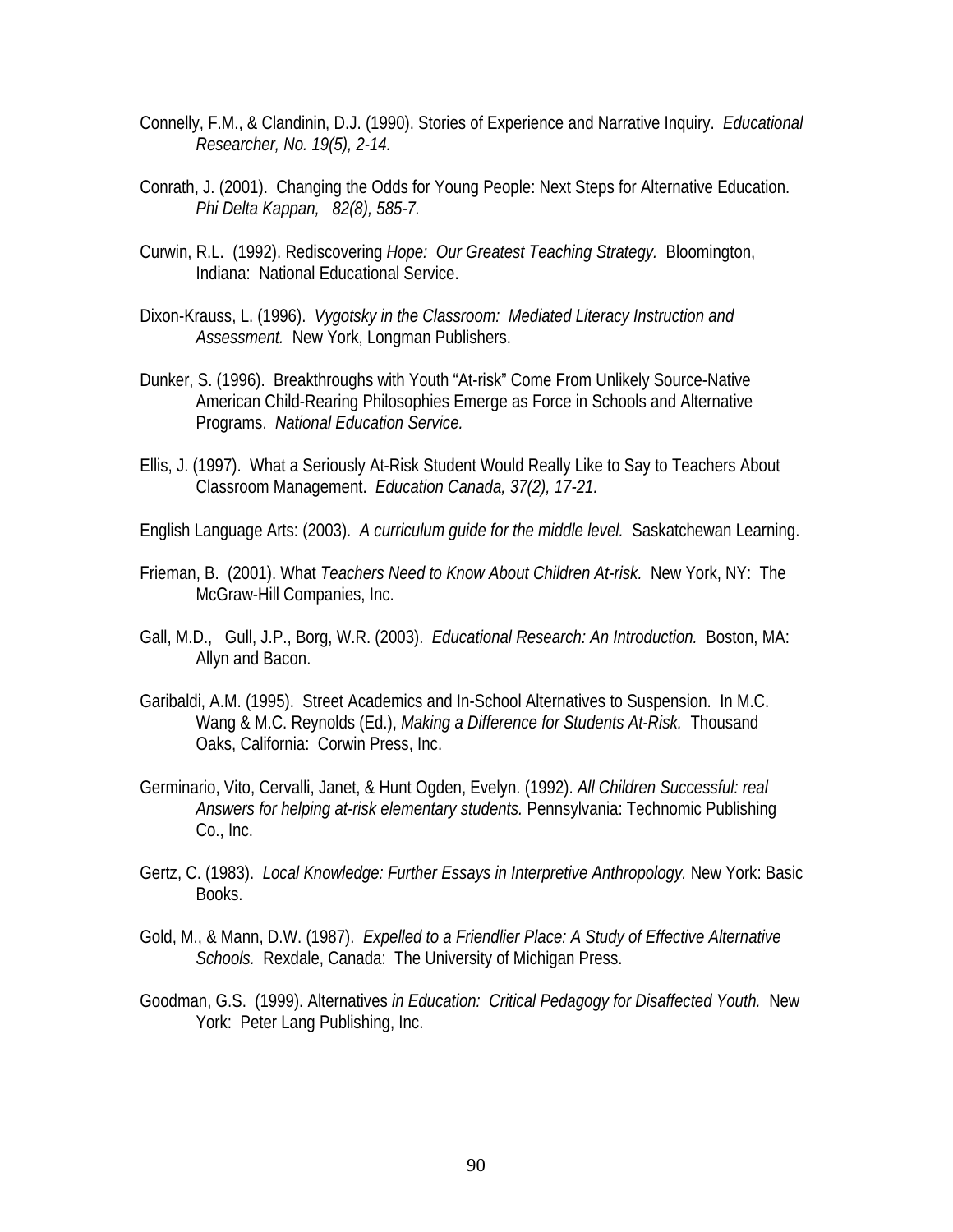- Guba, E.G., & Lincoln, Y.S. *Naturalistic and Rationalistic Enquiry.* Issues in Educational Research as stated above.
- Johnson, G.M. (1997). Perceptions of the Effectiveness of Interventions for At-Risk Students: A Survey of Inner-City School Administrators. *Canadian Journal of Education, 22(4), 445-450.*
- Johnston, B.J., & Wetherill, K. (1998). HSJ Special Issue Introduction Alternative Schooling. *High School Journal, 81(4), 177-6.*
- Kallio, B., & Padula, D. (2001). Alternative School Curriculum. *Catalyst for Change, 30(3) 19, 28 -9.*
- Keepves, J.P., & Lakomski, G. (Ed.). (1999). Issues *in Educational Research.* Elsevier Science Ltd.
- Kennedy, R.L., & Morton, J.H. (1999). A *School For Healing: Alternative Strategies for Teaching At-Risk Students.* New York: Peter Lang Publishing, Inc.
- Chronic, R.F. (Ed.). (1997). At*-Risk Youth: Theory, Practice, and Reform.* New York: Garland Publishing, Inc.
- Lange, C.M. (1998). Characteristics of Alternative Schools and Programs Serving At-Risk Students. *University of North Carolina Press, 81(4).*
- *Learning and Caring Communities: Meeting the Challenge of At-Risk Youth.* Retrieved July 9, 2001 from [http://vweb.hwwilsonweb.com/cgibin/webspirs.cgi?sp.usernumber.](http://vweb.hwwilsonweb.com/cgibin/webspirs.cgi?sp.usernumber) p=427452&URL=yes&sp
- Leinbardt, G. (1990). Capturing Craft Knowledge in Teaching. *Educational Research 19(2), 18-25.*
- Loehrer, M.C. (1998). *How to Change a Rotten Attitude: A Manual for Building Virtue and Character in Middle and High School Students.* Thousand Oaks, California: Corwin Press, Inc.
- Lyons, N., & Kubler, V. (Ed.). (2002). *Narrative Inquiry in Practice: Advancing the Knowledge of Teaching.* New York, NY: Teachers College Press.

Manning, M. Lee & Baruth, Leroy G. (1995). *Students at-risk*. Toronto: Allyn and Bacon.

Morse, J.M., & Richards, L. (2002). Read *Me First for a User's Guide to Qualitative Methods.* Thousand Oaks, California: Sage Publications, Inc.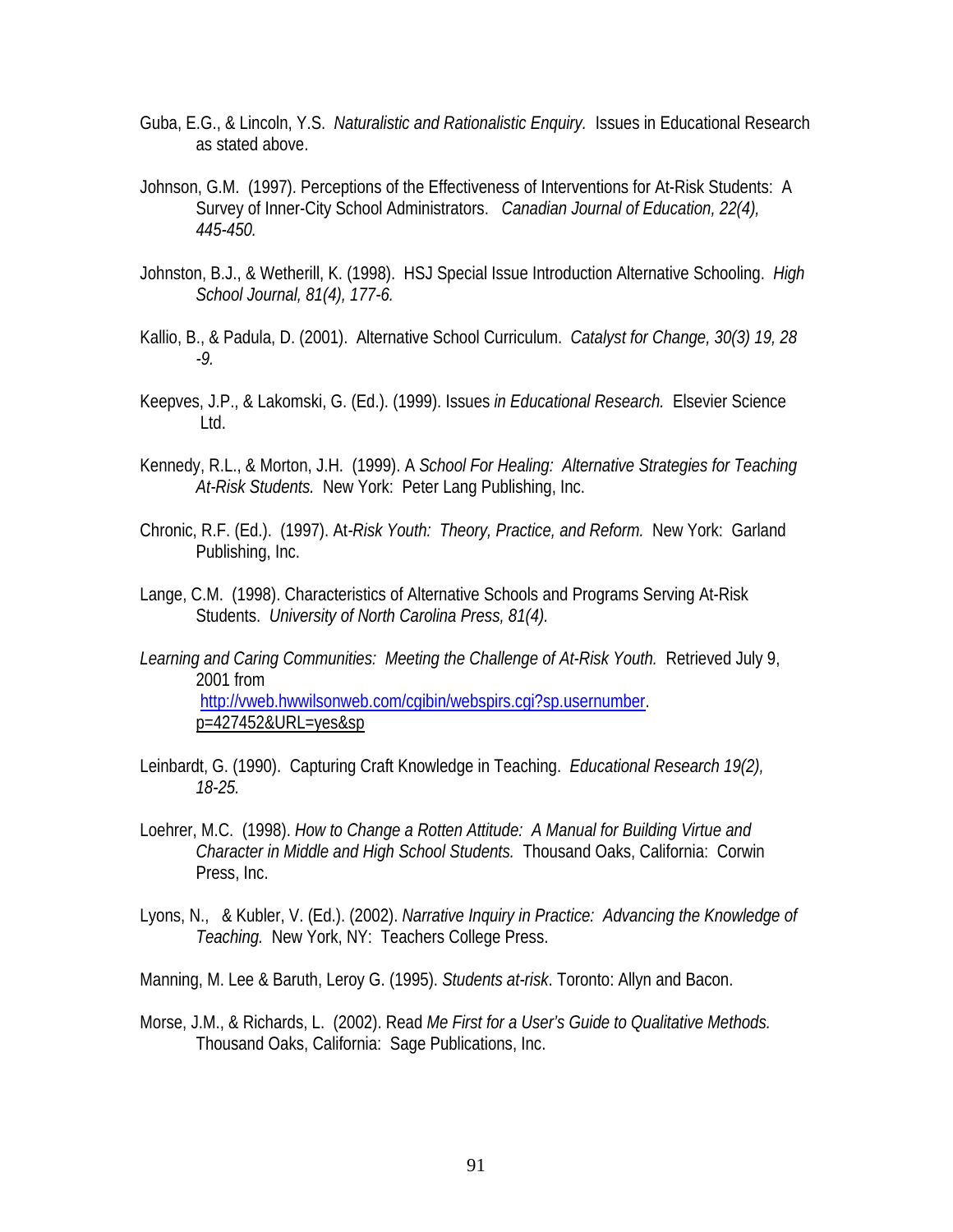- Noddings, N. (2004). *Learning From Our Students.* Indianapolis: Kappa Delta Pi Record. 40(4) 154-159.
- Ohanian, S. (2001). *Caught in the Middle: Nonstandard Kids and a Killing Curriculum.* Portsmouth, NH: Heinemann.
- *Out of the Mouths of Babes: Voices of At-Risk Adolescents.* Retrieved January 27, 2000 from [http://vweb.hwwilsonweb.com/cgi-bin/webc...?A.GT.&SP.URL.P=I\(H9Z7\)J\(0000080378\)](http://vweb.hwwilsonweb.com/cgi-bin/webc...?A.GT.&SP.URL.P=I(H9Z7)J(0000080378))
- *Outreach Schools: An Educational Innovation.* Retrieved March 22, 2000 from [http://webspirs2.bat?sp.username.p=567881url=yes&sp.nextform=show1rec.](http://webspirs2.bat/?sp.username.p=567881url=yes&sp.nextform=show1rec.-htm&sp.dbid.p) [htm&sp.dbid.p](http://webspirs2.bat/?sp.username.p=567881url=yes&sp.nextform=show1rec.-htm&sp.dbid.p)
- Palmer, P.J. (1998). The *Courage to Teach.* San Fansisco, CA: Jossey-Bass.
- *Patron Saints for Various Occupations and Conditions.* Retrieved August 15, 2005 from <http://www.luckymojo.com/patronsaints.html>
- Paul, L. J., & Smith, T.J. (Ed.). (2000). *Stories Out of School: Memories and Reflections on Care and Cruelty in the Classroom.* Stamford, Connecticut: Ablex Publishing Corporation.
- Polkinghorne, D.E. (1988). *Narrative Knowing and the Human Sciences.* Albany: State University of New York Press.
- Proust, Marcel. Retrieved December 5, 2007, from [http://www.quotationspage.com/quotes/Marcel\\_Proust/](http://www.quotationspage.com/quotes/Marcel_Proust/)
- Raywid, M. (1998). The Journey of the Alternative Schools Movement: Where it's been and Where It's Going. *The High School Magazine, 6(2).*
- Raywid, M.A. (1995). Alternatives and Marginal Students. In M.C. Wang and M.C. Reynolds (Ed.), *Making a Difference for Students At-Risk.* Thousand Oaks, California: Corwin Publishing, Inc.
- Renck-Jalongo, M., Isenberg, J.P., & Gerbracht, G. (1995). Teachers' *Stories: From Personal Narrative to Professional Insight.* San Francisco: Jossey-Bass Publishers.

*Resiliency: A Key Element for Supporting Youth At-Risk.* Retrieved May 22, 2002 from <http://vweb.hwwilsonweb.com/cgibin/webspirs.cgi?sp.usernumber.p=194745&url=yes&sp>

- Richardson, B. (2001). *Working With Challenging Youth Lessons Learned Along The Way.*  Philidelphia, P.A.: Taylor & Francis
- Sanders, Mavis G. (Ed.). (2000). *Schooling Students Placed At-risk.* New Jersey: Lawrence Erlbaum Associates, Inc.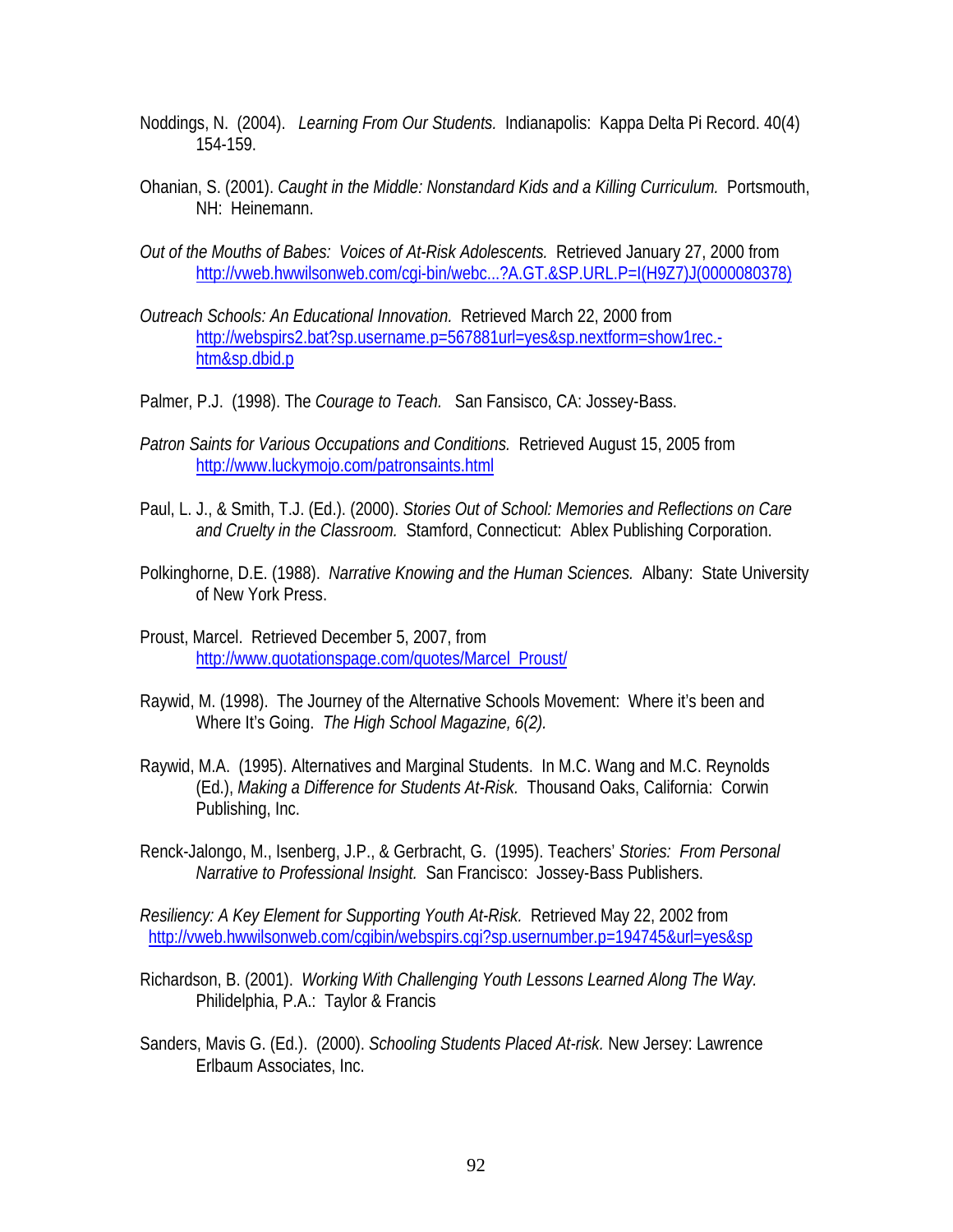- Saskatchewan Learning. (2003). *English Language Arts: A Curriculum guide for the Middle Level.*
- Schissel, B. (1997). Blaming *Children: Youth Crime, Moral Panics and the Politics of Hate.* Halifax, Nova Scotia: Fernwood Publishing.

Schratz, M. (Ed.). (1993). *Qualitative Voices in Educational Research.* London: The Falmer Press.

Seita, J., Brendtro, L. (1996). Reclaiming Unclaimed Kids. *Education Digest, 61(5).* 

Shakespeare, W. (2000). *Romeo and Juliet*. Toronto, Canada: Coles Publishing Company.

Slavin, Robert E. *Cooperative Learning in Middle and Secondary Schools.* 

- Sokolov Fine, E., Tuyay, S., Floriani, A., Green, J., & Dixon, C. (2003). *Language Arts*. *81(1), 34- 42.*
- *Teachers in the Inner City: Experience-based Ratings of Factors that Place Students at-risk.*  Retrieved January 17, 2001 from <http://vweb.hwwilsonweb.com/cgibin/webspirs.cgi?sp.usernumber.p=94943&url=yes&spn>
- *The Big Bayou Association: an alternative education program for middle-school, at-risk juveniles.*  Retrieved April 8, 2002 from [http://vweb.hwwilsonweb.com/cgibin/webspirs.cgi?sp.username.p=215499&url=yes&sp.](http://vweb.hwwilsonweb.com/cgibin/webspirs.cgi?sp.username.p=215499&url=yes&sp.nextform=show1rec.htm&sp.dbid) [nextform=show1rec.htm&sp.dbid](http://vweb.hwwilsonweb.com/cgibin/webspirs.cgi?sp.username.p=215499&url=yes&sp.nextform=show1rec.htm&sp.dbid)

Van Manen, M. (1991). The Tact *of Teaching.* Albany: State University of New York Press.

- Van Manen, M. (2002). The *Tone of Teaching.* London, Ontario: The Althouse Press.
- Wang, M.C., & Reynolds, M.C. (Ed.). (1995). Making *a Difference for Students At-Risk.* Thousand Oaks, California: Corwin Press Inc.
- Webb, F.R. (1994). Drawing the Line Between School & Home. *Thrust for Educational Leadership. 24(3).*
- Wellington, J. (2000). Educational *Research: Contemporary Issues and Practical Approaches.*  New York: Continuum.
- Witherell, C., Noddings, N. (Ed.). (1991). Stories *Lives Tell: Narrative and Dialogue in Education.* New York, NY: Teachers College Press.
- Young Adolescents at-risk. Retrieved January 17, 2001 from http://wweb.hwwilsonweb.com/cqi [bin/webspirs.cgi?sp.usernumber.p=94943&url=yes&sp](http://vweb.hwwilsonweb.com/cgi-bin/webspirs.cgi?sp.usernumber.p=94943&url=yes&sp)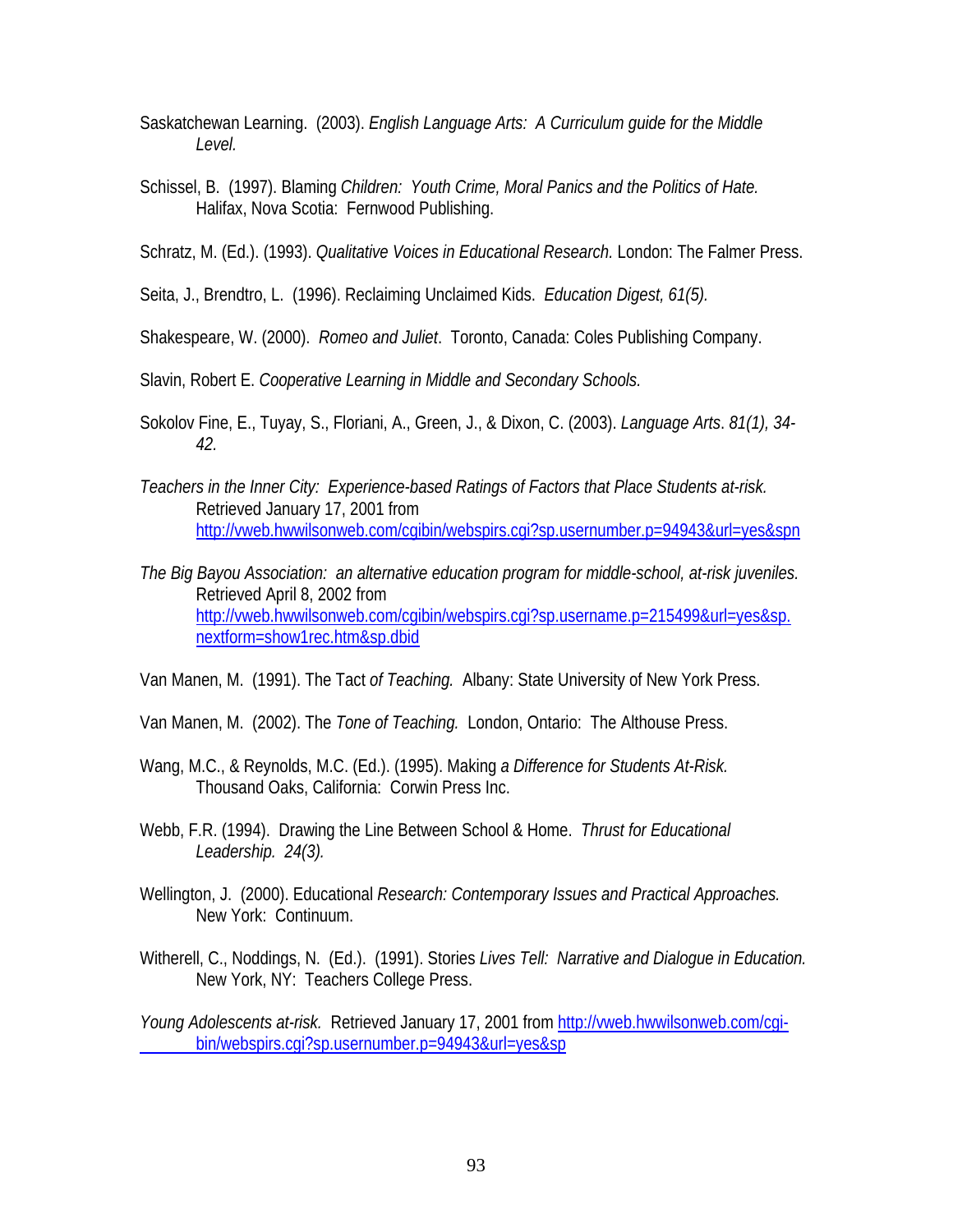## **UNIVERSITY OF SASKATCHEWAN BEHAVIORAL ETHICS RESEARCH BOARD Application for Approval of Research Protocol**

ile Number #BSC 2007- Date Received

### **RESEARCHER'S SUMMARY**

**1. RESEARCHER:** Patricia McKay, Graduate Student, Department of Curriculum **Studies** 

 **SUPERVISOR:** Dr. Linda Wason-Ellam, Department of Curriculum Studies

**1a**. **ANTICIPATED START DATE:** March, 2007

**1b. COMPLETION DATE:** December, 2007

## **2. TITLE OF THE STUDY:** How Teachers Alter Their Practices for At-Risk Students

**3. ABSTRACT:** I spent six years teaching at-risk Middle Years students in an alternative program. It was an unpredictable, emotional and rewarding journey that forever changed my perspective on education, social justice and the marginalized people of society. At-risk students are typically described by the circumstances in their lives that prevent them from conforming to mainstream expectations. I came to know my students as strong, resilient children surviving in a world not of their own making. Using selfnarrative inquiry and reflective analysis I want to use my experiences with at-risk students in an alternative program to refocus the lens through which they are viewed. My personal and professional journey enabled me to come to know their world both as insider taking part in their education and as an observer of life circumstances opposite of my own. I want to provide insight how flexible programming, curricula, and the role of the teacher can make a difference to their success personally and academically. I want to answer the research question: *how teachers of at-risk students alter their teaching practices in an alternative program?* 

**4. FUNDING:** Funding is not required for this research.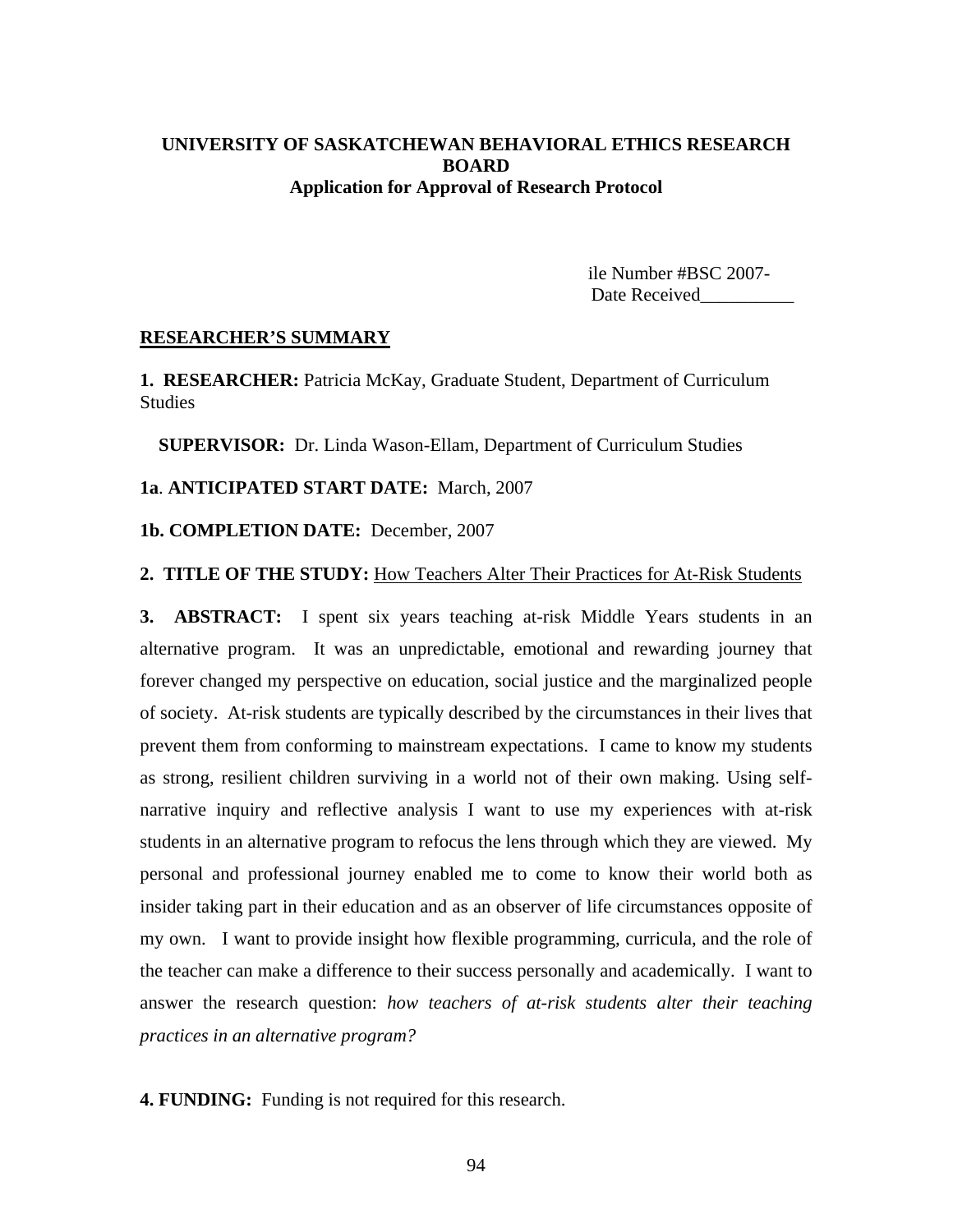**5**. **PARTICIPANTS:** I am the main participant in this research as I share and self-reflect on my personal experiences with at-risk students in an alternative program. Other participants who may be interviewed include a former teacher and colleague in my professional network in addition to a former student of the program. There is no potential for coercion as the former student is no longer in the alternative program who is now 18 and over the age of assent. Since, this student has been a street kid for 6 years and not under the auspices of Social Services, not under legal services, no longer affiliated with his reserve, he has slipped through the cracks in the child welfare system. He will be signing the consent form as he has no guardian or significant adult who would be signing for him.

**6**. **INFORMED CONSENT:** The researcher will meet with the participants individually to inform them about the research study, the interview process and explain informed consent in detail. In addition, it will be explained to participants that they are free to withdraw at any time without a penalty and if so, all their data sources from interviews will be destroyed. The consent form will be read aloud to the student and teacher and there will be opportunity for the participants to ask questions. (See Informed Consent Appendix B).

**7. RESEARCH METHODOLOGY:** The researcher intends to use two data gathering strategies. One is in-depth conversational interviews (Mishler, 1989) with the former teacher and former student that use open-ended questions as a probe in order to gather a wide range of perspectives (*(in depth interviewing is designed to elicit a rich understanding of the participant's way of thinking. These interviews are less structured than a typical interview and involve the researcher probing into topics that the participant may bring up*). The interviews will be audio taped to record the thoughts, attitudes and insights of the participants about their personal experience with alternative programs. The audio taped interviews will be transcribed and returned to the participants who will be asked to sign a Data Transcript Release Form (See Data Transcript Release Form Appendix C) after checking the transcripts for both clarity and accuracy.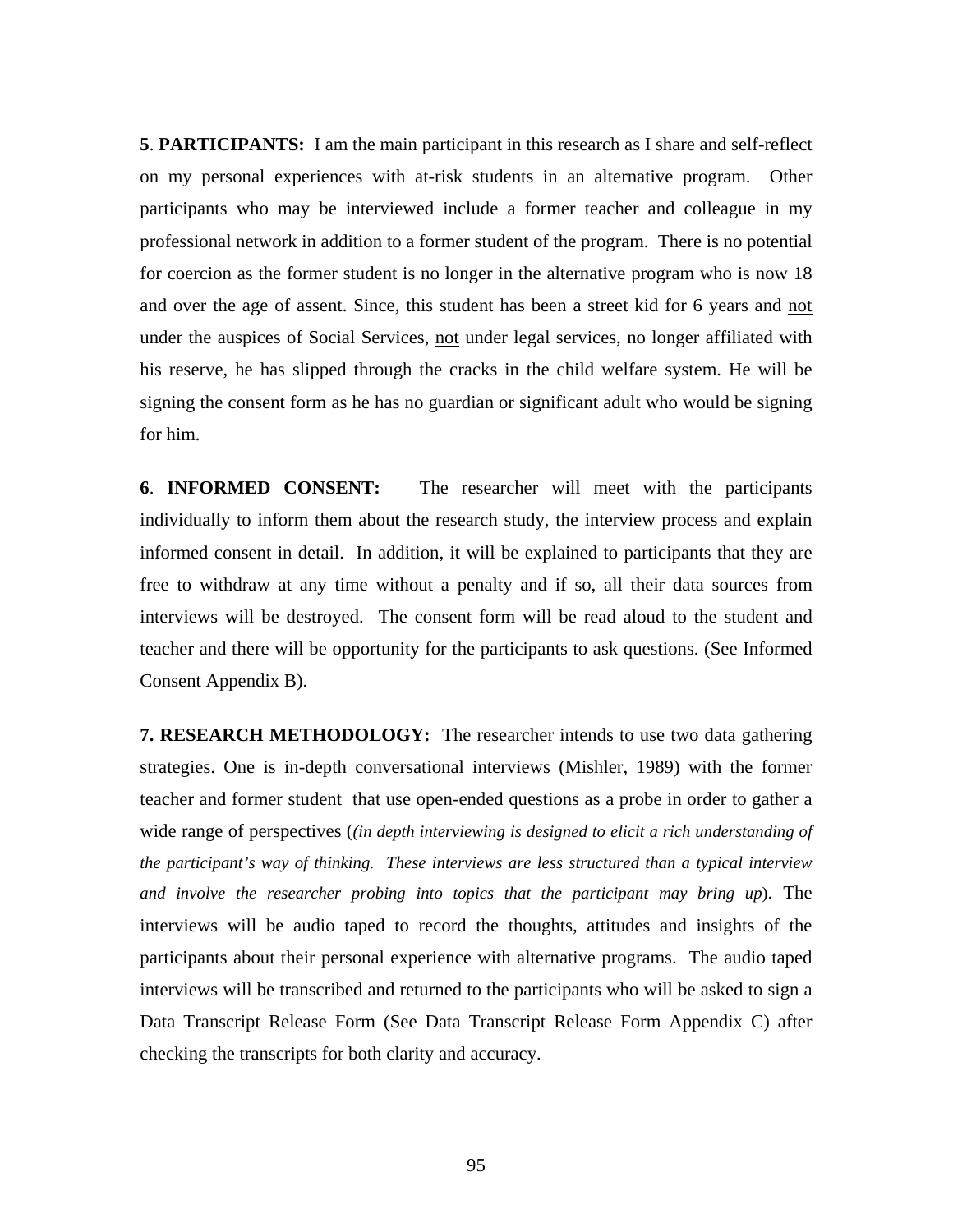Secondly, the researcher will also use personal anecdotal records, memory books and journal reflections to provide a self-perspective on her experience as a teacher in an alternative program and the professional decisions she has made to adapt her pedagogical practices to meet the needs of students who are considered to be at-risk.

**8. DATA STORAGE:** Upon the completion of the study, all data (field notes, transcripts, tapes, documents, and artifacts) will be securely stored and retained by the researcher for a minimum of five years with Dr. Linda Wason-Ellam, Department of Curriculum Studies, and College of Education in accordance with the University of Saskatchewan guidelines before being destroyed.

**9. DISSEMINATION OF RESULTS:** Participants will be informed that their contributions (which they agree to share in the Data/Transcript Release Form, Appendix C) will be used in a Masters Thesis and may be written in a scholarly journal article or in conference presentations.

**10. RISKS:** There are no risks or deception in the study. Participants will be made aware of the purpose of the study and why they are participants. It is not anticipated that any of the interview questions will become uncomfortable.

**11. CONFIDENTIALITY:** The study will not take place in the alternative school as the graduate student investigator is no longer working in that school, nor is the participant teacher and the student has moved on to a senior high school placement. All participants will be assured that third party privacy (anonymity and confidentiality) will be maintained throughout the gathering of information and the writing of the study. Pseudonyms will be used to identify participants and any identifying personal information about them or their attributes will not be used in any publication and/or presentation**.** 

**12. DATA TRANSCRIPT RELEASE:** (See Appendix C). Since the interview records opinions, feelings, recollections, and descriptions the participants will have the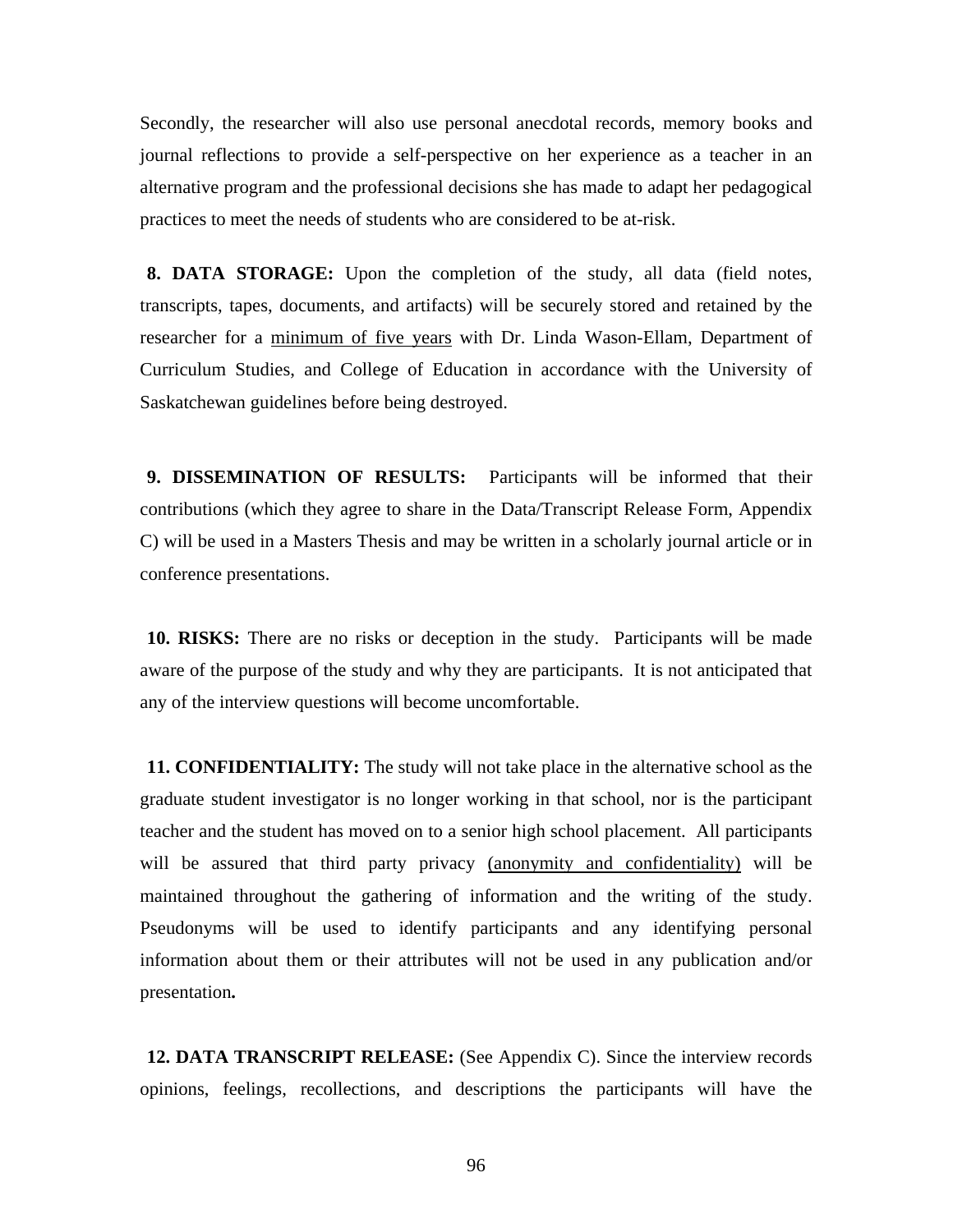opportunity to read the transcripts to clarify add or delete information so it will accurately represent them and their intellectual property. In keeping with respectful research, they will be told orally what the researcher would like to share about what they said and later they can read/edit what is written in the draft of the report or journal article and the specific words used.

**13. DEBRIEFING AND FEEDBACK:** Since this study aims to achieve respectful research, the participants will be involved throughout the study as they review their transcripts and their contribution to the draft of the study to feel reassured that the researcher is interpreting and representing their intellectual property, that is their thoughts, feelings, and knowledge about their professional practice.

## **14. REQUIRED SIGNATURES: The Research Proposal has been reviewed by:**

| Dr. Barry Brown, Department Head<br>Department of Curriculum Studies | Date |
|----------------------------------------------------------------------|------|
| Dr. Linda Wason-Ellam, Professor<br>Department of Curriculum Studies | Date |
| Pat McKay, Graduate Student,<br>Department of Curriculum Studies     | Date |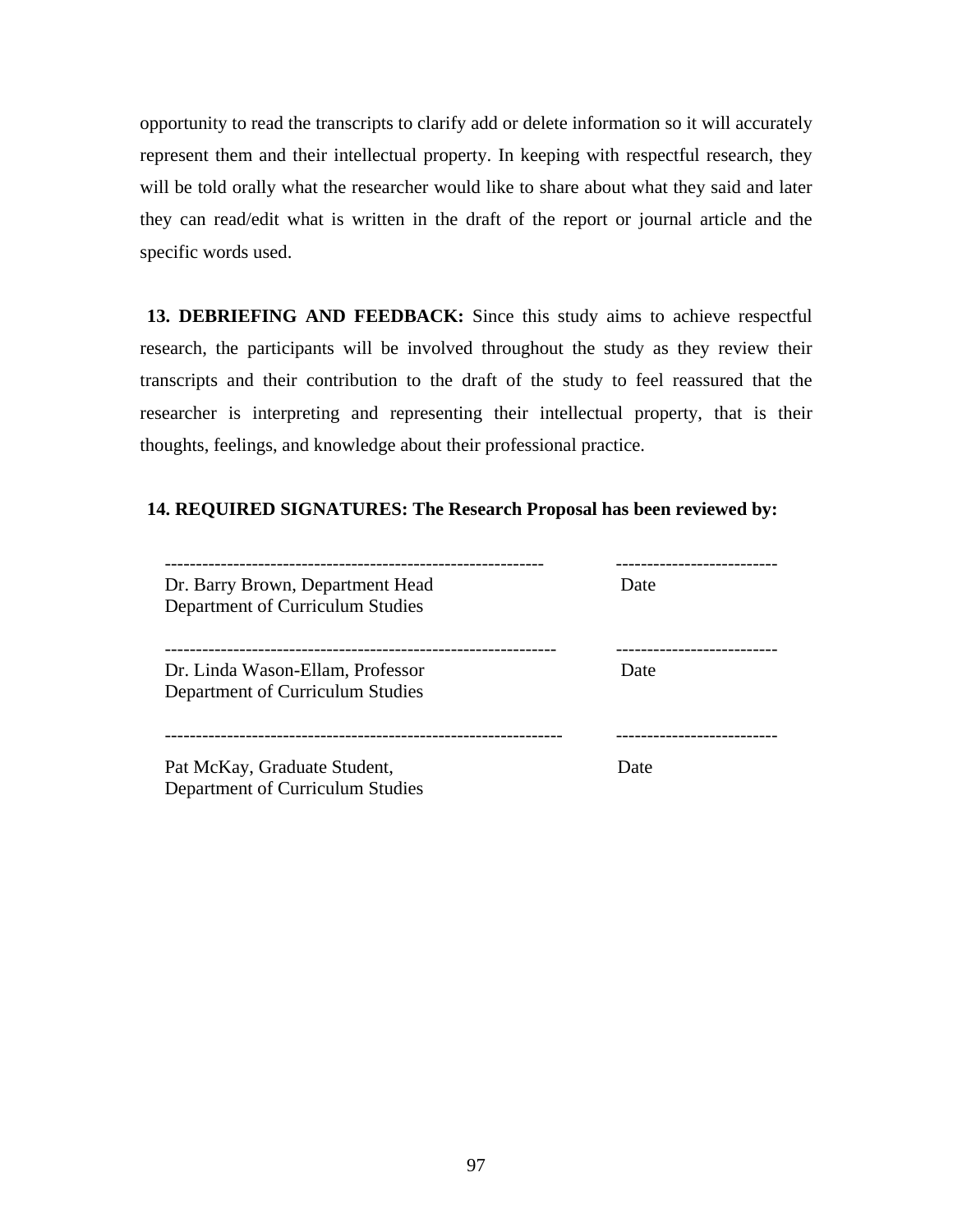# **APPENDIX A: SAMPLE QUESTIONS**

# FOR THE STUDENT

- 1. Where were you teaching / going to school before you were at St. Jude [a pseudonym]?
- 2. What did you know about St. Jude before you became part of that school community?
- 3. How did you learn about its existence?
- 4. How did you become a part of the St. Jude School community?
- 5. What was your initial impression of the school, the other staff and students and the program available there?
- 6. How did St. Jude compare to your previous school or your prior school experiences?
- 7. Would you consider your involvement at St. Jude as successful? In what way was it more or less successful than your prior school experiences?
- 8. Did you notice a difference in the material that was presented?
- 9. How would you describe the student body at St. Jude?
- 10.How would you describe the staff at St. Jude?
- 11.How would you describe the St. Jude school climate?
- 12.Why did you leave St. Jude?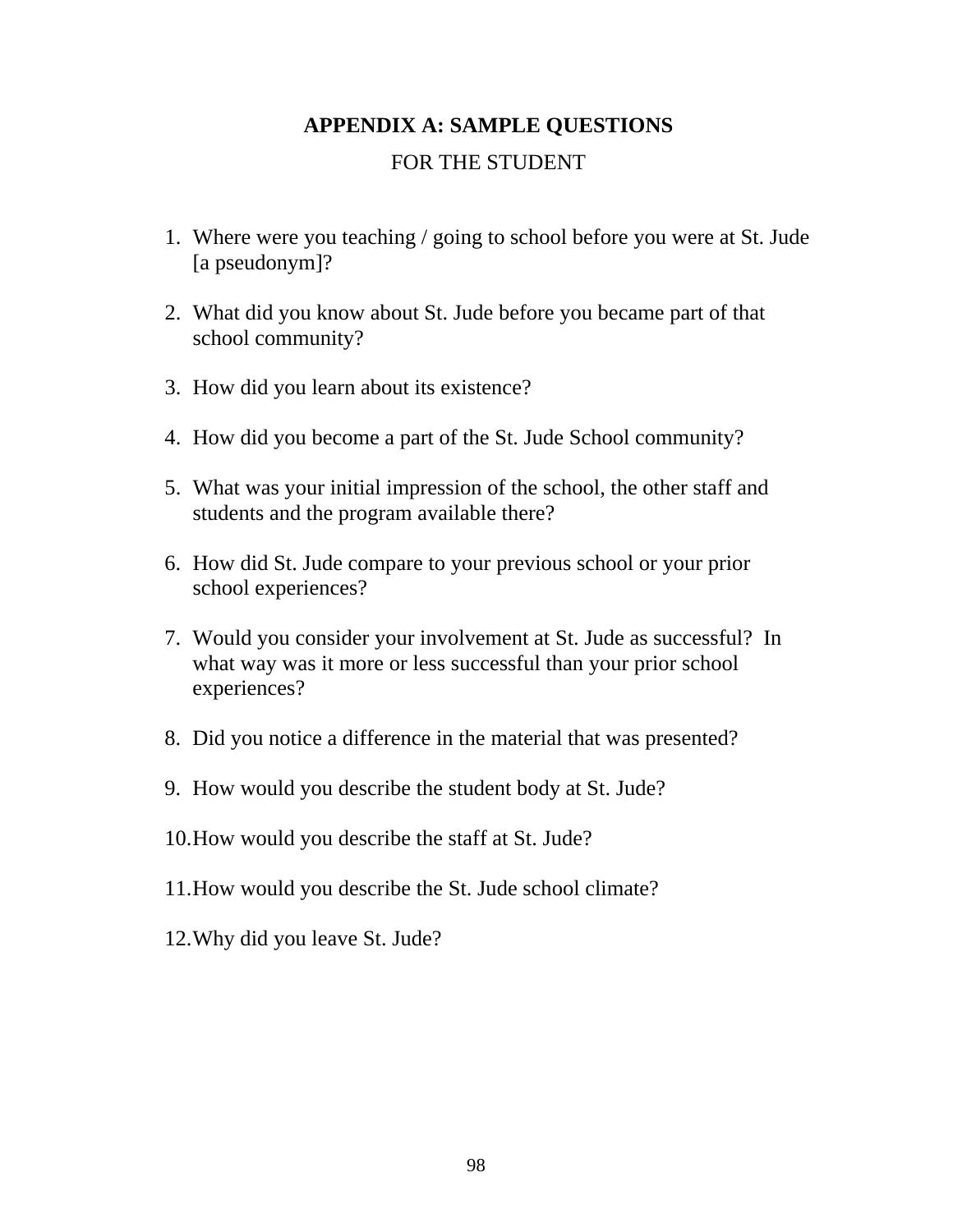## FOR THE TEACHER

- 13.As you look back at your experience at St. Jude, what memories really stand out in your mind?
- 14.How does your experience at St. Jude compare to the school experiences you have had since leaving that environment?
- 15.Is there any part of your experience at St. Jude you would like to see implemented at other schools?
- 16.Reflecting back your experience, are there any changes you would make that you think would improve the program at St. Jude?
- 17.Students who attended the alternative program at St. Jude are referred to as being at-risk of not successfully completing school. How would you define at-risk students?
- 18.What do you think any school in any community could do to help atrisk students achieve success at school?
- 19.Thinking of the students who attended St. Jude and / or your own experience, what do you see as the future for at-risk students?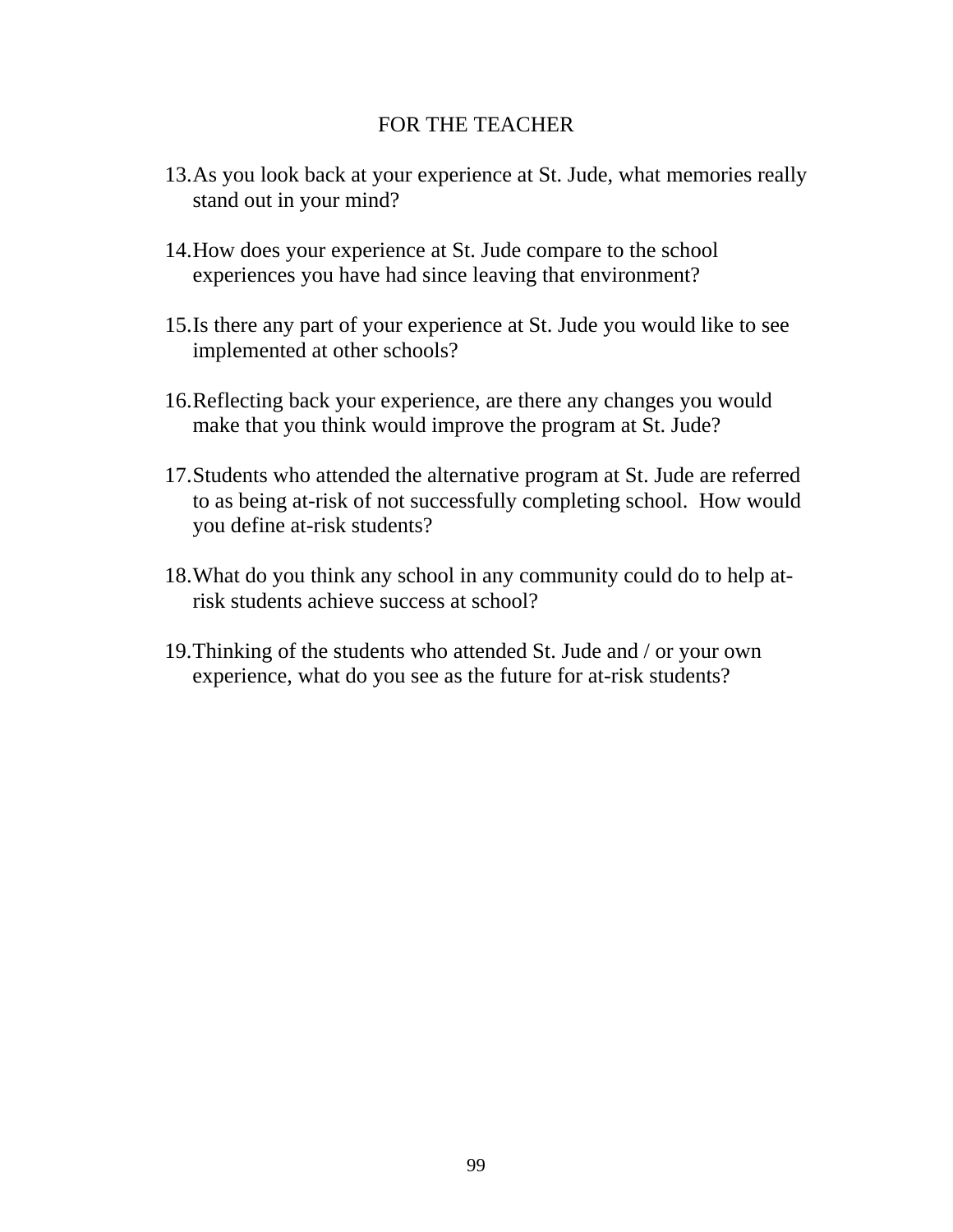## **APPENDIX B: INFORMED CONSENT FOR PARTICIPANTS**

**RESEARCHER:** Patricia McKay, Graduate Student, Department of Curriculum Studies, 955-8178

**GRADUATE SUPERVISOR:** Dr. Linda Wason-Ellam, Department of Curriculum Studies, 966-7578

I appreciate your participation in the research study: How Teachers Alter Their Practices for At-Risk Students. The purpose of the study will describe the adaptations to teaching and the curriculum in an Alternative Program. I will adhere to the following guidelines which are designed to protect the interests of everyone taking part in the study.

1. I would like to use conversational interviews. I will also like to interview you once (45 minutes per interview) about your perspective on alternative school programs as a culturally relevant instructional tool. The interview will be audiotaped. You may turn off the tape recorder at any time during the interview or choose not to answer some questions if you so wish. Participation in the study is voluntary, and you may withdraw at any time without a penalty or loss of services. If this happens, the tape recordings and interview data will be destroyed.

2. After your interview, the audiotape will be transcribed as a smoothed narrative version of the transcripts with false starts, repetitions, or "um" and Aok@ removed to make it more readable. The transcript will be analyzed to discover the major themes which were discussed. You will be able to check the transcriptions to clarify and add information in your own words so as to construct the meanings that become "data" for later interpretation by the researcher. You will be asked to sign a data release form. In discussing the data with the researcher, you may delete anything you do not wish to be quoted in the study. You will be able to see a copy of your contributions to the study before the final draft and you will receive a copy of the study.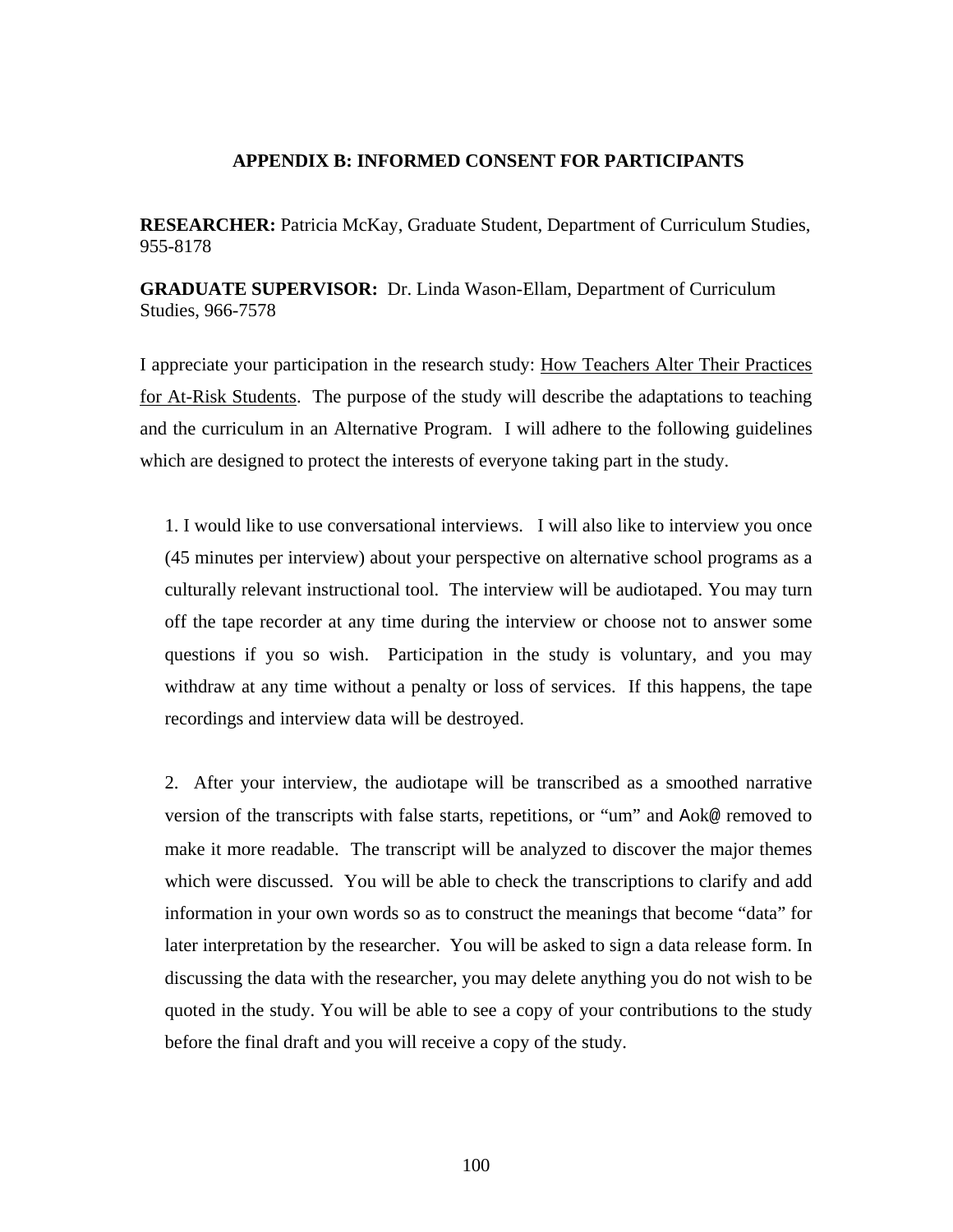101

Researcher's Signature Date

eliminated.

4. There are no risks in participating in the study. Although there may not be any benefits to you, the study will illustrate how skilled teachers continually alter their teaching practices to meet the needs of students searching for a place to succeed. In participating within the study, your identity will remain anonymous and what you say

3. The tape recordings made during the study will be kept in a secure place and will

be held by Dr. Wason-Ellam at the University of Saskatchewan for five years

according to the University of Saskatchewan guidelines.

in the interviews will remain confidential. The results of the study will be published as a thesis and may be disseminated at scholarly conferences and in journal articles. Pseudonyms will be used for your name and identifying information will be

The proposed research project was reviewed and approved on ethical grounds by the University of Saskatchewan Behavioural Research Ethics Board on 2007. If at any time you have any questions about this study or your rights as a participant, you can contact us, Pat McKay, Saskatoon Catholic Schools at 306-659-7300 or Dr. Linda Wason-Ellam, Department of Curriculum Studies, telephone: 966-7578 (home 653-5844); or e-mail: linda.wason-ellam@.usask.ca or the Office of Research Services, University of Saskatchewan at 306-966-2084 by calling collect.

I, \_\_\_\_\_\_\_\_\_\_\_\_\_\_\_\_\_\_\_\_\_\_\_\_\_\_\_\_\_\_\_\_\_\_\_\_\_\_, agree to participate in the above study as explained to me. I understand the guidelines outlined above. I have received a copy of the consent form for my records.

\_\_\_\_\_\_\_\_\_\_\_\_\_\_\_\_\_\_\_\_\_\_\_\_\_\_\_\_\_\_\_\_\_\_\_\_\_\_\_\_\_\_\_\_\_\_\_\_\_ \_\_\_\_\_\_\_\_\_\_\_\_\_

\_\_\_\_\_\_\_\_\_\_\_\_\_\_\_\_\_\_\_\_\_\_\_\_\_\_\_\_\_\_\_\_\_\_\_\_\_\_\_\_\_\_\_\_\_\_\_\_\_ \_\_ \_\_\_\_\_\_\_\_\_\_\_\_\_

Participant's Signature Date